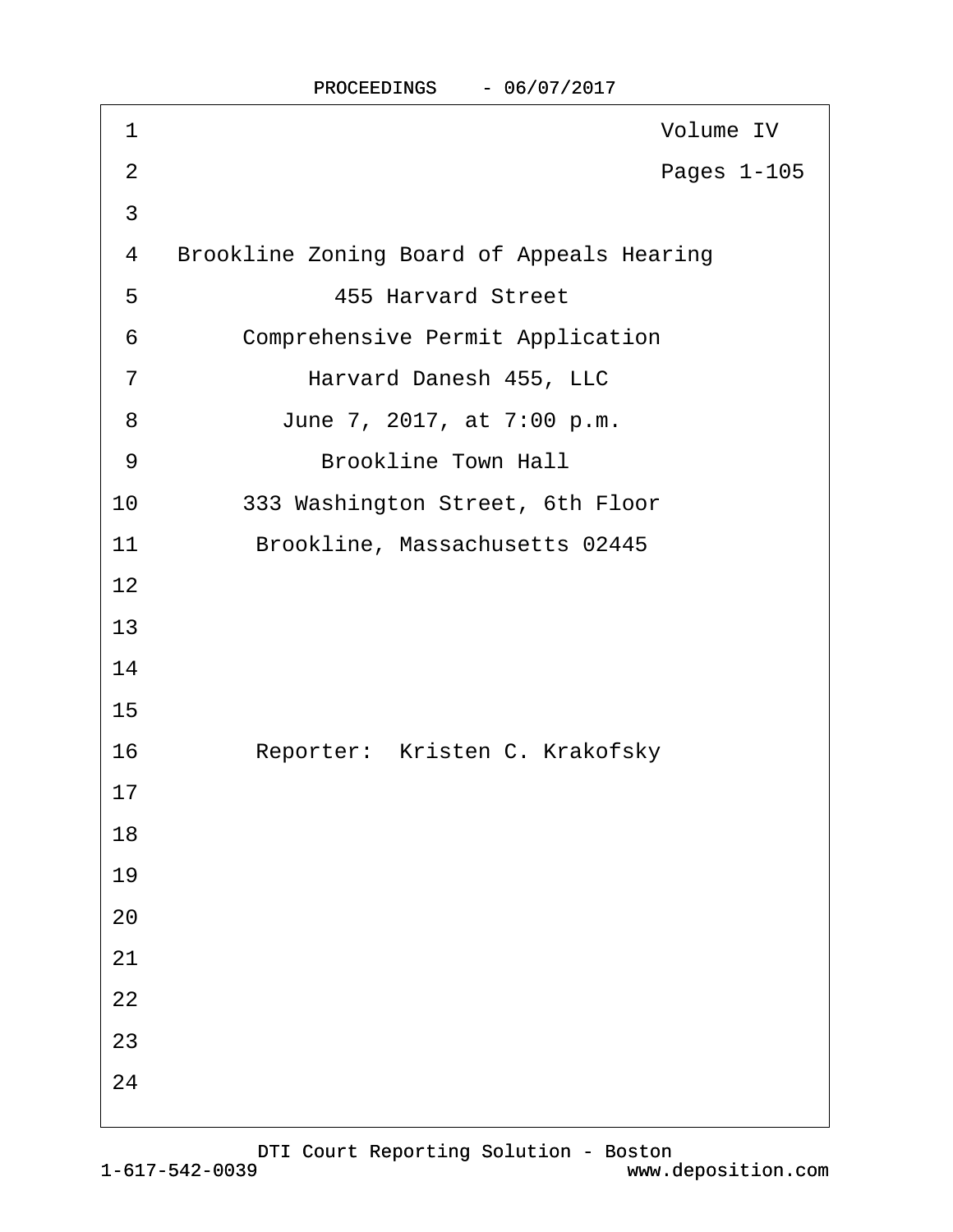| <b>APPEARANCES</b><br>1                                 |  |
|---------------------------------------------------------|--|
| 2 Board Members:                                        |  |
| 3 Kate Poverman, Chair                                  |  |
| 4 Lark Palermo                                          |  |
| 5 Christopher Hussey                                    |  |
| 6                                                       |  |
| 7 Town Staff:                                           |  |
| 8 Alison Steinfeld, Planning Director                   |  |
| 9 Polly Selkoe, Assistant Planning Director             |  |
| 10 Karen Martin, Planner                                |  |
| 11                                                      |  |
| 12 40B Consultant:                                      |  |
| 13 Judi Barrett, Director of Municipal Services,        |  |
| 14 RKG Associates, Inc.                                 |  |
| 15                                                      |  |
| 16 Traffic Peer Reviewers:                              |  |
| 17 James Fitzgerald, P.E., LEED AP, Director of         |  |
| 18 Transportation, Environmental Partners Group         |  |
| 19                                                      |  |
| 20 Parking Peer Reviewer:                               |  |
| 21 Arthur G. Stadig, PE, Vice President, Walker Parking |  |
| 22 Consultants                                          |  |
| 23                                                      |  |
| 24                                                      |  |
|                                                         |  |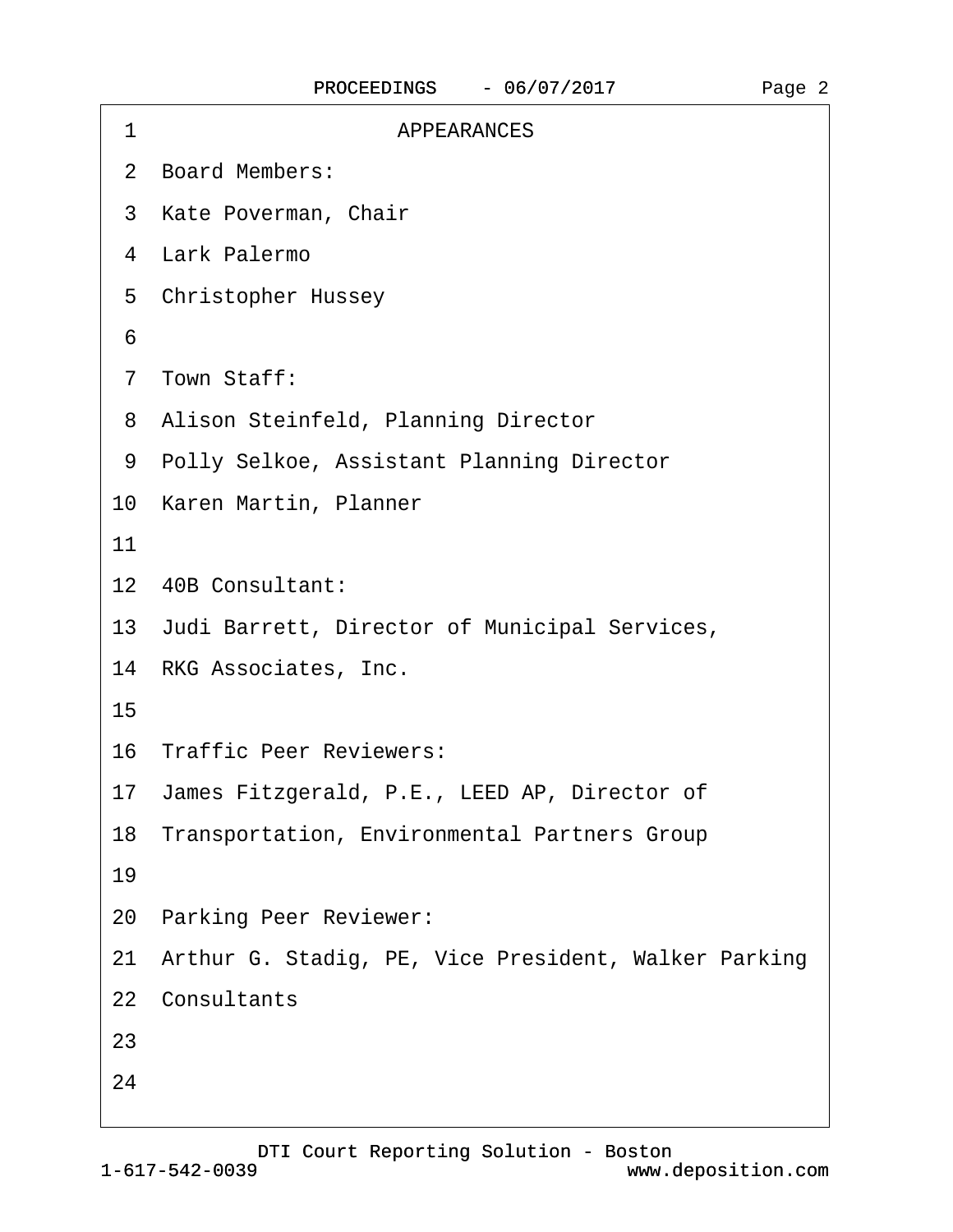- ·1· Applicant:
- 2 Danny Danesh, Harvard Danesh 455, LLC
- 3 Geoff Engler, Vice President, SEB, LLC
- 4 Scott Thornton, P.E., Vanasse & Associates, Inc.
- ·5
- ·6· Members of the Public:
- ·7· Steve Herscovici, 87 Thorndike Street
- 8 Sue Housmann, 46 Columbia Street
- 9 Bob Lepson, 36 Thorndike Street, Town Meeting Member

10 Precinct 9

- 11 Marian Harris, 82 Thorndike Street
- 12 Mark Rosen, 88 Thorndike Street
- 13 Fred Pinches, 106 Thorndike Street
- 14 Joanne Noble, 120 Coolidge Street
- 15 Sloat Shaw, 88 Thorndike Street

16

- 17
- 18
- 19
- 20
- 21
- 
- 22
- 23
- 24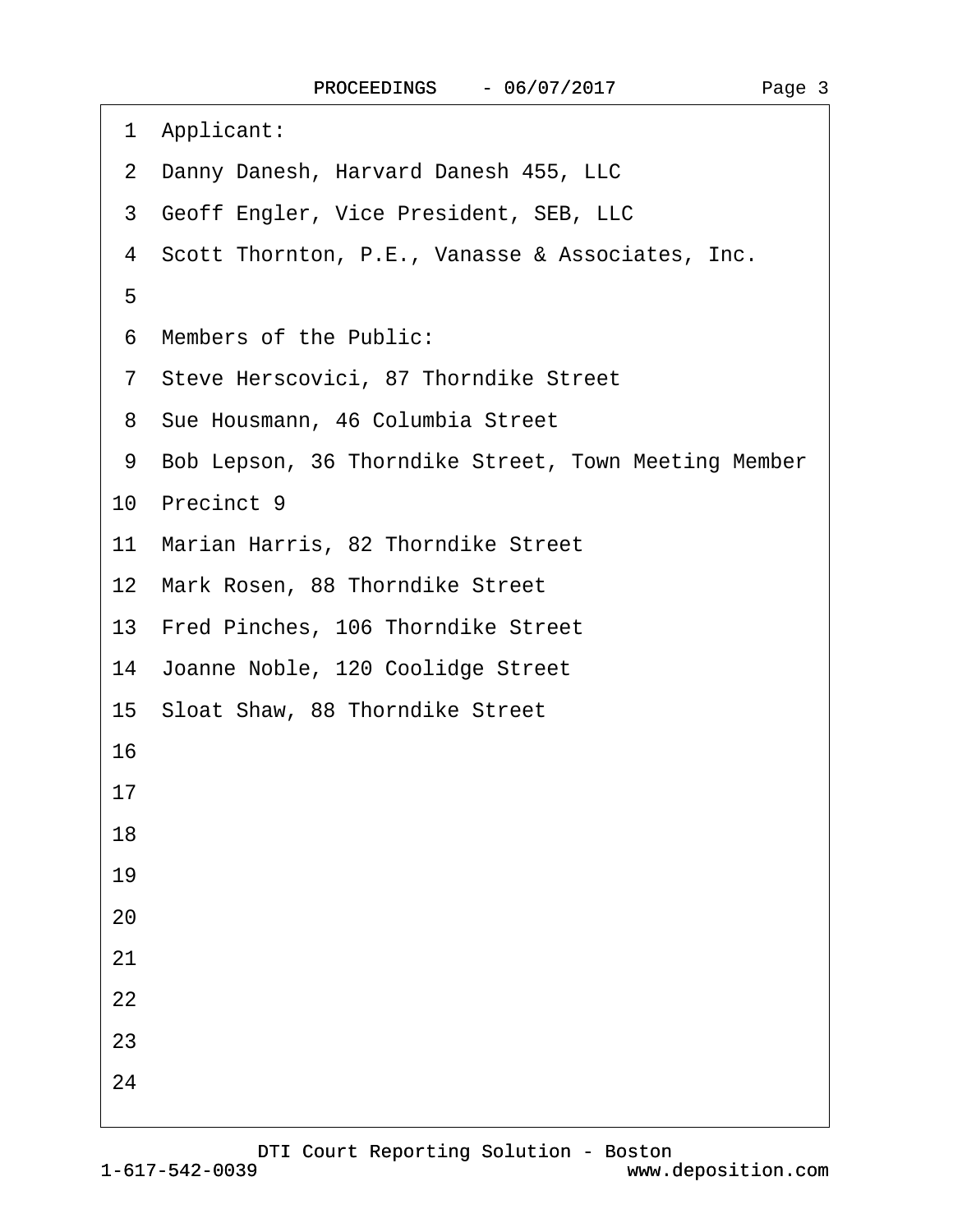| 1  | <b>PROCEEDINGS</b>                                    |
|----|-------------------------------------------------------|
| 2  | 7:04 p.m.                                             |
| 3  | MS. POVERMAN: Good evening. I'm reopening             |
|    | 4 the hearing regarding the comprehensive permit for  |
|    | 5 the property at 455 Harvard Street which is         |
|    | 6 proposing to construct 17 residential units,        |
|    | 7 including four affordable units and 1,735 square    |
|    | 8 feet of retail space.                               |
| 9  | I am Kate Poverman. I am chairing today's             |
|    | 10 hearing. With me is Christopher Hussey and Lark    |
|    | 11 Palermo. Also up here with us is Polly Selkoe, the |
|    | 12 assistant director for planning, and Karen Martin. |
| 13 | Today's hearing is being transcribed and              |
|    | 14 taped. The transcript will be posted on the        |
|    | 15 website, ideally two weeks after the hearing date. |
|    | 16 If you come up to the podium, identify yourself,   |
|    | 17 including your address, and speak clearly.         |
| 18 | So for tonight's rule, we have to end,                |
|    | 19 ideally, around 9:00, since Ms. Palermo had an     |
|    | 20 unexpected conflict and needs to leave, so that    |
|    | 21 gives us a good motivation to be quick tonight. So |
|    | 22 this will mean for speakers -- no clapping in      |
|    | 23 between speakers, no shouting, no interrupting, no |
|    | 24 speaking to each other while the hearing is going  |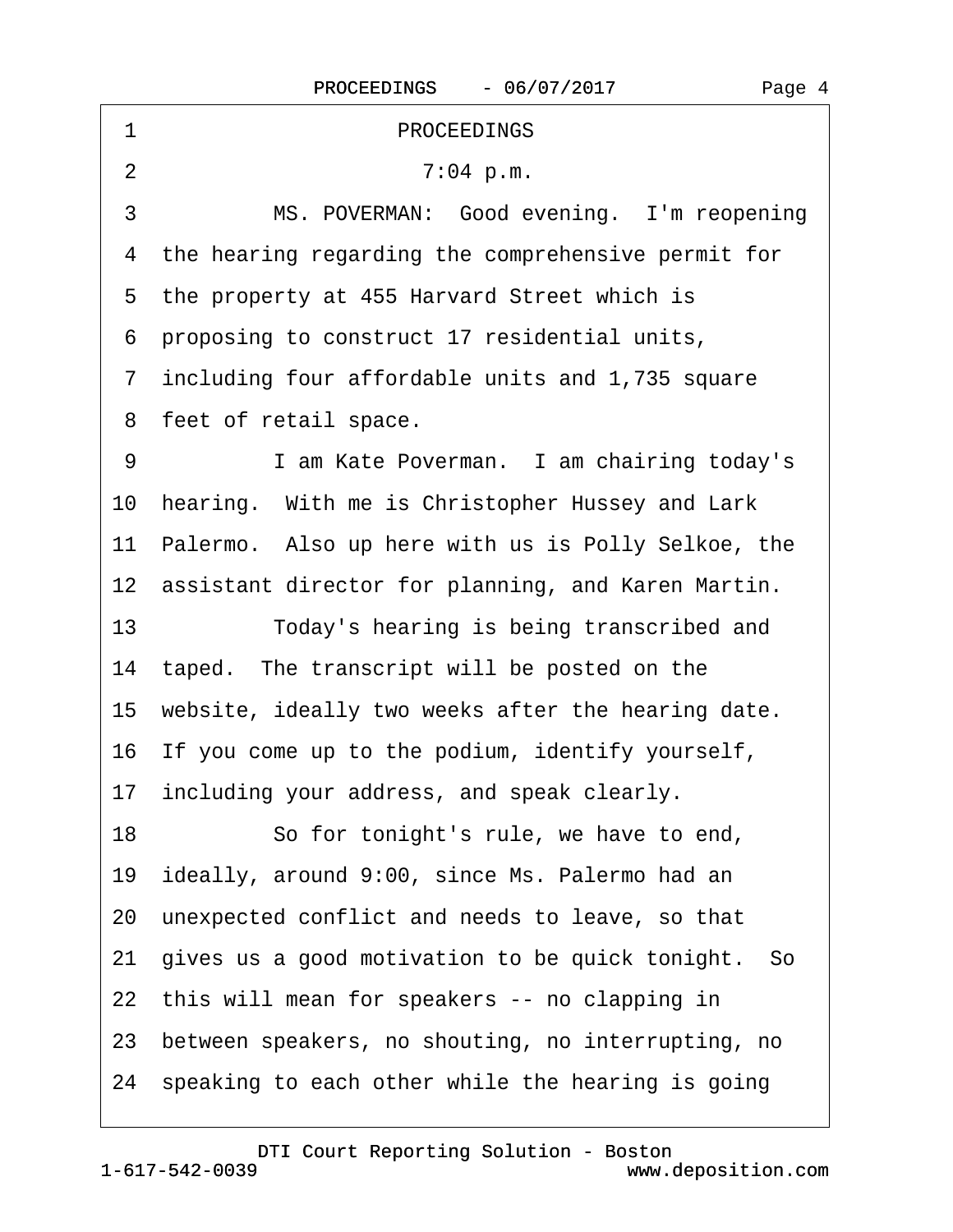1 on. And if you want to carry on a conversation, 2 please go outside.

3 **3** • So as you all know, this is our fourth 4 hearing. At the first one, the applicant presented 5 their proposal. The second one, we heard some 6 recommendations and took public testimony. We had a ·7· site visit, yada, yada.

8 • • Anyway, tonight what is going on -- we have ·9· Judi Barrett, who is our distinguished expert on 40B 10· applications, and she will explain the parameters of 11 40B and the review process and what we as a ZBA are 12 constrained by and encouraged by, etc. And we will 13 also hear -- the traffic and parking peer reviewers 14 will present their reports. If we have time, we 15 would love to hear from the audience and neighbors. 16· If we don't have time tonight, we will figure out 17 how to do that in our next hearing. Then we will 18· hopefully have time for our planning staff report, 19· unless Polly would like to go right after Judi's 20 report. 21 MS. SELKOE: Yes. 22 MS. POVERMAN: Okay, great. 23 • Anyway, let's start now. Judi, would you

24 like to begin the process?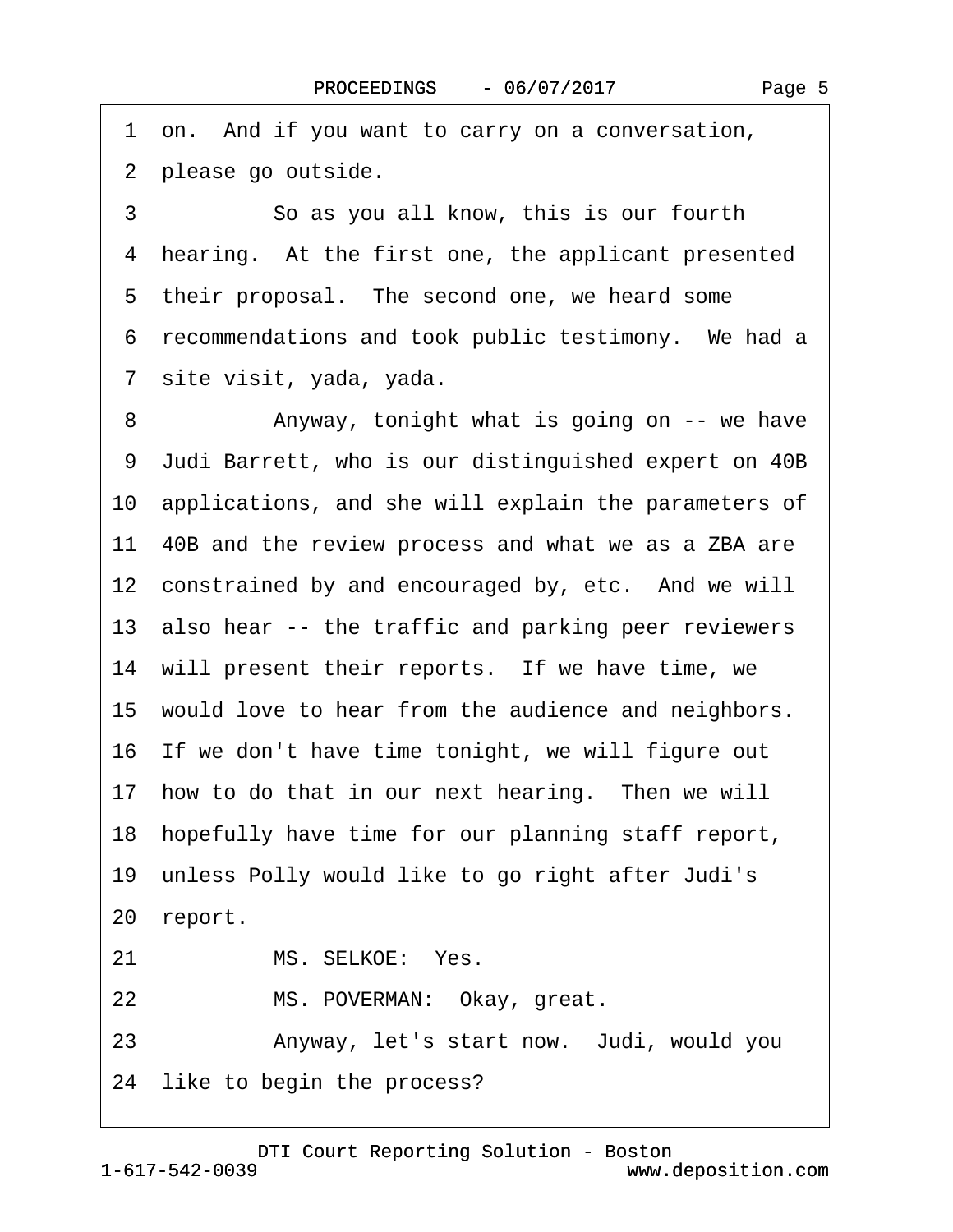| MS. BARRETT: Sure. Am I projecting<br>1                 |
|---------------------------------------------------------|
| 2 somewhere tonight? Is this being projected or -- do   |
| 3 you have the slides? I thought you were going to      |
| 4 set up the slide presentation.                        |
| MS. STEINFELD: Did you send it to us?<br>5              |
| 6<br>MS. BARRETT: You've had it, like, forever.         |
| 7 We've used it here many times.                        |
| MS. POVERMAN: While that infrastructure is<br>8         |
| 9 being --                                              |
| MS. BARRETT: Let me try to help everybody.<br>10        |
| 11 It's not a problem. It's fine. I could do it in my   |
| 12 sleep. Okay. So maybe because I don't have my        |
| 13 whole slide presentation with me, that I actually    |
| 14 can make the brevity expectations of the chair.      |
| 15<br>My name is Judi Barrett. I do a lot of            |
| 16 work with boards of appeal around the Commonwealth.  |
| 17 I'm here to really help the board work through       |
| 18 comprehensive permit proceedings, and I just want to |
| 19 tell you a little bit about what this law is and     |
| 20 what the obligations are of the board and of the     |
| 21 town and of the applicant.                           |
| So this law was enacted in 1969 at a time<br>22         |
| 23 when a lot of residents of cities were moving out    |
| 24 into the suburbs, and the legislature had a big      |
|                                                         |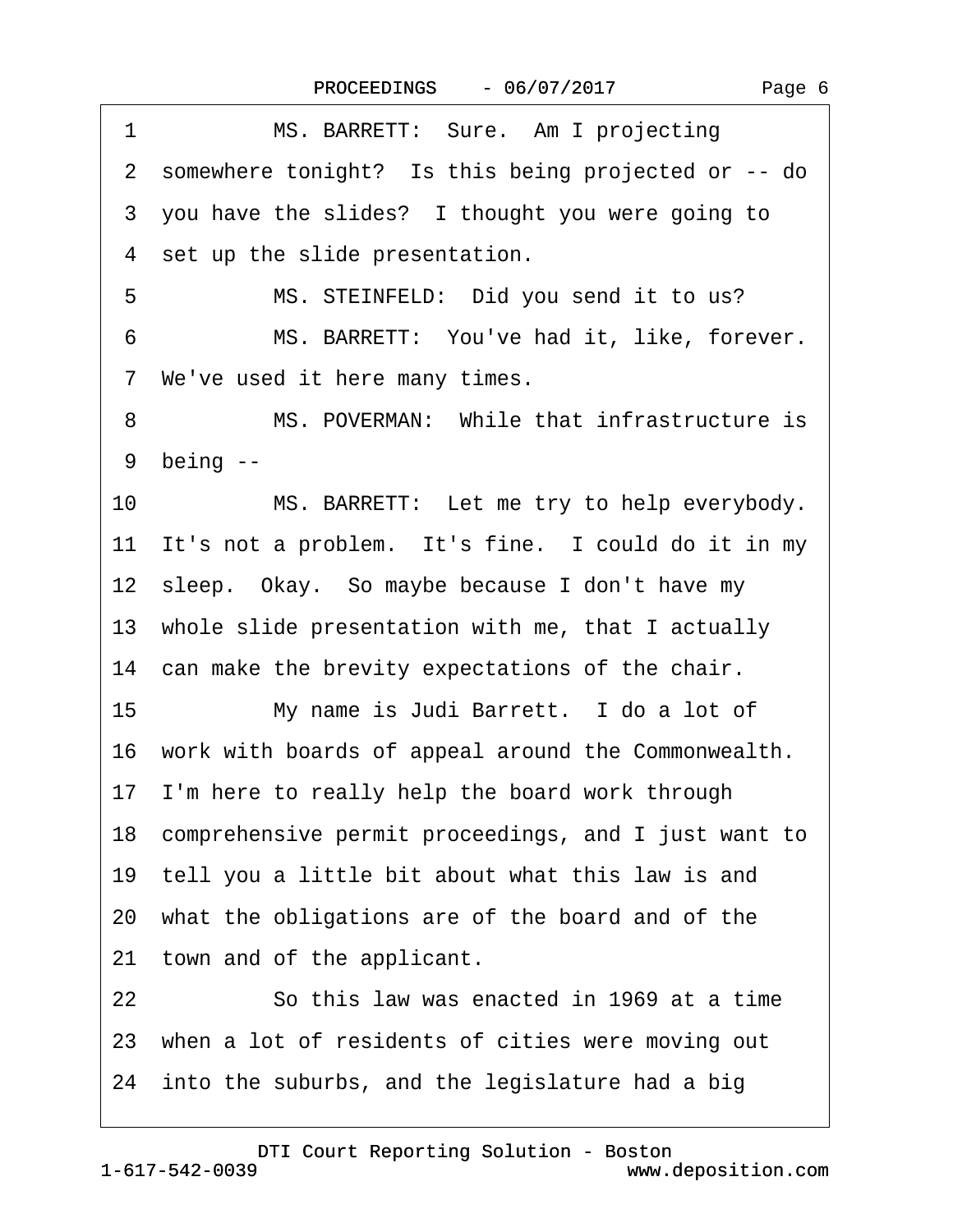|  | Page 7 |
|--|--------|
|--|--------|

1 concern about what was going to happen to city 2 centers as people left the areas. So Chapter 40B is 3 a directive to communities to provide their regional 4 fair share of affordable housing. 5 • • And the standard for determining whether ·6· that regional fair share is met is that every ·7· community is supposed to have at least 10 percent of 8 their year-round housing stock as affordable 9 housing. And what that means -- the definition of 10 affordability is based on percentages of a regional 11 area median income. So just to put numbers around 12 this, if you were thinking about a household of 13· four, you're thinking roughly about a household with 14 an annual income of about \$66,000. That's typically 15 what we talk about with Chapter 40B. We sometimes 16· talk about lower incomes, but that is typically what 17 we're referring to. 18 • **And so an applicant who comes to the town** 19 with a development that includes at least 25 percent 20· of the units as affordable, targeted to that income 21 range or below, is essentially entitled to an 22 expedited process, provided they submit a complete 23· application to the board and all the materials the 24· board needs to make a decision are available.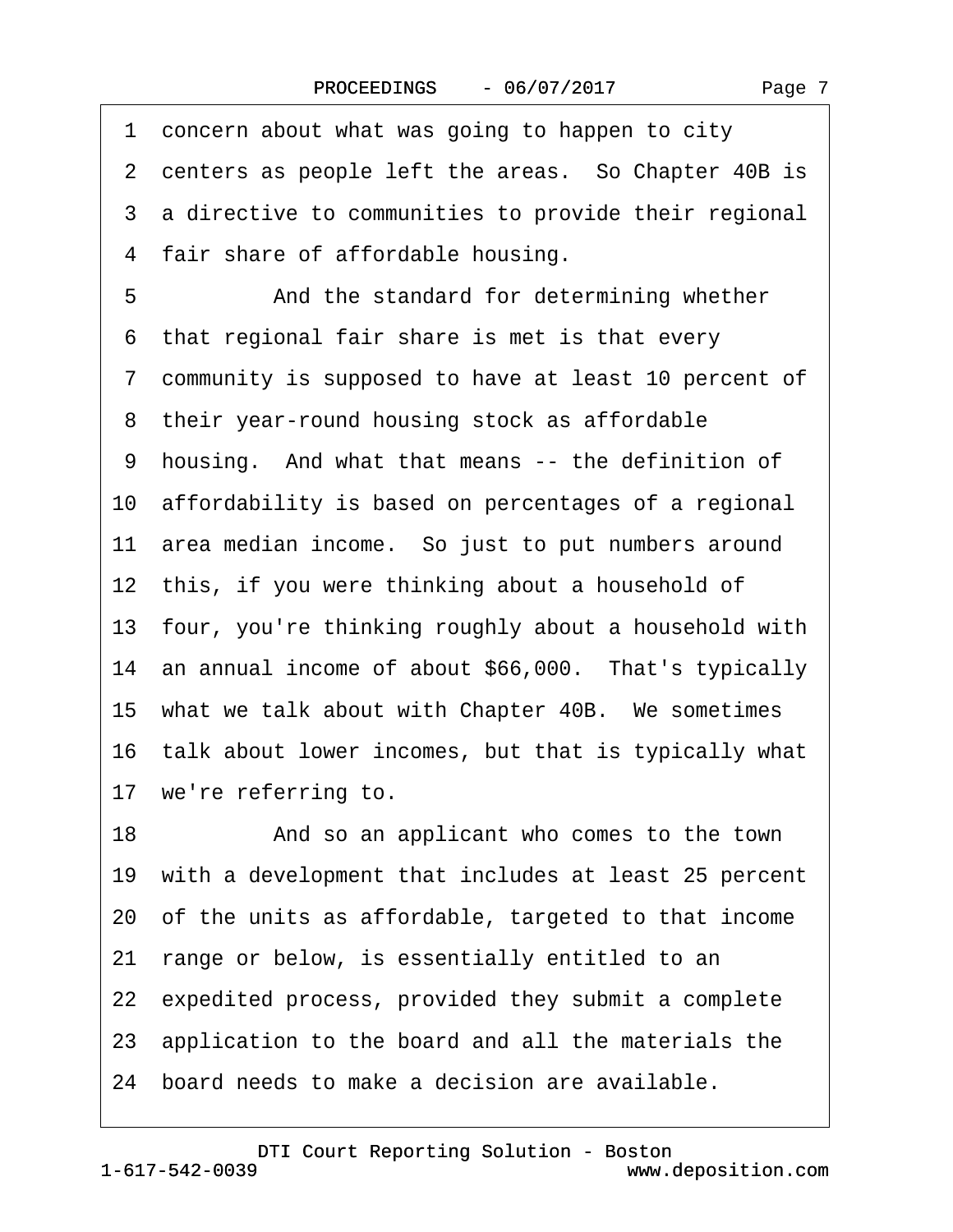| 1 They're entitled to a presumption, if the community   |
|---------------------------------------------------------|
| 2 is under that 10 percent limit, that the regional     |
| 3 need for affordable housing outweighs a lot of the    |
| 4 local concerns. Now, that doesn't mean the board      |
| 5 has to approve every comprehensive permit that comes  |
| before it, but it does set a very high bar.<br>6        |
| Before the applicant ever gets here, they<br>7          |
| 8 have to go through what you would call a              |
| 9 "preapproval process" with the state agency. It is    |
| 10 sometimes an agency called MassHousing. It might be  |
| 11 MassHousing Partnership. But they have to submit,    |
| 12 essentially, what I would call, in layman's terms, a |
| 13 prequalification package. Now the subsidizing        |
| 14 agency, as we call them, is obligated to review the  |
| 15 project, review the site, and make a determination:  |
| 16 If the board of appeals grants a comprehensive       |
| 17 permit for this development as we have seen it, we   |
| 18 would likely fund it. That's really what they're     |
| 19 saying.                                              |
| So they go through a review process, they<br>20         |
| 21 look at the site, they meet with the town, and they  |
| 22 issue what's called a "project eligibility letter"   |
| 23 if they determine that the project is worthy to go   |
| 24 to the board of appeals. So there's a whole process  |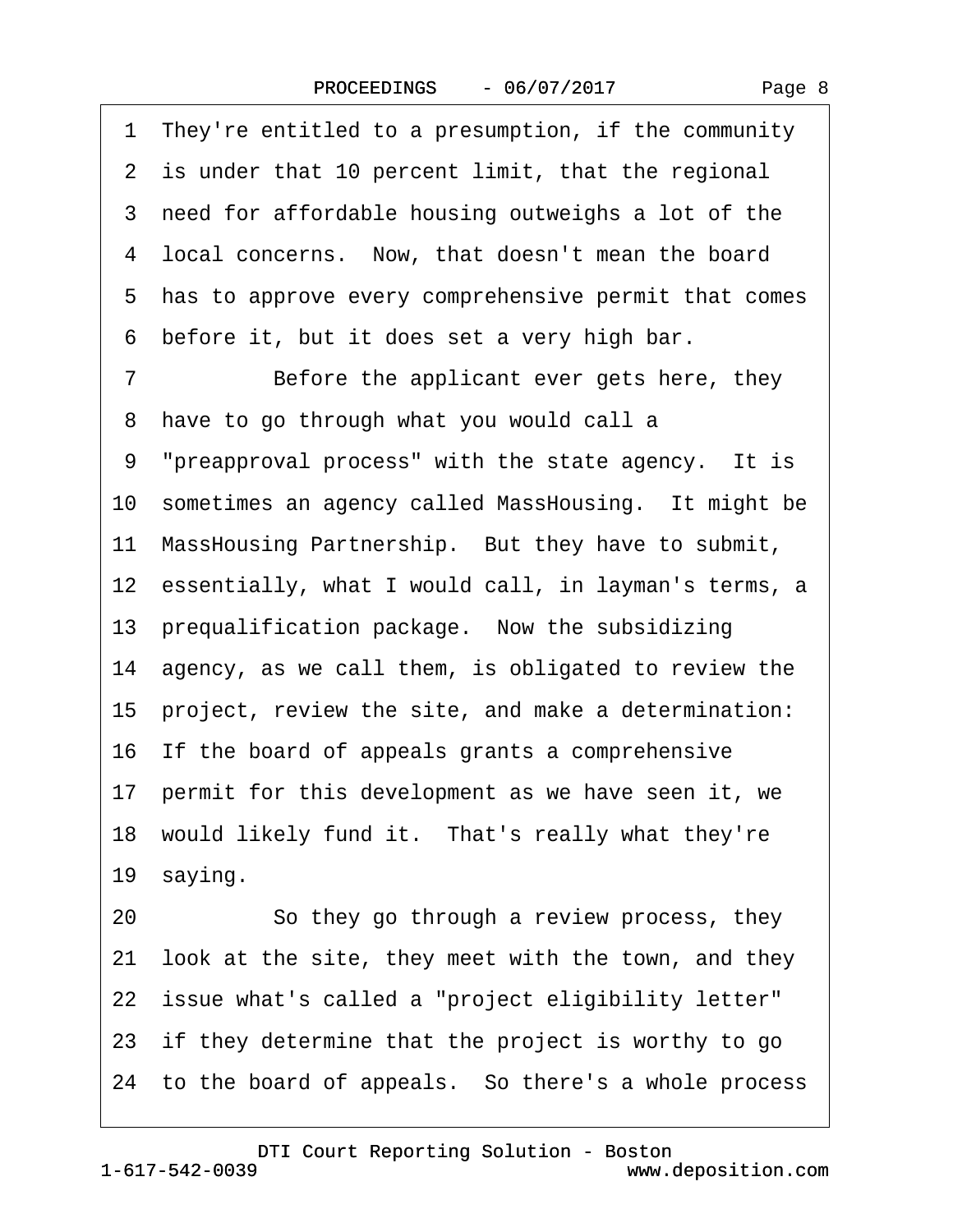1 that happens before it ever gets here, and there's a ·2· process that happens after the board of appeals as 3 well.

4 The board has to review the project with an 5 eye toward are we at 10 percent or not. And if ·6· we're not, then there are, as I said, expectations ·7· that there will be deference to the regional need 8 for affordable housing.

9 The board can review and consider concerns 10· that relate to the physical and design

11 characteristics of the site, so environmental

12 impacts, open space, design, architectural and site

13· design are valid considerations for the board to

14 look at. Those are the kinds of things that a board

- 15· would look at for any type of development.
- 16 Transportation or traffic impacts, those are things
- 17 that are within the board's purview.

18 What's not in the board's purview are

19 things like who's going to decide who gets to live

20 in the housing, and how much money can the developer

- 21 make. That all falls within the realm of the
- 22 subsidizing agency's purview.
- 23 However, the board does need to be careful.
- 24 If it's going to impose conditions related to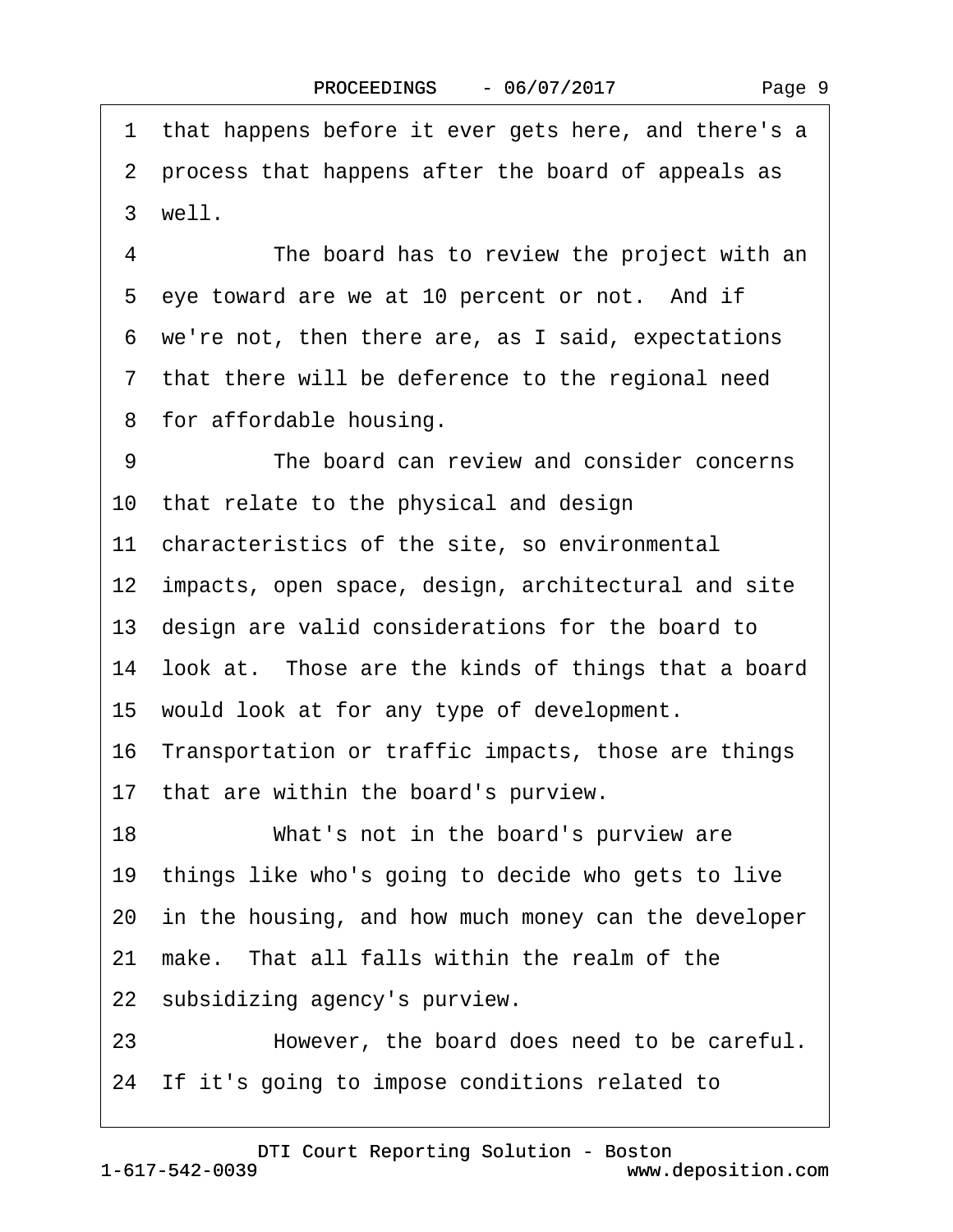|  | Page 10 |  |
|--|---------|--|
|--|---------|--|

1 environmental impact, design, open space, those ·2· physical and design considerations I referred to, 3 the board needs to make sure that it's not imposing 4 conditions that will render the project uneconomic. 5 **• • And that's a financing term that I won't** 6 try to sort of explain in detail much tonight, ·7· except to point out that in the world of ·8· Chapter 40B, the question about economics has to do ·9· with can I take that permit to the bank and get 10 financing? Is my project going to meet all the 11 requirements that a lender would expect me to meet? 12 In the end, do I have the right ratios, do I have a 13 return on total costs? All that sort of analysis 14 gets done. 15 The board doesn't need to do that, but the 16· board needs to kind of be conscious that when 17 they're imposing conditions on a project, if they 18· make it uneconomic -- and that's an "if" -- the 19· developer has a right to go to what was at least 20 designed to be an expedited appeal process. It 21 isn't really. But the developer can go to an entity 22 called the Housing Appeals Committee, which is sort 23 of a subagency inside the department of housing and 24 community development.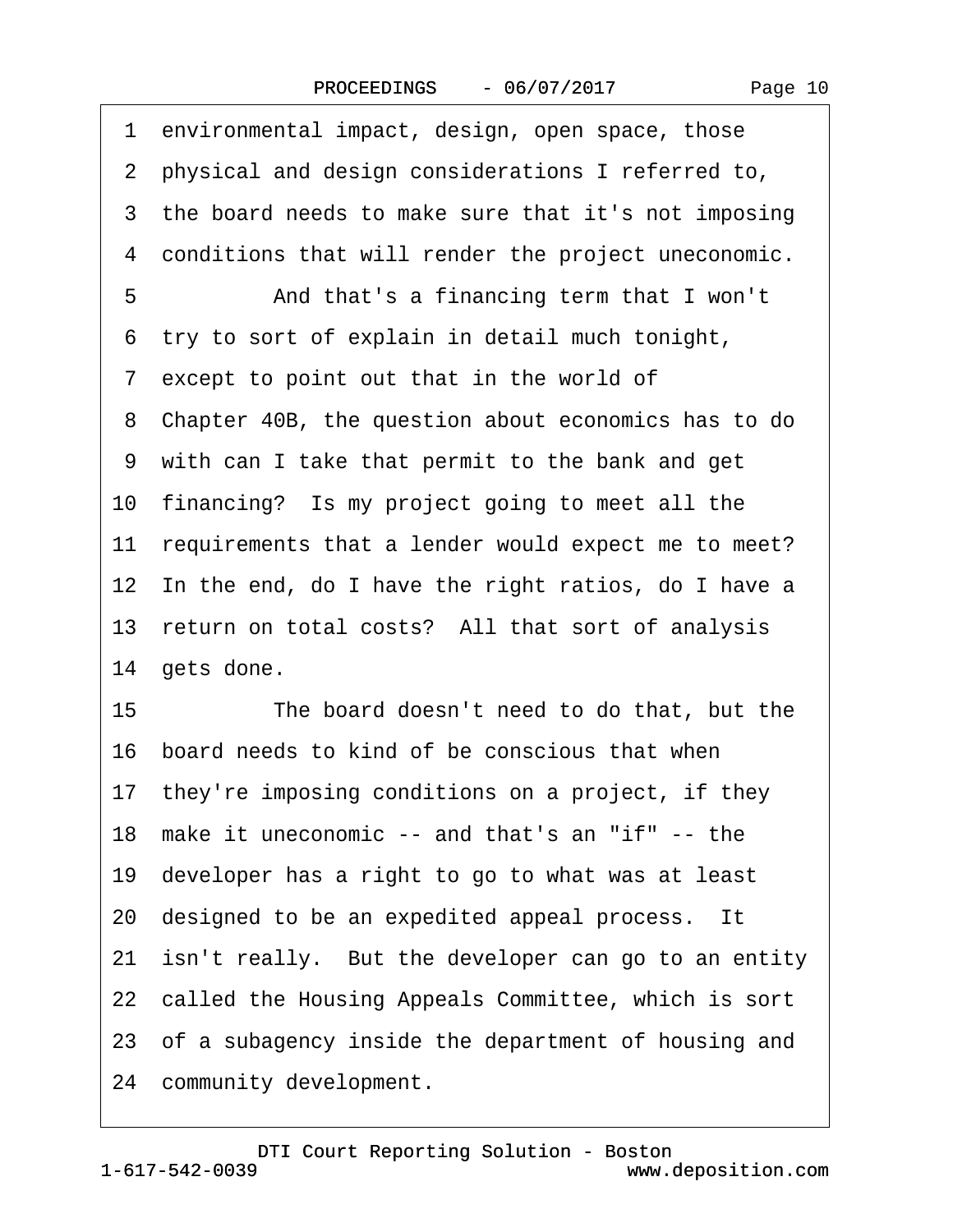1 And the developer would argue, gee, they ·2· put these conditions on my project, and they've made 3 it uneconomic, and I can prove that. And generally ·4· speaking, if they can show that the project -- the 5 conditions the board imposes have made the project 6 uneconomic, the Housing Appeals Committee will ·7· generally -- because of the deference in the law to 8 affordable housing, the Housing Appeals Committee ·9· will generally find in favor of the applicant, 10 unless there is an overwhelming local concern that 11 no matter what the board did, no matter what 12 conditions the board put on the project, that you 13· couldn't sort of alleviate a local concern. 14 • **And there's this balancing test the board** 15 has to do: Well, if we impose this condition or we 16· impose this requirement on an applicant, have we 17 made the project uneconomic? Or we probably 18· shouldn't do that because we're going to get 19 overturned at the state level. 20 But if there is a compelling reason for the 21· board to impose that condition anyway, just know 22 that you're going to end up in an appeal. It's 23· always preferable in these cases for a board to try 24· to avoid, if possible, unless there's no other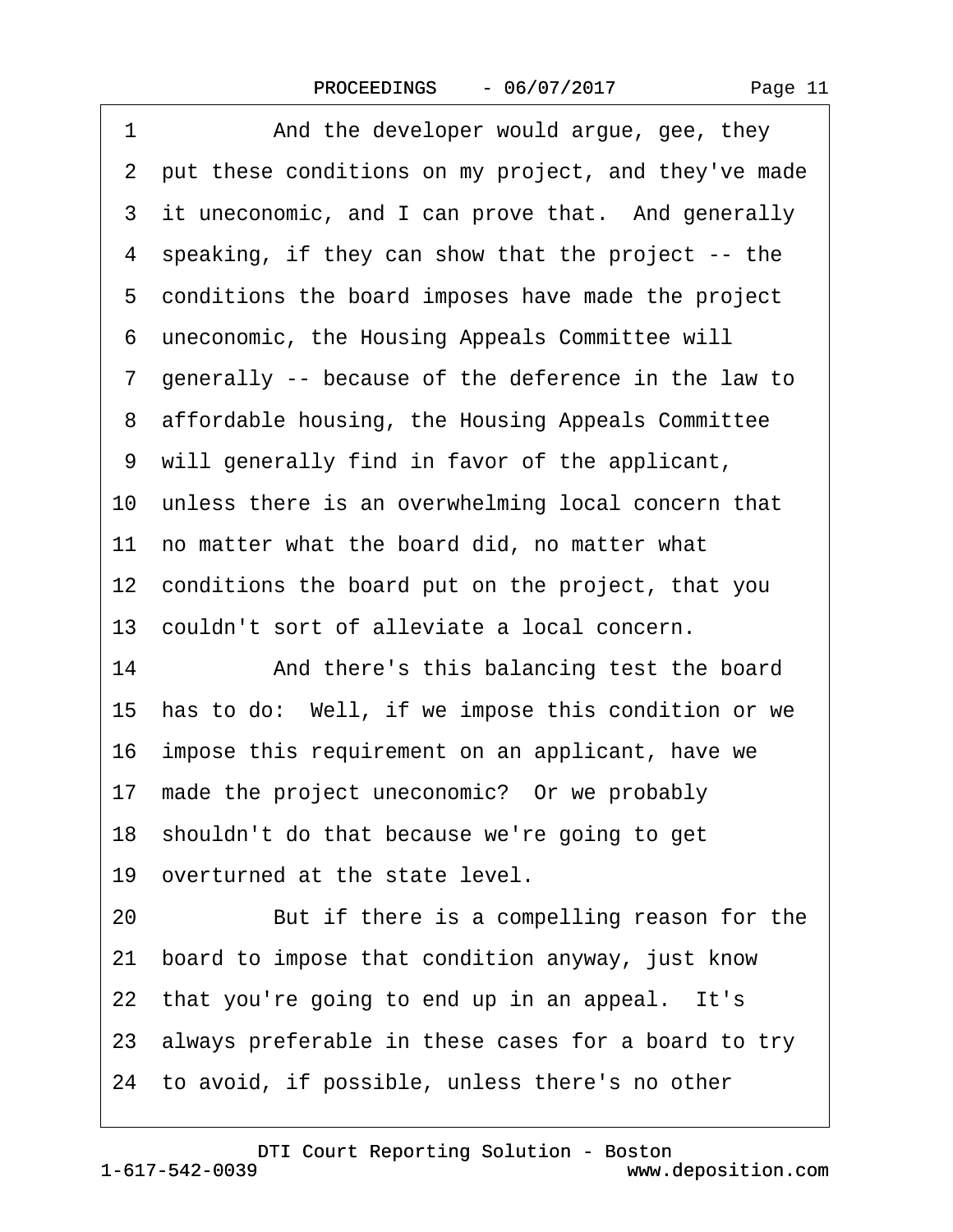1 remedy, a denial.

2 The board can do three things when a 3 comprehensive permit comes in: They can approve it, 4 they can approve it with conditions that are within 5 that jurisdiction I described earlier, or they can 6 deny.

7 If the board denies a comprehensive permit 8 and the town is not at that 10 percent threshold, ·9· the strong probability is that the board's decision 10 will be overturned because the law gives such 11 deference to the regional need for affordable 12 housing; that absent some overwhelming environmental 13 impact that can't be mitigated by any ordinary or 14 legitimate means, the Housing Appeals Committee will 15 simply overturn the board's decision. And so then 16· any conditions the board might have put on the 17 project you don't get to impose. 18 · · So we generally try, if we can, to work

19 with communities around coming up with a permit that

- 20· has conditions that don't render the project
- 21· uneconomic, and try to avoid, if possible, an appeal
- 22 situation. If it's unavoidable, it's unavoidable.
- 23· You have to do the best job you can, and this board
- 24· has done really a remarkable job with the several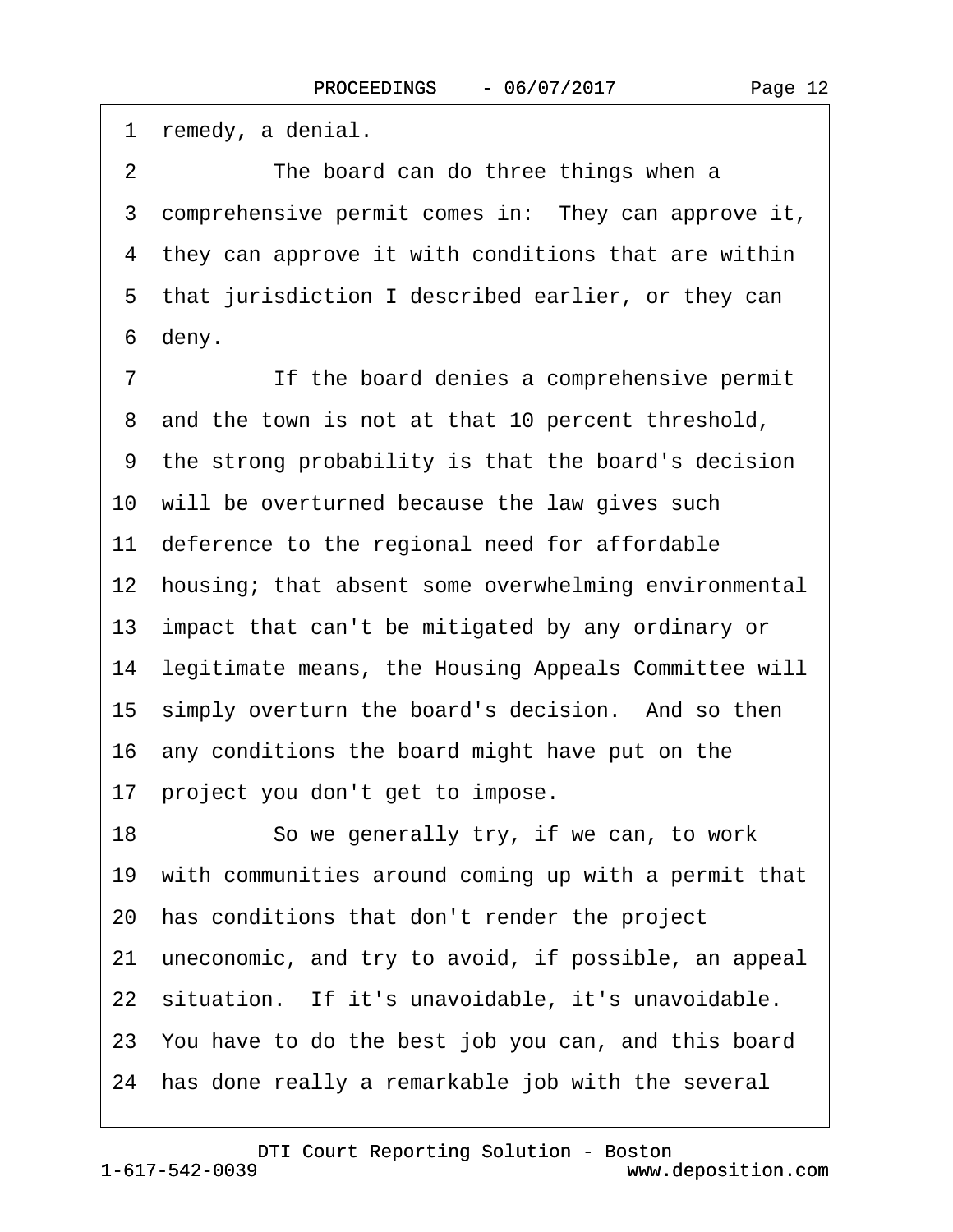·1· comprehensive permits that have come before it, so I 2 have tremendous faith that the board will do the 3 same thing in this case. 4 But really, I think what I want you to 5 understand is that the law is designed to create 6 affordable housing. It is designed to overcome ·7· local rules and regulations that would otherwise be 8 an impediment to the creation of that housing. 9 That's what we're here for. That's what the whole 10 law is about. 11 So if you're going to venture in that realm 12 of I don't think this project's going to work, I 13· don't think that project's going to work, you need 14· to have tremendous professional evidence on your 15· side in preparation for an appeal, and otherwise, 16· what you try to do is get the best project you can 17 for your town. 18 **· · · · So I think that really is sort of a wrap** 19· around the many slides I usually go through when I'm 20 here. 21 MS. POVERMAN: Could you go through the 22 Amesbury standard? 23 MS. BARRETT: Yeah. There's a case that 24 came up several years ago in the high courts in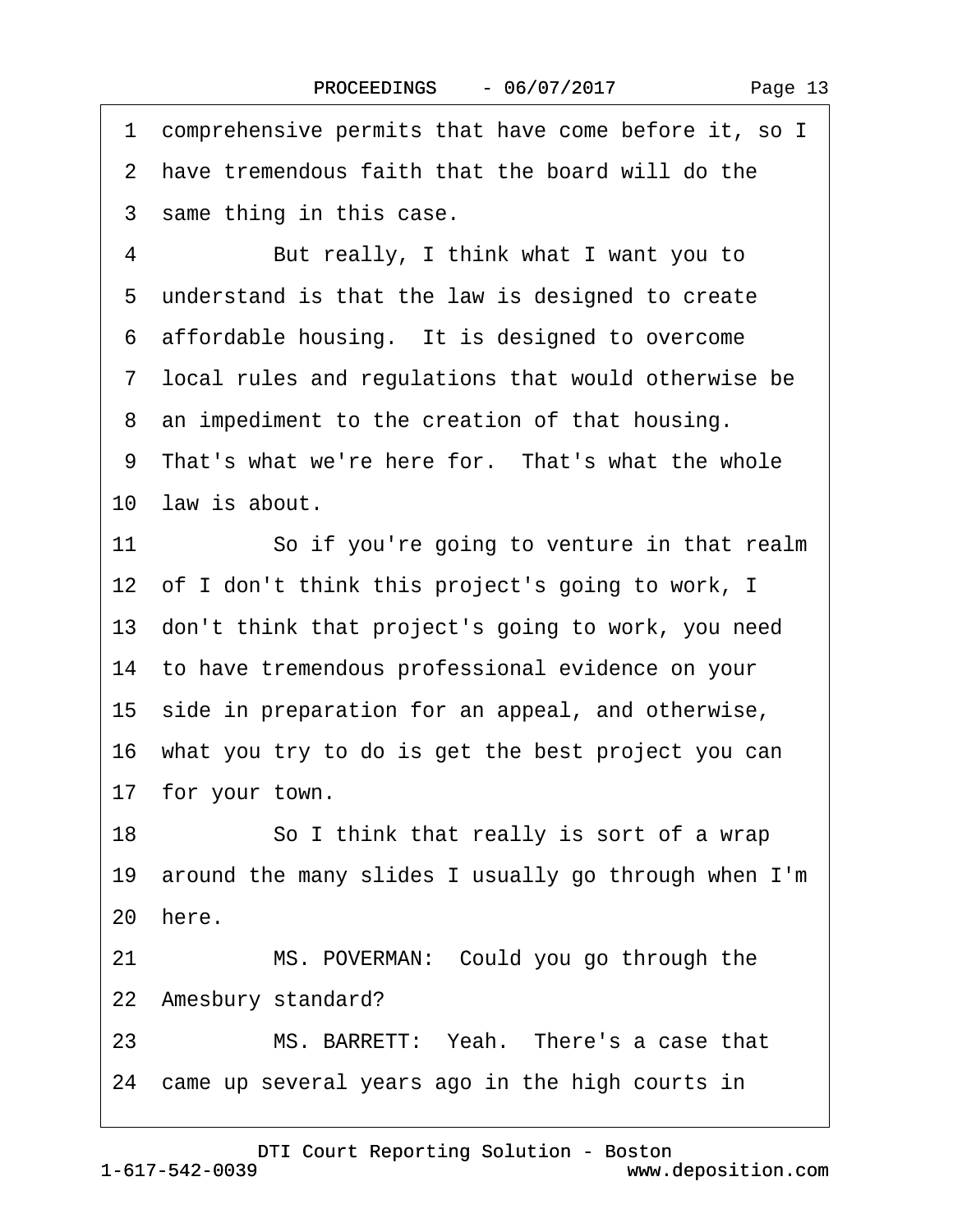·1· Massachusetts called the Zoning Board of Appeals of 2 Amesbury. And in that case, the board had tried to 3 venture into conditions that the court later found 4 were beyond the board's jurisdiction. What I said 5 earlier, the board can look at design -- site ·6· design, building design, environmental impact, ·7· adequacy of opening space on the site, or open space 8 implications. The board can also look at the ·9· relationship between the proposed project and the 10 community's planning, those things. 11 But when it comes to determining how the 12 property will be marketed, who will have the first 13· opportunity to choose the units, or how the tenant 14 or homeowner selection process will be done, whether 15· the town or the subsidizing agency kind of has the 16· final say over what constitutes too much profit, the 17· board said, that's beyond your reach. 18 **· · · So we kind of work with those Amesbury** 19 standards in these cases in an attempt to sort of 20 focus the board's attention on plan review. Because 21 it's really in some ways like almost any other 22· projects.· The focus is the plan and the project, 23 and not the sort of, you know, tangentials around 24 what is the public benefit, who determines the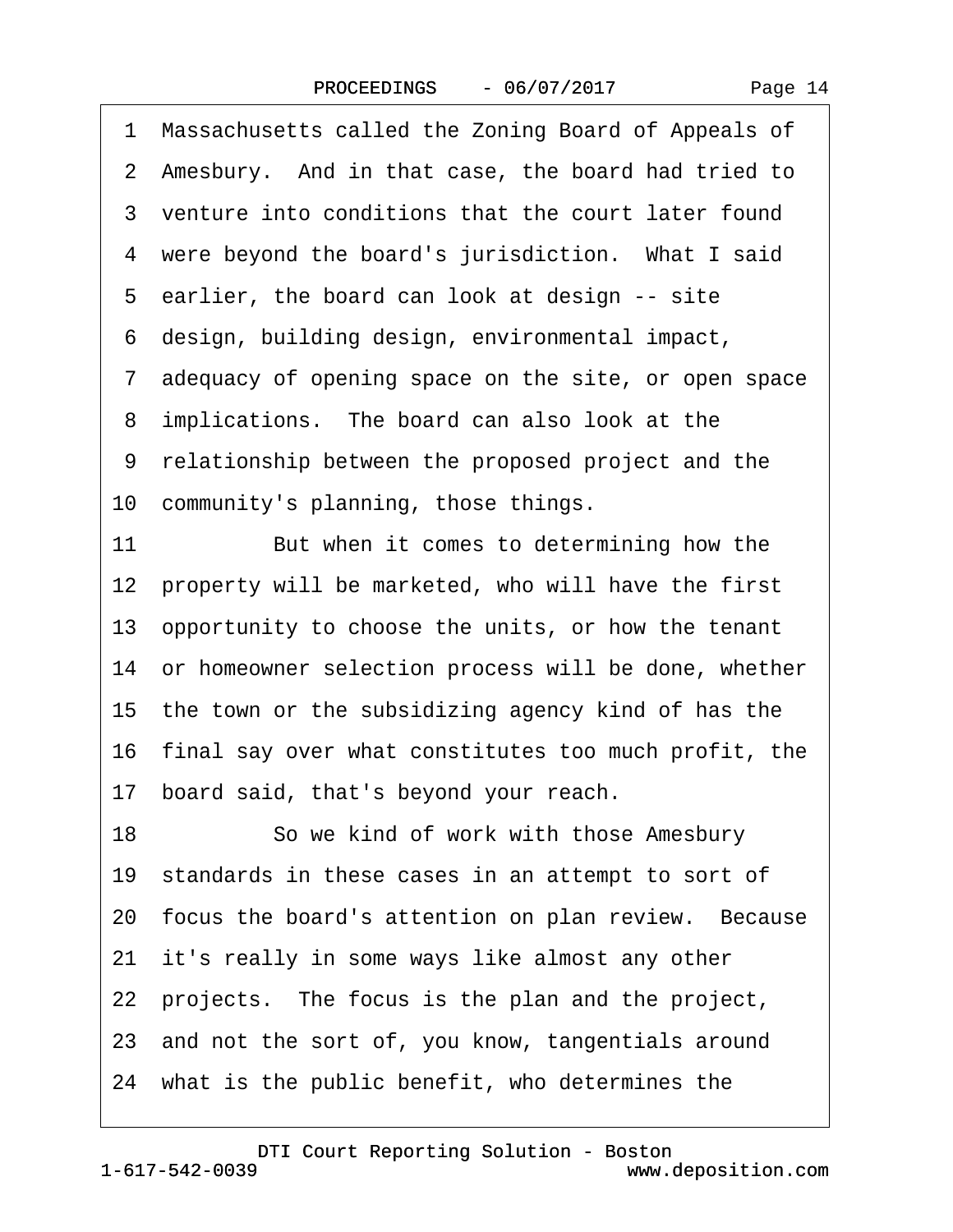1 public benefit, as I said, who gets to live in the 2 housing, and who gets to decide whether there's 3 excess profit. ·4· · · · · ·So all those considerations that would 5 never come up in a subdivision or some other kind of ·6· development, really the board has to go hands off 7 on those things. That's kind of what the principle 8 of the Amesbury decision was. 9 **Did you have a specific question?** 10 MS. POVERMAN: I know there are some cases 11 which say that health and safety issues could be 12 considered, and I don't where that comes in in 13 relation to Amesbury. 14 MS. BARRETT: Health and safety is a 15 significant consideration. I'm sorry I didn't 16 mention that. Health and safety is probably the 17 biggest issue that the board can look at. And so if 18 there is a concern about traffic safety, pedestrian 19 safety, fire safety, or something like that, the 20· board needs to be able to line up its ducks in a 21· row, because, no doubt, an applicant will come in 22 and say, I've looked at all these issues and 23 everything is fine.

24 **· · · So the board is going to want to accept and**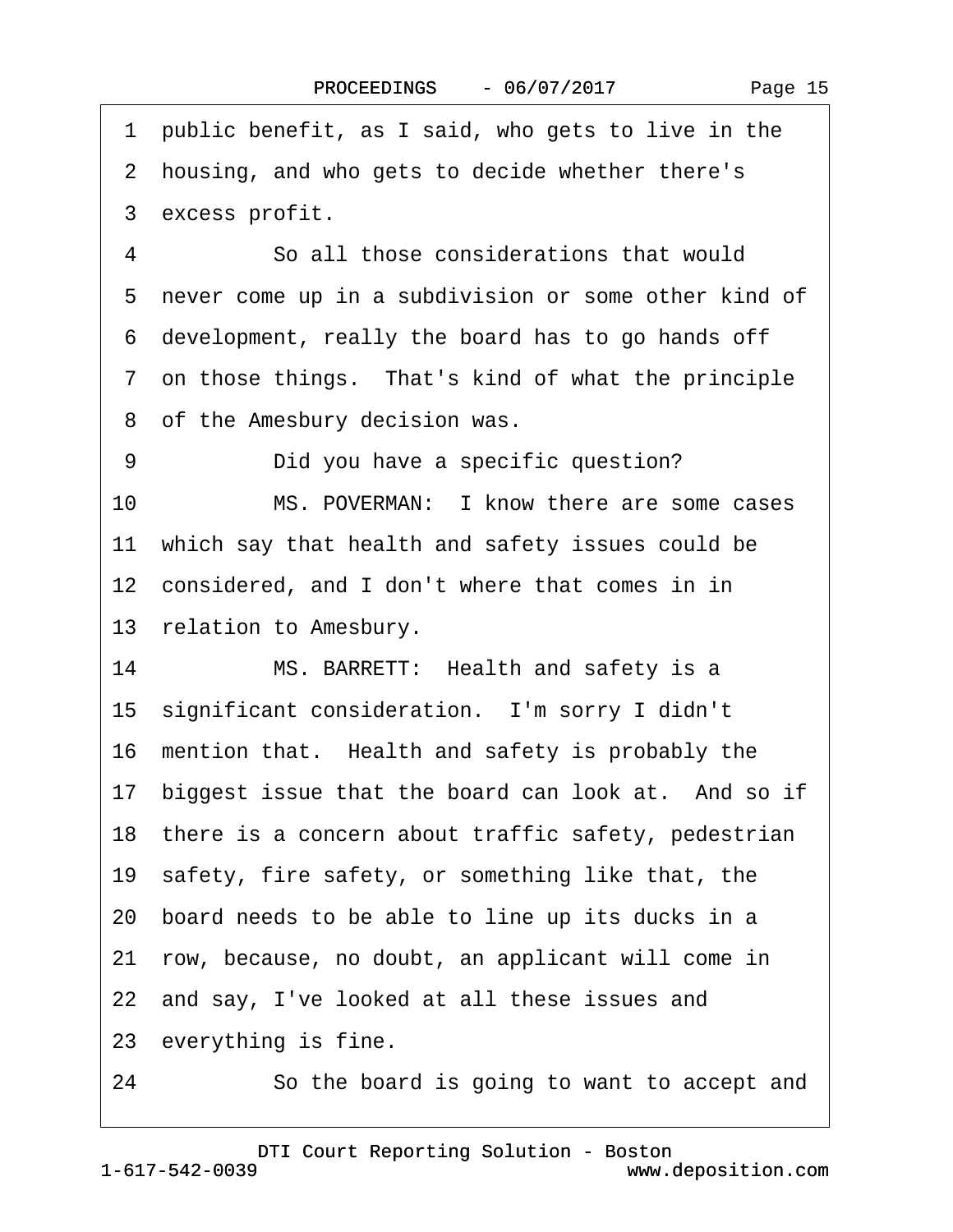·1· document testimony from your local police department 2 and your local fire department. If it turns out 3 that there's a disagreement between the applicant's 4 team and your local staff, you bring in a peer 5 review consultant, as the board often does, to try ·6· to make sure that the board has the best 7 professional advice. Not to knock the staff, 8 because the staff here are wonderful, but you need ·9· to be able to almost get some independent advice 10 outside the town, and for someone to take a fresh 11 look at the project. 12 So health and safety are valid 13 considerations, but again, everything is about this 14 balancing test. Everything is about the balancing 15 test. If there's a way to remedy or reduce a safety 16· concern, or if you can't legitimize a safety concern 17· because you don't really have adequate professional 18· evidence to that effect, you probably don't want to 19· go there.· You need to make sure that you have the 20· information from a neutral party that says there is 21 a problem here that can't be remedied from any other 22 means. Because the law -- the preference of the 23· law, the deference of the law is the regional need 24· for affordable housing.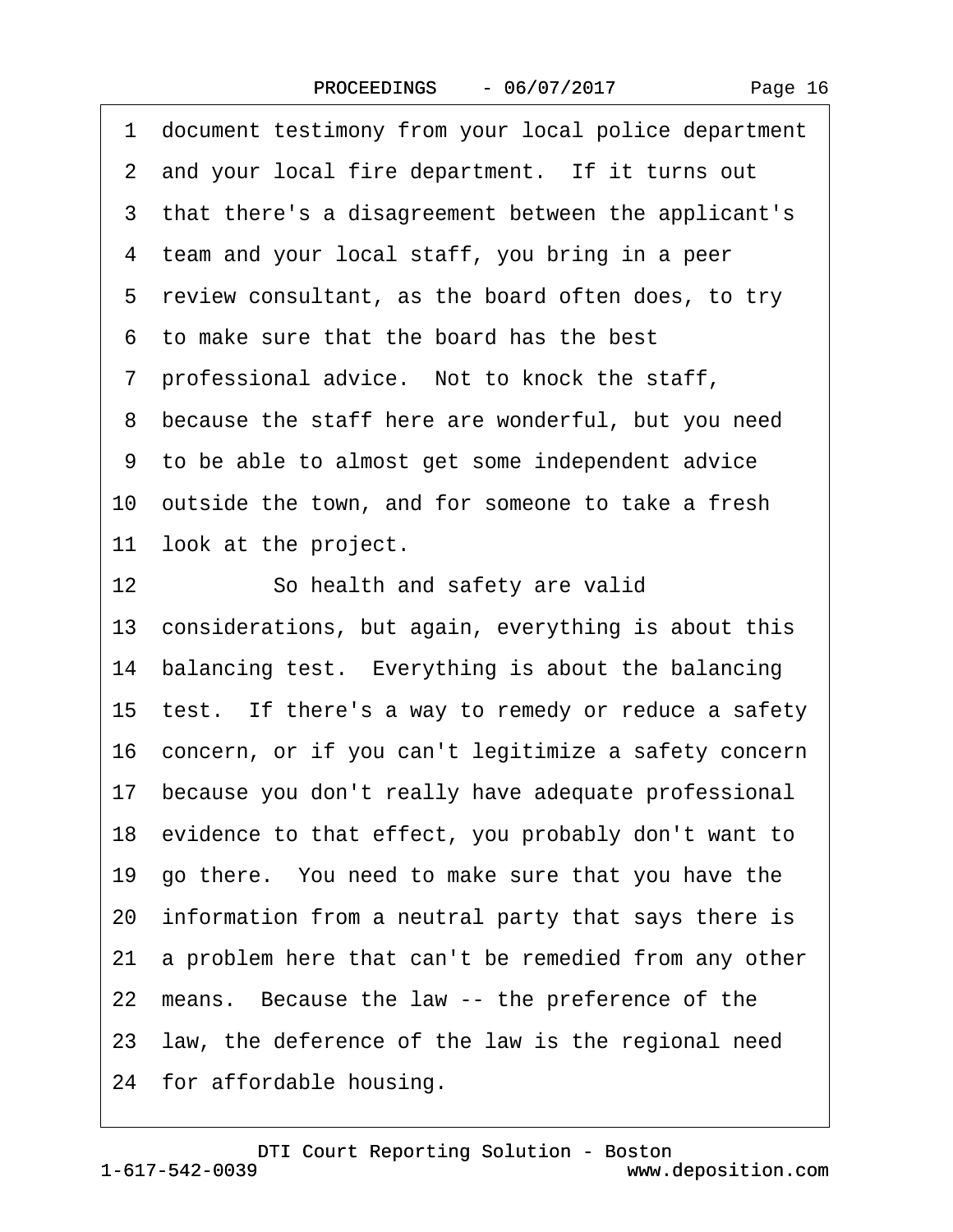| 1<br>Does that help, Kate?                              |
|---------------------------------------------------------|
| MS. POVERMAN: Yes. I just want to make<br>2             |
| 3 sure that -- it's a very confusing subject for        |
| 4 everybody, and I think that it would help people to   |
| 5 know that those are some of the things we need to     |
| 6 consider.                                             |
| MS. BARRETT: Sure. Alison handed me a<br>7              |
| 8 couple of notes of things she wants me to make sure   |
| 9 I go over. I don't have my slides.                    |
| MS. POVERMAN: What was your question,<br>10             |
| 11 Chris?                                               |
| 12<br>MR. HUSSEY: Judi, I'm glad you talked at          |
| 13 length about the Housing Appeals Committee because I |
| 14 hadn't been so sure of that up to now. And it        |
| 15 sounds to me as though if the applicant's traffic    |
| 16 and parking consultants and the peer consultants all |
| 17 agree that there is no serious hazard or risk to     |
| 18 pedestrians and so forth, that it would be very      |
| 19 difficult to have that as the reason to deny the     |
| 20 project and have it not overturned by the appeals    |
| board. Is that --<br>21                                 |
| MS. BARRETT: Well, the standard is, is the<br>22        |
| 23 project creating a condition that's new? And to      |
| 24 what extent is the project responsible for           |
|                                                         |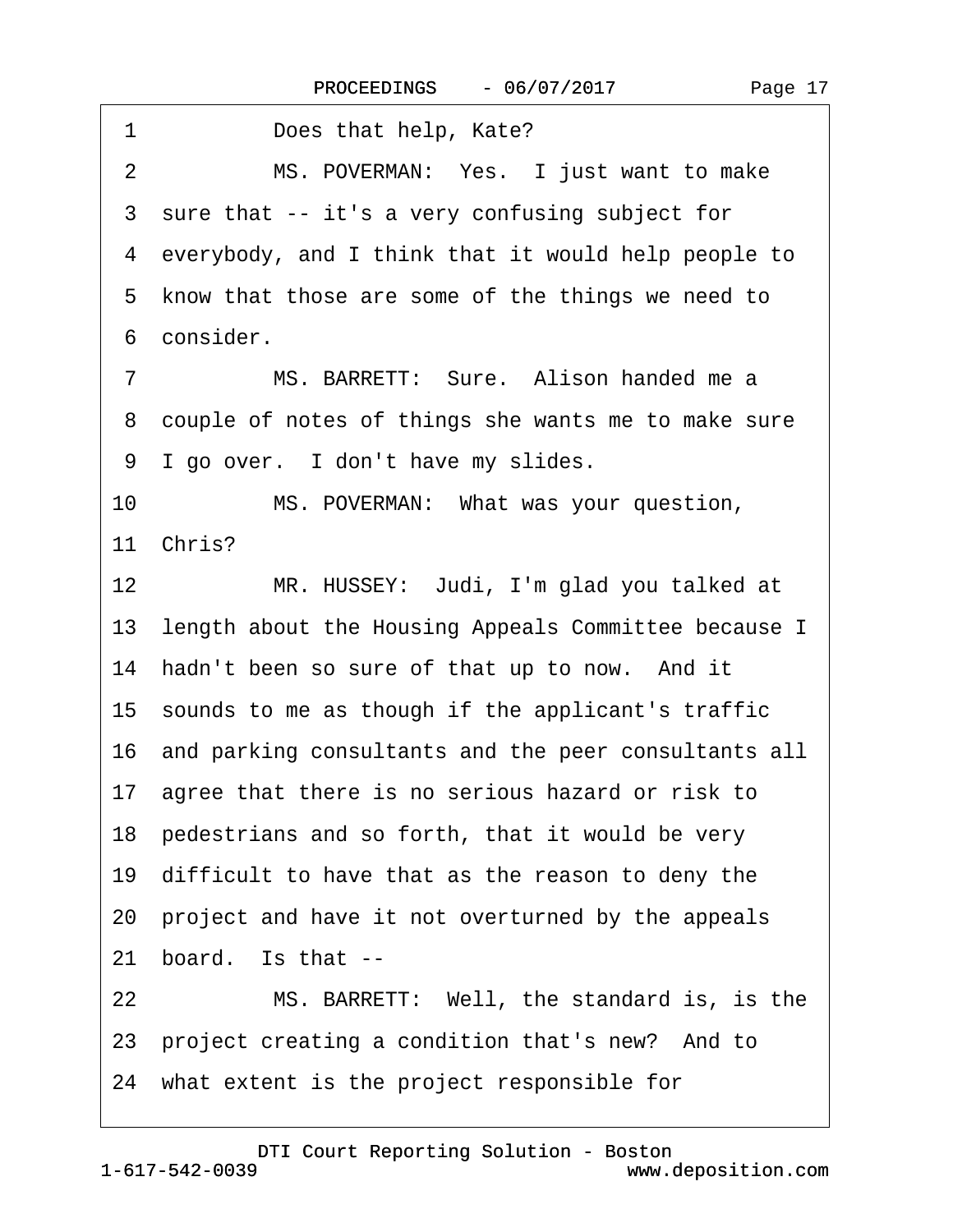| mitigating its own impact?<br>1                             |
|-------------------------------------------------------------|
| $\overline{2}$<br>Often these questions come up on the site |
| 3 during a situation, a context where there may be          |
| 4 some existing concerns about vehicular traffic or         |
| 5 pedestrian safety. But understand that those              |
| 6 existing conditions are not a problem on behalf of        |
| 7 the applicant. Those are the town's problem. And          |
| 8 so if you're concerned about traffic or pedestrian        |
| 9 safety in an area, the issue is for the town to           |
| 10 solve, not really for the applicant.                     |
| 11<br>If the applicant is contributing to a                 |
| 12 worsening of that condition, then the applicant          |
| 13 has -- I guess you would call it sort of an              |
| 14 incremental contribution to solving the problem but      |
| 15 not to fix the problem in its entirety because they      |
| 16 didn't create it.                                        |
| So something else I just want to mention --<br>17           |
| 18 again, without my slides, I only have memory to go       |
| 19 by here. The board has 180 days to complete this         |
| 20 process from the opening of the hearing, and I've        |
| 21 kind of lost track as to where you are on that. But      |
| 22 certainly, as you get toward the end of that 180-day     |
| 23 period and you're making progress and you need a         |
| 24 little more time, typically an applicant will agree      |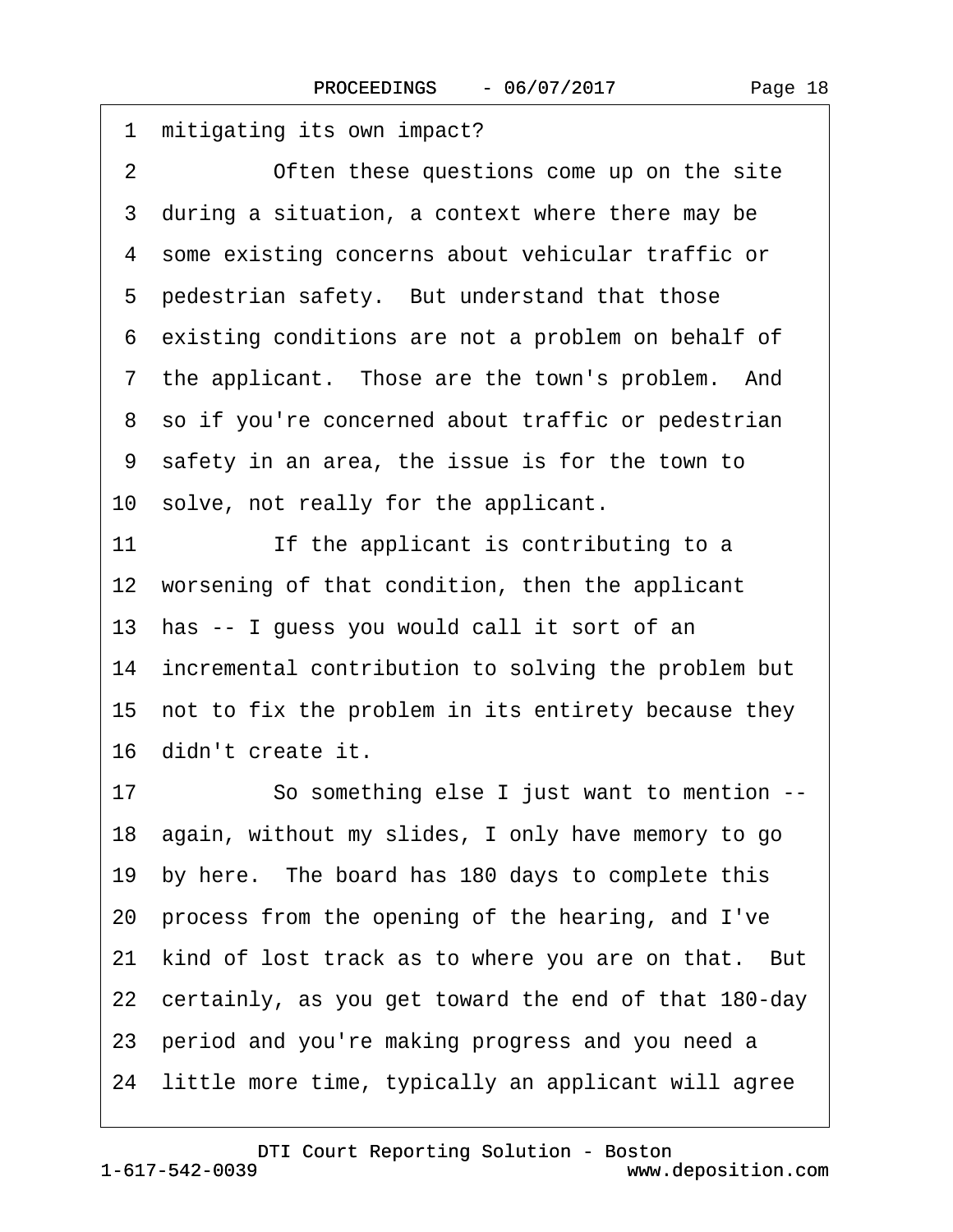Page 19

1 to a modest extension. But, of course, you would 2 not want to rely on that during the hearing. So the 3 board has to be making kind of a good faith effort ·4· throughout to comply with that 180-day regulatory 5 requirement. That's not in the statue, but it is in ·6· the regulations, and so the board requires -- 7 The other thing that I should just mention 8 vis-a-vis Amesbury is that the board can't consider 9 things like the physical impact of the project. I 10· actually just gave a talk on this today, a 11 conference out in Central Mass. 12 You can't look at things -- you can't 13 impose requirements on a 40B that are not imposed on 14 other types of developments in your community. It's 15 in the statute. You just can't impose requirements 16 that go beyond what you would impose on any type of 17· development.· So you need to be careful looking at 18· impacts that would be the impact of really kind of 19 any kind of development. And every development sort 20· of does its fair share to address those impacts, but 21 those are kind of community service issues that are 22 not part of the 40B process. 23 MS. POVERMAN: So to follow up on that, my

24 understanding is that -- which is very frustrating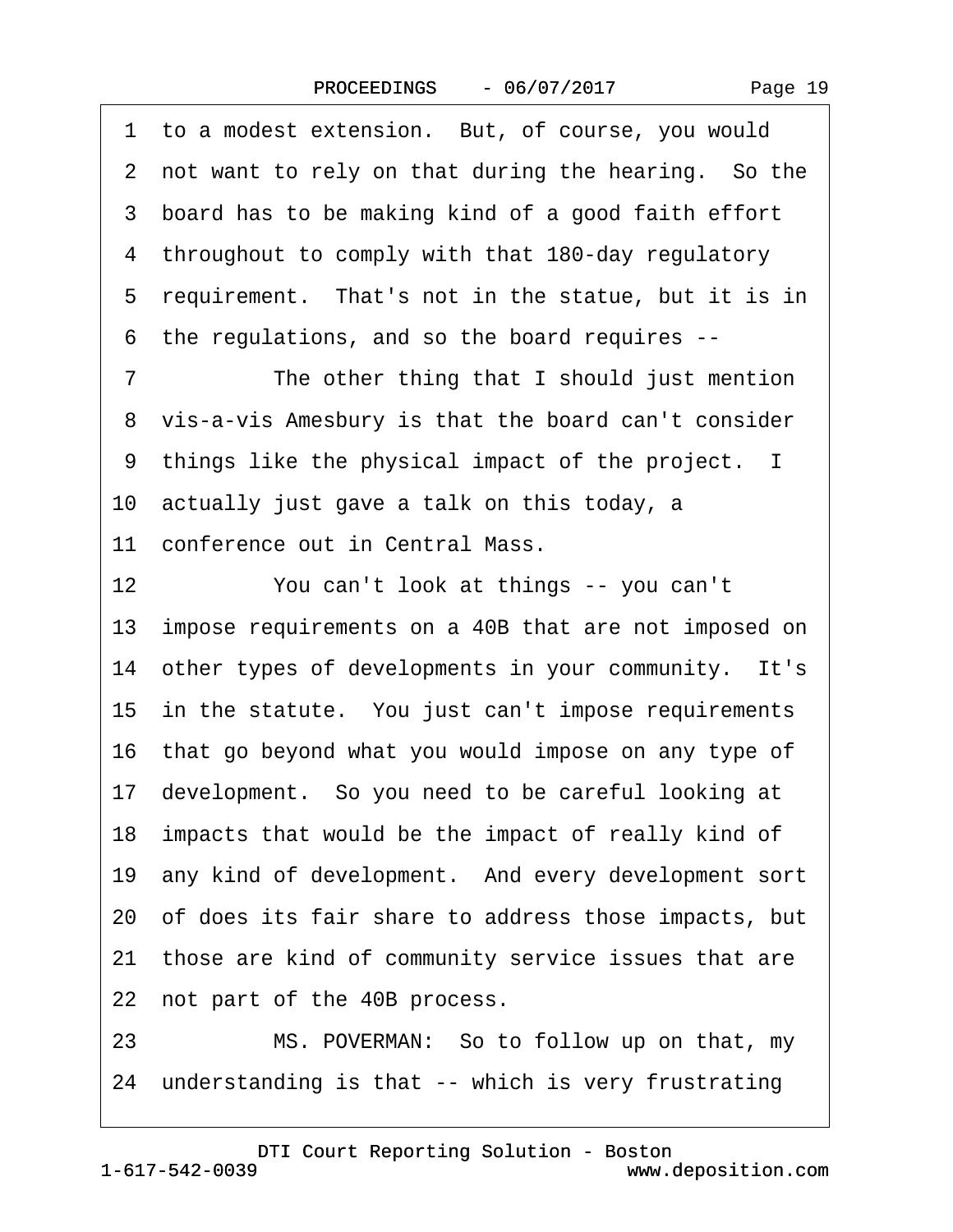1 to Brookline -- is that even though our schools are ·2· overloaded, you cannot consider the fact that 40Bs 3 will add to the school population; is that correct? 4 MS. BARRETT: You cannot consider the 5 fiscal impact of the project on the schools. You 6 can't. I mean, the Housing Appeals Committee won't 7 even accept that testimony. I know because I've 8 testified there before. They won't even accept it 9 into the record. 10 MS. PALERMO: Judi, I think it might be 11 helpful to also talk a little bit more about the 12 beginning of the process that you called --13 MS. BARRETT: With the subsidizing agency? 14 MS. PALERMO: Right. Because there's 15 certain areas that they have reviewed and approved, 16· and I believe they are not subject to our review and 17· approval.· We essentially are required to take at 18· face value what the subsidizing agency has agreed to 19 in its project eligibility letter. 20 MS. BARRETT: The subsidizing agency has 21 two key questions. I mean, there are four or five 22 criteria in the regulations, but the two key 23 questions are: If this project were permitted at 24 the local level, would it meet our funding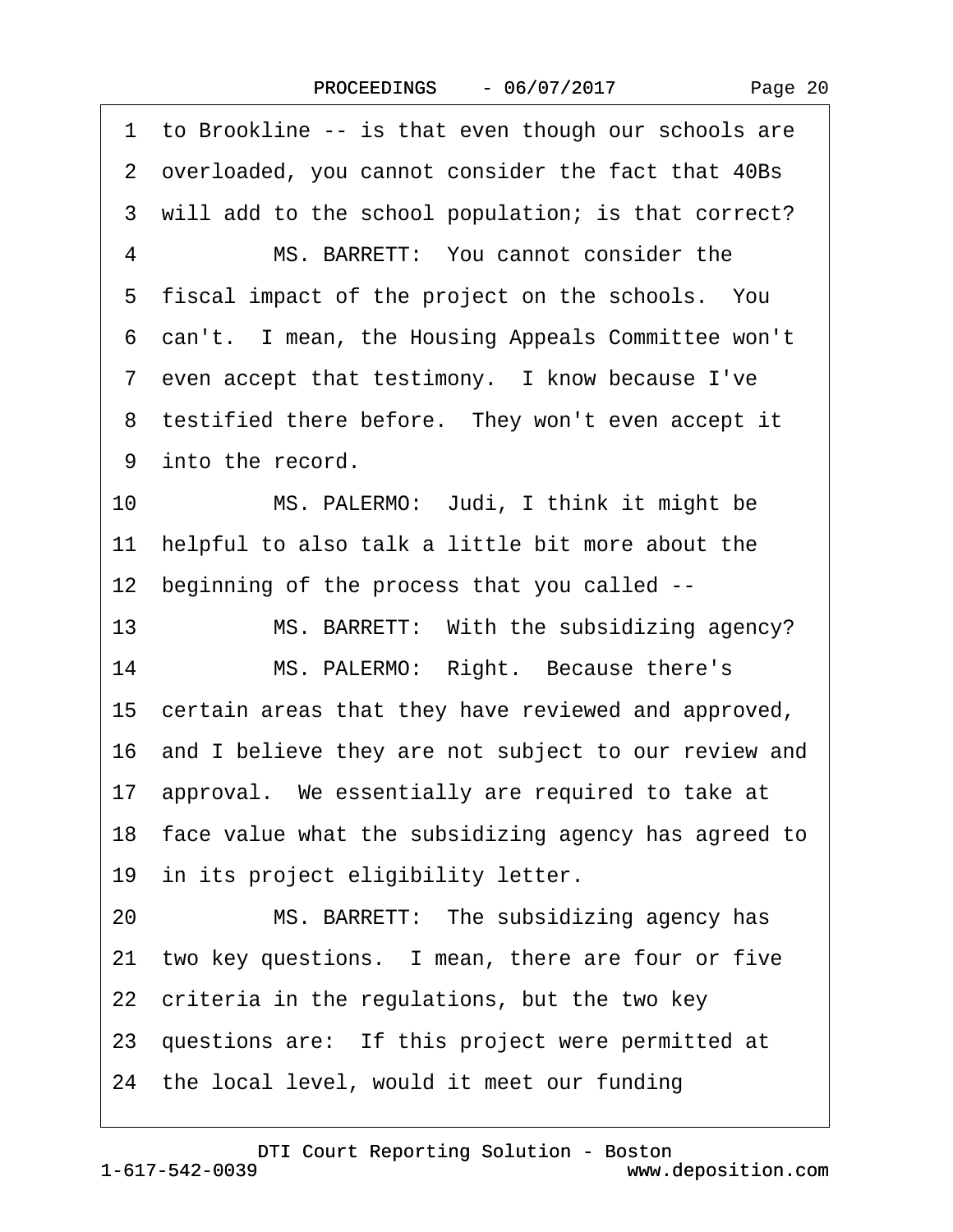1 requirements? Would we fund this project? That's 2 really the main question the subsidizing agency has 3 to answer because they're in the business of 4 subsidizing housing. 5 The second question is: Is the site 6 generally appropriate? So they will not get into ·7· the detailed review that your board does, because 8 you know your town better than the subsidizing 9 agency does. But if it's a site that's generally in 10· a residential area or a site that's in a mixed use 11· area and there's, you know, a fair amount of housing 12 around it, the subsidizing agency -- or depending on 13· what your zoning says, the subsidizing agency isn't 14· going to say, well, this site isn't appropriate for 15· a multifamily.· And that's always a question, is how 16 you fit multifamily housing with other types of 17 housing around it. They're not going to go there. 18 They assume that you will handle that. 19 • And, you know, I mean, I'll be perfectly 20 honest with you. I think it makes it hard for the 21· board because the assumption is that the project, as 22 proposed, is appropriate for the site. So if it's 23 not, then the burden really shifts to you to sort of 24 document why that's not the case.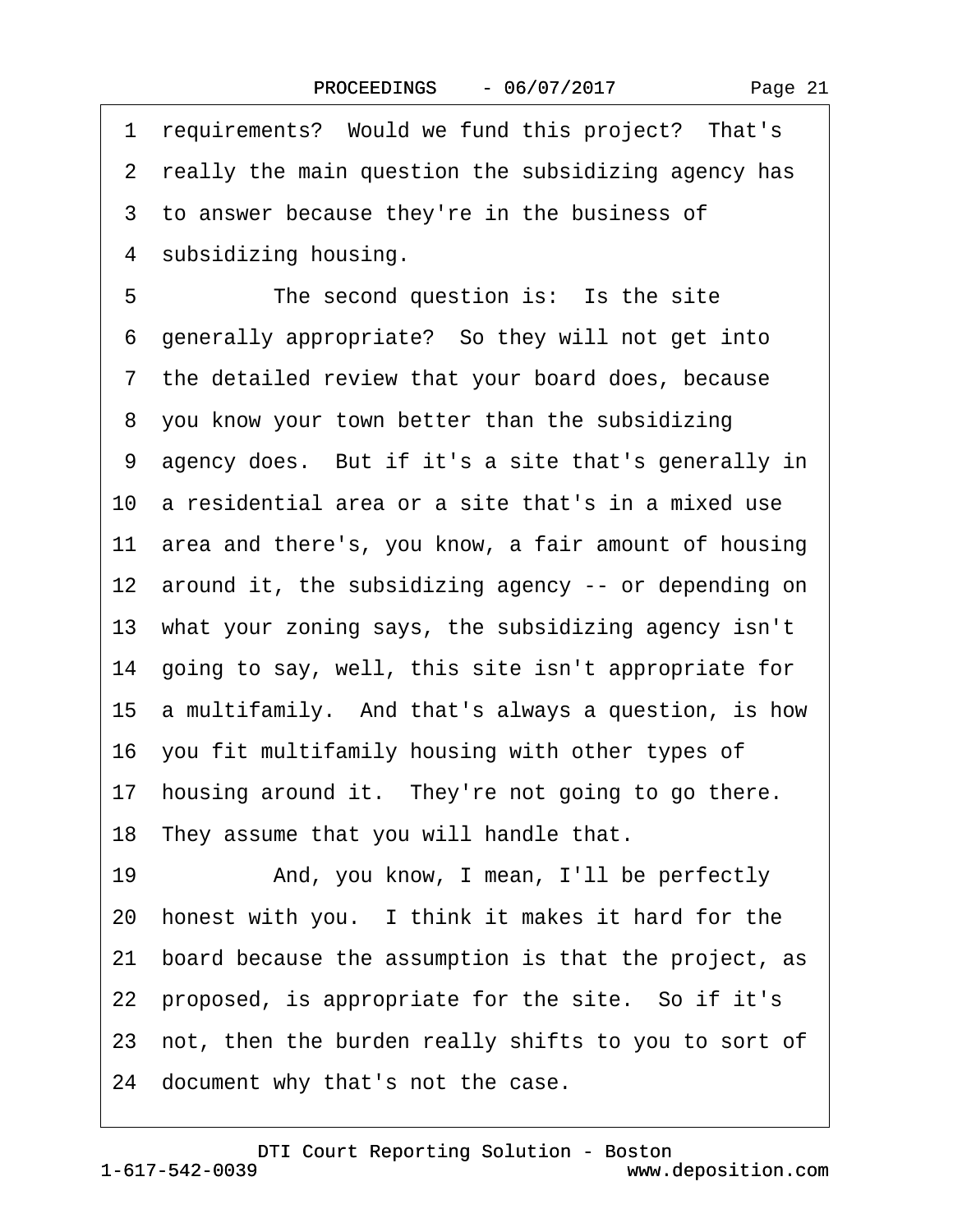1 I would never want to say to any board I've 2 worked with, you're stuck with the subsidizing 3 agency's decision, but they're not going to look at 4 it the way you are. They don't look at the traffic 5 impact. They don't look at any of that. 6 But there is a presumption that if the ·7· applicant has that approval from the subsidizing 8 agency, which comes in the form of a project ·9· eligibility letter, and if the applicant is an 10 eligible entity, which is either a public agency, a 11 nonprofit organization, or a limited dividend 12 organization, which is typically what we see, and if 13 the applicant has site control, if they meet all 14 those conditions, which a project eligibility letter 15 is a presumption that they meet, then the applicant 16· has a right to be in front of you and has a right to 17 expect that the board will, in the end, issue what I 18 like to call a unified permit. That's essentially 19 what this is. 20 The board's jurisdiction picks up all the 21· local permitting that would otherwise happen, so the 22 applicant doesn't have to go to the planning board. 23 It would only go to the conservation commission if 24 the project triggered state law. It would only deal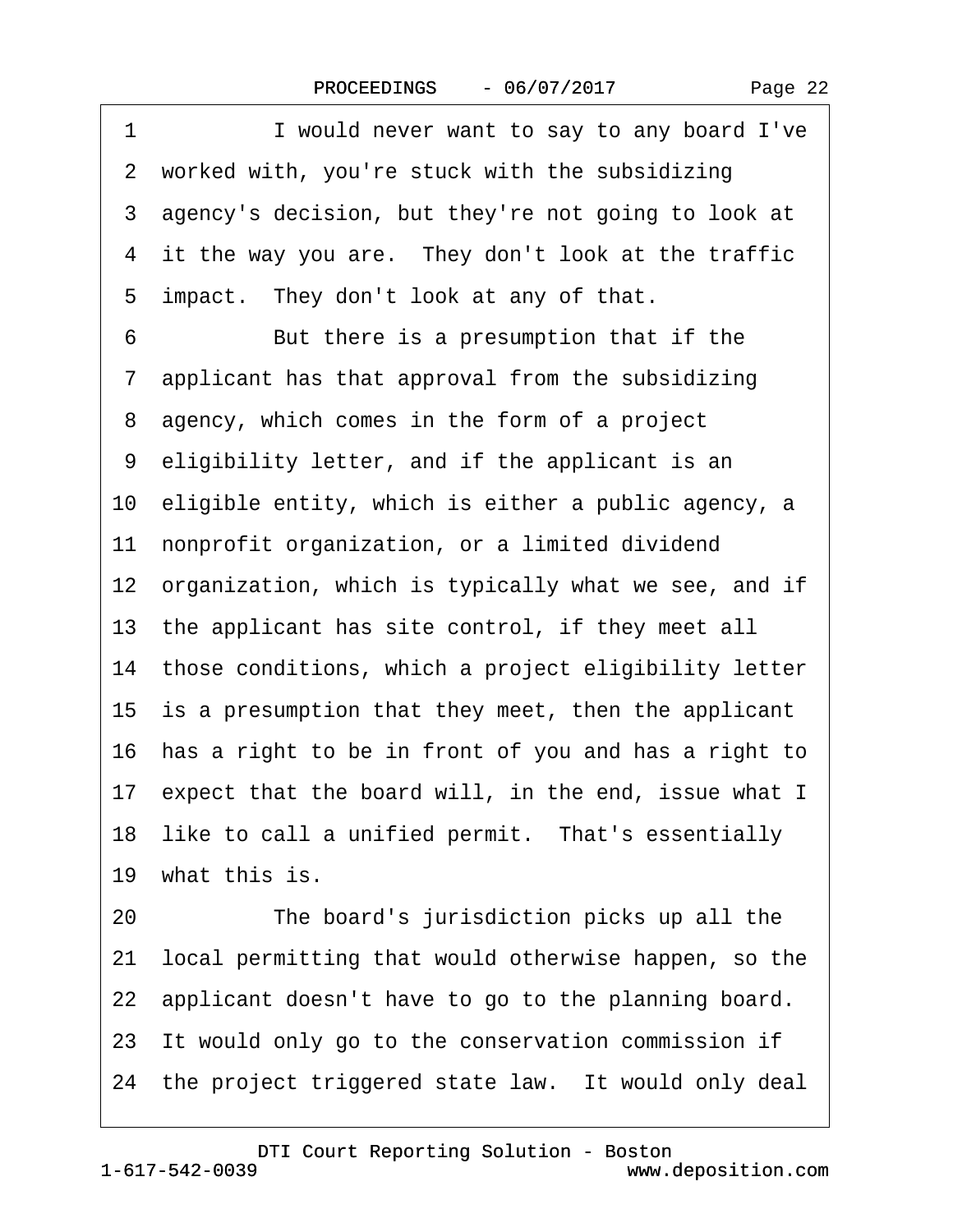·1· with the board of health if somehow the project 2 triggered state law. But everything that would be 3 handled locally is handled here. The logic is one 4 permit and expedite the process. 5 MS. PALERMO: You identified one thing that ·6· had come up in the hearing, and it's site control. ·7· In this particular case, the applicant has leased 8 the land to a restaurant, and statements have been ·9· made in the public hearings that there are problems 10 with the lease and that the applicant may not have 11 control based on potential legal issues with the 12 tenant. 13 It's my understanding that it is not within 14 our purview to question the project eligibility 15· letter's statement that the applicant has -- that 16 they have done the due diligence to determine 17 whether the site control exists. 18 MS. BARRETT: It's pretty clear in the 19 state regulations that if an applicant comes to you 20· with a project eligibility letter, there is a 21· presumption that they've met those three statutory 22 requirements. Those are statutory requirements. 23 • Now, that said, if a project were in front 24 of you and it changed significantly in the course of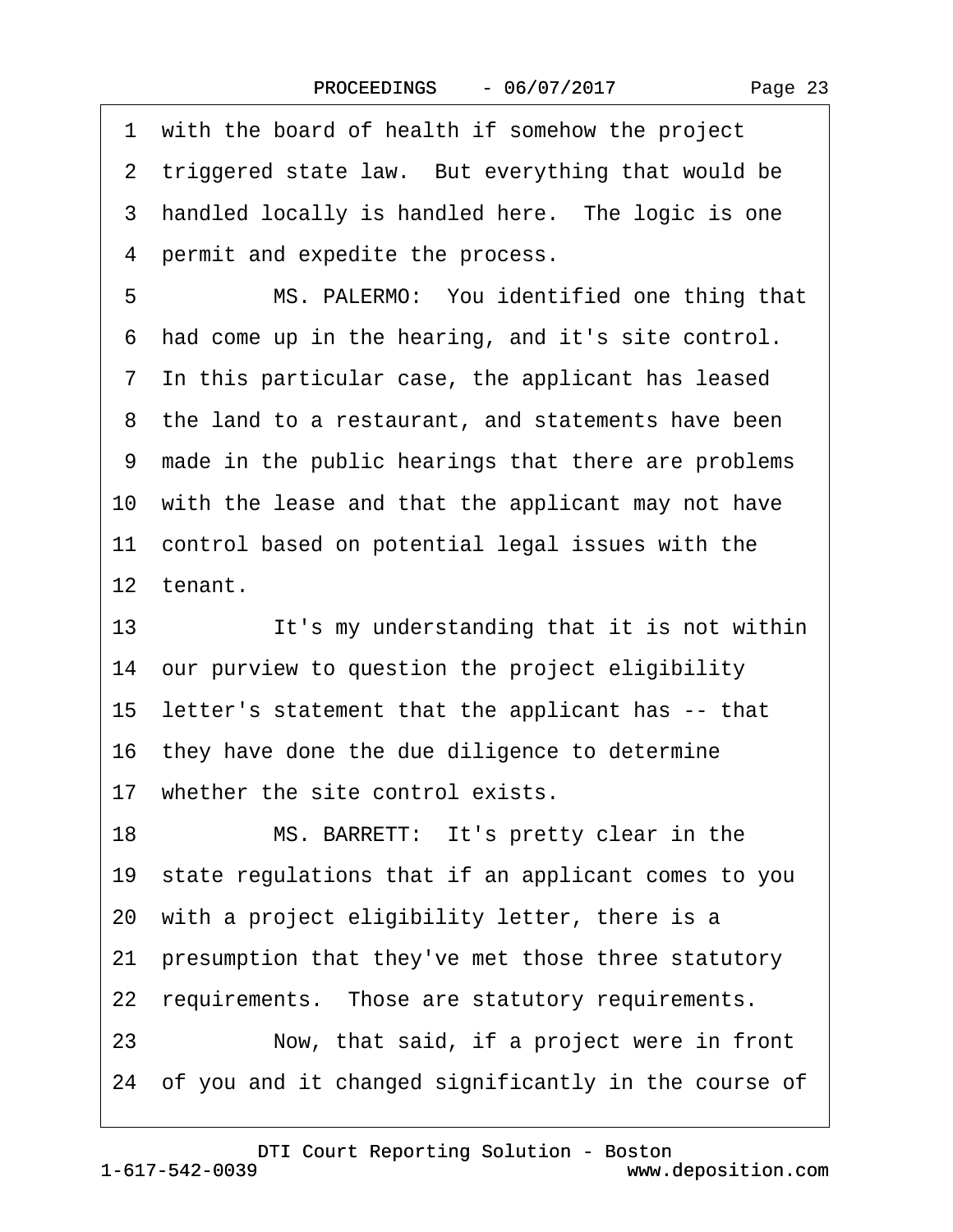|  | Page 24 |  |
|--|---------|--|
|--|---------|--|

|    | 1 the review, you would certainly be within your       |
|----|--------------------------------------------------------|
|    | 2 rights to communicate back to the subsidizing agency |
|    | 3 and ask them: Is this a significant enough           |
|    | 4 change -- we kind of went through this on another    |
|    | 5 project, I think, here. Is this a significant        |
|    | 6 enough change to warrant a revisiting of the project |
|    | 7 eligibility letter? Their typical stance is they     |
|    | 8 don't want to get involved again when this is going  |
|    | 9 on. They will look at it later.                      |
| 10 | Maybe I should just mention this: Once you             |
|    | 11 grant your permit, they're not over. There's still  |
|    | 12 a lot that has to happen. There's a whole, what we  |
|    | 13 call, final approval process with the subsidizing   |
|    | 14 agency. That could take forever. People think       |
|    | 15 boards of appeal are slow. The final approval       |
|    | 16 process at MassHousing is quite demanding. And so   |
|    | 17 they will look at all of that again, but they       |
|    | 18 typically don't get involved while it's in the      |
|    | 19 review process locally, unless there's some real    |
|    | 20 significant question.                               |
| 21 | But I would say, if you have a concern                 |
|    | 22 about that, you're well within your rights to ask   |
|    | 23 the subsidizing agency for comment. They probably   |
|    | 24 will say, we'll look at it during final approval. I |

1-617-542-0039 [DTI Court Reporting Solution - Boston](http://www.deposition.com)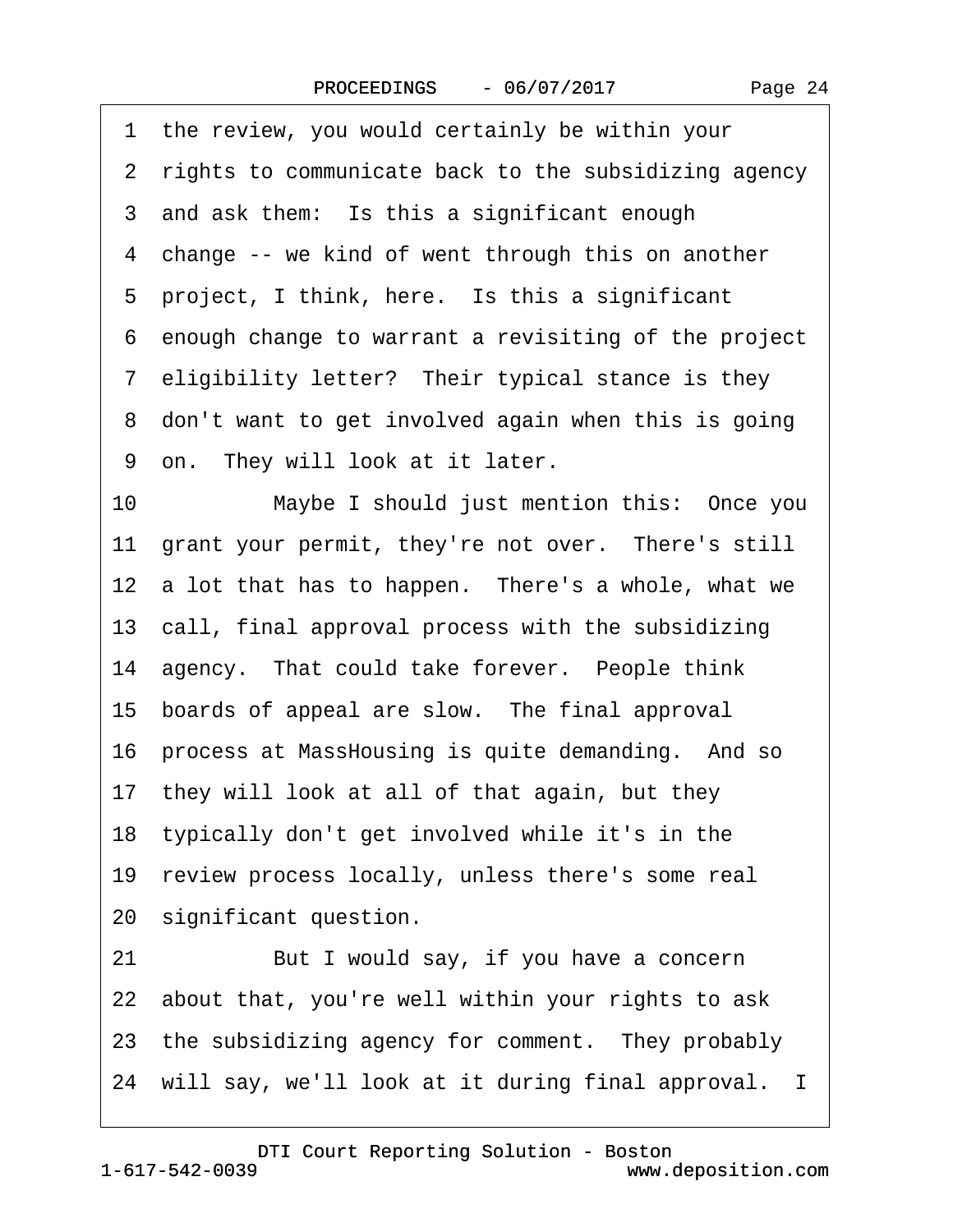|  | Page 25 |  |
|--|---------|--|
|--|---------|--|

|    | 1 can't speak for them, but I wouldn't be surprised.    |
|----|---------------------------------------------------------|
| 2  | MR. HUSSEY: I've got one more question.                 |
|    | 3 The two main objections from the neighborhood in      |
|    | 4 general, you've touched on both of them. One is the   |
|    | 5 hazards, the safety. And the other has to do with     |
|    | 6 the building itself, the design, the massing, the     |
|    | 7 height, the nearness to other buildings that are not  |
|    | 8 as big and what have you.                             |
| 9  | How important is the peer reviewer's                    |
|    | 10 opinion in this kind of situation? That is, if the   |
|    | 11 peer reviewer -- say the architectural peer reviewer |
|    | 12 does not see a problem in that area, what's the      |
|    | 13 chance of us stating that we're turning it down on   |
|    | 14 that basis and not having it get through the appeals |
|    | 15 committee? What do you guess?                        |
| 16 | MS. BARRETT: Slim to none.                              |
| 17 | MR. HUSSEY: Thank you very much. That's                 |
|    | 18 what I was afraid you'd say.                         |
| 19 | MS. BARRETT: I think if you did because                 |
|    | 20 you had other policy reasons -- you know, I hate to  |
|    | 21 sound like I'm tying your hands, because I don't     |
|    | 22 think that's my role. But I'm trying to also give    |
|    | 23 you a reality check. I think that if the board       |
|    | 24 decided that there was a height issue regardless of  |
|    |                                                         |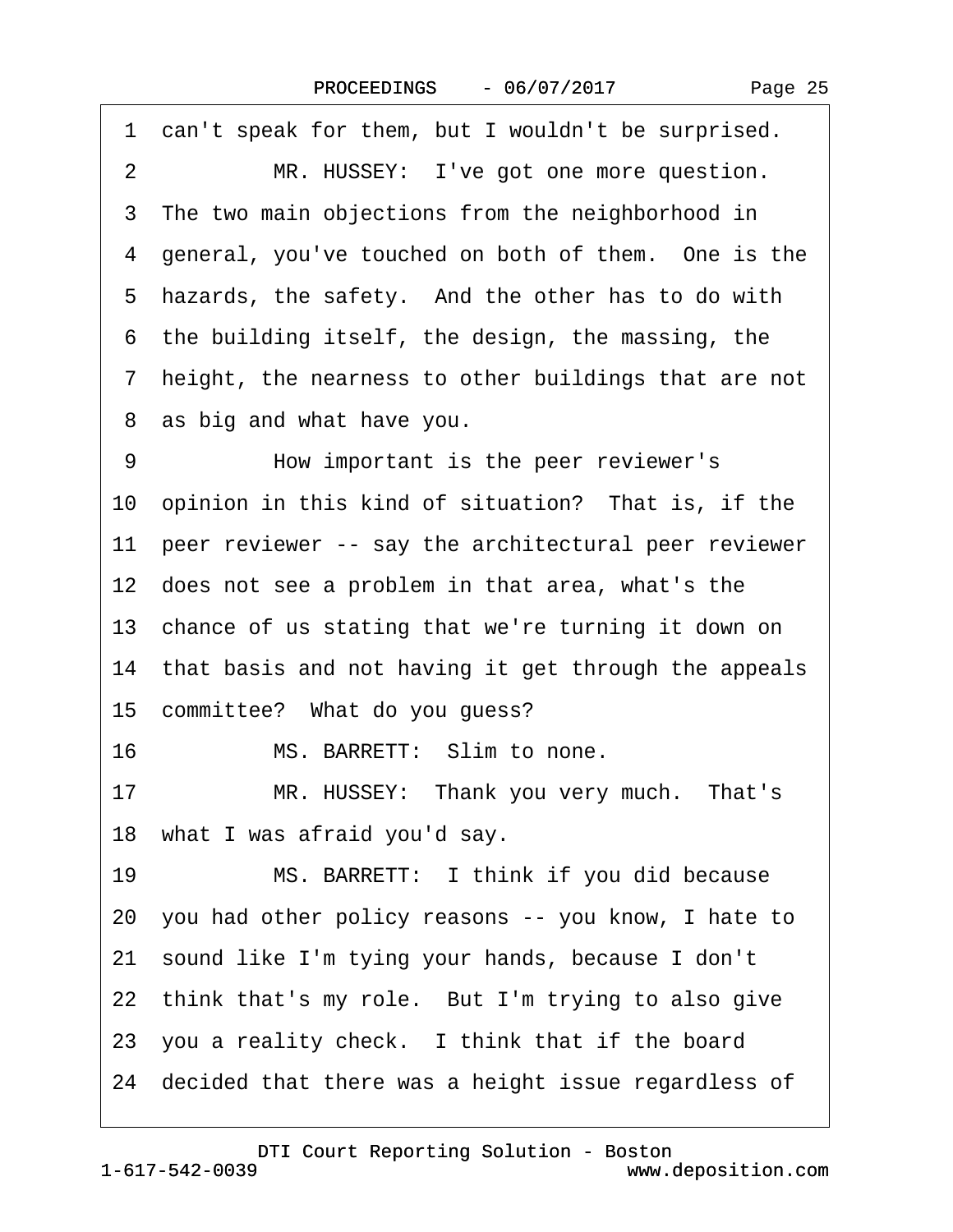| 1 what the peer review architect said, you better be    |
|---------------------------------------------------------|
| 2 prepared, going into an appeal, to have another       |
| 3 architectural review. Because believe me, the         |
| 4 applicant will ask their peer review consultant to    |
| 5 come in and testify.                                  |
| MS. POVERMAN: For different evidence --<br>6            |
| 7 different types of evidence.                          |
| 8<br>MS. BARRETT: Sure. All of the above,               |
| 9 Kate. All of the above.                               |
| MR. HUSSEY: Thank you.<br>10                            |
| MS. BARRETT: Any other questions from the<br>11         |
| 12 board, or anyone?                                    |
| 13<br>MS. POVERMAN: Mr. Engler, would you like          |
| 14 to ask a question? Could you please identify         |
| 15 yourself.                                            |
| MR. ENGLER. For the record, Geoff Engler<br>16          |
| 17 from SEB, 40B consultant representing the applicant. |
| 18<br>I appreciated Judi's thorough explanation.        |
| 19 I just have one real point of clarification. She     |
| 20 said 40B is -- the affordable units are intended for |
| 21 people earning up to 80 percent of area median       |
| 22 income, which is a certain income level.             |
| 23<br>In fact, there are two programs that are          |
| 24 allowed. You can do 25 percent up to 80 or 20        |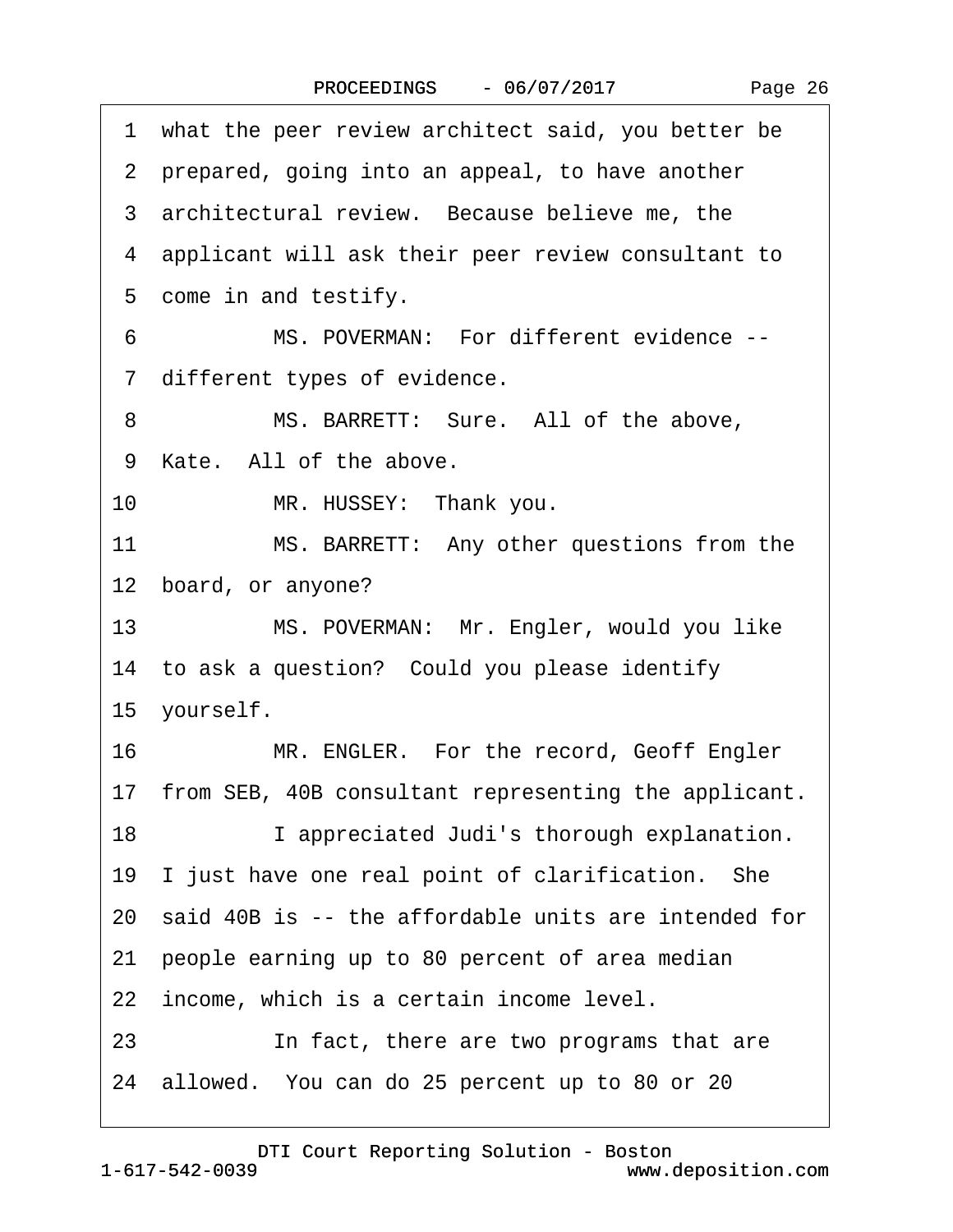|  | Page 27 |
|--|---------|
|--|---------|

·1· percent of the total units for households earning up 2 to 50 percent, which is the program, in this case, 3 my client has selected, where, in fact, they're 4 doing more affordability. By law, under this 5 program, you have to do 20 percent. They're doing ·6· 23 1/2 percent affordability. 7 What that means to people in the audience ·8· that don't quite understand, basically, the ·9· affordable units here will be set on a rent for 10 households earning up to 50 percent of area median 11 income. 12 MS. POVERMAN: Can you put a dollar amount 13· on that, Geoff, as to -- 14 MR. ENGLER: I would say give or take 15· \$1,000 a month, \$1,100 a month, you know, give or 16· take for the affordable units, as opposed to units 17 priced -- or set at households earning up to 18· 80 percent, which would probably be closer to 19· \$1,500, give or take. 20 MS. POVERMAN: And those are the larger 21 units; is that correct? 22 MR. ENGLER: Those are for the four 23 affordable units. 24 MS. POVERMAN: Right. But different sized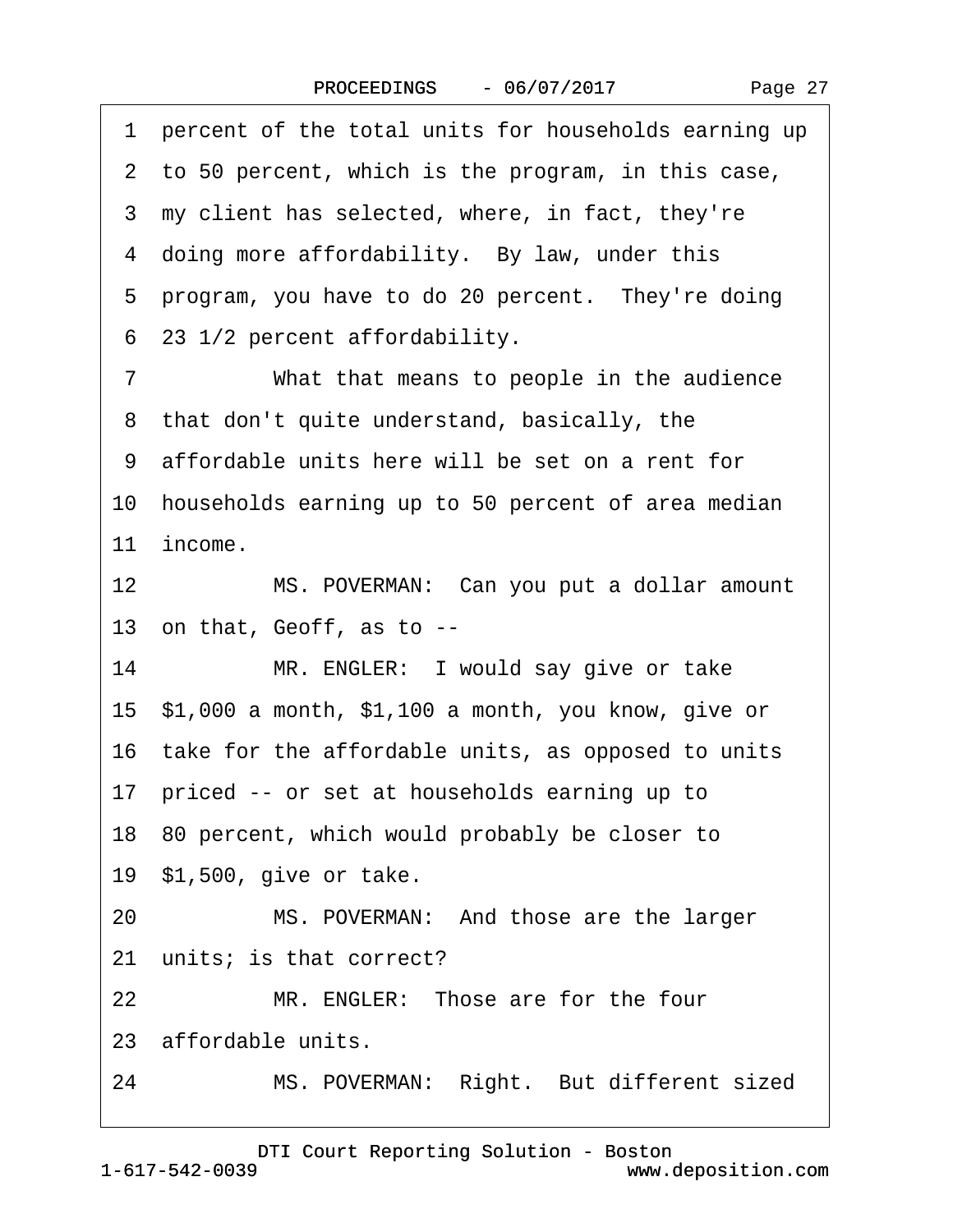| 1<br>bedrooms is what I'm saying.                     |
|-------------------------------------------------------|
| MR. ENGLER: Oh, the generic -- yeah, it<br>2          |
| 3 varies by bedroom type, so the different -- in a    |
| 4 bigger bedroom -- two-bedrooms have a higher rent   |
| than one-bedrooms, so on and so forth.<br>5           |
| So I just wanted to -- because I know that<br>6       |
| 7 was mentioned by the neighbors' counsel at the last |
| 8 hearing, that we were not meeting our affordability |
| 9 requirements. I don't think he was clear that we're |
| 10 50 percent units instead of 80 percent units.      |
| 11<br>MS. POVERMAN: Actually, your unit mix was       |
| 12 confusing. I was looking at that myself. And this  |
| 13 is news to me that you'd switched to the 20/80.    |
| 14<br>So what are the exact numbers it breaks         |
| 15 down in terms of -- so 17 units --                 |
| MR. ENGLER: We never switched. It was<br>16           |
| 17 always four units.                                 |
| MS. POVERMAN: So it's about 25 percent<br>18          |
| 19 still.                                             |
| MR. ENGLER: 23 1/2, four of seventeen.<br>20          |
| 21<br>MS. POVERMAN: Okay. So fantastic.               |
| MR. ENGLER: So that's all I wanted to say.<br>22      |
| 23 I don't have anything else.                        |
| MS. POVERMAN: Thank you.<br>24                        |
|                                                       |

1-617-542-0039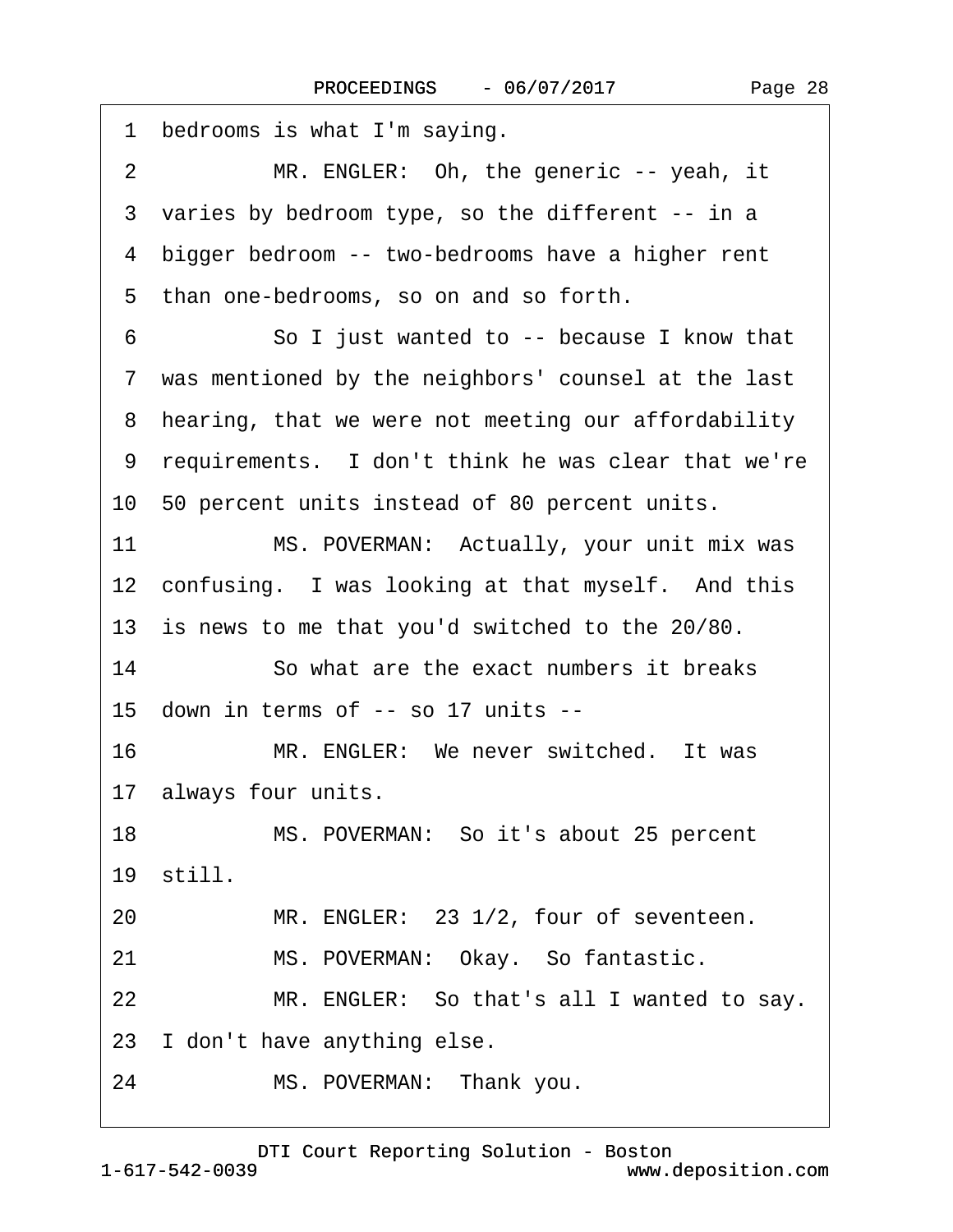| Page 29 |  |
|---------|--|
|---------|--|

1 MR. ENGLER: Oh, one other thing. I'm 2 sorry. I can't help myself. There was a question ·3· raised before about site control, and I agree, it's 4 not the board's purview. It's the subsidizing 5 agency's. 6 But being as a matter of record, my client ·7· has a lease with the tenant for a new property, so 8 any allegations or information that he or she is ·9· leaving against their will and being thrown out is 10 not accurate. He has a lease for another property 11 that he likes better than the one he currently has, 12 so hopefully this will bring the site control issue 13 to bed. Thank you. 14 MS. POVERMAN: Great. 15 • All right. Polly, did you have anything 16 else you would like to ask Judi? 17 Judi, is there anything you would like to 18· add? 19 MS. BARRETT: No. Not at this time. I 20· think if something comes up during the process, you 21 know, I'm here. 22 MS. POVERMAN: Fantastic. Thank you very 23 much. 24 • Actually, while you're here, could you take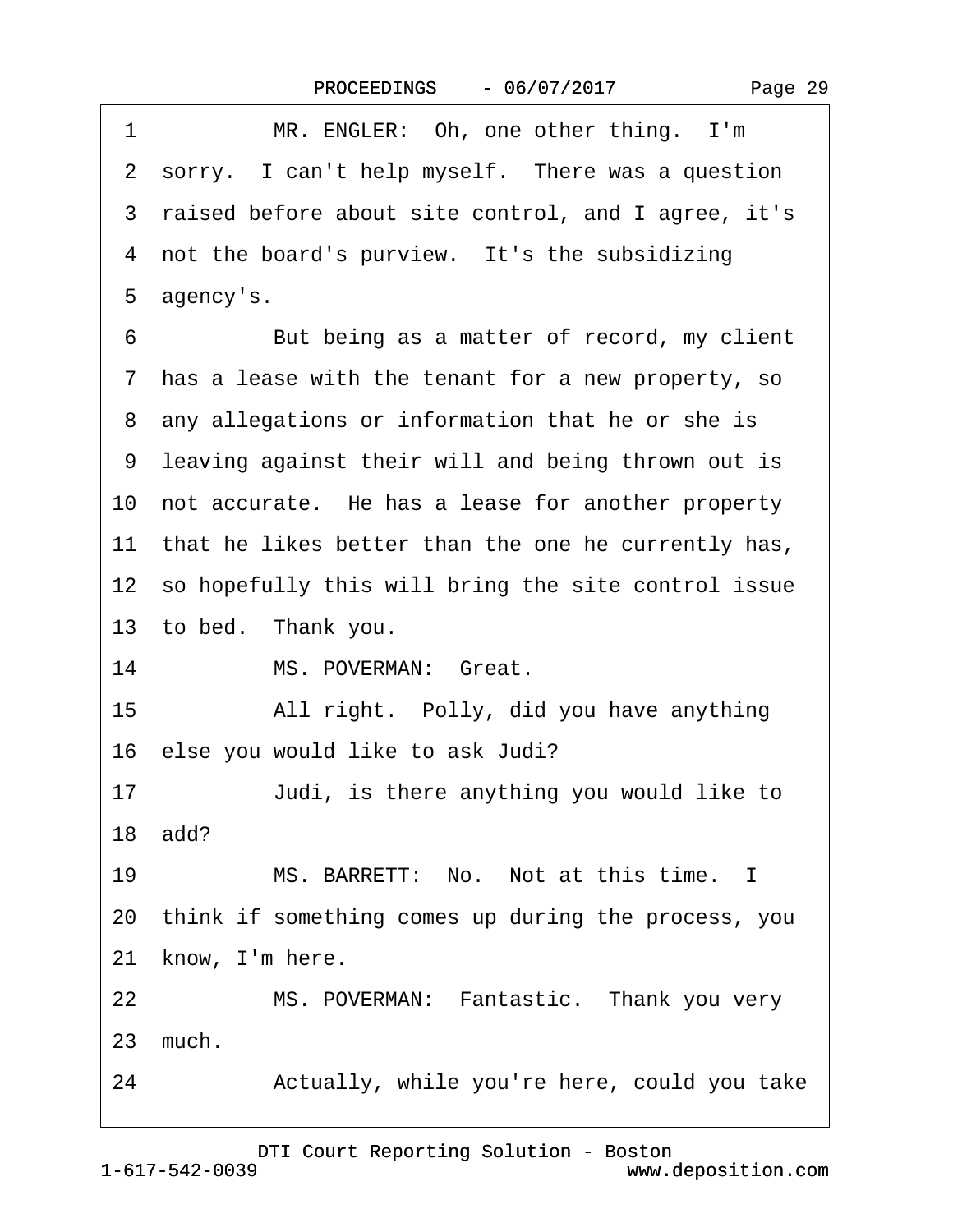·1· one of the questions from the questions from -- 2 MS. BARRETT: Absolutely. 3 MS. POVERMAN: Why don't you come up and 4 introduce yourself, just so we know who you are for 5 the record. And we do need to move quickly through 6 this. I apologize. I know Judi is a very valuable 7 resource. 8 MS. HOUSMANN: I'm Sue Housmann. I'm from 9 46 Columbia Street, Brookline, of course. 10 My question for Ms. Barrett is how does one 11 measure the volume of community opposition, 12 discomfort, whatever, with a package? I mean, that 13 was alluded to as a character, but I don't know what 14 the metric is on that. 15 MS. POVERMAN: I'm not sure what you're 16 asking. Where does it play a role? Is that what 17 you're asking? 18 MS. HOUSMANN: I thought I heard mentioning 19 about considering opposition from the community, and 20· I don't know how opposition from the community is 21 measured. That's very squishy. 22 MS. BARRETT: It is. It is. It's 23· really -- you know, if a neighborhood has concerns, 24· typically most developers will try, if they can, to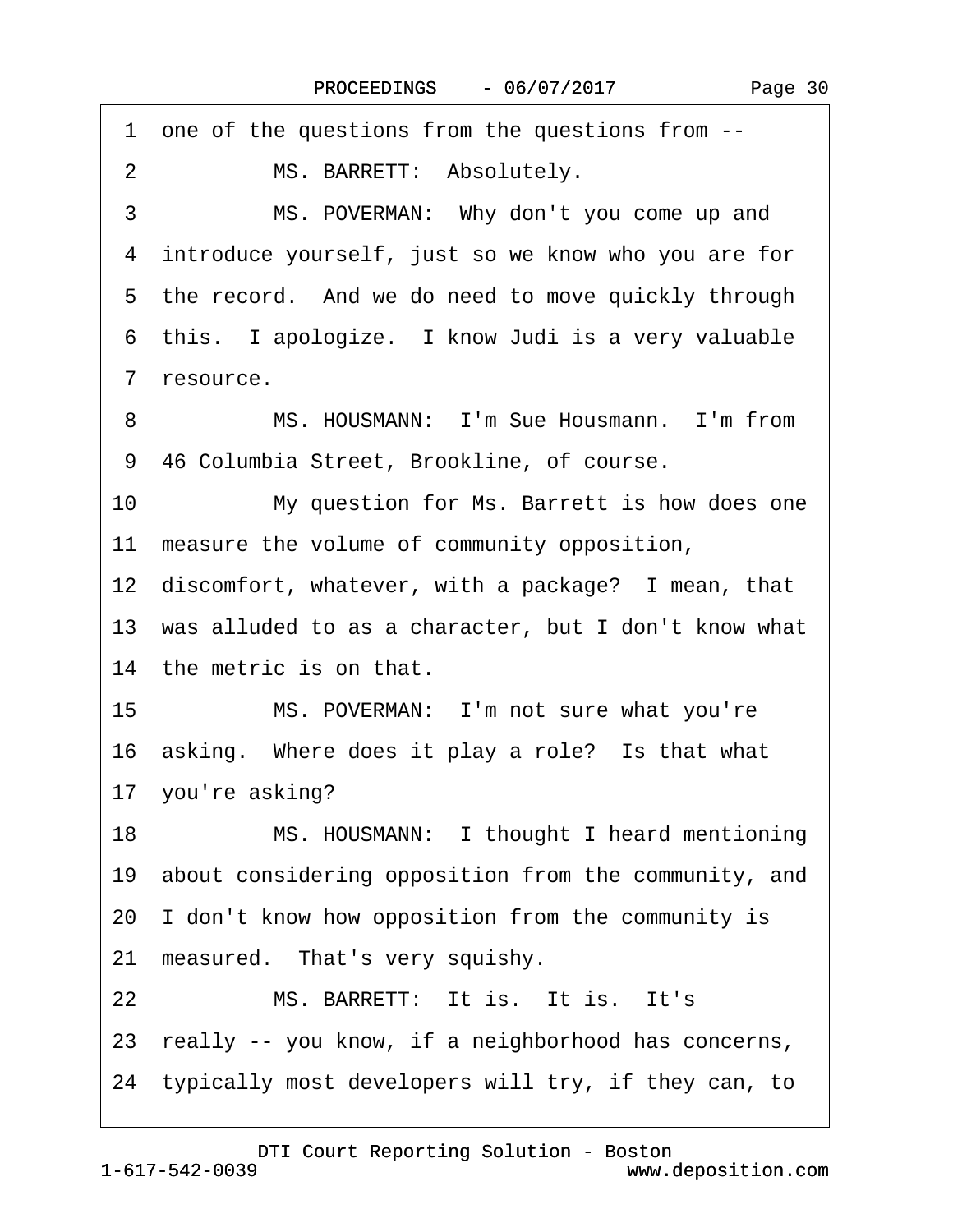·1· work with the neighborhood and make the board's job 2 much easier.

3 But, you know, the board -- the board's job 4 is to try to get the best project they can for the 5 town, given all of the considerations that the board 6 is allowed to make. And so community opposition is ·7· certainly one consideration.· But for each issue 8 that neighbors may be concerned about, the board 9 then tries to get independent input. You know, how 10 serious is the traffic issue? Can it be mitigated? 11 How significant is the design issue? Can it be 12 mitigated?

13 **It isn't that the board doesn't hear what** 14 the neighborhood opposition is, but the law -- this 15 is different from a special permit under the zoning 16· act.· This law defers to the need for affordable 17 housing. There are many other permits under the 18 zoning act that kind of defer to a whole lot of 19 other considerations. But when it's a Chapter 40B 20· comprehensive permit, the board's first duty is to 21 defer to the need for affordable housing wherever 22 possible.

23 MS. POVERMAN: And I know this is extremely 24 frustrating to hear, but personally, I find the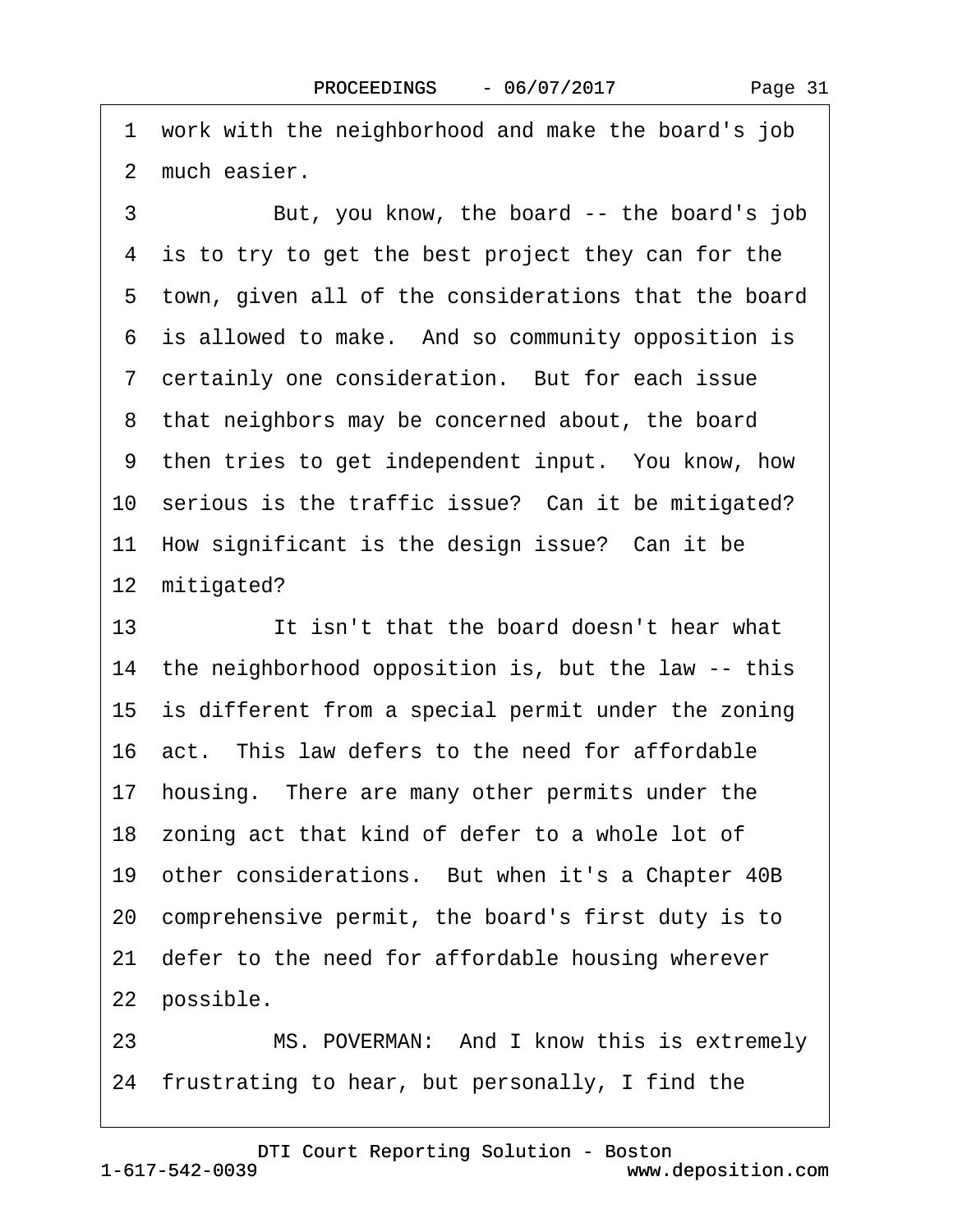|  | Page 32 |
|--|---------|
|--|---------|

|    | 1 neighborhood's participation and voice very           |
|----|---------------------------------------------------------|
|    | 2 important, and I find that issues brought up by the   |
|    | 3 neighborhood are also very helpful because they give  |
|    | 4 us more information. And the more information we      |
|    | 5 have, the better decision we can make.                |
| 6  | MS. BARRETT: Right. That's true.                        |
| 7  | MS. POVERMAN: Okay, on to Polly.                        |
| 8  | Thank you very much, Judi.                              |
| 9  | MS. BARRETT: Thank you.                                 |
| 10 | MS. SELKOE: I'm Polly Selkoe, assistant                 |
|    | 11 director of regulatory planning.                     |
| 12 | Tonight we're going to be discussing                    |
|    | 13 parking and traffic, but I just wanted to take a     |
|    | 14 minute to discuss design issues. The planning staff  |
|    | 15 and Cliff Boehmer, who's our peer reviewer on        |
|    | 16 design, met with the applicant's team to discuss     |
|    | 17 design issues. And the bottom line is that they are  |
|    | 18 still working on design issues and are going to be   |
|    | 19 making some changes, which I think at the July 12th  |
|    | 20 meeting they'll be able to present to this board.    |
|    | 21 So that's not being ignored, but we're going to wait |
|    | 22 to hear anything about the changes because they're   |
|    | 23 still working on them.                               |
|    |                                                         |

24 I don't know if -- Geoff, if you wanted to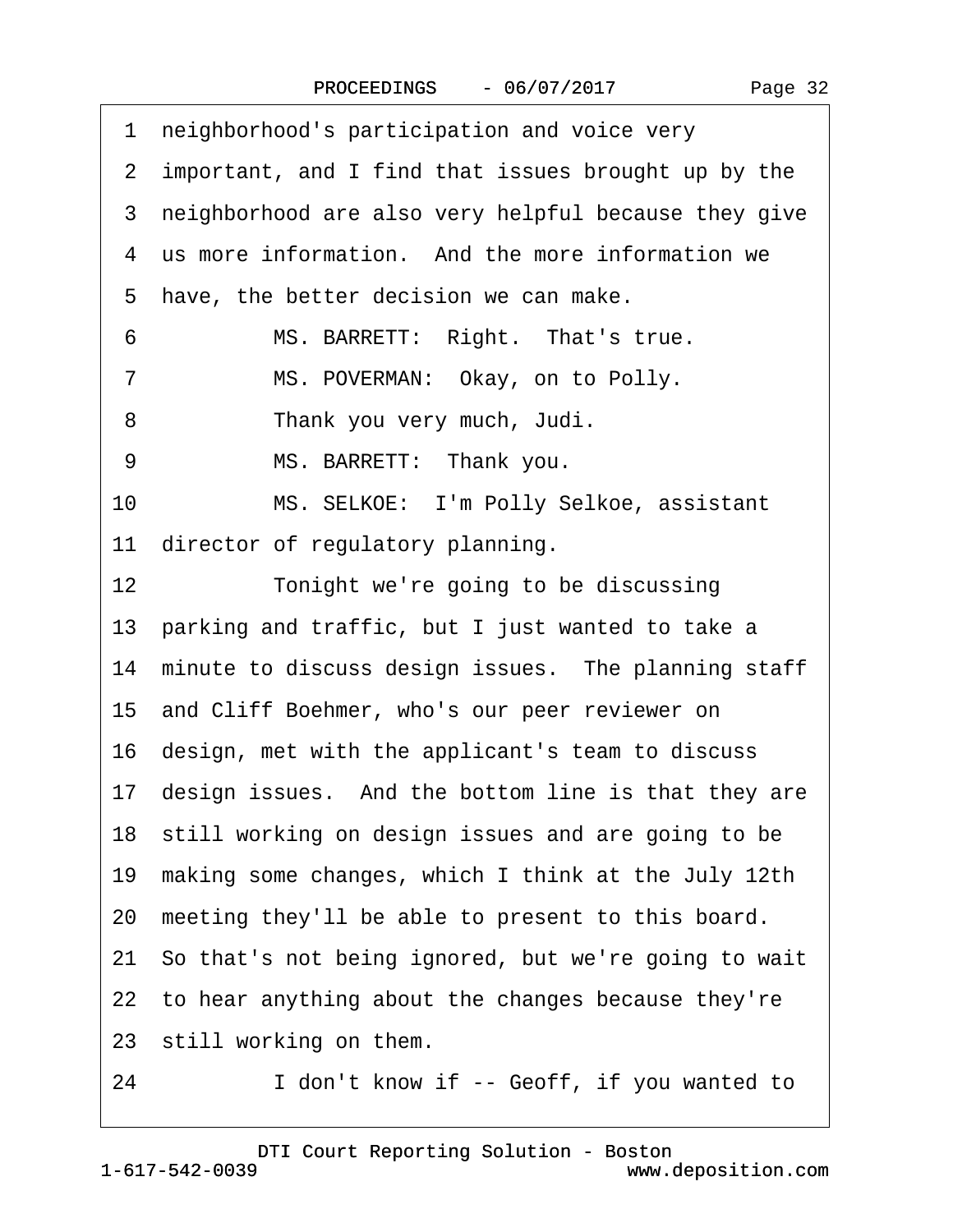| 1 add anything to that.                                  |
|----------------------------------------------------------|
| MR. ENGLER: I think that's an accurate<br>$\overline{2}$ |
| 3 representation. We did have that meeting. It was       |
| 4 productive. And Peter, who you know, and my client     |
| 5 are evaluating those suggestions, and I think you'll   |
| 6 see that the revised plans do represent or factor in   |
| 7 a lot of the things that Mr. Boehmer and, to a         |
| 8 certain extent, the board and the neighbors have       |
| 9 communicated.                                          |
| 10<br>We thought it made sense to have the               |
| 11 benefit of the comments on traffic and parking as     |
| 12 well because those can have a design component, so    |
| 13 we'll hear that. I mean, we've seen the letters,      |
| 14 obviously. We'll hear tonight the testimony, and      |
| 15 then we can factor everything together, because some  |
| 16 of those concerns have a design component as well.    |
| So prior to the 12th, we'll get the plans<br>17          |
| 18 to the board, to Mr. Boehmer, and then we'll do a     |
| 19 full presentation on the updated plans.               |
| And relative to one other comment about<br>20            |
| neighborhood input, my client has had discussions<br>21  |
| 22 recently with one of the neighbors that retained      |
| 23 Mr. Hill, and we expect to have a larger discussion   |
| 24 in the coming weeks about some of those concerns.     |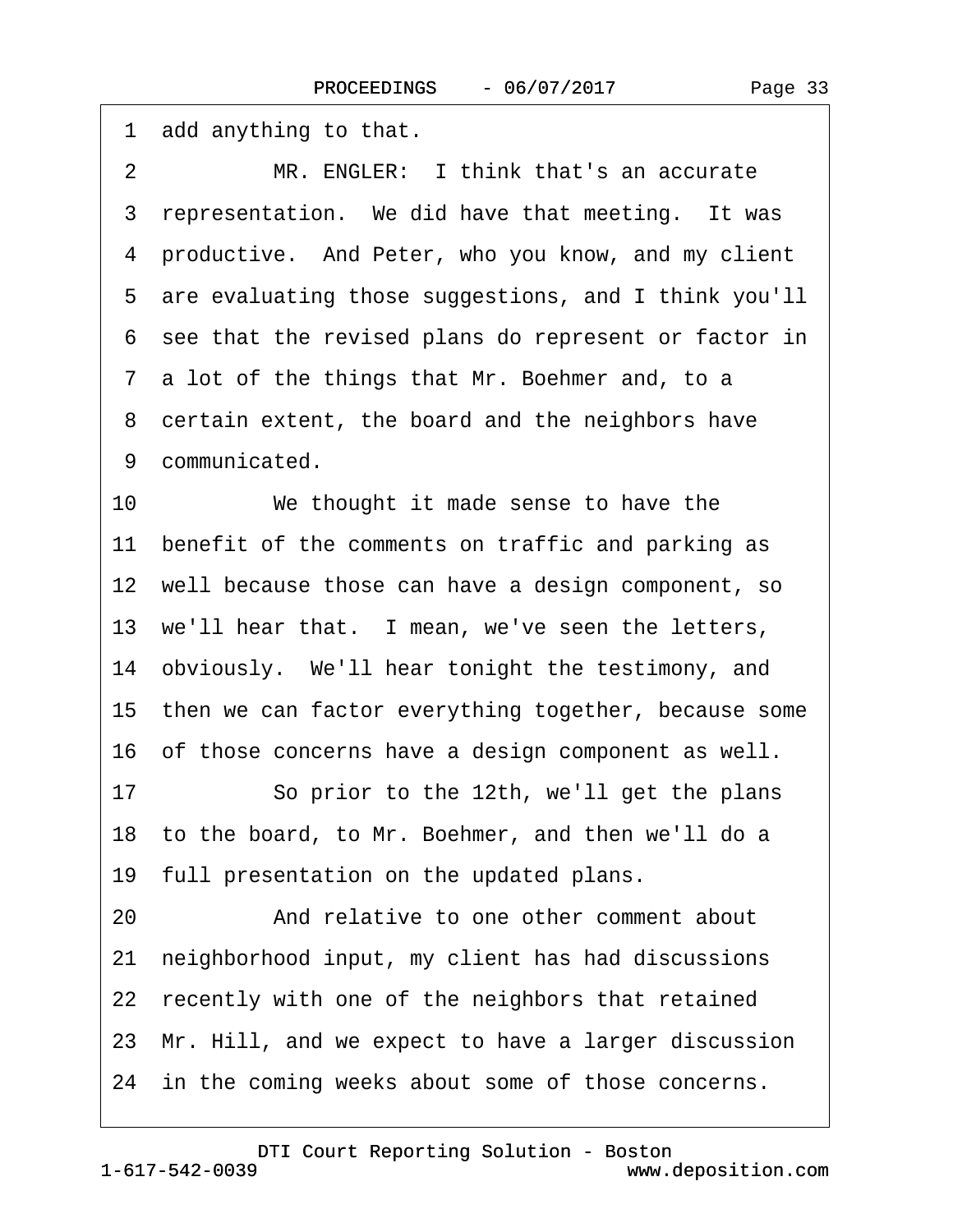Page 34

·1· And I would say I can represent, I think, before the 2 12th those will have occurred as well, so...

3 MS. POVERMAN: One of the things I want to 4 raise is with summer coming and this being our 5 fourth meeting, the six months is up in September. ·6· So if we're in June -- we started in March, so 7 March, June, July, August, whatever. It's ending in 8 September. So I think we need to at least plan some ·9· meetings and set some dates aside, at least a couple 10 per month. We can always cancel them. But with 11 vacations coming up, I really think we need to start 12 working on meeting more frequently, just in case we 13 need to discuss design, whatever.

14 MS. SELKOE: Right. But we have to keep in 15 mind that they need time to make the revisions to 16 come back to us so that the meetings are profitable.

17 MS. POVERMAN: Right. So after July 18 12th --

19 MS. SELKOE: Well, why don't we discuss 20 that -- we have the July 12th date. I know that the 21· applicant's team can make it that evening, the board 22 can make it, and we will pick a couple more dates. 23 I can poll everybody.

24 MS. POVERMAN: Sure. I just don't want to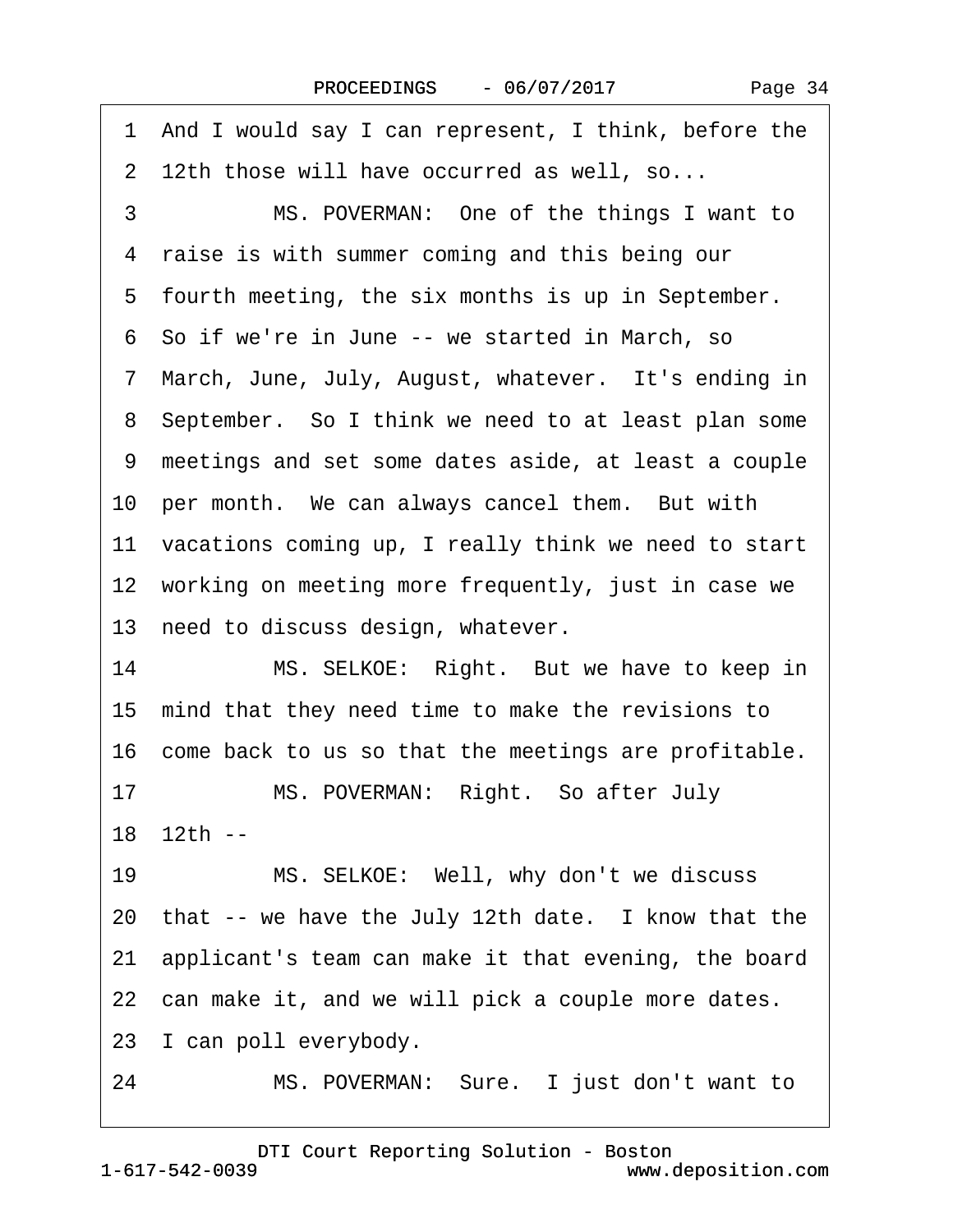| 1 have them July 12th, August 12th, September 12th,            |
|----------------------------------------------------------------|
| 2 oops.                                                        |
| MS. SELKOE: We'll make sure that doesn't<br>3                  |
| 4 happen.                                                      |
| 5<br>MS. POVERMAN: Okay. Great. All right.                     |
| MS. SELKOE: Okay. We're ready for the<br>6                     |
| 7 traffic and parking peer reviewers.                          |
| MS. POVERMAN: Fantastic. Mr. Fitzgerald?<br>8                  |
| MR. FITZGERALD: Thank you very much.<br>9                      |
| 10 Again, my name is Jim Fitzgerald, and I'm with              |
| 11 Environmental Partners Group. And we performed the          |
| 12 traffic peer review on Vanasse & Associates May 5,          |
| 13 2017 traffic assessment for the redevelopment of            |
| 14 455 Harvard Street.                                         |
| 15 <sub>1</sub><br>The site is anticipated, as you know, to be |
| 16 redeveloped into 17 apartment units and 1,735 square        |
| 17 feet of retail. It's located within relatively              |
| 18 close proximity to a number of public transportation        |
| 19 options, including especially the bus Route 66 stop,        |
| 20 which is only a block away. There's also the bus            |
| 21 stops for Route 57, 57A, and the B and C branches of        |
| 22 the Green line, all of which are within 1,600 to            |
| 23 2,500 feet of the site.                                     |
| The proposal includes an access along<br>24                    |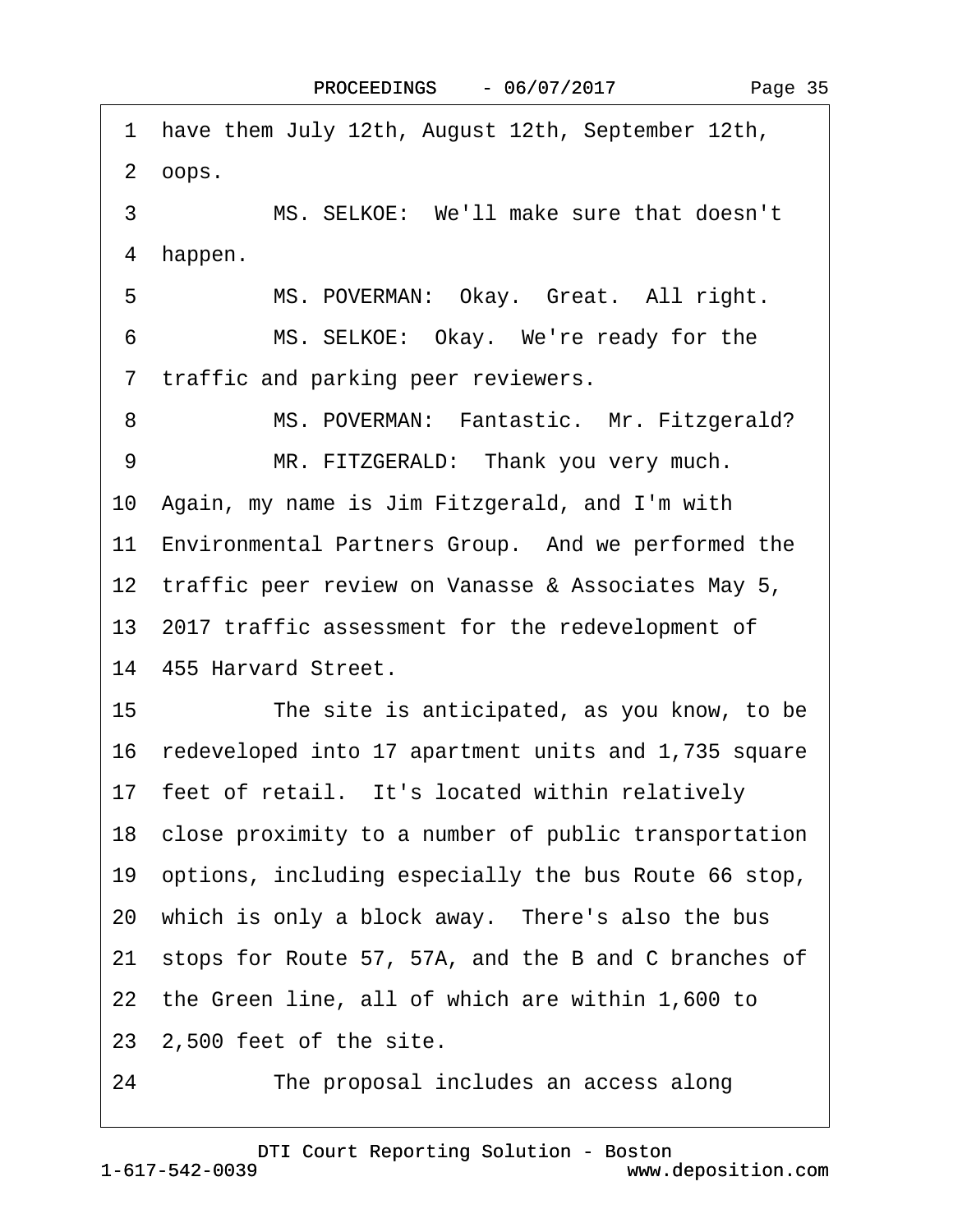·1· Thorndike Street closing the two existing curb cuts, 2 installing one in the center, and removal of a curb 3 cut along Harvard Street. 4 The 42-foot-long curb cut along Harvard 5 Street is anticipated to become a temporary loading ·6· zone and trash pickup location for a four-hour 7 period in the morning. Some of the documentation ·8· shows that four hours falls between 5:00 to 9 9:00 a.m., others show 6:00 to 10:00 a.m. During 10· all other times, the space, that 42-foot length will 11 be used for two metered parking spaces. 12 **Intersection safety was reviewed in the** 13 documents using information provided by the local 14 police department identifying three crashes during a 15 three-year period of 2014 to 2016. Only one crash 16 per year. 17 We looked up some MassDOT crash data as 18 well during this time period of 2011 to 2014. 19 That's a four-year period. There were six crashes, 20· according to MassDOT, so according to MassDOT it's 21 about 1.5 crashes per year. 22 **I** Trip generation was performed in order to 23· determine the number of trips being generated by the 24 site using the Institute of Transportation and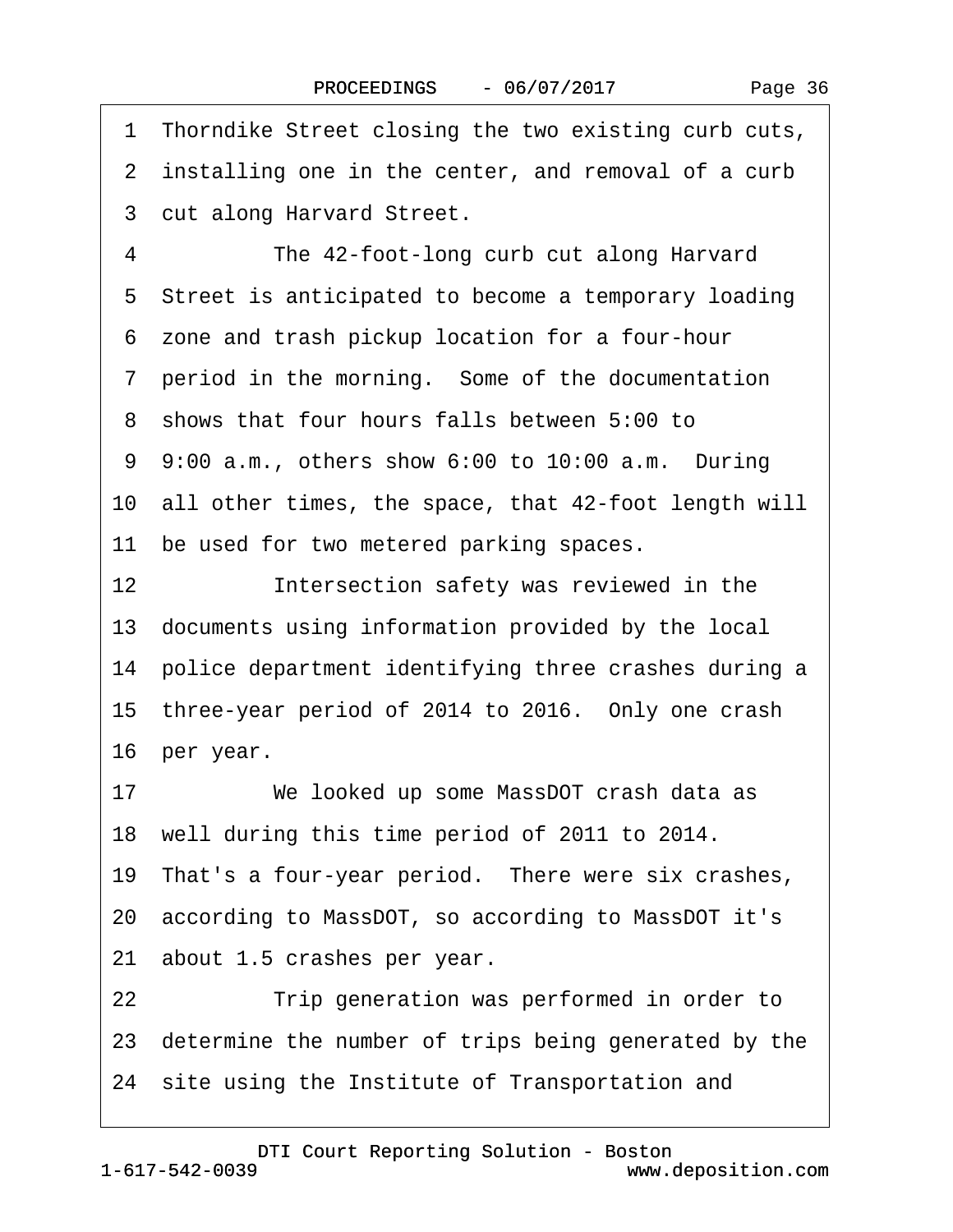1 Engineering, ITE's trip generation manual. To the 2 apartment usage, it was a pretty straightforward ·3· computation using Land-Use Code 220. 4 For the retail component, it got a little 5 bit more confusing, or less accurate, I should say. ·6· The land-use code used was 826, Specialty Retail 7 Center, which fits the description of what's being 8 proposed here. Unfortunately, the data points ·9· available in ITE are very limited for this land-use 10 code. For instance, in the evening peak hour, there 11 are only five data points available. All the 12 developments are substantially greater in size than 13· this one, 15,000 square feet to 215,000 square feet 14 versus our 1,700-square-foot development for retail. 15 So we did a little bit further digging in 16 ITE. Unfortunately, there's not really a great 17 application for this scale of retail use. We looked 18 at other land-use codes, such as 820, and coming up 19 with similar volumes but the same issue of much 20 larger scale developments. 21 **· • Given the small scale of this retail** 22 component, we anticipate that the number of trips 23 generated by it are approximate. Depending on what 24· specific retail uses go in, that would really shed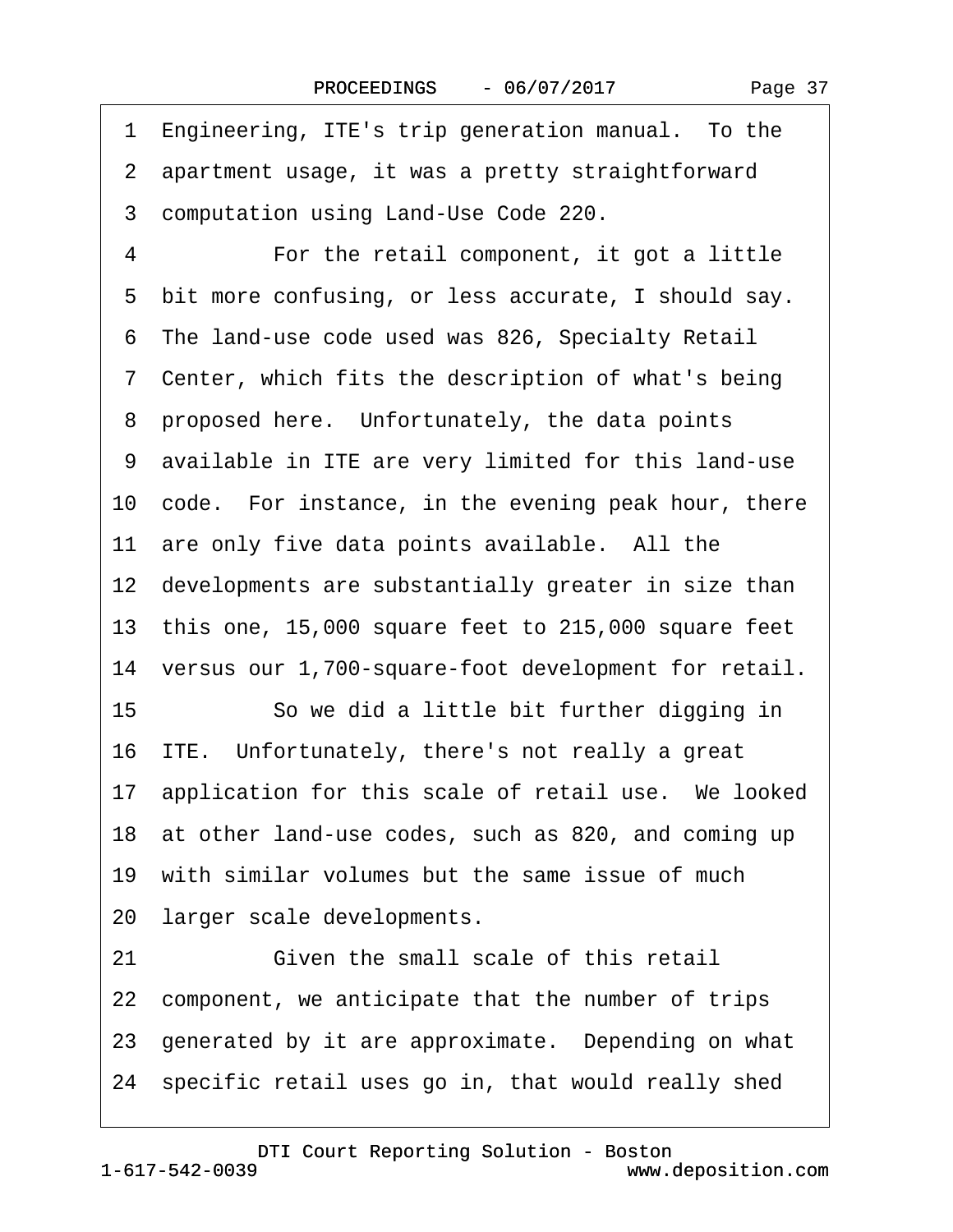1 more light onto the number of trips, but I would 2 suspect we're talking about the difference of a trip ·3· or two per hour, so it's not substantial. 4 There were reductions taken on the trips ·5· generated by the site because the numerous -- the 6 options for public transportation in the area. This 7 was based on the 2010 to 2014 commuting to work 8 information. It included a reduction of about ·9· 55 percent, which appears to be reasonable and has 10 been used on other projects as well in the area. 11 This is a reasonable reduction for the apartment 12 usage, again commuting to work. 13 This same reduction was used, however, on 14 the retail component. Since the reduction is based 15· on commuting to work, we didn't feel that that was 16· appropriate, although we do recognize that depending 17 on the type of retail that goes into the site, there 18 would be likely some sort of reduction taken for 19 pass-by business, or if it's a convenience store, 20· perhaps some of the residents of the apartments 21 might use the store, etc. So we asked for 22 additional clarification on that. 23 In the end, based on the assumptions made 24 in the report, there were five trips generated in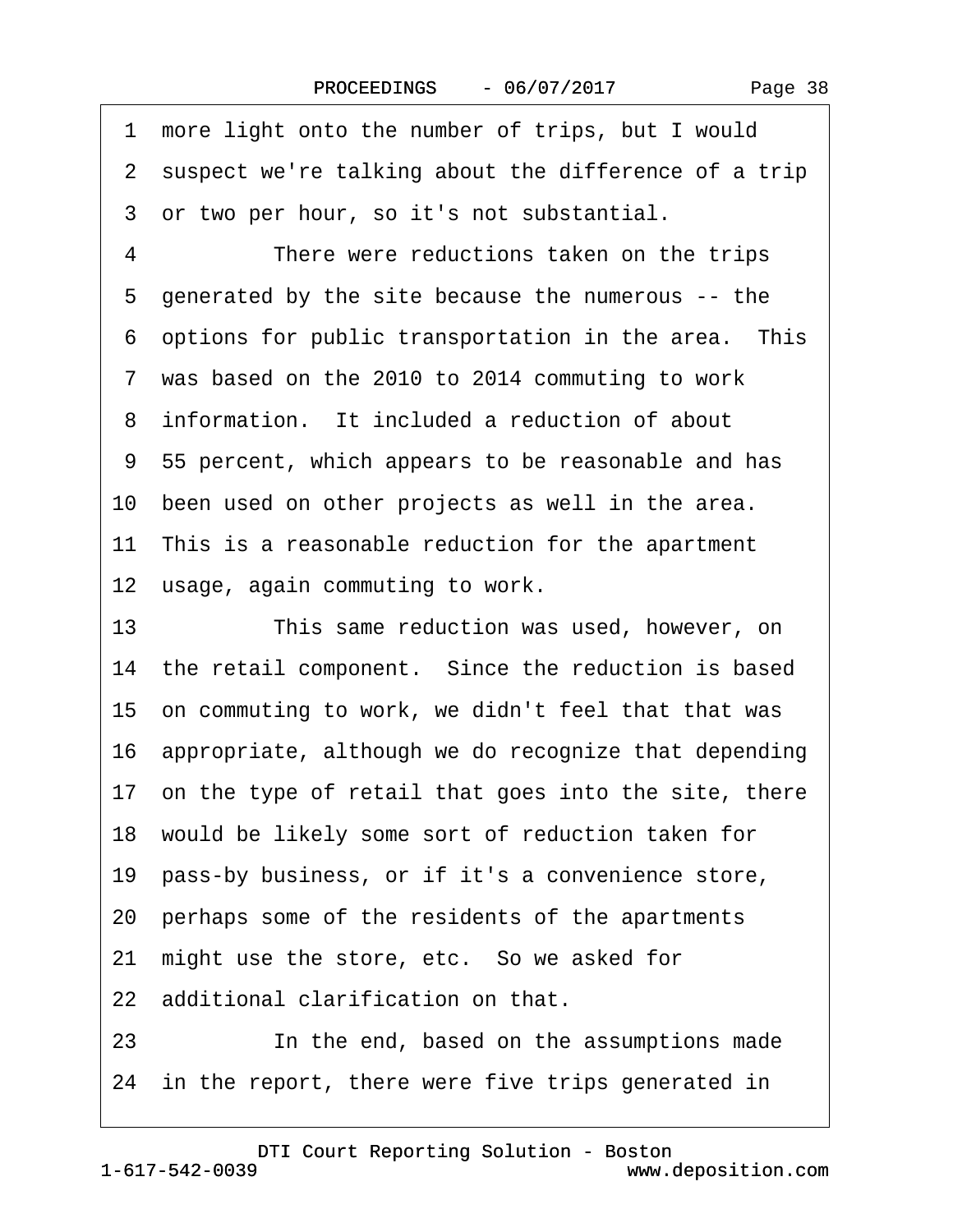Page 39

1 the morning peak hour, two entering, and three 2 exiting, and seven trips during the evening peak 3 hours. That's four entering and three exiting. So 4 relatively low traffic volumes for this scale of 5 development, certainly.

6 • • A question was raised having to do with the ·7· lack of analysis for Saturday, because if there is a 8 retail component, typically a retail's peak falls on ·9· a Saturday, although probably negligible given the 10· 1,700-square-foot size of retail is relatively 11 small, depending on what goes into that site. 12 Sight distance was perhaps the biggest 13 concern having to do with the development. The 14 Harvard Street/Thornton intersection was looked at 15· for sight distance, mainly at the Thorndike Street 16· approach, because all the proposed traffic will be 17 accessing this intersection via Thorndike versus the 18 current site has -- the Thorndike driveway access is 19· closed currently, so the site currently accesses 20 Harvard Street instead. 21 The applicant identified the 85th 22 percentile speeds along northbound on Harvard Street 23 at 26 miles an hour and along southbound Harvard

24 Street at 27 miles per hour. The data was not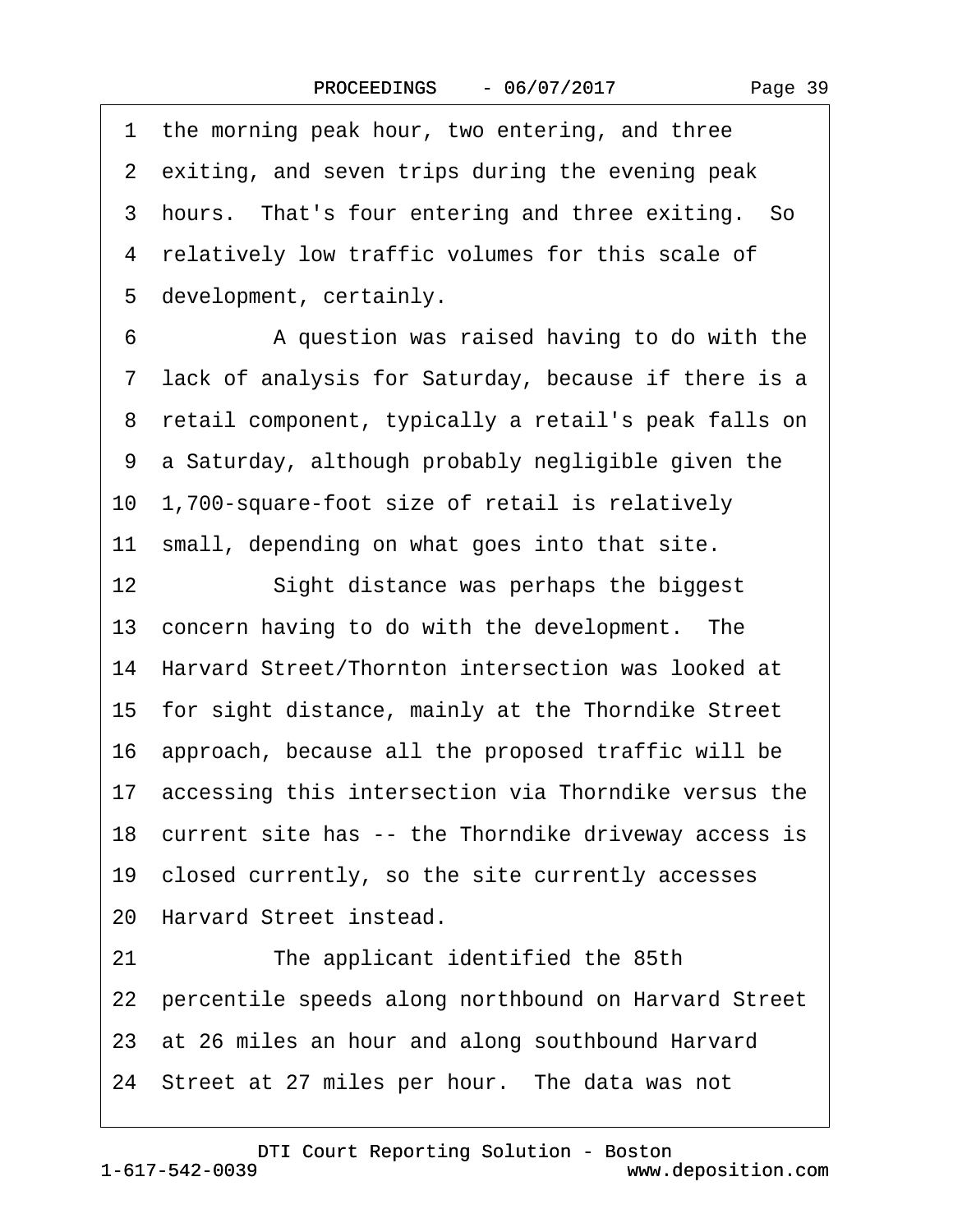| 1 provided, however, for us to verify that.            |
|--------------------------------------------------------|
| 2<br>We looked into intersection sight distance        |
| 3 and stopping sight distance. Ultimately, if the --   |
| 4 according to AASHTO, which is what we reference for  |
| 5 standards, if the available sight distance for an    |
| 6 entering or crossing vehicle is at least equal or    |
| 7 approximate to the stopping sight distance to the    |
| 8 major roads, then drivers have sufficient sight      |
| 9 distance to anticipate and avoid collision.          |
| 10<br>So based on this location, if you were           |
| 11 sitting at the Thorndike Street approach to Harvard |
| 12 Street, you would be required to have 173 feet of   |
| 13 stopping sight distance. And what we're measuring   |
| 14 looking to the right -- because the parcel, as      |
| 15 you're on Thorndike Street approaching Harvard, is  |
| 16 on your right -- currently there is only 80 feet    |
| 17 available for sight distance under existing         |
| 18 conditions because there is a parking space right   |
| 19 adjacent to the intersection. However, just beyond  |
| 20 that parking space is the existing curb cut opening |
| 21 where there is no parking. That's how they access   |
| 22 the restaurant currently.                           |
| 23<br>So there is some level of additional sight       |

24 distance if you were to be able to look between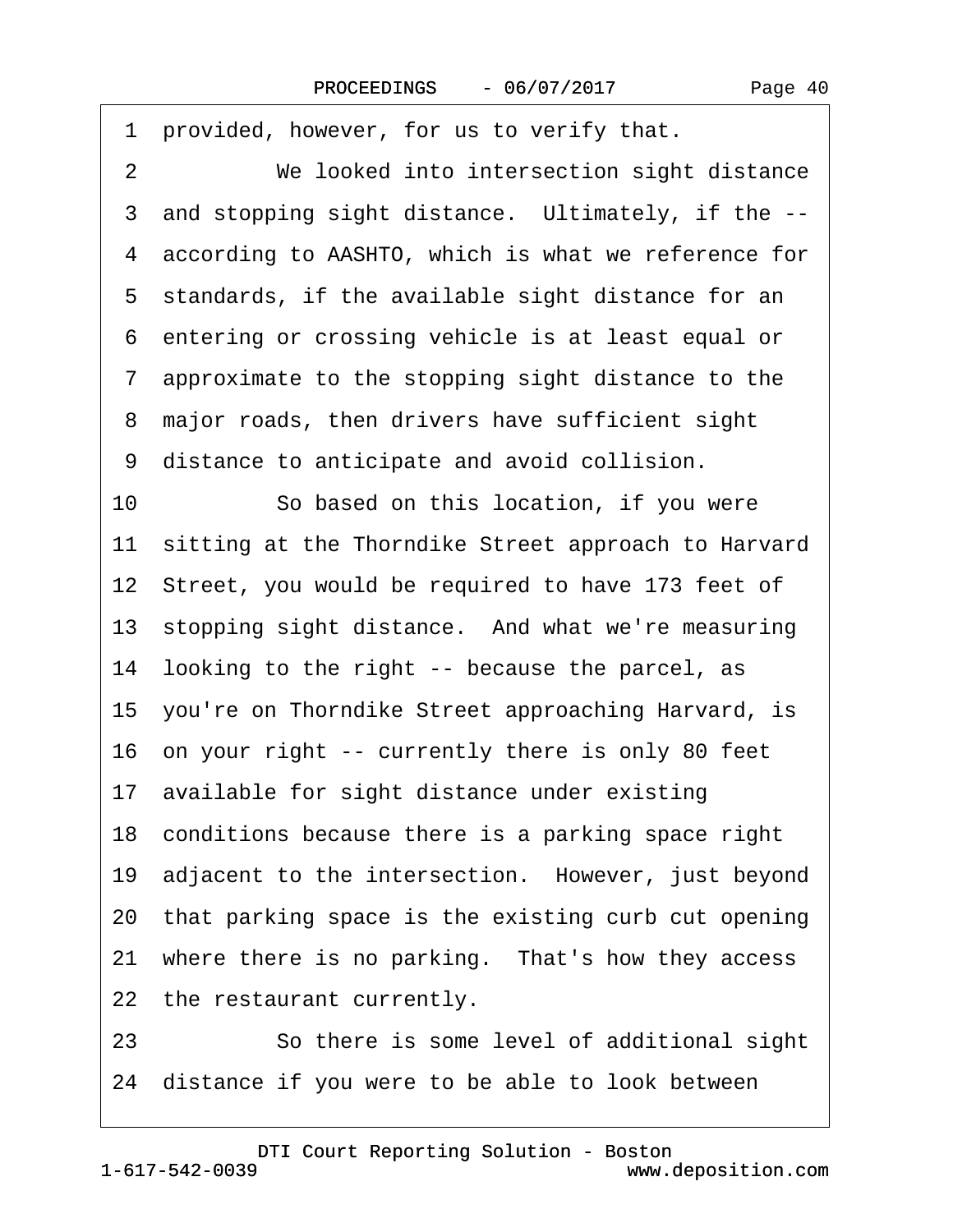Page 41

1 the -- that one parked vehicle, if there was a 2 parked vehicle there, and the existing bush on the 3 existing property. So we estimate about a disrupted 4 sight distance of about 190 feet under existing 5 conditions.

6 Now under proposed conditions, that curb 7 cut is anticipated to now become on-street parking 8 during the majority of the day or loading or trash 9 pickup during those four hours in the morning. So 10 in addition to that, there will be obviously a large 11 structure along the back edge of the sidewalk. So 12 we anticipate that the addition of these features 13 would worsen the sight distance even further from 14 this approach when you're looking to the right. 15 • As a result, what we had suggested 16· considering in our memorandum was the idea of a curb 17 extension. It allows the -- provides the 18· opportunity to push the stop line -- the crosswalk 19· and the stop line further in towards Harvard Street 20 a bit more so that can you see oncoming traffic 21 easier, more around those parked vehicles. It also 22 serves many other purposes. It does help to shorten 23 the crossing distance, which helps reduce the 24 exposure that pedestrians have when they're crossing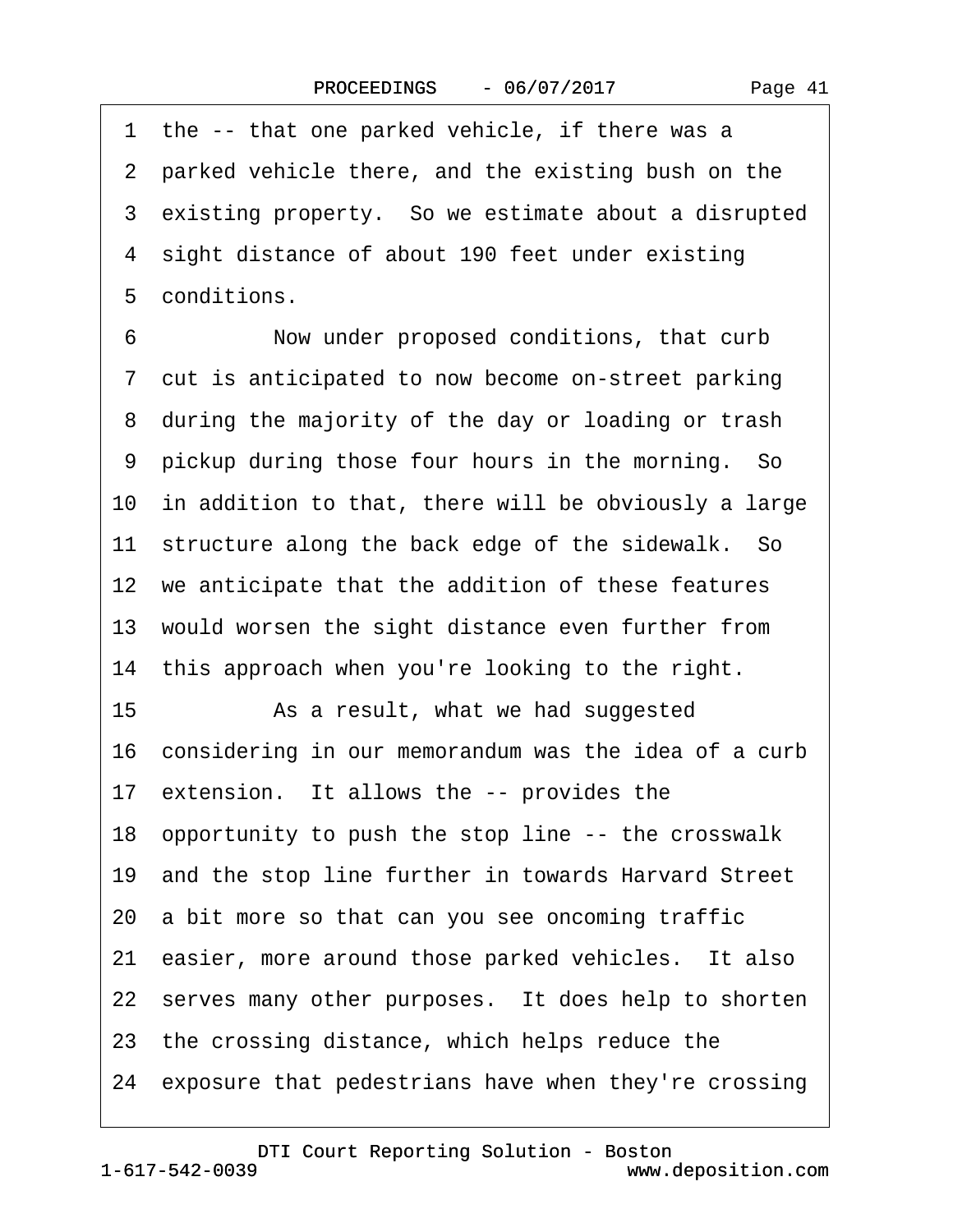1 the street, the exposure that they have to oncoming 2 traffic. And it also helps to calm traffic. Any 3 time you narrow a roadway, you're slowing traffic 4 down, typically. 5 The sight distance from Thorndike Street --·6· along Thorndike Street at the site -- at the site 7 driveway was not covered in the memorandum. It was 8 covered, however, in a presentation the applicant 9 had given dated May 15th. But there was no backup 10 provided to it or computations provided, so we 11 asked -- requested in our memorandum that that 12 information be provided. We anticipate that there 13· might be some sight distance issues having to do 14 with if a vehicle is exiting the garage, stops 15 behind the sidewalk, and not impacting the flow of 16 pedestrians walking by: Will they be able to see 17 oncoming traffic adequately if the corners are 18 located where they appear to be located right now? 19 **I** should point out, however, that there is 20· adequate sight distance between the pedestrians and 21 the exiting vehicle, that vehicle exiting the 22 driveway, in the accordance with the local zoning 23 bylaw. 24 **· · So I want to also point out the site**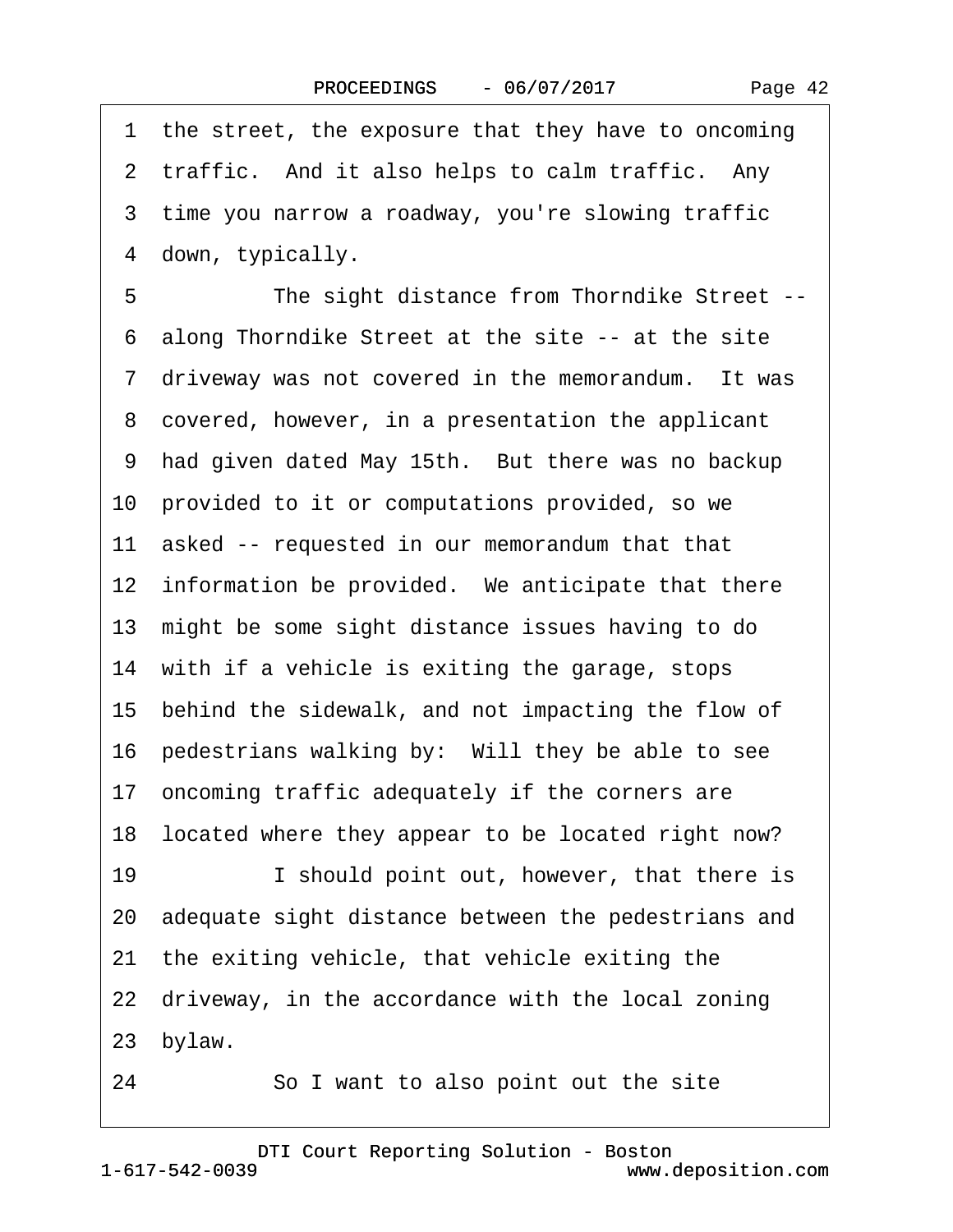Page 43

| 1 driveway currently is only dimensioned at 19 feet     |
|---------------------------------------------------------|
| 2 wide. I believe the zone requirement is for a         |
| 3 25-foot wide opening. And also, the curb cut is       |
| 4 somewhat narrow. So as a result, in order for a       |
| 5 vehicle to turn out of the driveway, exit the         |
| 6 driveway and swing right, they would likely be going  |
| 7 into the opposing stream of traffic. To further       |
| 8 complicate things, there is on-street parking on the  |
| 9 opposite side of Thorndike Street, so perhaps that    |
| 10 curb cut opening could be lined up a bit to make     |
| 11 that a little bit easier for movement to keep        |
| 12 traffic on the right side of the road.               |
| 13<br>Looking into the loading zone and trash           |
| 14 pickup, again, this was proposed along that existing |
| 15 42-foot-long curb cut that is along Harvard Street.  |
| 16 And one thing that we want to note there is that     |
| 17 the -- there is a driveway transition proposed at    |
| 18 that location. Even though the driveway -- there is  |
| 19 no driveway along the back edge of sidewalk, it      |
| 20 appears to be a driveway transition sloping up. And  |
| 21 what we would recommend is for there to be a         |
| 22 vertical granite curb, 6-inch curb reveal, to        |
| 23 provide protection for pedestrians.                  |
| And that concludes the traffic peer review.<br>24       |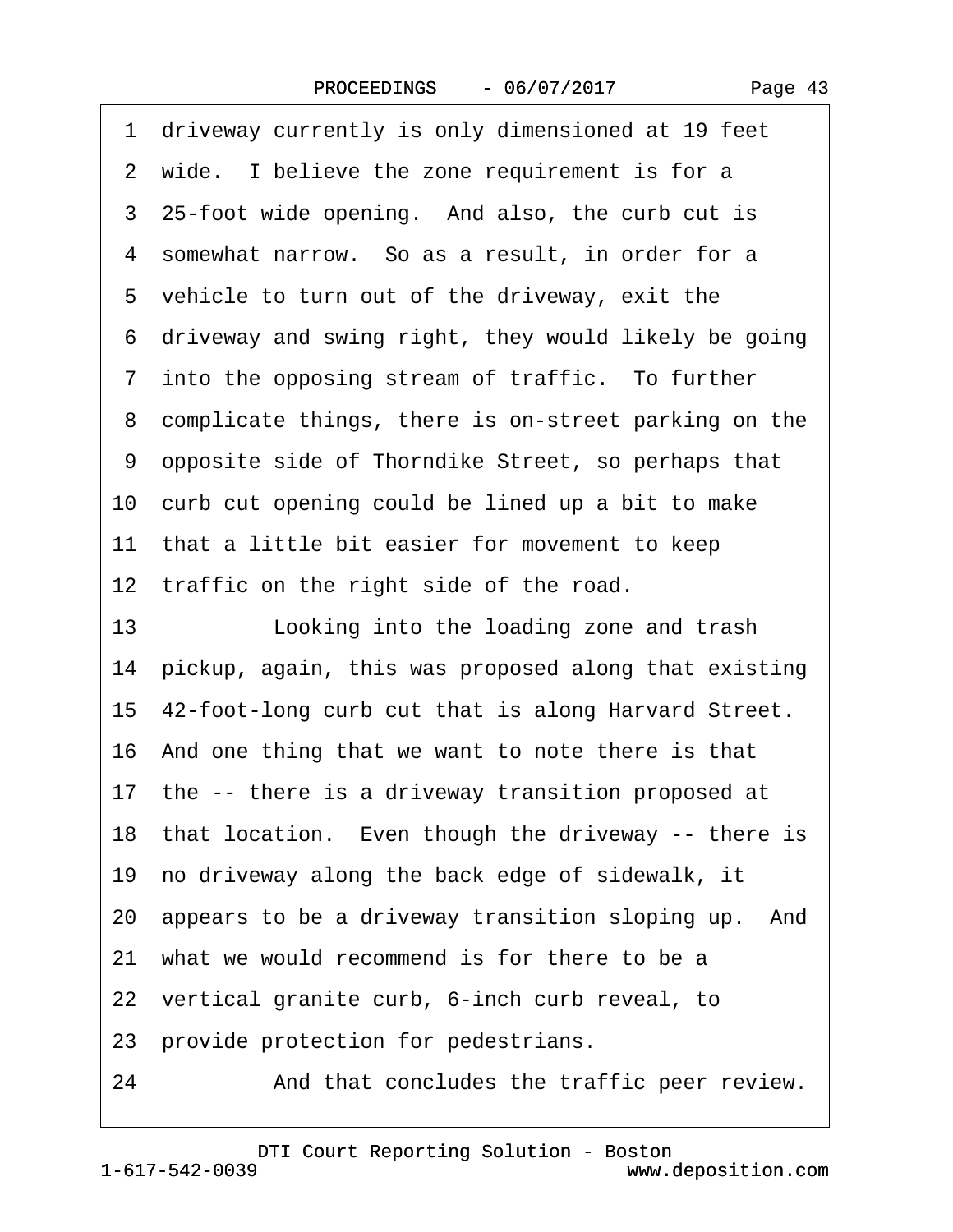1 I don't know if you'd like to roll right into the 2 parking with Art Stadig and Walker. 3 MS. POVERMAN: No. Let's separate the two. 4 Ms. Palermo, do you have any questions? 5 MS. PALERMO: I don't. But I will once we ·6· hear from the parking reviewer, because they are all 7 connected. 8 MS. POVERMAN: Mr. Hussey? 9 MR. HUSSEY: I've got a question, I guess, 10 about the bump-out feature to reduce the problem 11 with the corner of Thorndike and Harvard Street. I 12 don't see the sketch in your report. Is the 13 architect going to have a drawing that'll show that? 14 I don't quite understand what --15 MR. FITZGERALD: So if you envision the 16 edge of Harvard Street, right now we have one lane 17 of vehicle travel in each direction. Outside of 18· that is a bike lane, outside of that is on-street 19 parking. 20 So bump-outs, what they do is they extend 21 the curb out to almost the distance of the bike 22 Iane. We don't want to impact bike circulation at 23 all. It just bumps it out where they're into that 24 parking lane where technically no parking is allowed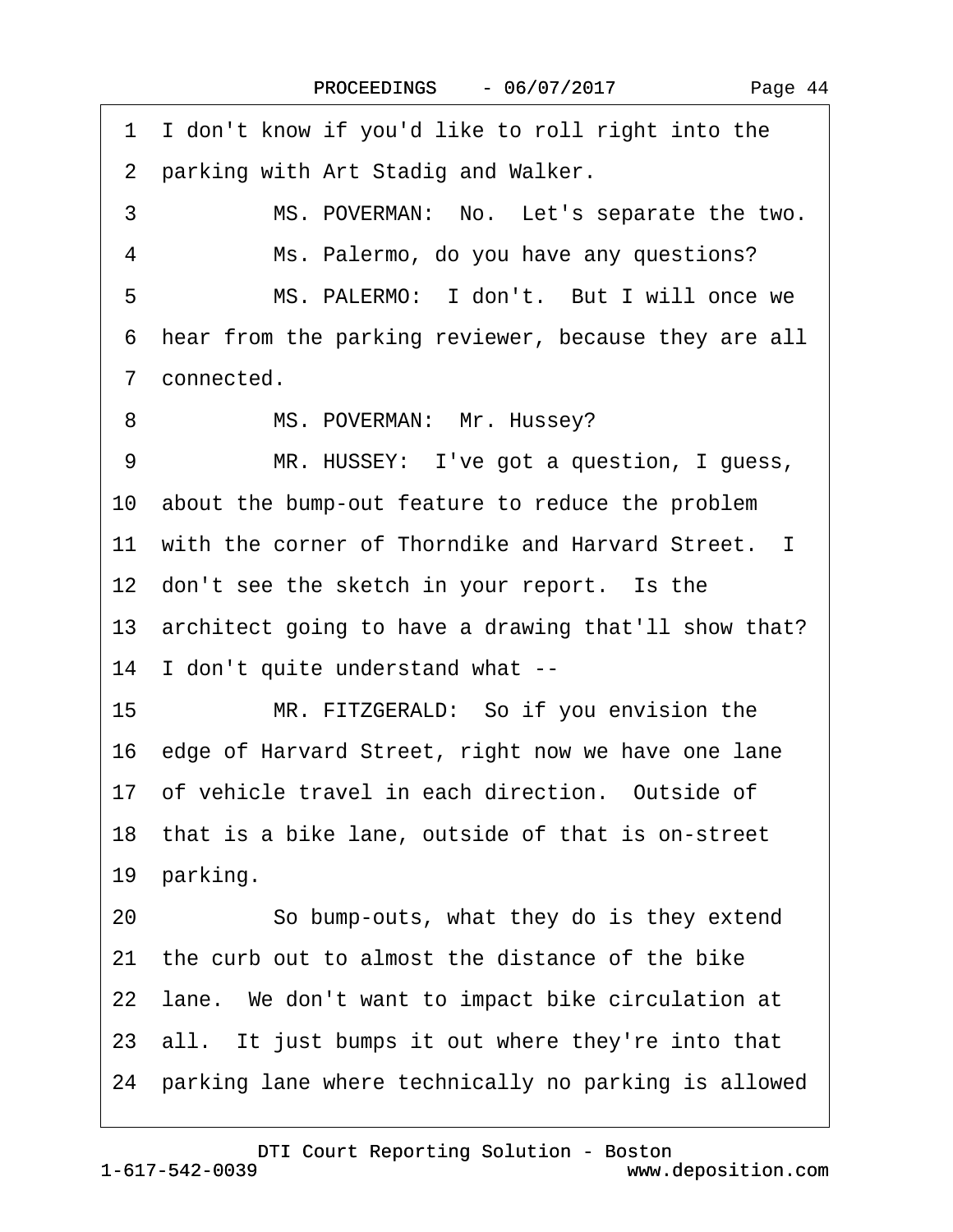| 1 that close to the intersection. It just kind of         |
|-----------------------------------------------------------|
| 2 extends the sidewalk out further.                       |
| 3<br>What that does in this case is that helps            |
| 4 to push the crosswalk and the stop line coming from     |
| 5 Thorndike into Harvard Street a little bit more so      |
| 6 you have a better viewpoint of oncoming traffic.        |
| MR. HUSSEY: You're impinging on<br>7                      |
| town-controlled land, though; right?<br>8                 |
| MR. FITZGERALD: Correct.<br>9                             |
| 10<br>MR. HUSSEY: So how does the developer get           |
| 11 that done? What if the engineering department          |
| 12 doesn't allow it?                                      |
| MS. SELKOE: I think I can address that.<br>13             |
| 14<br>They will need to go to the transportation          |
| 15 board for a recommendation, and transportation board   |
| 16 will give you a recommendation. However, town          |
| 17 counsel has opined that really it's this board that    |
| 18 can make that decision.                                |
| MR. HUSSEY: Okay.<br>19                                   |
| MS. STEINFELD: Although, I assume<br>20                   |
| the board would expect the developer to pay for it.<br>21 |
| MS. POVERMAN: And who's talking?<br>22                    |
| MS. STEINFELD: Alison Steinfeld.<br>23                    |
| MS. POVERMAN: Anything else, Mr. Hussey?<br>24            |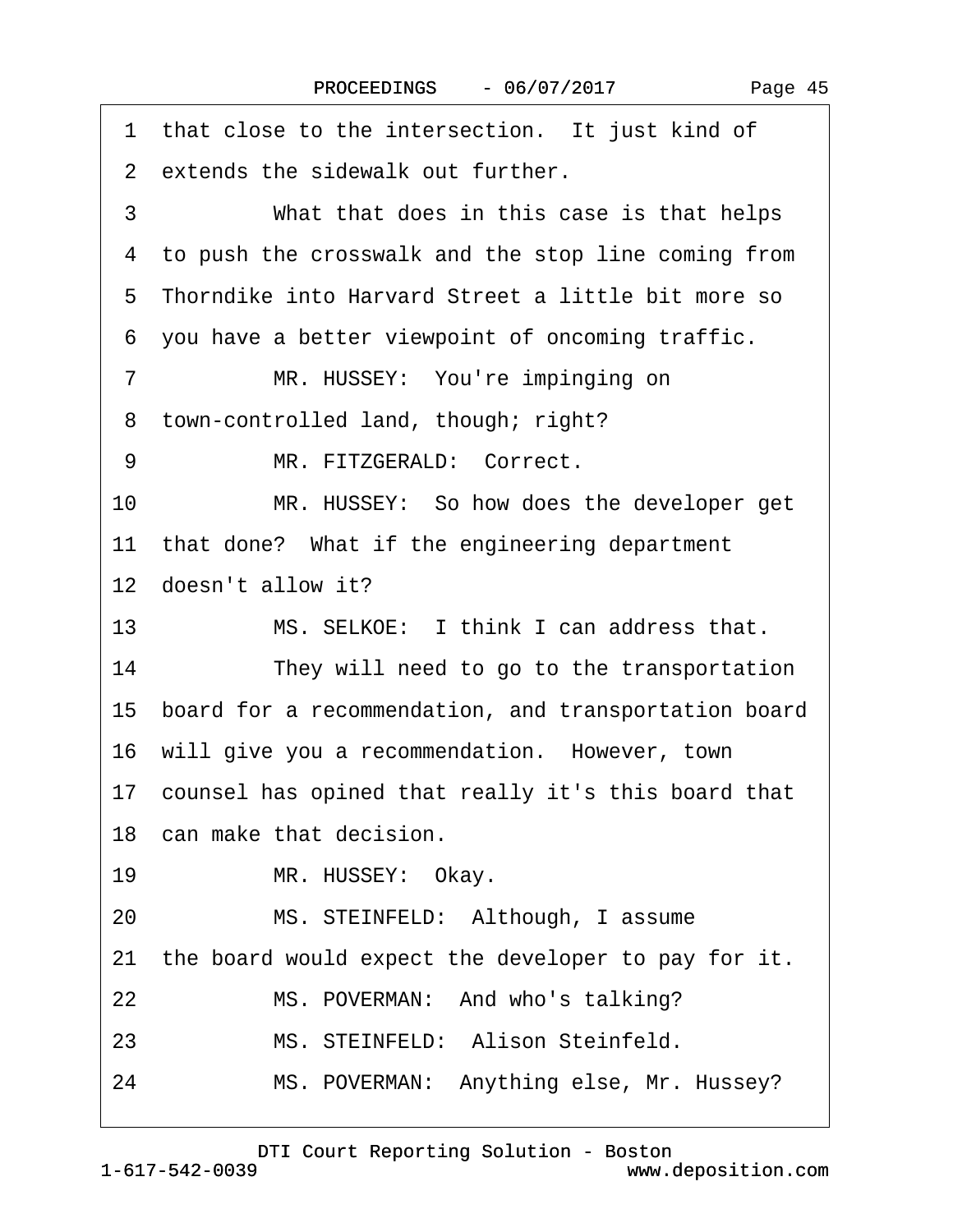| 1 | MR. HUSSEY: That's it for the moment.                                                                                                                                                                                                                                                                                                                                                                                                                      |
|---|------------------------------------------------------------------------------------------------------------------------------------------------------------------------------------------------------------------------------------------------------------------------------------------------------------------------------------------------------------------------------------------------------------------------------------------------------------|
| 2 | MS. POVERMAN: Related to the bump, as your                                                                                                                                                                                                                                                                                                                                                                                                                 |
|   | 3 report notes, the Thorndike Street intersection into                                                                                                                                                                                                                                                                                                                                                                                                     |
|   | 4 Harvard is not at a 90-degree angle. So my question                                                                                                                                                                                                                                                                                                                                                                                                      |
|   | 5 is whether or not the bump out would make a turn                                                                                                                                                                                                                                                                                                                                                                                                         |
|   | 6 left from Harvard Street onto Thorndike Street more                                                                                                                                                                                                                                                                                                                                                                                                      |
|   | 7 complicated.                                                                                                                                                                                                                                                                                                                                                                                                                                             |
|   | $\mathbf{Z} \cap \mathbf{Z} \cap \mathbf{Z} \cap \mathbf{Z} \cap \mathbf{Z} \cap \mathbf{Z} \cap \mathbf{Z} \cap \mathbf{Z} \cap \mathbf{Z} \cap \mathbf{Z} \cap \mathbf{Z} \cap \mathbf{Z} \cap \mathbf{Z} \cap \mathbf{Z} \cap \mathbf{Z} \cap \mathbf{Z} \cap \mathbf{Z} \cap \mathbf{Z} \cap \mathbf{Z} \cap \mathbf{Z} \cap \mathbf{Z} \cap \mathbf{Z} \cap \mathbf{Z} \cap \mathbf{Z} \cap \mathbf{Z} \cap \mathbf{Z} \cap \mathbf{Z} \cap \mathbf{$ |

8 MR. FITZGERALD: Whenever you do any sort ·9· of geometric changes, you always have to run vehicle 10 templates to make sure whatever you're putting in is 11 not too severe. Certainly, you want make to sure 12 that the vehicles are able to circulate properly, 13 stay in the lane that they're supposed to be, so 14 that would all have to be looked into as part of the 15 design.

16 MS. POVERMAN: And I believe you also 17 commented in your report that one of the ways of 18 making -- well, one of the contributors, rather, to 19 the difficulty in seeing as a result of the project 20· was because of the extent to which the project is 21 close to the sidewalk -- so the size of the project. 22· So could one infer that bringing back the project 23 would improve sight lines? 24 MR. FITZGERALD: The problem is it's kind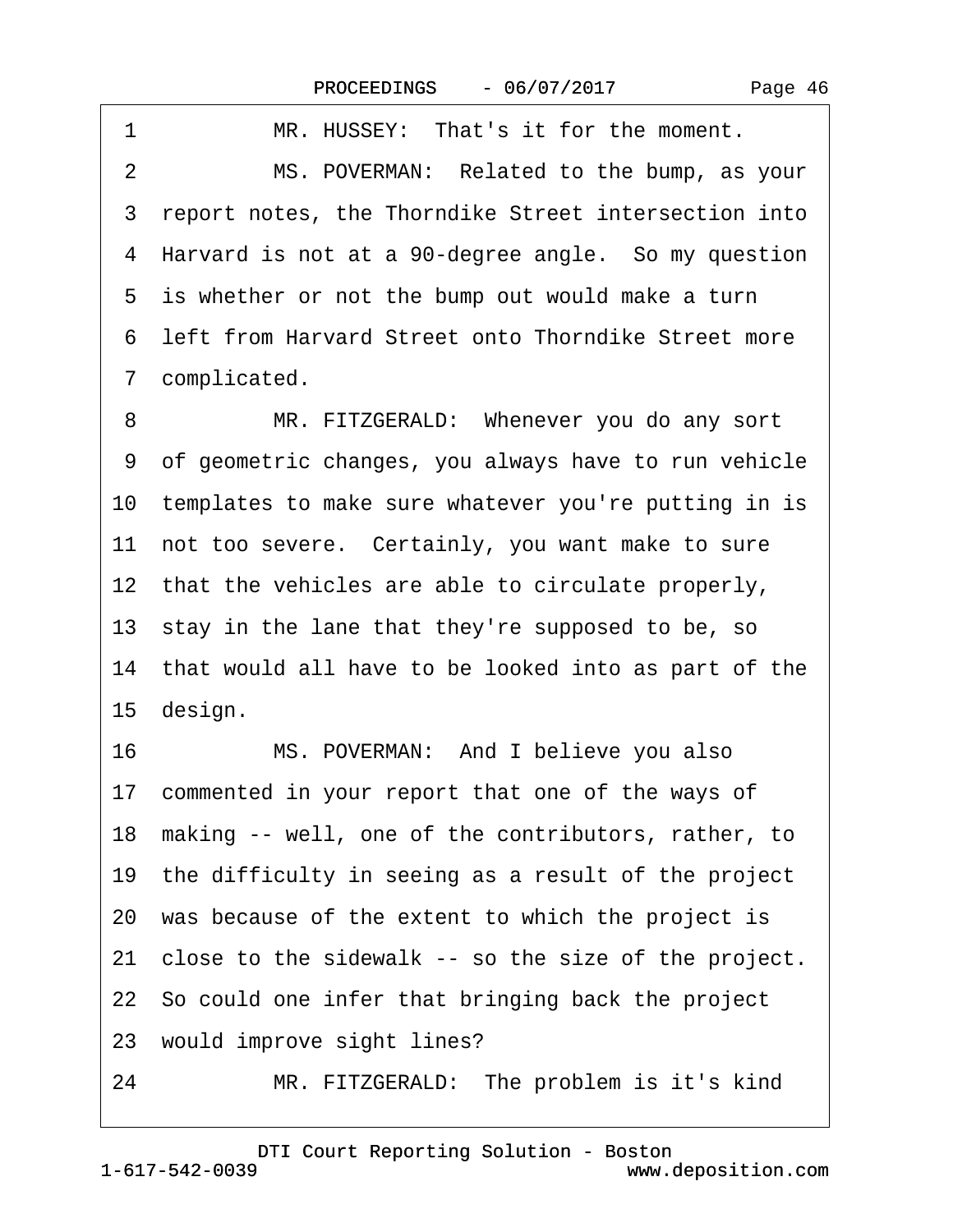·1· of a double whammy, because you've got the building 2 along the back edge of sidewalk and you're also 3 adding parking. So now you've got a solid line of 4 parking, not just that one random parking space on 5 the corner and then an opening. It's just 6 consistent parking. And depending on the size of 7 the vehicle and if vehicles are present, that could 8 serve a double whammy. Certainly, the two are 9 related. So if we're able to bump the stop line 10 further out, it helps alleviate the situation, 11 including that parking, which really is a big issue. 12 MS. POVERMAN: But if the parking were 13 taken away, that would eliminate one sight problem; 14 is that correct? 15 MR. FITZGERALD: If the parking was taken 16· away and the stop line was extended further out with 17 something like a bump-out, that would alleviate the 18 situation. 19 MS. POVERMAN: Mr. Boehmer had suggested a 20· possibility where, as I understood it, it was sort 21 of a partial step-back. And how I envisioned it was 22 like a pediment with the first floor being cut back 23· some and I think a cantilever over the second floor, 24 which would allow greater vision, at least around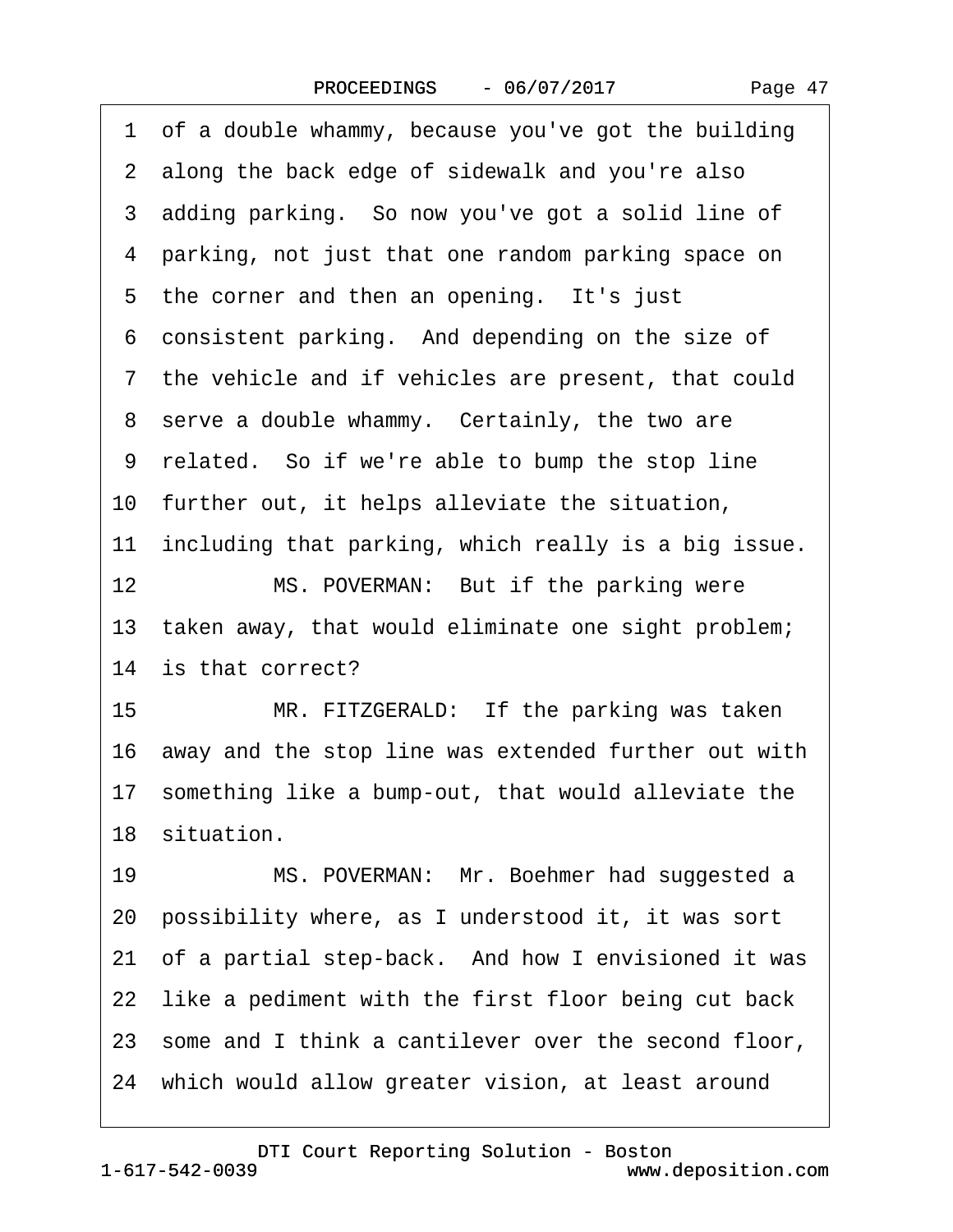2 MR. FITZGERALD: Correct. If you were to 3 leave -- if you were to bump back the corner a 4 little bit and have that gap in parking that exists 5 today at the existing curb cut, then you would have 6 a similar situation to what you have today. But by ·7· adding that loading zone area and parking space, 8 that fills that area in. And also, the building on ·9· the corner is curved, but there are supports that 10· appear to protrude further in that are impacting the 11 line of sight. 12 MS. POVERMAN: Okay. That's something. 13 MR. HUSSEY: That could be adjusted, I 14· think. 15 MS. POVERMAN: Right. Something to 16 consider. 17 Let me look at my notes.

1 the corner.

18 • All right. Why don't we move on to

19 parking. Thank you very much, Mr. Fitzgerald.

20 MR. STADIG: Good evening. Art Stadig with

21 Walker Parking Consultants.

22 Walker has reviewed the requirements for

23 the project with respect to parking and have issued

24 a report through Environmental Partners. We had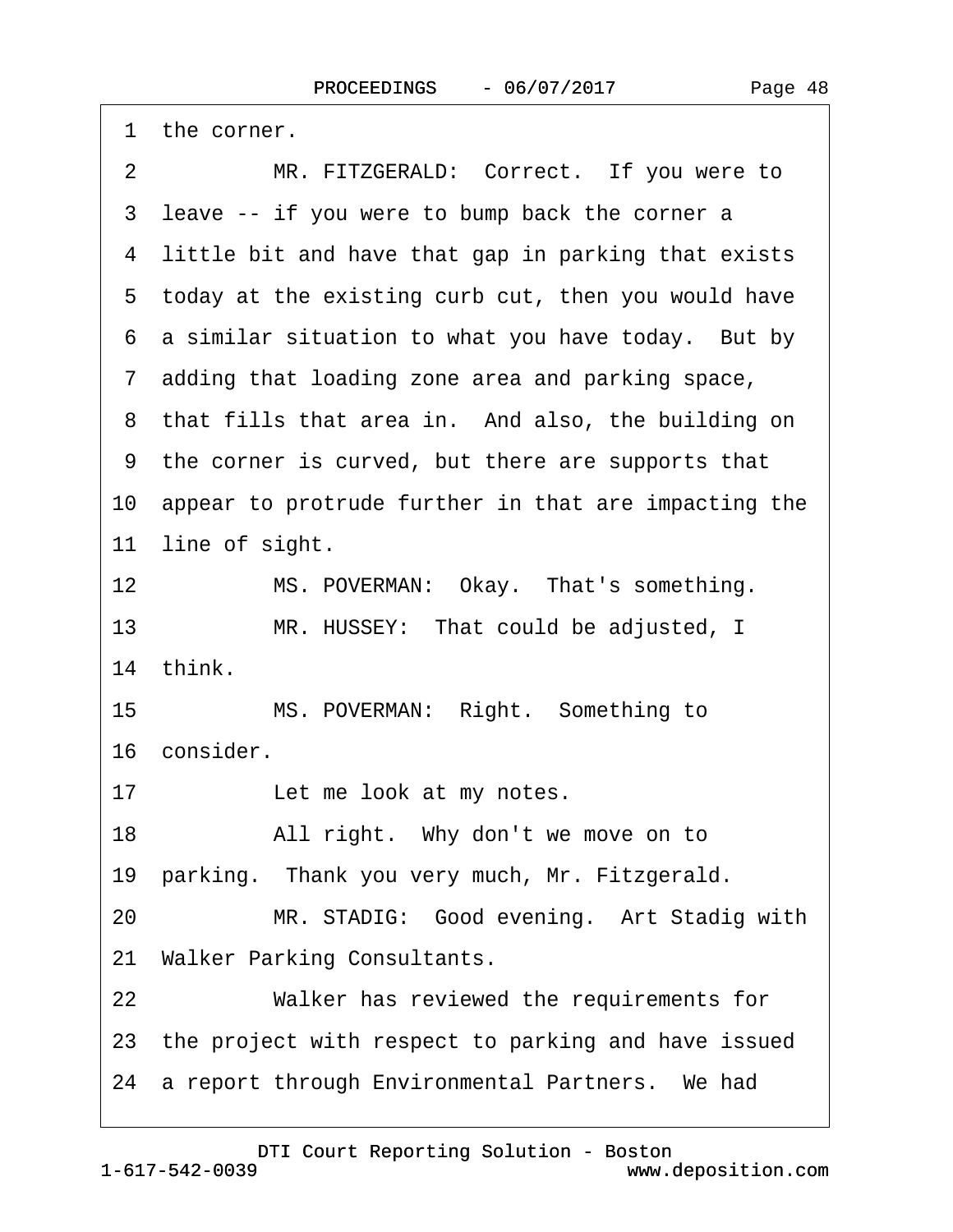1 issued a report dated June 2nd for the review. What 2 we had taken a look at was the parking requirements 3 for the project both in terms of the supply and 4 demand issues and also how the parking operates,  $5$  etc. 6 Our first note was that the proponents ·7· asked for a waiver to deviate from the 8 zoning-mandated requirements for parking. In the ·9· town's requirements, they do have a transit parking 10 overlay district which allows a slight reduction in 11 the otherwise required parking spaces. And if 12 you're within a half mile from a  $T$  stop, you're 13 allowed to have slightly reduced spaces. 14 I have the spaces listed in the report. 15· When I was reviewing this report earlier before 16 coming here, I noticed I made an arithmetic error, 17· so I apologize for that if it's caused any 18 confusion. But I've listed in there 27 spaces were 19 required. What I failed to do is add in the 20· required 9 spaces for retail, so the actual number 21 is 36. So I apologize for that. I've got a revised 22 copy of it if you want that. That will have that 23 correction in there, and I apologize for any 24· craziness or consternation I may have caused you.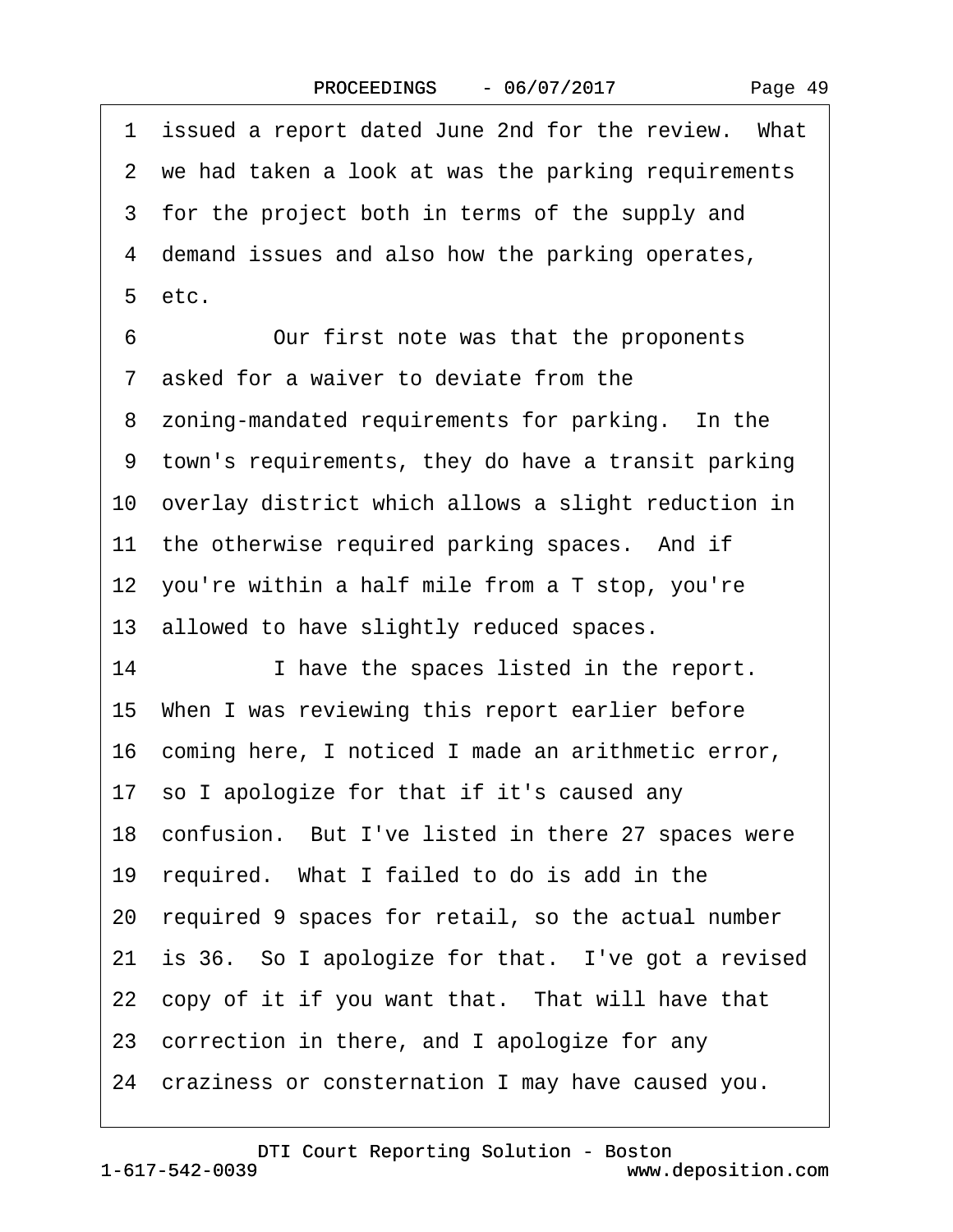|  | Page 50 |  |
|--|---------|--|
|--|---------|--|

| 1  | Regardless, that doesn't change the overall             |
|----|---------------------------------------------------------|
|    | 2 findings in that the proponent is asking for a        |
|    | 3 waiver to provide 12 spaces -- or 13 shown on the     |
|    | 4 drawings, but -- call it 13, which is in the order    |
|    | 5 of magnitude of a third of that required. A slight    |
|    | 6 difference with respect to -- depending upon which    |
|    | 7 way you count that. So I think that's the big         |
|    | 8 point, is they're providing a third of what's         |
|    | 9 ordinarily required.                                  |
| 10 | In addition to that, the parking facility               |
|    | 11 is relatively small, which is fine, and it is        |
|    | 12 employing a semiautomated vertical puzzle parking    |
|    | 13 system to accommodate the parking. While there's no  |
|    | 14 problem with that technology, everything's perfectly |
|    | 15 fine with it, what it does lend itself to is more    |
|    | 16 repeat users. So it would lend itself to residents   |
|    | 17 and/or employees of the retail, and would not lend   |
|    | 18 itself to either visitors that would come to the     |
|    | 19 residential complex or any type of retail customers  |
|    | 20 that would want to come to the retail. So this       |
|    | 21 parking facility will not accommodate those users as |
|    | 22 it is anticipated.                                   |
| 23 | What I'm requesting in there, because it's              |
|    | 24 such a significant request to provide only a third   |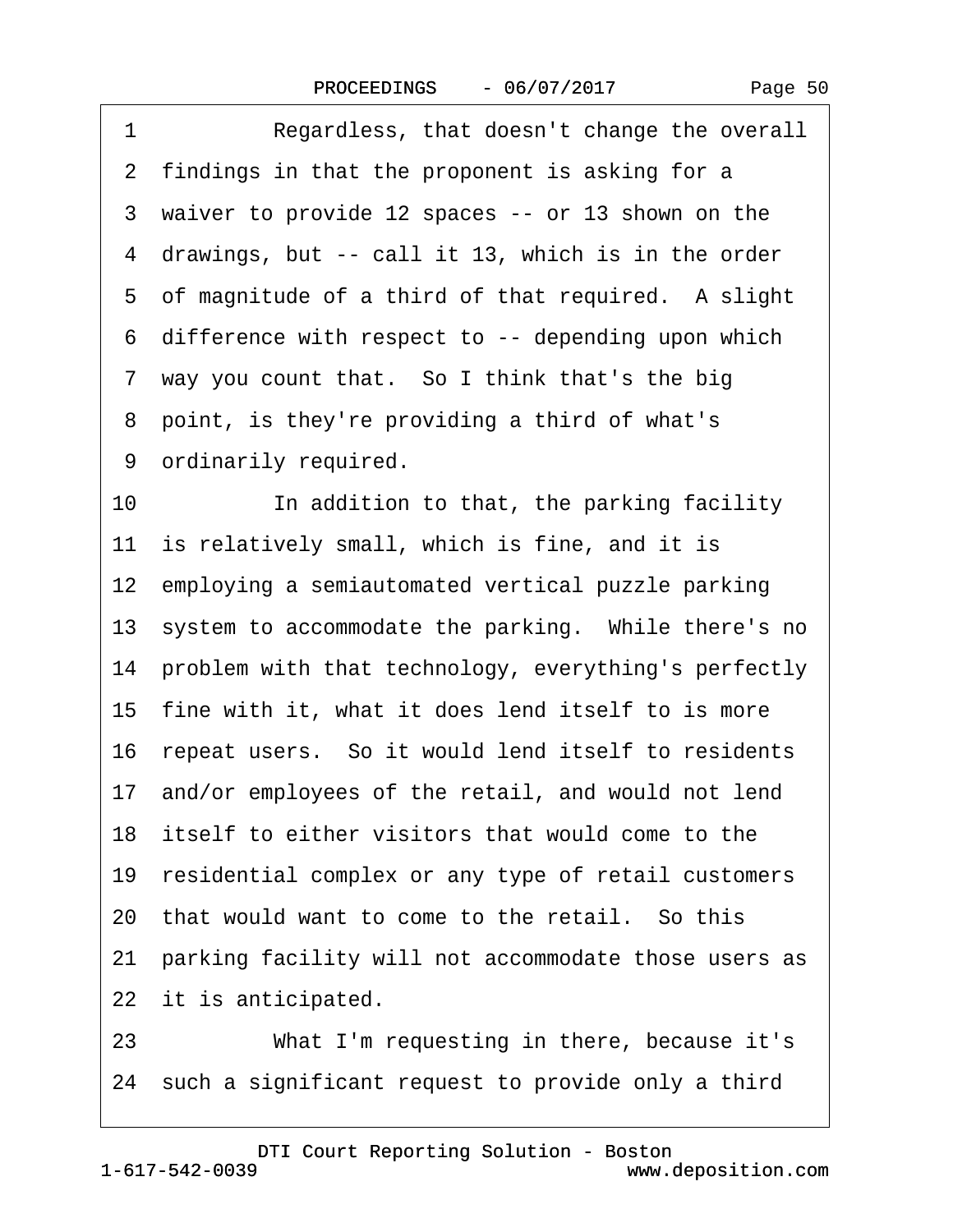·1· of the code for the zoning-mandated spaces, that the 2 proponent provide a more definitive defense of 3 providing that large reduction in the required 4 parking. 5 We're suggesting taking a look at a review ·6· of the actual residential and retail demand and how 7 that would be accommodated. For example, within the 8 number of units that they have, there's a various 9 mix; looking at that. Certainly, looking at the 10 affordability component of it. 11 • And also, a big portion of this would be 12 the intended nature of the retail. As Jim had 13· indicated there's really no indication of what that 14 could be. So, for example, if it were to be a 15 restaurant type of establishment, that would have a 16· much different parking demand generation than if it 17 were a quiet retail establishment that would only 18 get an occasional visitor or two. And depending 19· upon the type of establishment, whether the 20· customers would be captive to the neighborhood would 21· also have an effect.· So would people just walk down 22 the street to go to this establishment, whatever it 23· might be, or is it the type of establishment that 24 might draw something from a little bit further where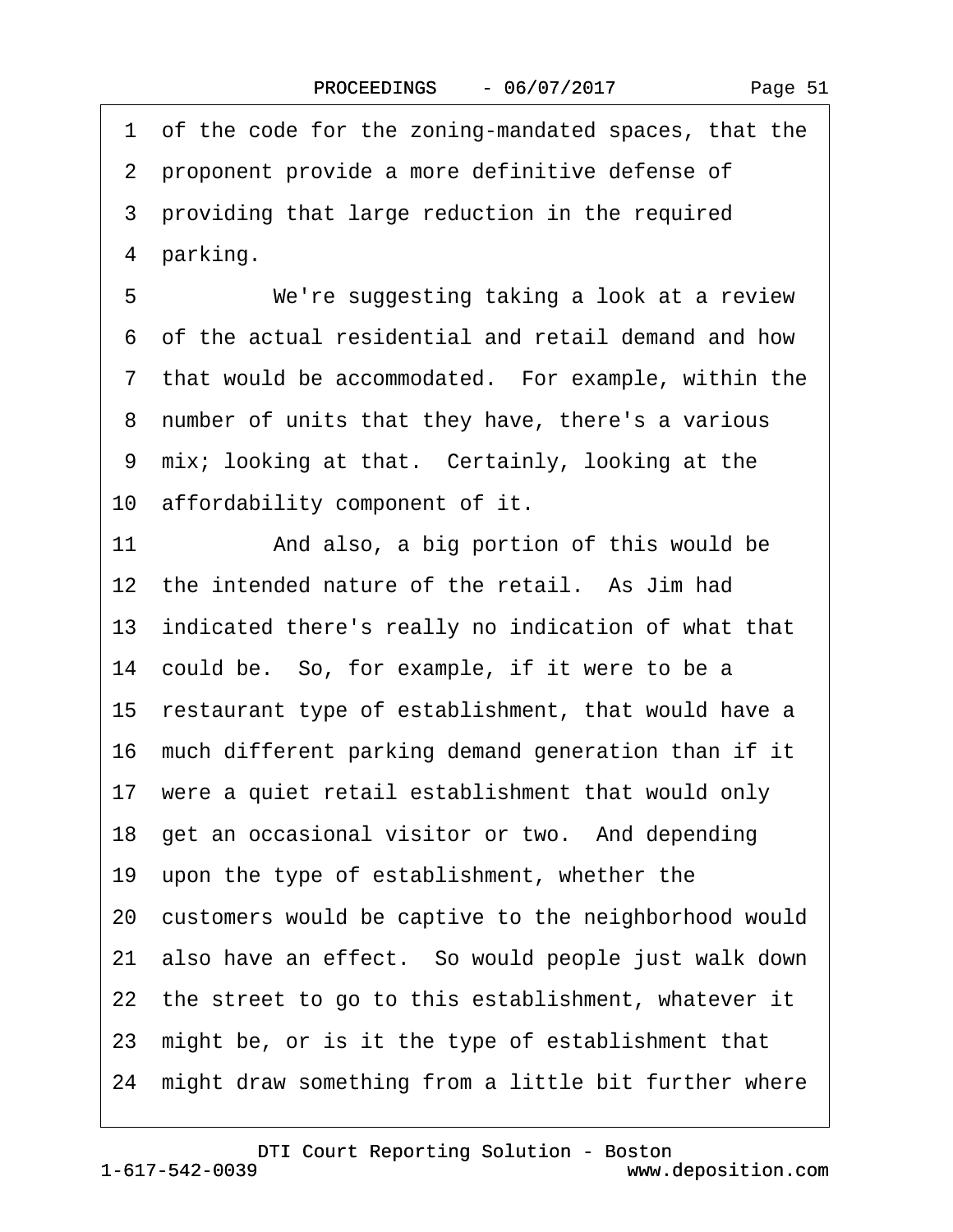Page 52

1 people might tend to drive. So unless we know that, 2 it's hard to say exactly what the effect on that is. 3 **• Other than that, it's not taking into** 4 account, generally speaking, what the -- the parking 5 reduction that's being requested. 6 • • And finally, pricing of parking and the 7 idea or concept of a market rate for parking has a 8 huge effect on parking demand in general. So, for ·9· example, if parking were free, the demand would go 10 up. If parking is very high priced, the demand 11 would go down. And in light that this is affordable 12 units, how that plays into it would also be part of 13 it. So to the extent that we're just asking that 14 that pricing portion as it would inform or affect 15· the parking demand be at least discussed and brought 16· about. 17 We have made a slight comment on the 18 parking peak hour volume. Jim had covered that. 19 Really nothing that we're saying is really contrary 20 to that. We're not saying that there is any issue 21 at all. We take no exception to what was indicated. 22 **Durit Construst** Our third item is that the garage door 23 within the facility is only 16 feet wide. And I say 24· "only 16 feet wide" in a sense that this is a small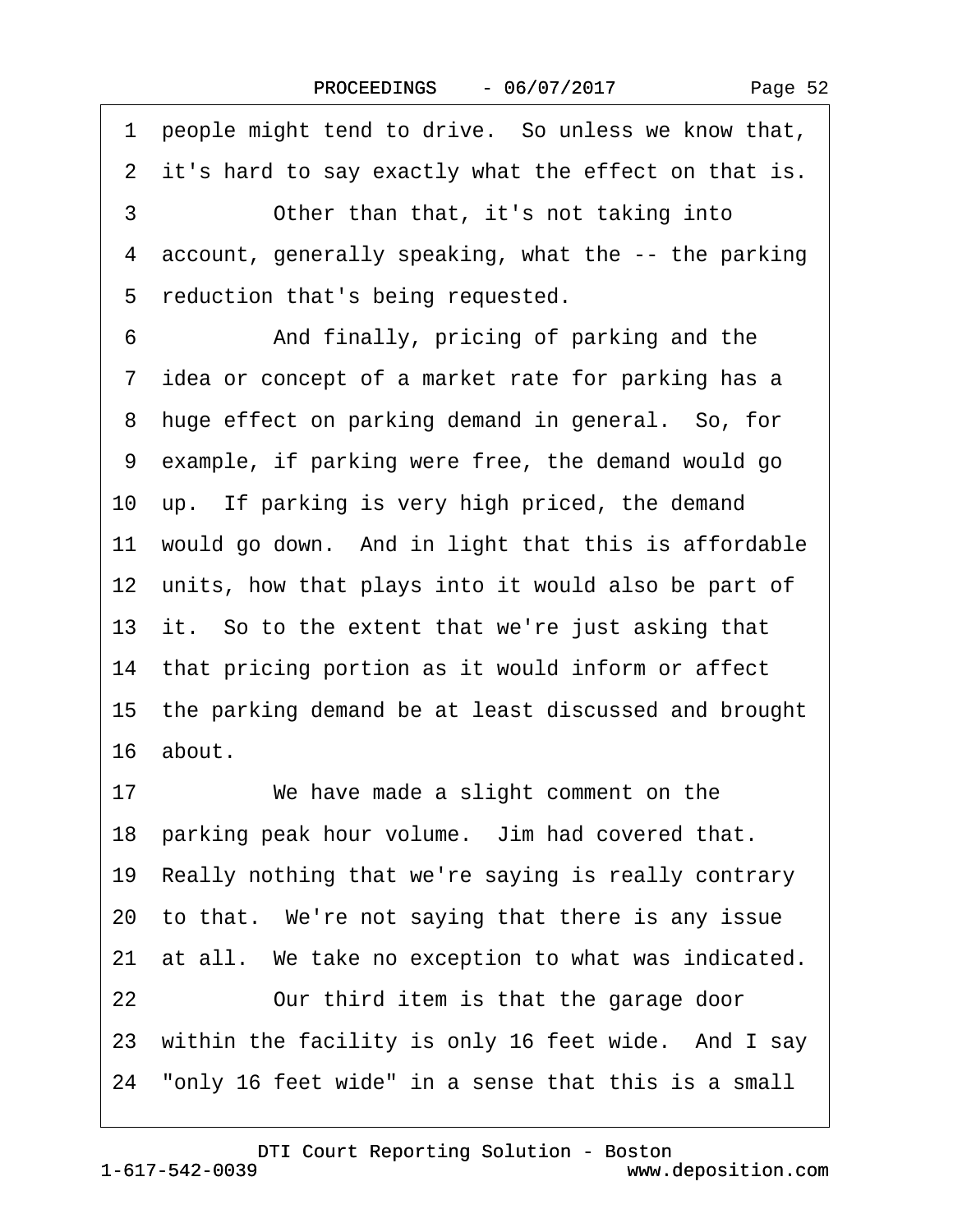1 primarily residential parking facility. That would 2 not necessarily be a problem. What we're pointing 3 out is that it only allows enough dimension for 4 one-way movement. Either you could come in 5 predominantly or you could leave, but you really ·6· can't have two-way action with that narrow of a door 7 and with the geometrics of all that's going on 8 inside the facility and out. 9 **So what that will occasionally do, as** 10· someone may be leaving and somebody may be trying to 11 come in at the same time, that person on the street 12 would have to wait, and that might have slight 13 impacts on traffic right in front of the facility 14 there. 15 We make some comments about how the 16 semiautomated system might work inside. We believe 17 that it can absolutely work, and there would be no 18 problems. It would just need some care, and some 19 special attention might be needed to take a look at 20 that to see the best way to make that work. But 21· absolutely, there shouldn't be any problem with  $22$  that. 23 • And the CityLifts puzzle parking system was

24 provided as a reference. There may be some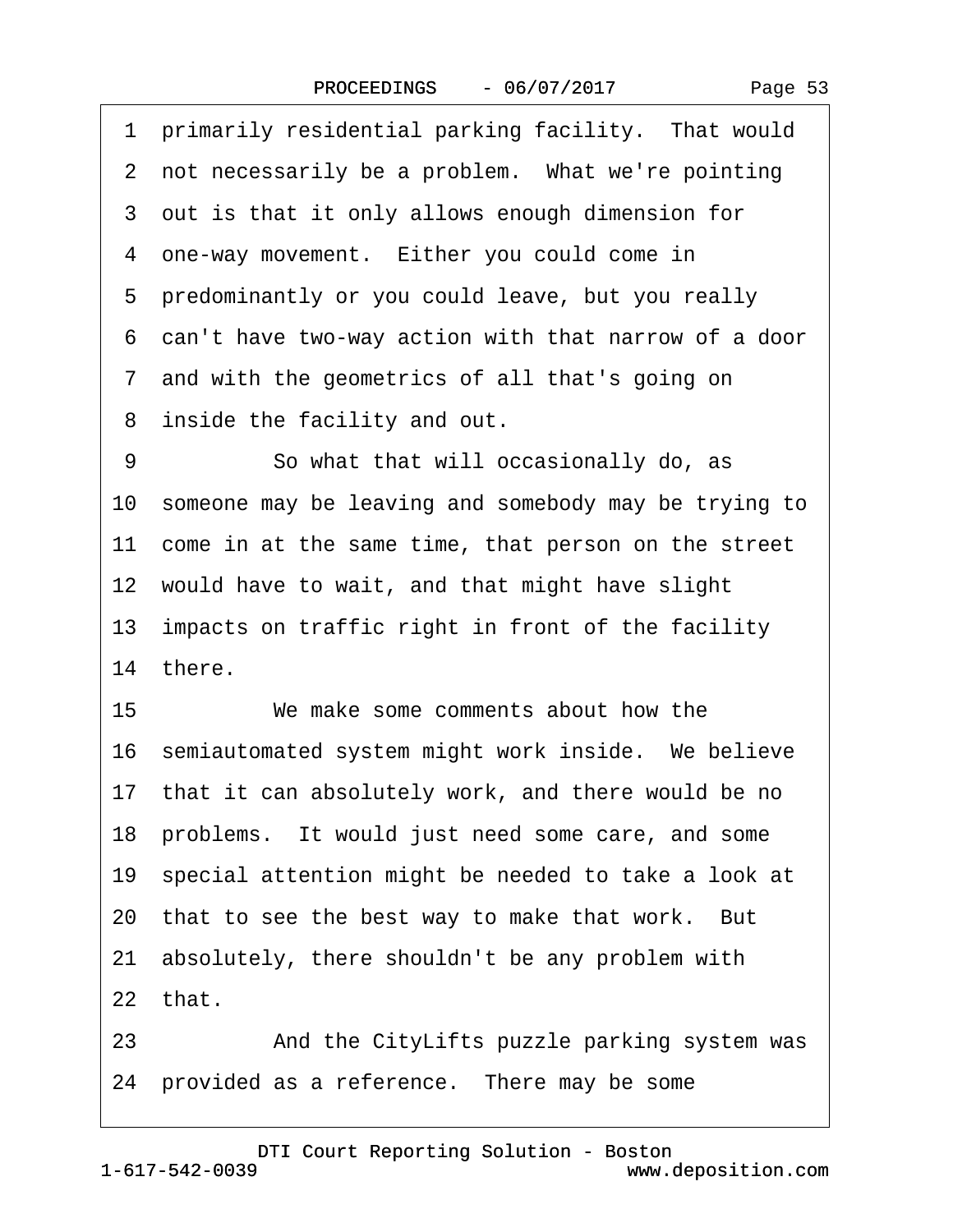|  | Page 54 |  |
|--|---------|--|
|--|---------|--|

| 1 additional requirements about how that's laid out  |
|------------------------------------------------------|
| 2 and whether the columns are in the way, etc., and  |
| 3 more design issues to actually achieve the parking |
| 4 count and the dimensions that they indicate. The   |
| 5 point would be will the town-mandated zoning       |
| 6 requirements for parking dimensions be met by this |
| 7 system? We don't know. It's certainly possible,    |
| 8 but that would be details that would have to be    |
| 9 ferreted out later on.                             |
| 10<br>Okay. So I'll open it up for questions, if     |
| 11 you have any.                                     |
| MS. POVERMAN: Ms. Palermo?<br>12                     |
| MS. PALERMO. I just have a couple of<br>13           |
| 14 questions, and thank you for clarifying the math. |
| 15<br>MR. STADIG: I apologize again.                 |
| MS. PALERMO: No. It's not my forte, and I<br>16      |
| 17 kept adding it up and going --                    |
| 18<br>MR. STADIG: It doesn't work.                   |
| MS. PALERMO: Okay. And that helps a lot<br>19        |
| 20 because the retail space does require 9 parking   |
| 21 spaces under the zoning code.                     |
| MR. STADIG: Yes.<br>22                               |
| 23<br>MS. PALERMO: And the residential units         |
| 24 would require the --                              |

1-617-542-0039 [DTI Court Reporting Solution - Boston](http://www.deposition.com) www.deposition.com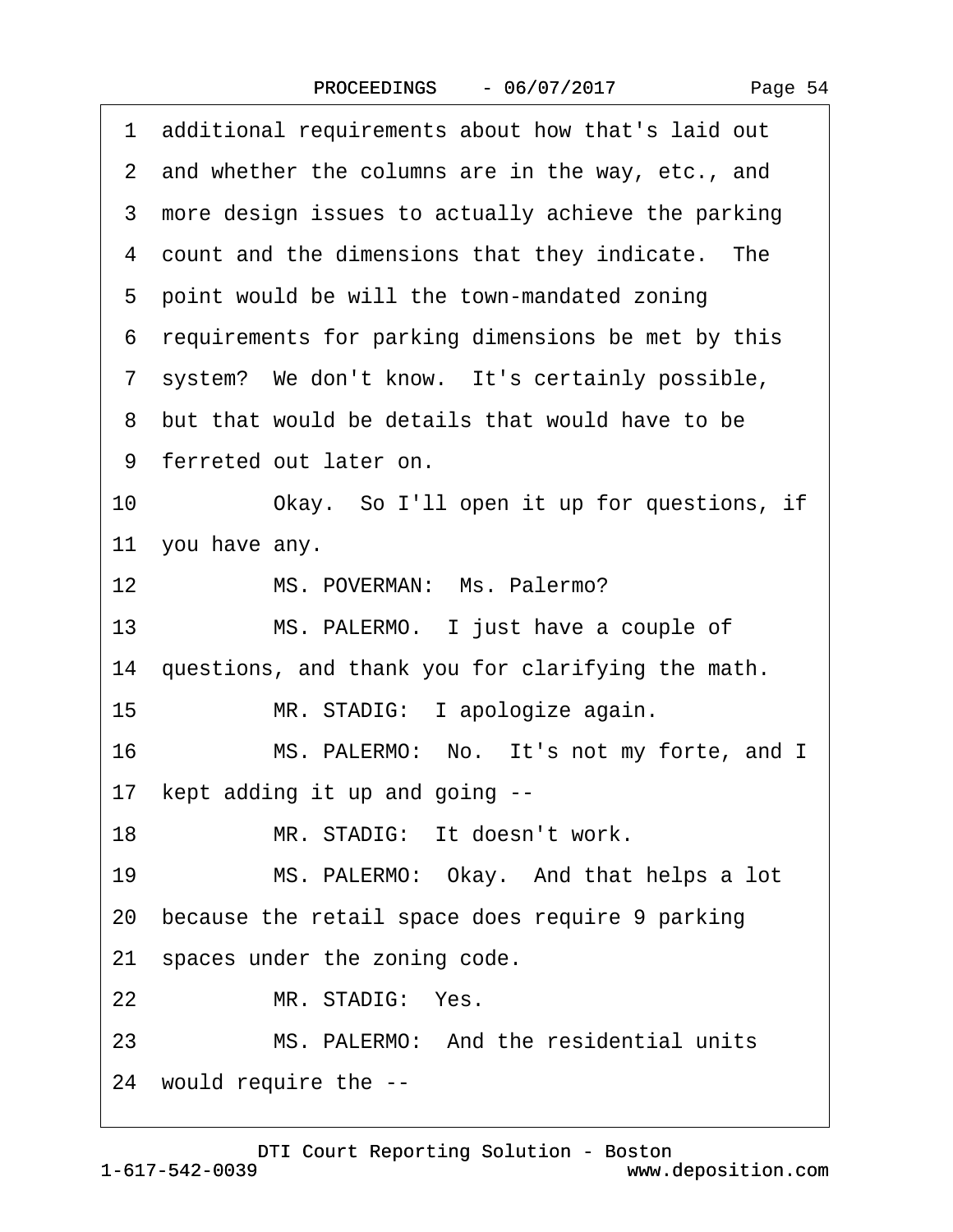|  | Page 55 |  |
|--|---------|--|
|--|---------|--|

| 1              | MR. STADIG: 27, based on the slight                     |
|----------------|---------------------------------------------------------|
|                | 2 requirements of the overlay district. So 27 plus 9    |
|                | 3 is the 36.                                            |
| 4              | MS. PALERMO: Which is actually less than                |
|                | 5 would typically be required, but for the overlay      |
|                | 6 district.                                             |
| $\overline{7}$ | MR. STADIG: Correct. It was previously 43               |
|                | 8 or 44, depending upon the rounding.                   |
| 9              | MS. PALERMO: Okay. The town has taken                   |
|                | 10 into consideration the fact that this site is -- has |
|                | 11 good access to public transportation in its zoning   |
|                | 12 bylaw by the overlay district.                       |
| 13             | MR. STADIG: Yes.                                        |
| 14             | MS. PALERMO: And you've identified                      |
|                | 15 something that I found quite interesting, which is   |
|                | 16 clearly the importance of retail use. There's a      |
|                | 17 variety of reasons it's important. But in            |
|                | 18 particular, we don't have any standard that will     |
|                | 19 allow us to assess with a 1,700, approximately,      |
|                | 20 square foot retail space what traffic would be       |
|                | 21 generated by that.                                   |
| 22             | MR. STADIG: You could approximate, and it               |
|                | 23 would be extremely helpful if the nature of that     |
|                | 24 retail would be established. So, for example, like   |
|                |                                                         |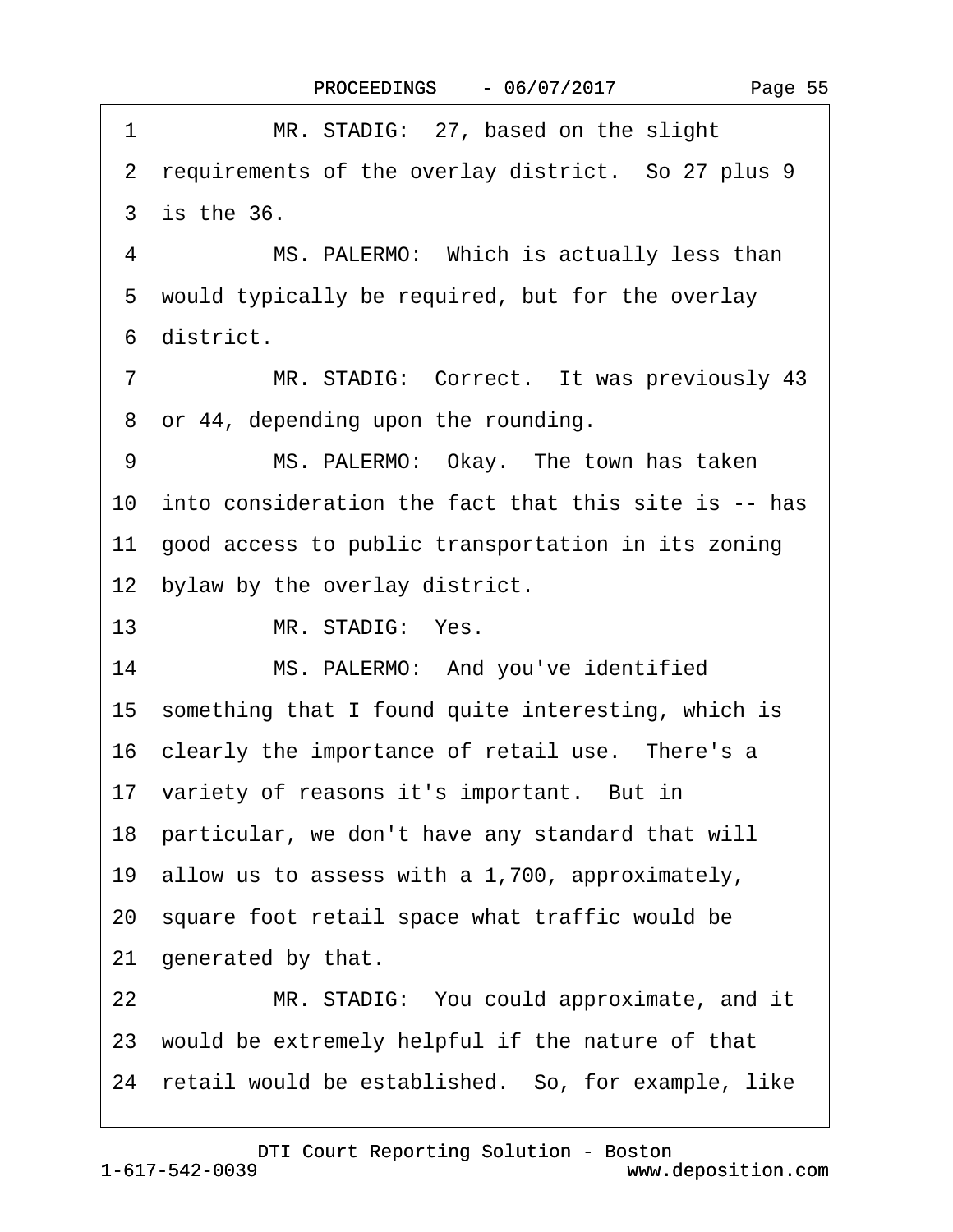1 I said, if this were a restaurant, that would be one 2 thing. If it were a quiet jewelry store, that's 3 something else. So depending upon the nature, we ·4· could -- or Jim could make estimates of the traffic 5 and/or parking demand that would be generated from 6 that. 7 MS. PALERMO: I would find it helpful if 8 you could potentially come with up suggestions, ·9· because I would assume that the developer would be 10 amenable to a condition that identifies the type of 11 retail uses that would not generate a lot of 12 traffic. But I'd want to know how to make that --13 in other words, I can't say -- we can't say, you 14 must have a jewelry store retail use. That's a 15 little restrictive. But I appreciate the fact that 16· that's not going to generate a lot of traffic.· So 17· clearly, you know, the obvious ones are restaurants 18 that would generate more. But, you know, sort of 19 quiet retail use is -- would be hard for me to 20 define. 21 MR. STADIG: Correct. And also, the nature 22 of a retail that might be -- tend to be more what we 23 call "captive." In other words, it's a 24 neighborhood-related type of retail establishment as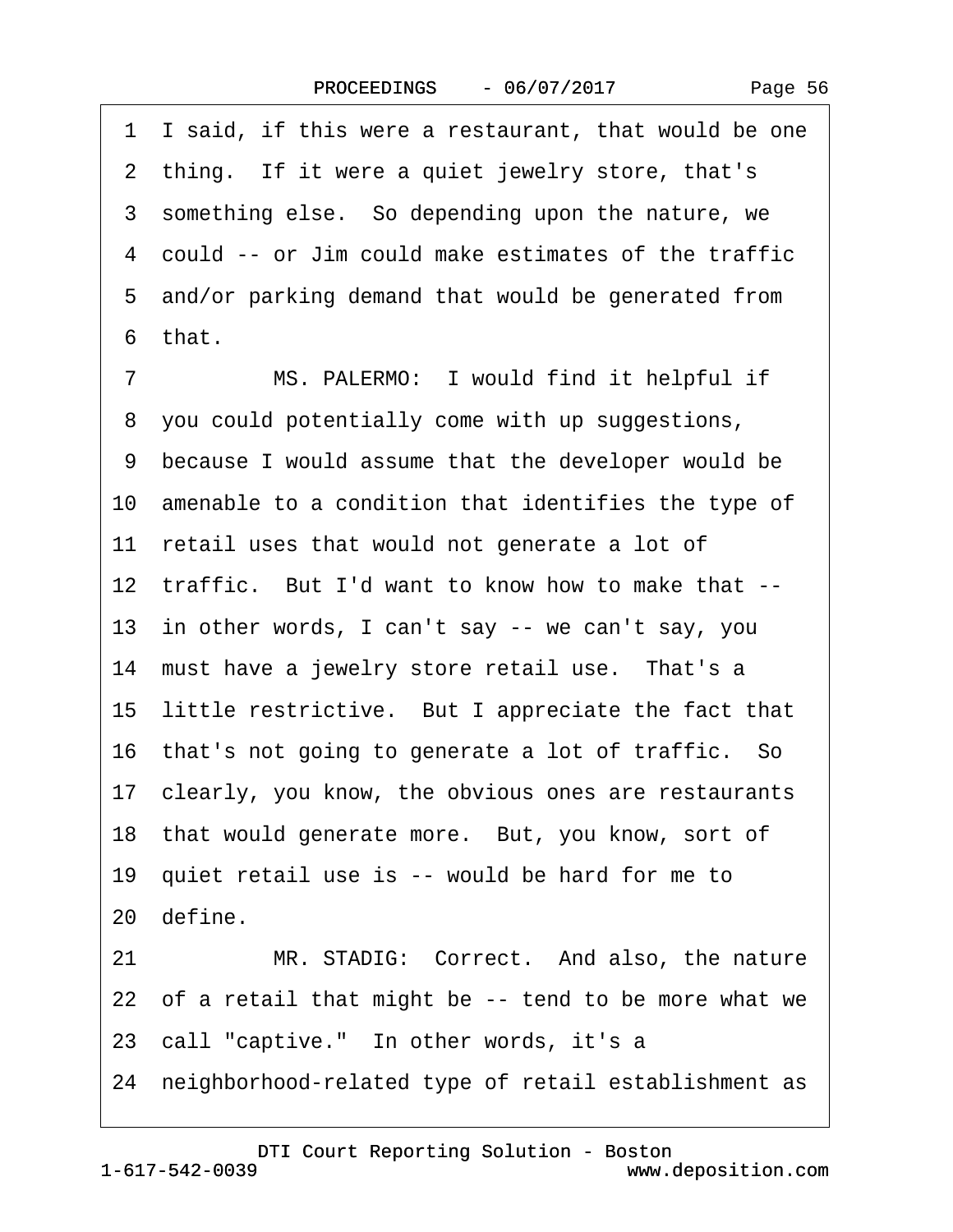|  | Page 57 |  |
|--|---------|--|
|--|---------|--|

| 1  | opposed to something that might be a little bit more    |
|----|---------------------------------------------------------|
|    | 2 regional, if you will, or a regional draw. So if it   |
|    | 3 were a highly specialized store that people would     |
|    | 4 come from a far distance to, they would tend to       |
|    | 5 drive more, just because of the nature of the store.  |
|    | 6 So -- as opposed to if it were more a neighborhood    |
|    | 7 bodega or something like that where people just walk  |
|    | 8 down -- tend to walk down and not drive to.           |
| 9  | So that's another issue with that, and, you             |
|    | 10 know, it's just highly variable situation retails to |
|    | 11 all the different things it could be.                |
| 12 | MS. PALERMO: And so the other thought I                 |
|    | 13 had was 1,700 square feet would -- is proposed to be |
|    | 14 used for retail. But if it were used for             |
|    | 15 residential and were potentially 2 one-bedroom       |
|    | 16 apartments, that would require --                    |
| 17 | MR. STADIG: About three -- an additional                |
|    | 18 three spaces if it were 2 one-bedroom units, yeah.   |
| 19 | MS. PALERMO: Which could be better in                   |
|    | 20 terms of generating traffic and finding a place to   |
|    | 21 put the cars.                                        |
| 22 | I also note that the PEL, the project                   |
|    | 23 eligibility letter, does reference a requirement     |
|    | 24 that the applicant be prepared to provide sufficient |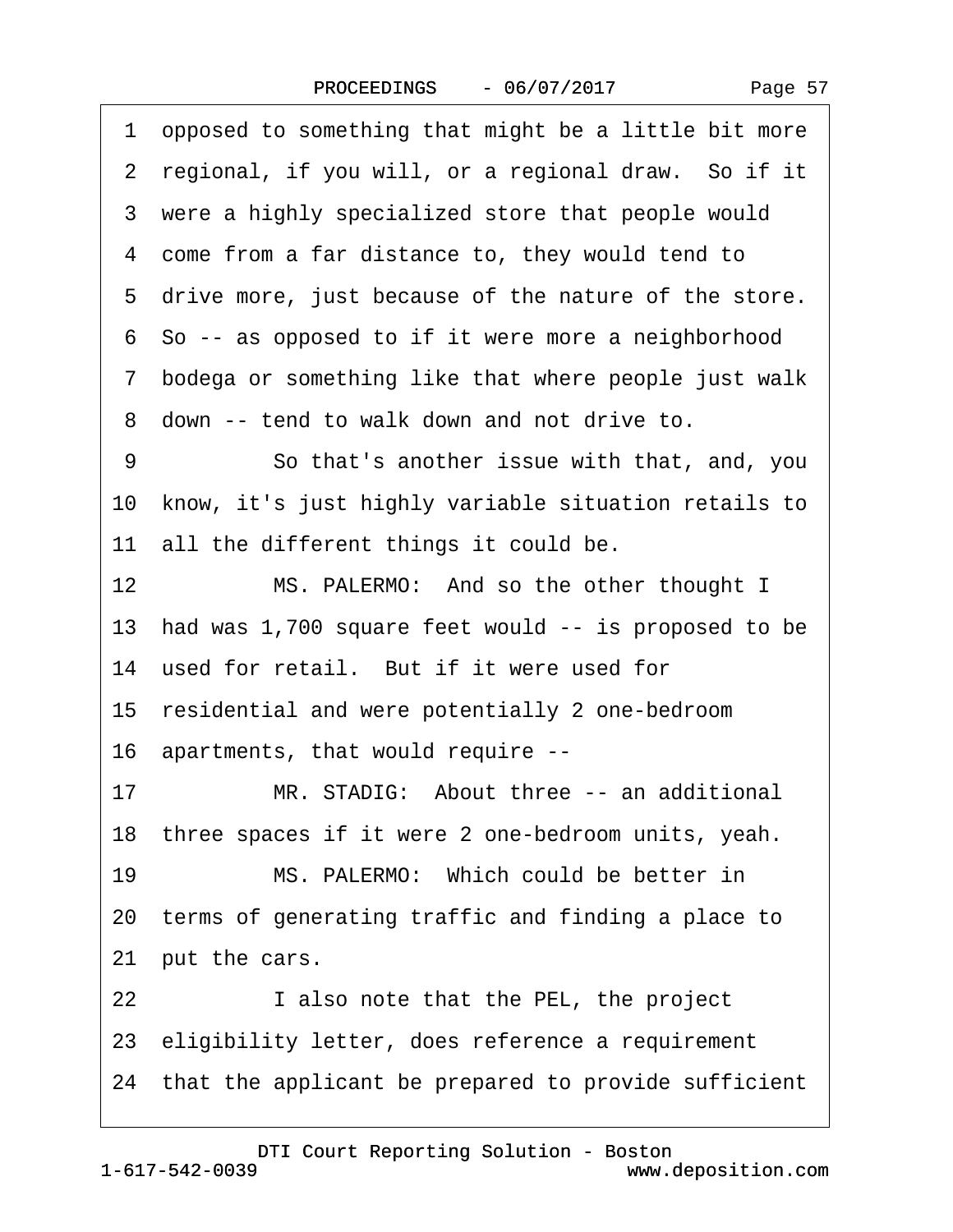1 data to assess the potential traffic impact. And so 2 it sounds like some of the recommendations you're 3 making about identifying the type or the nature of 4 the retail space would comply with this requirement 5 that's in the project eligibility letter as well if ·6· you get this additional information from the 7 developer. 8 MR. STADIG: Yes. What I'm -- my view is, ·9· from a parking standpoint, is primarily based on is 10 the parking supply adequate to meet the 11 requirements. Jim would be a little bit more --12 taking a look at the review of how that would impact 13 traffic, etc. 14 • Having said that, if not enough parking is 15 provided for what is -- would be anticipated to be 16· the demand for this site, that puts more pressure on 17 the neighborhood and the town to pick up the slack 18 for what parking is not provided in a broad general 19· sense.· So that's just a point, you know, for you to 20· think about and consider as, you know, the parking 21 supply might not meet the demand that's required for 22 this site.

23 MS. PALERMO: We don't allow overnight 24 parking on the street in Brookline.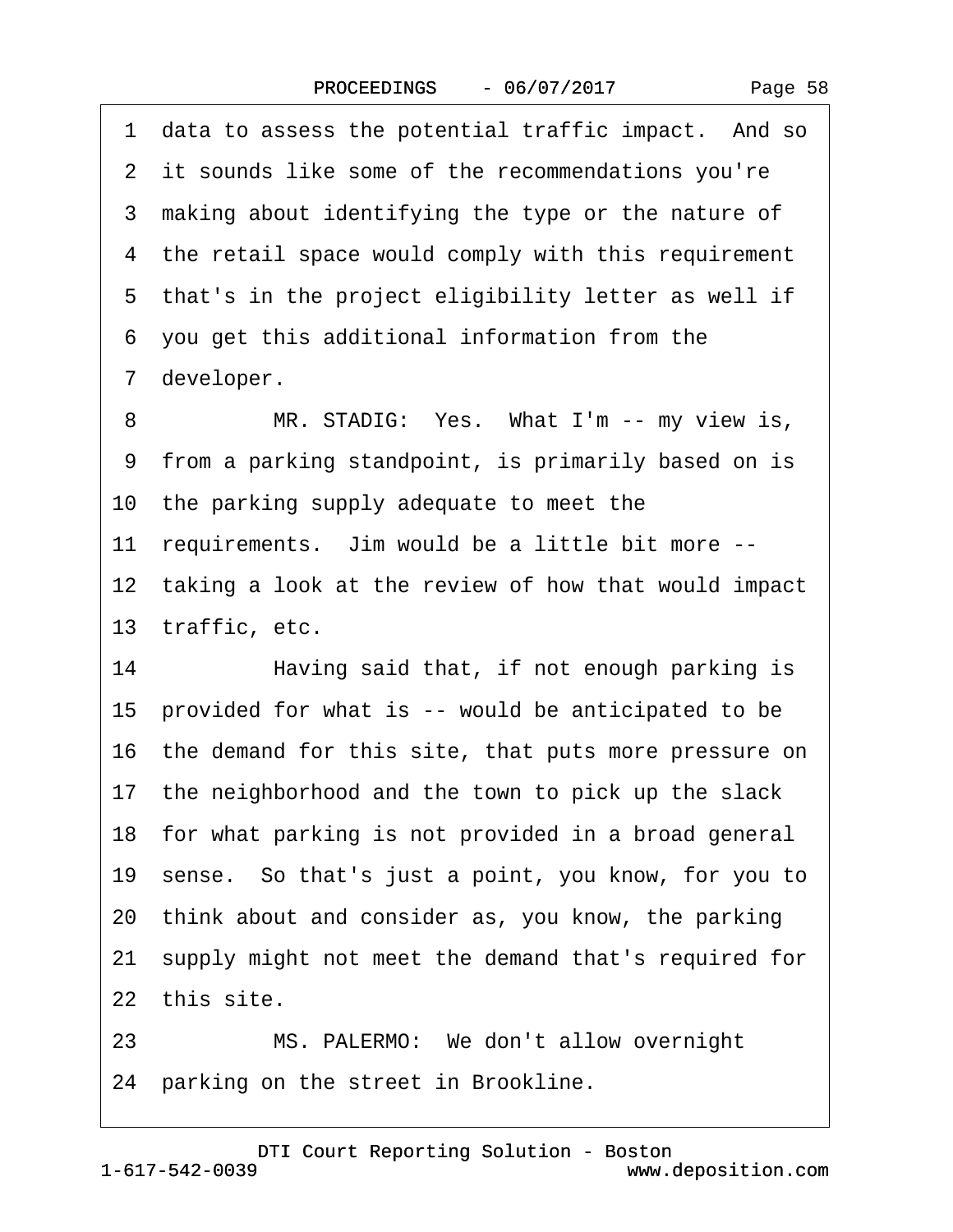| 1<br>MR. STADIG: Yes, I'm aware of that.                 |
|----------------------------------------------------------|
| MS. PALERMO: Okay. Thank you.<br>2                       |
| 3<br>MS. POVERMAN: Mr. Hussey.                           |
| $\overline{4}$<br>MR. HUSSEY: I've got a question on the |
| 5 number of parking spaces between 12 and 13. I count    |
| 6 five stacker spaces, and those are all two parking     |
| 7 spaces; right? Each stacker?                           |
| MR. STADIG: This is an automated system.<br>8            |
| 9 So one side -- and I'm sorry that there's not a plan   |
| 10 up there, but there was a plan on the town's website  |
| 11 which shows where the parking spaces are located.     |
| 12 It is a colored diagram, just to let people -- yeah.  |
| 13 So it's indicating eleven lift spaces. Okay? And      |
| 14 it indicates on this diagram -- it's on the           |
| 15 website -- how they are shown. But basically, one     |
| 16 side of the lift goes down and up, so there are       |
| 17 eight spaces there. There will be eight spaces        |
| 18 here, plus one more is nine, plus three spaces here.  |
| 19 That is twelve, plus one accessible space is          |
| 20 thirteen.                                             |
| MR. HUSSEY: So these are stacker spaces,<br>21           |
| 22 one, two, three, four, five stacker spaces.           |
| MR. STADIG: This is more than stackers.<br>23            |
| 24 Those three spaces -- those three positions would     |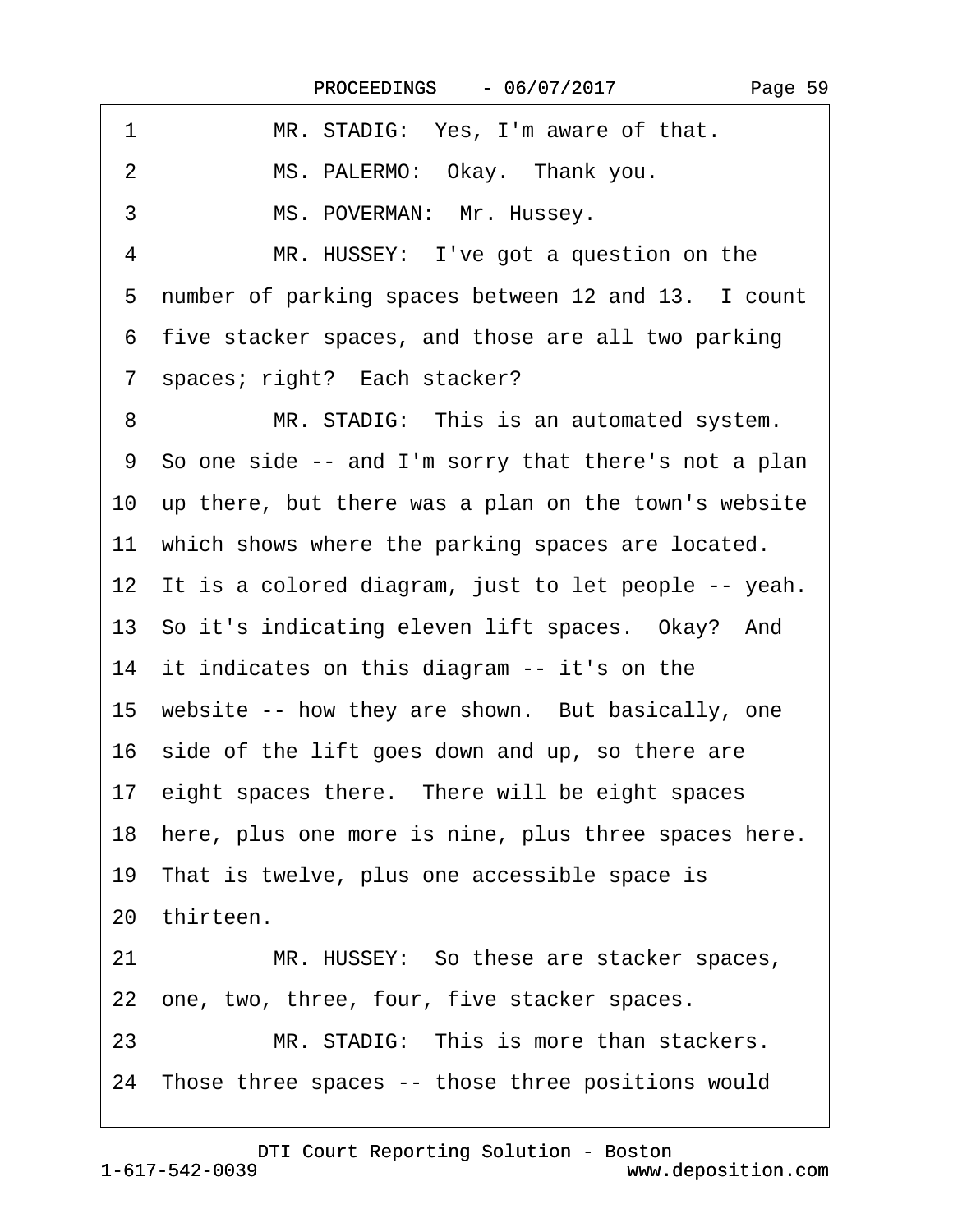|  | Page 60 |  |
|--|---------|--|
|--|---------|--|

1 render eight spaces because they go both down and up 2 and then you have one empty space. So it's a puzzle 3 system of nine minus one open space. That's eight 4 parking spaces. This is a puzzle system of four 5 minus one open space, would be three. 6 MR. HUSSEY: I gotcha. And then the ·7· compact space -- 8 MR. STADIG: Yeah, then the two more spaces 9 there. Okay? 10 MR. HUSSEY: Thanks. 11 MR. STADIG: Sure. 12 MR. HUSSEY: The other questions I have are 13 really for the architect. But I noticed you pointed 14 out that the maneuvering around the stair on the 15 north side is pretty tight. I think there's a way 16· to alleviate. 17 MR. STADIG: We believe that with a little 18· bit of care, the architect can make all of that work 19 out within the parking facility. 20 MR. HUSSEY: I think he can, too. Okay. 21 Thank you. 22 MS. POVERMAN: The dimensions of the stalls 23 I could not find anywhere. But when I looked at 24· the -- to check and see if they complied with the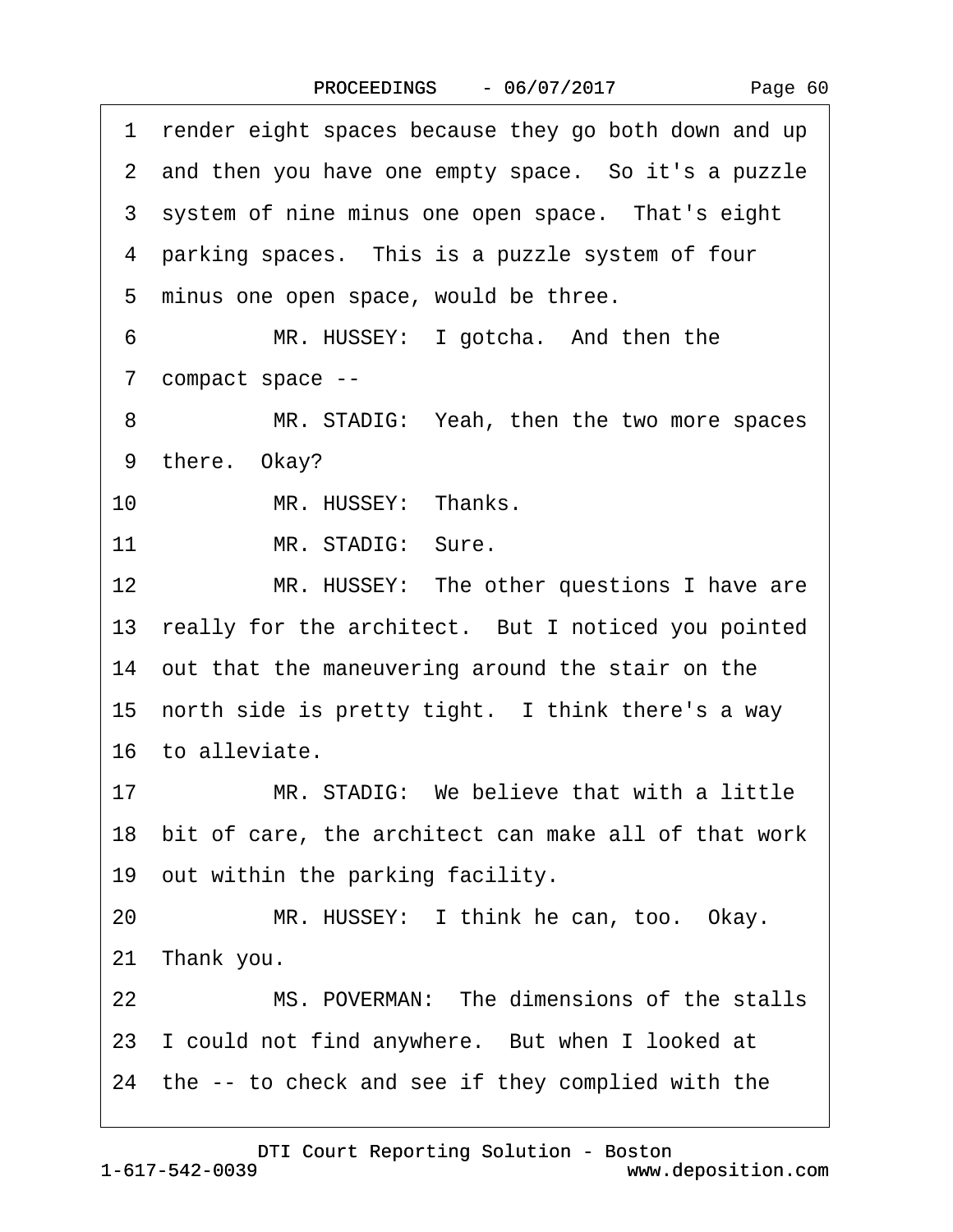Page 61

1 stall requirements of the town -- when I looked at 2 what the City Lift required, it was well in excess, 3 as best I could tell, to what the town requirements 4 were. So to the best of your knowledge, Developer, 5 are you going to be using City Lift? 6 MR. ENGLER: We haven't committed to a 7 vendor, but I'd say it's likely. 8 MS. POVERMAN: And I know you also had a ·9· concern about the stanchions or other pillars that 10· might need to be in place to support a system like 11 the puzzle system; is that correct? 12 MR. STADIG: Well, basically, the columns 13 will be coming down. They're supporting the 14 building above, so this mechanized system needs to 15 fit in between the columns. What we just don't have 16 is enough information to conclude that it all works. 17 I'm confident that the architect can work all of 18 that out, but at this stage for this review, we just 19 really can't determine all the dimensions in there. 20· So I'm just pointing it out and saying that those 21 dimensions would need to be fully worked out and 22 vetted later with inspectional services. 23 MS. POVERMAN: Right. So I think that's 24· something, especially since the number of units is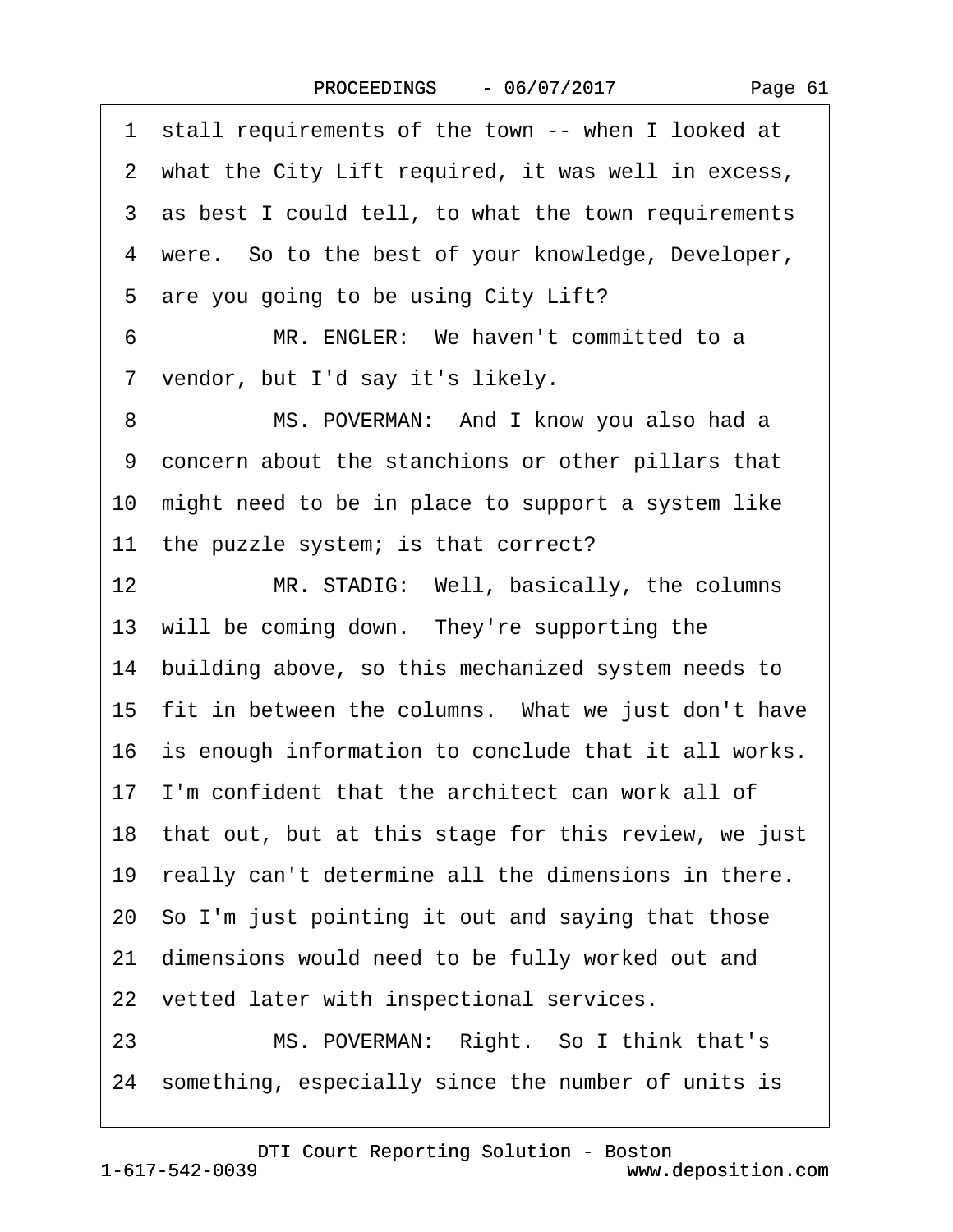·1· in flux, that we would like to nail down exactly how 2 that would work. And I would like to see an exact 3 turning study, a model. 4 MS. SELKOE: Turning radii. 5 MS. POVERMAN: Yeah, the radii, right, to 6 see how the cars are going in, how they would turn. 7 And I think you said the driveway was 16 feet? 8 Somebody said it was 16 feet, somebody said it was 9 19 feet deep. 10 MR. STADIG: Let me clarify that for you 11 real quick. First, when you're referring to turns, 12 I would suggest doing AutoTURNs, which is a program 13 on -- a derivative of AutoCAD that would help make 14 the turns, which is the common industry practice. 15· So that can be certainly looked at very simply. 16 I'm referencing 16 feet, which is the 17 dimension right at the doorway. Okay? And I 18 believe what Jim was referring to is a curb cut, 19· which is further out, probably a distance of 10, 12 20 feet away from the door, whatever that dimension is. 21· So what I'm referring to is right there at the 22 entrance to the garage. It's 16 feet wide. And 23 with the way cars have to turn in and out, really 24· only one vehicle can either come in or out at the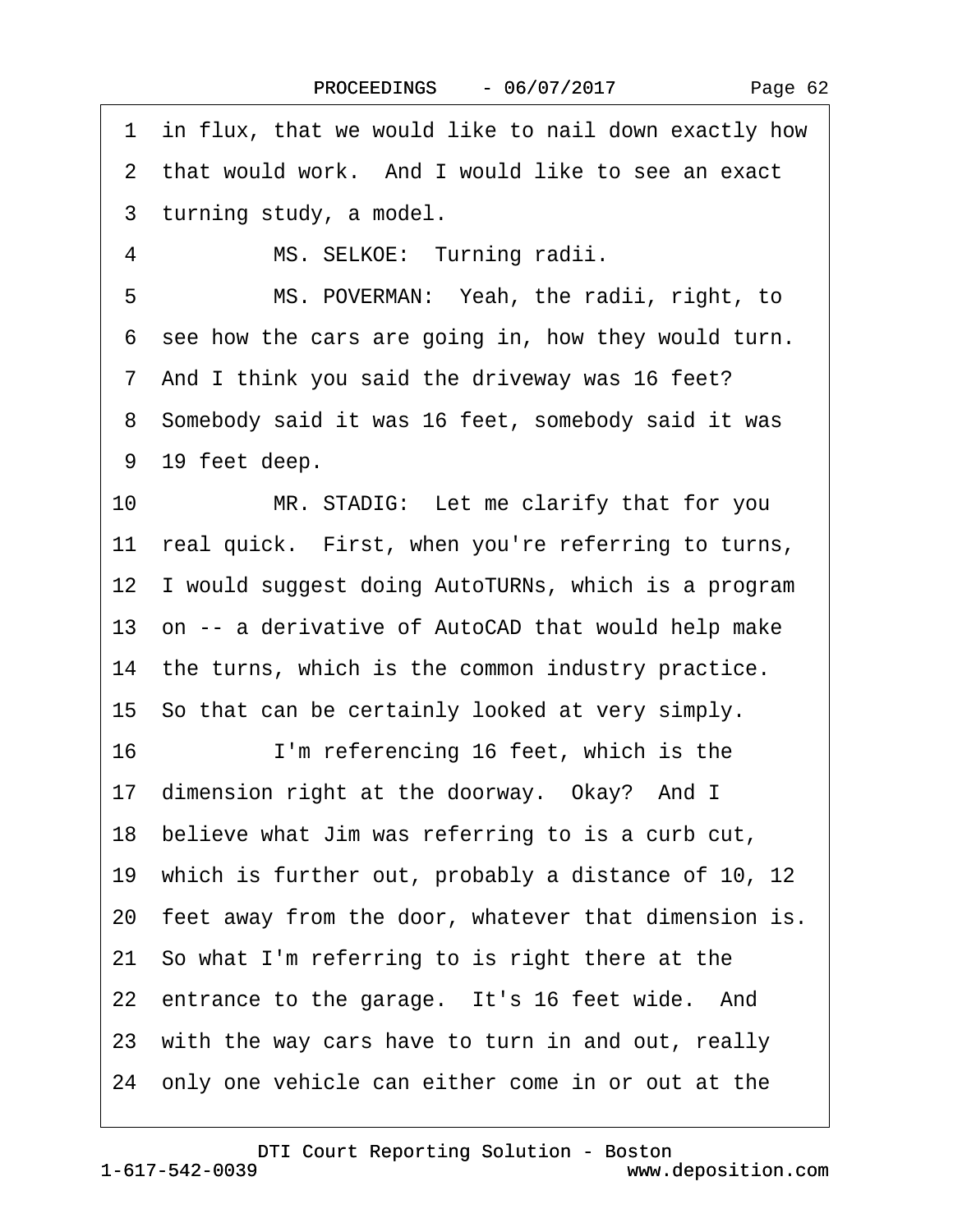3 MS. POVERMAN: Right. So there would be ·4· the potential of cars queuing, trying to get -- wait 5 for someone to get in and out. 6 MR. STADIG: Every once in a great while, ·7· you know, you're going to have a coincident 8 situation where somebody's trying to leave while 9 somebody's trying to get in. Technology can 10 certainly help with that, to help that situation. 11 Just something to point out. 12 MS. POVERMAN: Are there ways -- what 13· happens if somebody's, like, downstairs trying to do 14 things -- well, I guess somebody just waits in the 15 approach to it or has to back up. But that doesn't 16· need to be dealt with now. 17 MR. STADIG: No. But the point that you're 18 making is if somebody's trying to retrieve a car out 19· of a rack system and somebody's trying to come in, 20 there could be enough room inside. That would have 21· to be studied to make sure that the two vehicles 22· could pass each other internal to the garage, but 23 certainly not at that doorway getting in and out of 24 the roadway system.

1 same time, and they can't have two-way action at

2 that point.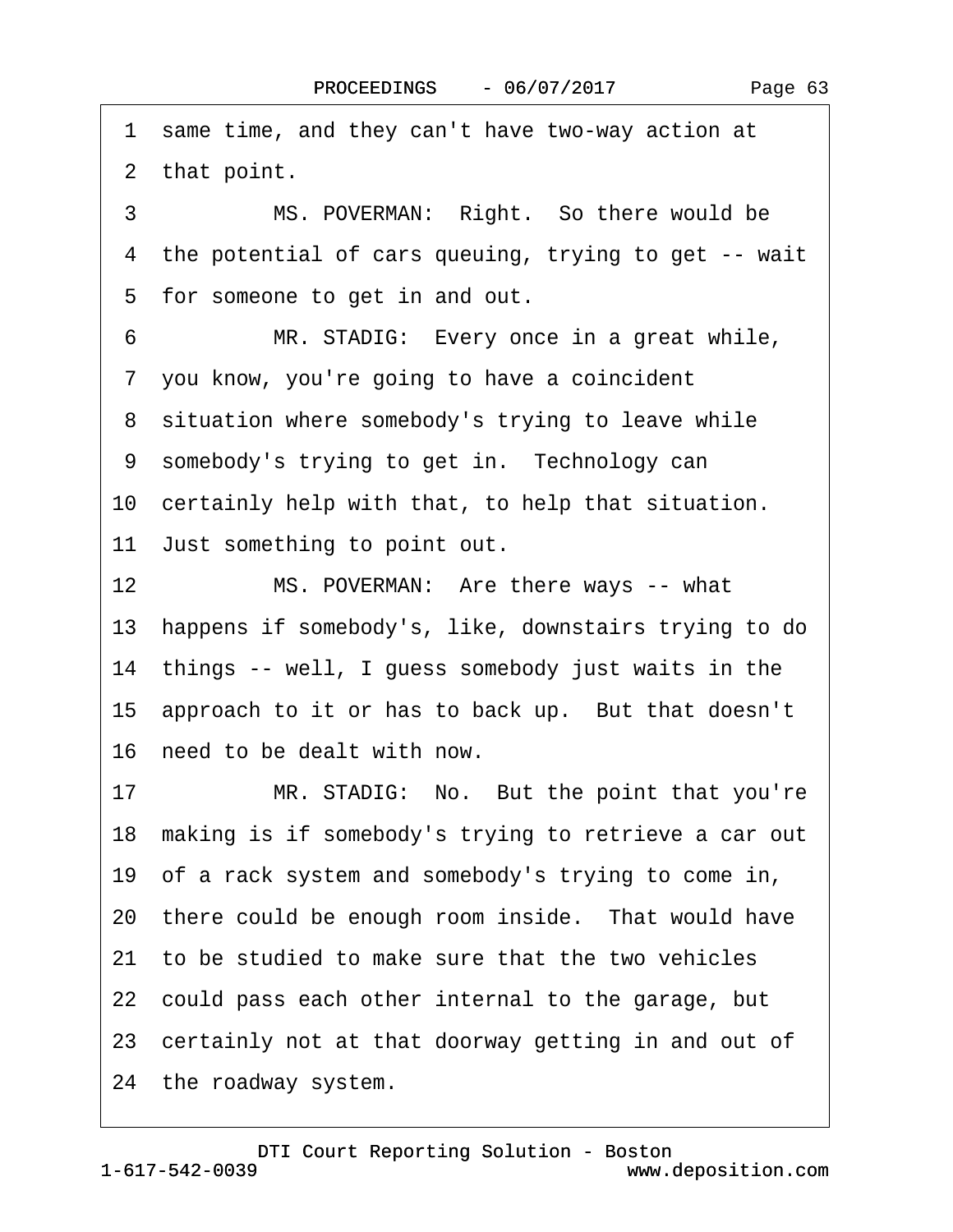|  | Page 64 |  |
|--|---------|--|
|--|---------|--|

1 MS. POVERMAN: Yeah. I mean, it would be ·2· preferable that nobody would have to back up and go 3 back into the street for the other car to exit. Is 4 that something that we can include in the radii 5 study? 6 Thank you, Mr. Engler. 7 MR. ENGLER: Well, I was going to comment. 8 I mean, we're certainly aware of the comments. We ·9· can make the internal -- we've already talked to 10 Peter. We can widen the internal driveway. There 11 shouldn't be the issue of cars not being able to go 12 in both directions at the same time, so I don't have 13 any concern that that will not be addressed. 14 We can also do a turning movement analysis. 15 That's customary. 16 Lastly, relative to the pillars, I would 17 agree with the comment that we can design to it. 18· You're not going to do a structural plan at this 19 point in time when the design is still in flux. 20· We'll do that once we've confirmed that the building 21 is not moving, at which point we'll have some 22 opportunity to look at that. But we have every 23· confidence that we'll be able to design it so that 24 it's not going to compromise any of the 13 spaces.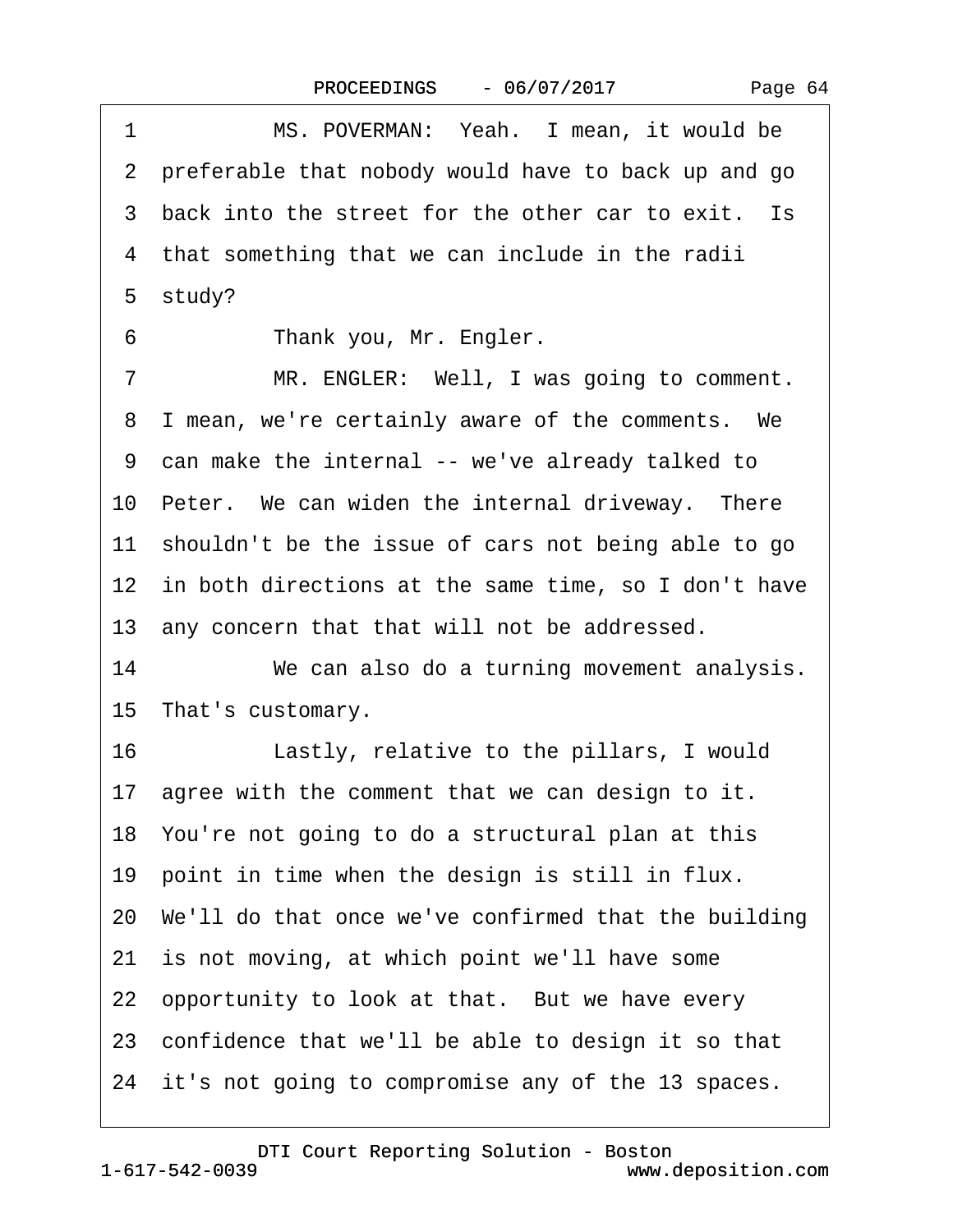·1· So we'll demonstrate as much as we provide 2 additional details now that we have the benefit of 3 these two peer review reports. 4 MS. POVERMAN: Okay. One of the things 5 that surprised me during the course of these ·6· hearings is that none of the neighbors have ·7· commented on the size of the parking lot, the amount 8 of parking being provided, which is very usual in ·9· 40B hearings where a request for a waiver is being 10 given to go below the amount of parking that is 11 required by zoning. 12 MR. ENGLER: Can I comment on that? 13 MS. POVERMAN: Yes. I'm just noticing, 14 which leads me to infer that it's not a huge issue. 15 If it is an issue for neighbors, let us know. 16 MR. ENGLER: Well, I'm troubled by that 17 assertion, and it says as much in both reports. 18 There is a full-service restaurant on that property 19 now that provides six parking spaces. All right? 20· Our future proposed use, at worst, will be equal to 21 that current use in terms of parking and vehicle 22 trips. 23 · · · So I don't know why -- I'm not saying it's

24 heavy scrutiny, and the board's certainly well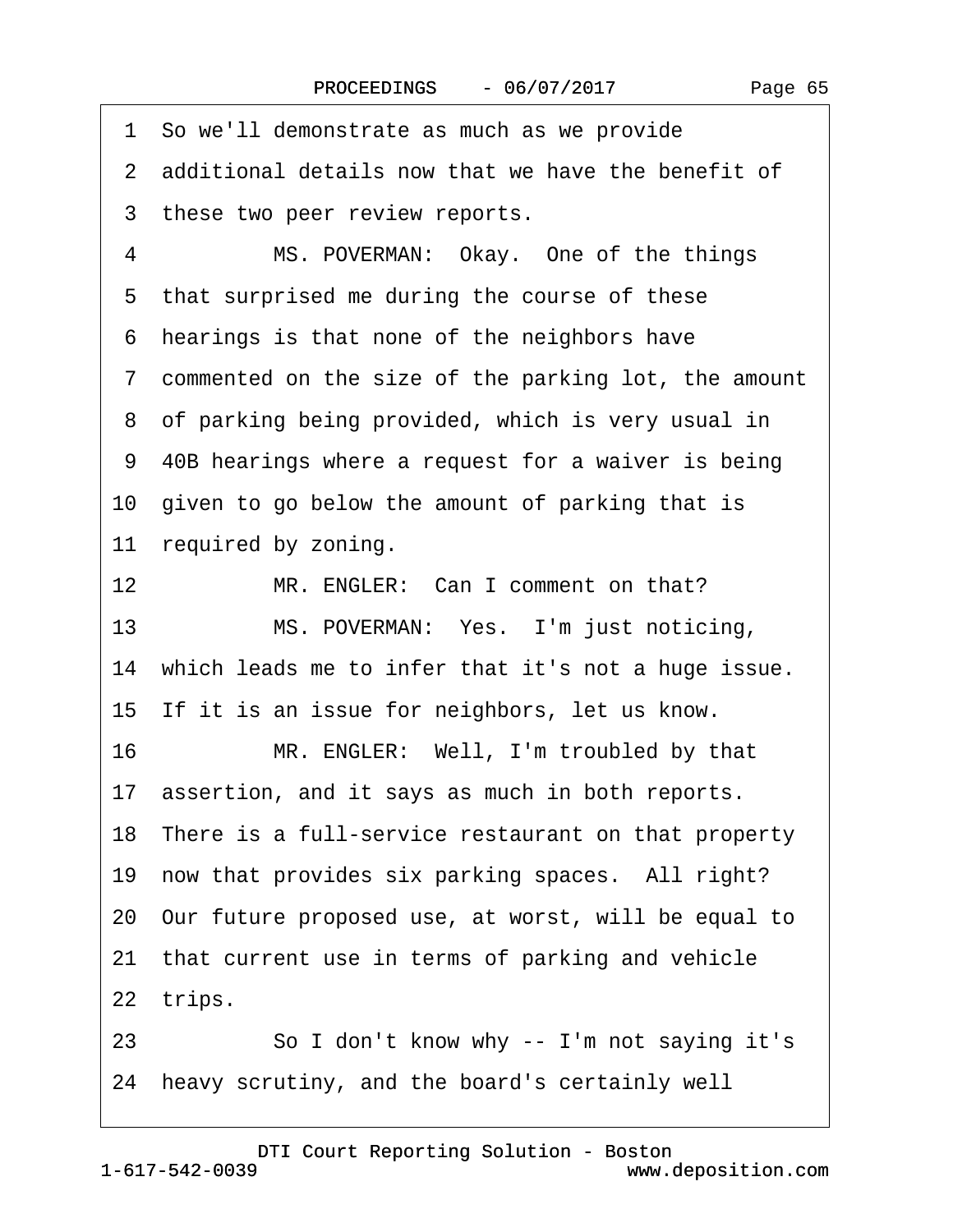1 within its rights to ask these questions. But our 2 position is going to be that from an intensity of 3 use, we're no worse than what's there now. In fact, 4 we're probably better. Let's figure out a way to ·5· maximize the parking we have, and we'll certainly do 6 that to make the design as good as possible. But we ·7· could put a gas station there that's going to ·8· generate 50 times the number of cars that we're ·9· going to generate in the proposed use. 10 So I think -- I mean, we'll work with both 11 the peer reviewer and the town on this issue, but 12 it's not like we're going to suddenly miraculously 13 come up with 25 spaces, nor are we going to do a 14 five-unit development either. So to set the 15· expectations to the board, I mean, that's going to 16 be kind of our position moving forward, so... 17 MS. POVERMAN: I understand that. But 18 there's a difference between, you know, cars going 19 in and out of a garage and somebody needing a place 20 to park overnight. And we discussed some creative 21· solutions earlier, so I just want to put it out 22 there. And as you know, Mr. Engler, the board can 23· always be sensitive to parking issues. 24 • **And, again if an Anna's Taqueria goes into**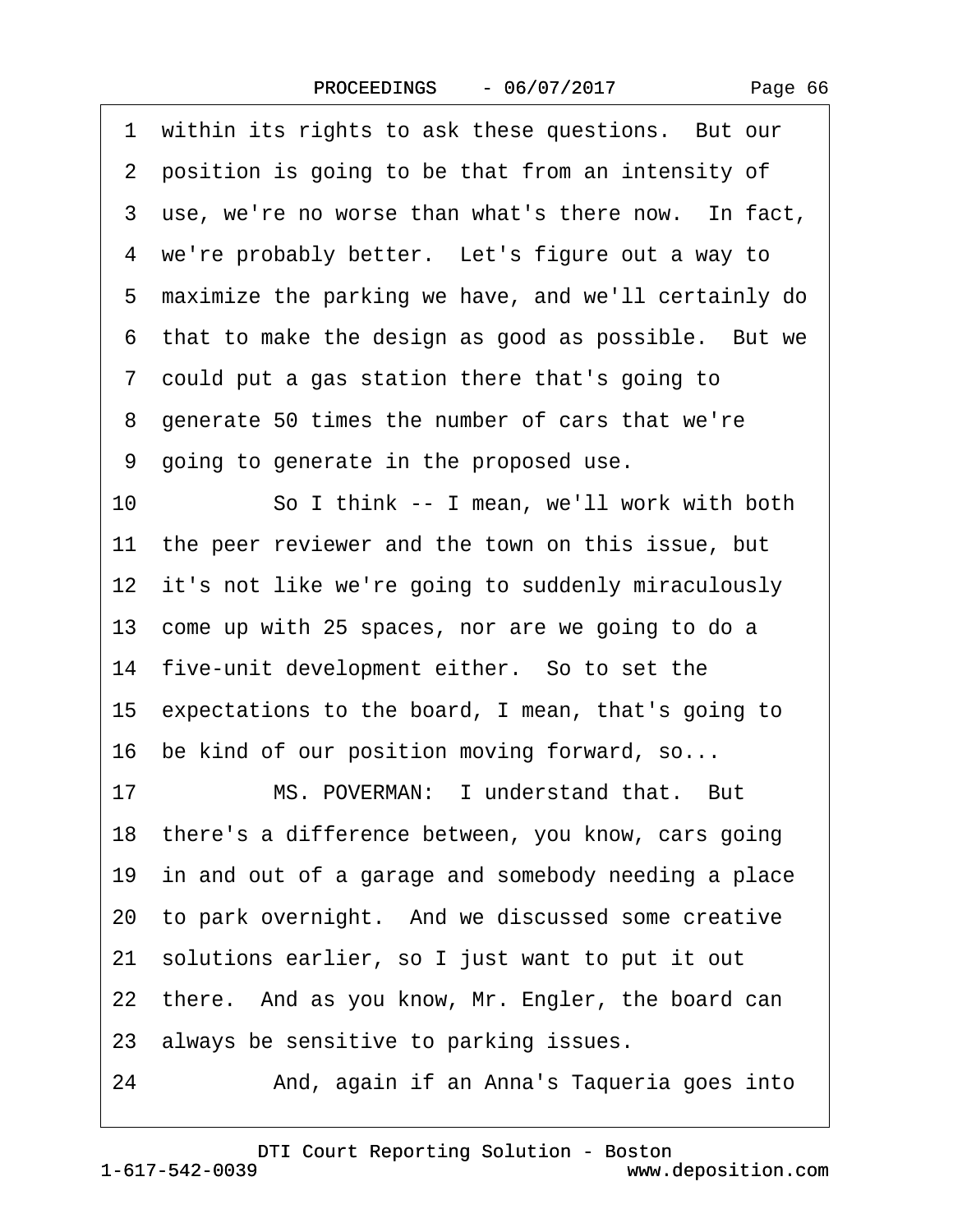| 1 this space, that's a lot different than a quiet      |
|--------------------------------------------------------|
| 2 jewelry store. And there could be other reasons why  |
| 3 there's not much traffic coming in and out of the    |
| 4 Indian restaurant.                                   |
| Mr. Danesh, if you would like to say<br>5              |
| 6 something quickly, could you go up to the -- say it  |
| 7 loudly or go up to the podium.                       |
| 8<br>MR. DANNY DANESH: I'd just like to note           |
| 9 that, as you mentioned, Anna's Taqueria and most of  |
| 10 the restaurants or retailers, the book store or     |
| 11 jewelry store or his restaurant, they don't have    |
| 12 parking. And there's a big parking lot just a block |
| 13 away, so -- over 50 spaces for their customers. So  |
| 14 it's not like we're proposing something that        |
| 15 doesn't -- is not -- you know, doesn't exist right  |
| 16 now. It's everywhere along the street. Thank you.   |
| 17<br>MS. POVERMAN: Okay. Would anybody on the         |
| 18 board here like to make any other questions of our  |
| 19 parking specialist?                                 |
| MS. PALERMO: No.<br>20                                 |
| 21<br>MS. POVERMAN: What I would request is that       |
| 22 the studies and requests being set forth in the     |
| 23 parking report and in the transportation -- excuse  |
| 24 me -- traffic report be followed up by the          |
|                                                        |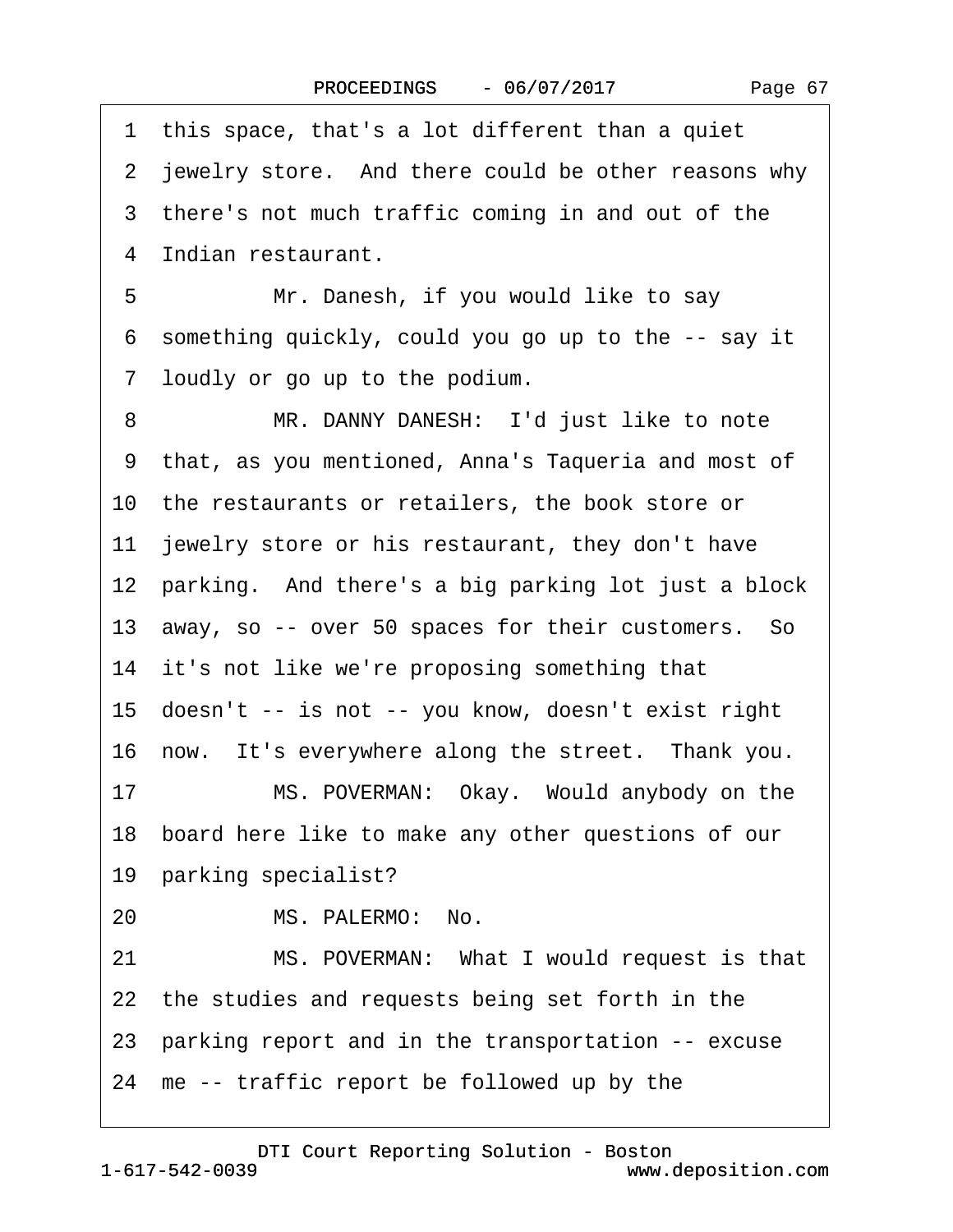·1· developer, and I will leave it in Ms. Selkoe's 2 competent hands to follow through on that. And I 3 thank you very much for your report. 4 And I think we are at the group comment 5 time -- I'm sorry. Mr. Engler, why don't you go up ·6· and -- I believe it actually is your time to make 7 comments. I didn't mean --8 MR. ENGLER: I was just going to say that 9 we brought our traffic engineer tonight who is going 10· to talk at a high level about some of the comments 11 we've heard tonight, and we anticipate providing a 12 more formal written response to some of the comments 13 that we heard tonight. 14 MS. POVERMAN: Absolutely. I didn't want 15 to cut you off at all. The more traffic the better, 16 in some ways. 17 MR. THORNTON: Thank you. For the record, 18 my name is Scott Thornton. I'm with Vanasse & 19· Associates, and we prepared a couple traffic 20 assessments for the project. And as Mr. Engler 21· mentioned, I'm not going to get too detailed into -- 22 or too detailed a response tonight. We appreciate 23· the comments from Mr. Fitzgerald and Mr. Stadig, 24· and, you know, there's a few things that we need to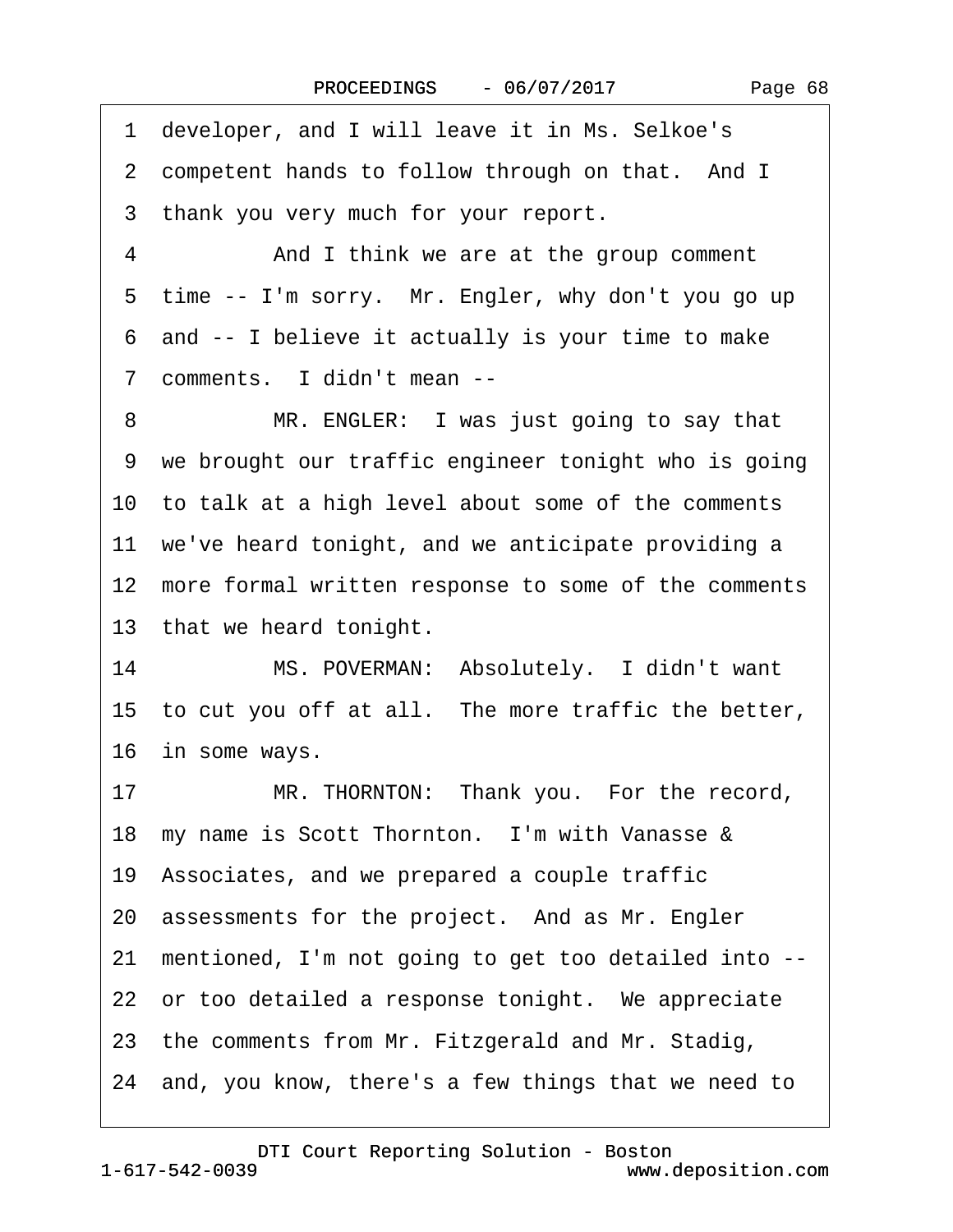| 1 work on, we can look at with them.                   |
|--------------------------------------------------------|
| One item in particular related to the sight<br>2       |
| 3 distance. There are some issues as far as vantage    |
| 4 points and reference points where the sight distance |
| 5 measurements were taken and also -- so that has a    |
| bearing on what the actual sight distance is for<br>6  |
| 7 vehicles both approaching on the major road and the  |
| 8 sight distance for drivers coming out of the minor   |
| 9 street as to how far they can see along that major   |
| 10 road. So that's something that we have to --        |
| 11<br>MS. POVERMAN: Do you have any pictures           |
| 12 that might help with that, or you're going to       |
| 13 address in a --                                     |
| MR. THORNTON: I think it would be better<br>14         |
| 15 if we address in a -- when we're all on the same    |
| 16 page.                                               |
| MS. POVERMAN: Literally.<br>17                         |
| MR. THORNTON: Literally.<br>18                         |
| 19<br>And then the -- related to the pedestrian        |
| 20 bump-out that was mentioned, it's -- we've designed |
| 21 a lot of them. They're a good -- as Mr. Fitzgerald  |
| 22 mentioned, they're a good traffic-calming device.   |
| 23 They also have an application that -- there's a     |
| 24 certain place for them and a certain place where    |
|                                                        |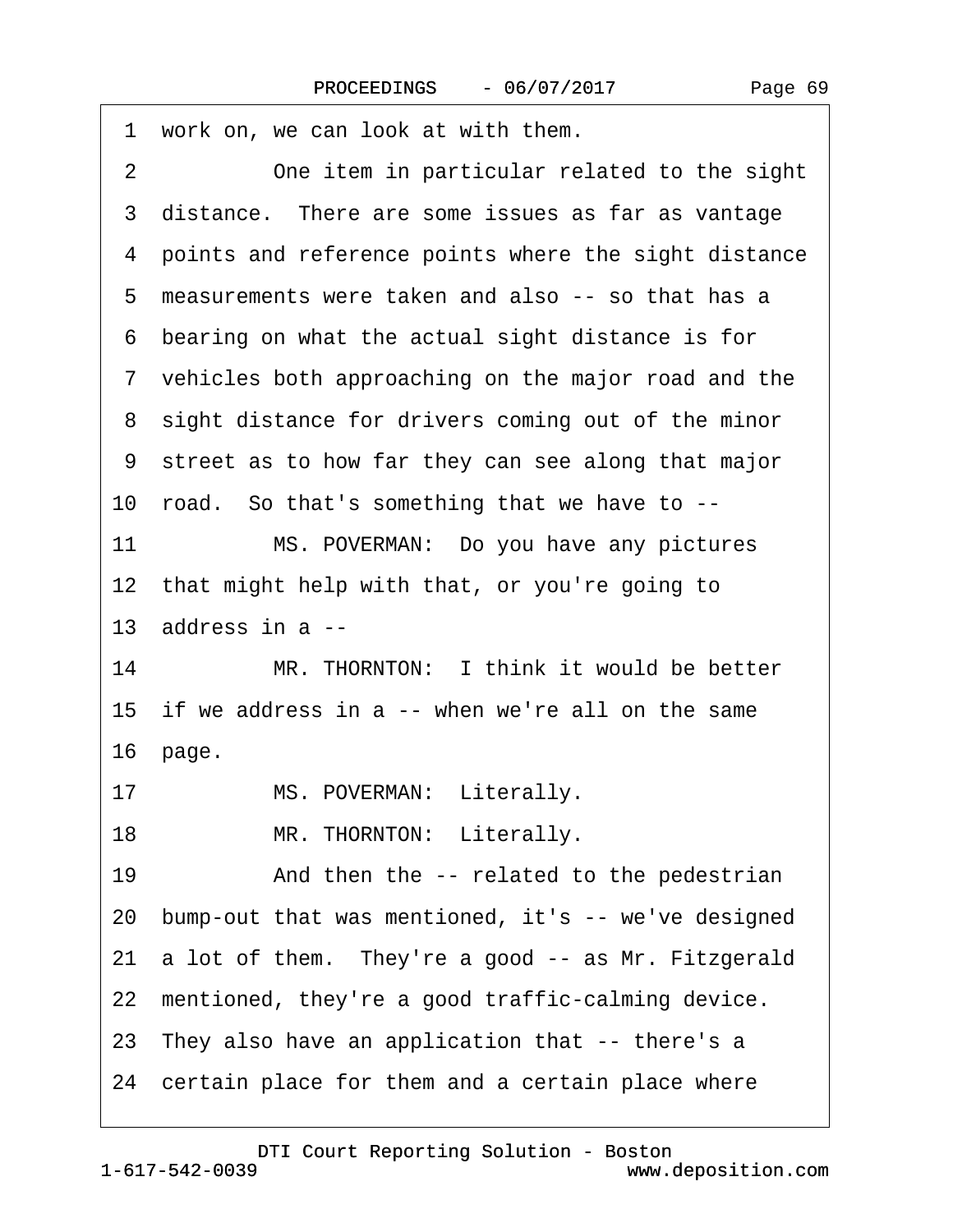1 they may not have the intended effect, and then 2 there are some places where they just don't fit. 3 • • And one thing -- or a couple things that 4 need to be looked at in the context of bump-outs at 5 this location is, as you mentioned, the geometry and 6 effects of vehicles coming out. Because there is a ·7· skew effect of Thorndike Street, and so there's 8 going to be a complication for vehicles exiting 9 Thorndike Street. But also, any vehicles that are 10 coming through the -- I'm thinking specifically of 11 fuel trucks that may deliver at the gas station, how 12 they have to get through, so that's something that 13 would have to be looked at. 14 The other key thing really is drainage, 15 because right now Thorndike is on a downgradient. 16· There's a catch basin located around the location of 17 the -- this would be the southernmost driveway for 18 the site. That's closed. There's one catch basin 19 there, and then there's another catch basin -- there 20· isn't another catch basin until you're out on 21 Harvard Street. 22 So if you -- so right now, any runoff from 23 the storms that we had in the last few days, that 24 rainfall would be coming down Thorndike Street. It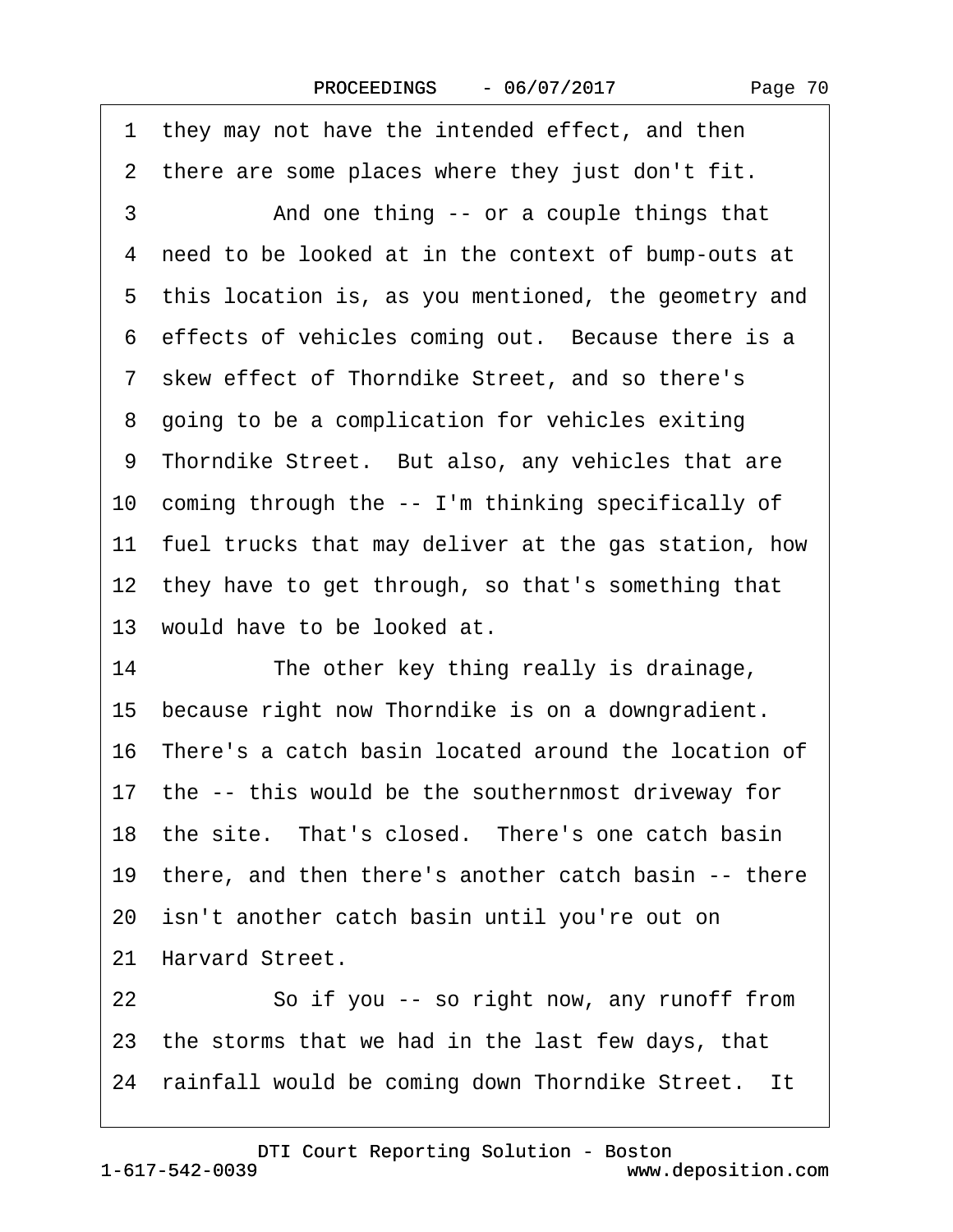| would want to wrap around the corner, around<br>1       |
|---------------------------------------------------------|
| 2 Thorndike, hit the one catch basin, and then          |
| 3 continue around to the catch basin on Harvard         |
| 4 Street. If you have a bump-out there, that water is   |
| 5 going to -- is most likely going to flood out into    |
| 6 Harvard Street. So it's something that we can --      |
| 7 that we have to look at. It may be -- you know,       |
| 8 there may be some other things that can be done       |
| 9 there.                                                |
| In addition, on the other side of Harvard<br>10         |
| 11 Street you have to be careful because that gas       |
| 12 station's curb cut is almost -- they have two of     |
| 13 them, really, that are almost at the corners. So to  |
| 14 put an effective bump-out, which means it has to be  |
| 15 wide enough to accommodate wheelchair ramps and ADA  |
| 16 compliance, it has to be a certain size, and then it |
| 17 could wind up encumbering the curb cut, and that     |
| 18 could be an issue. So those are some things that we  |
| 19 need to look at.                                     |
| I will say as far as -- you know, regarding<br>20       |
| 21 the parking and the supply of parking, a lot of      |
| 22 towns have the viewpoint that more parking equals    |
| 23 more traffic and less parking equals less traffic.   |
| 24 It's not just in this area, it's not just in         |

1-617-542-0039 [DTI Court Reporting Solution - Boston](http://www.deposition.com) www.deposition.com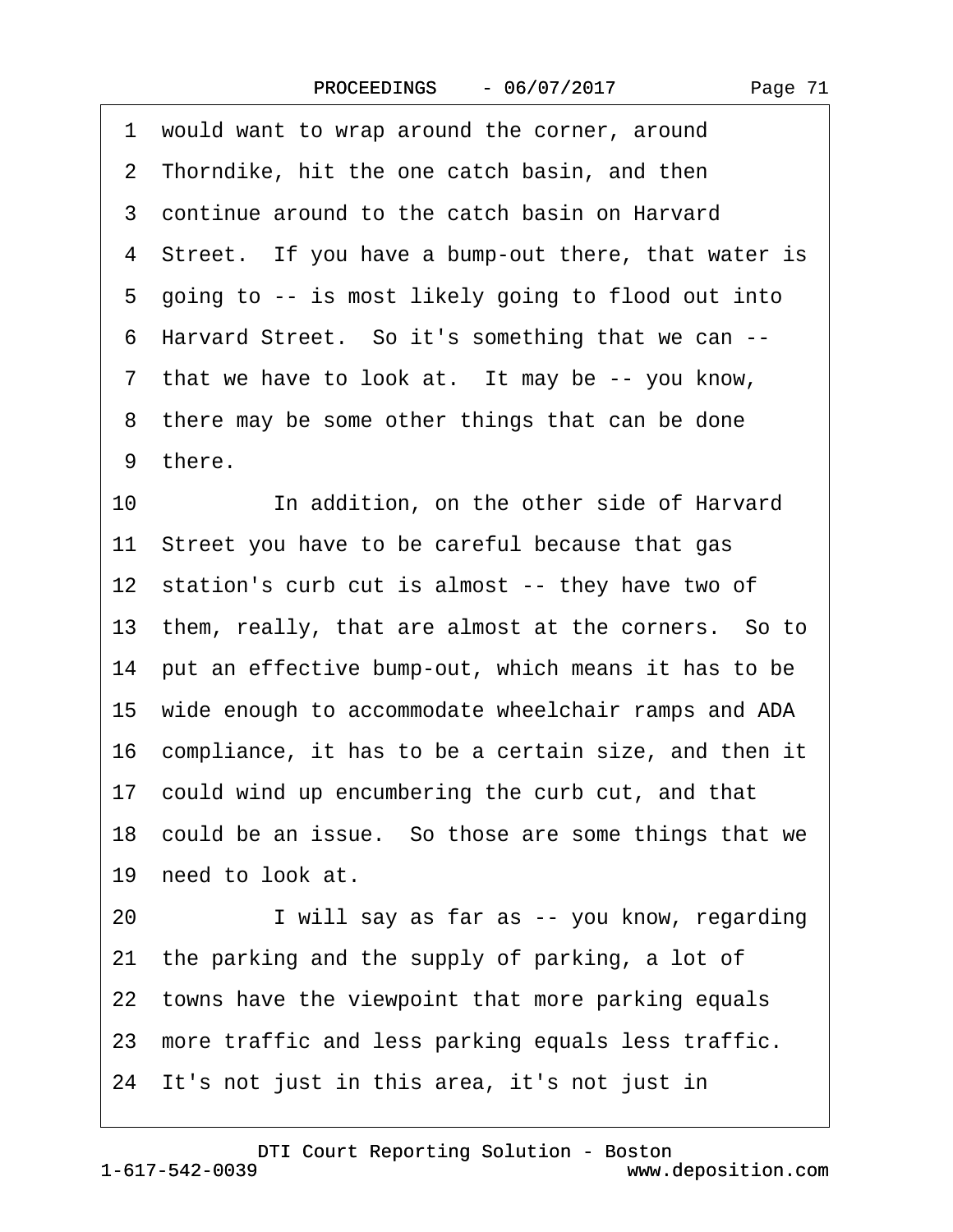Page 72

1 Cambridge and Somerville and Boston. It's in 2 suburban areas as well. So that's something that 3 needs to be -- that should be considered. 4 MS. POVERMAN: We had a huge fight about 5 that in town meeting about a year ago, so -- sort of 6 on both sides. That's how we ended up with this ·7· reduced requirement for -- zoning requirements for 8 parking, but you'll find people on both sides. 9 MR. THORNTON: Yeah. I don't doubt it. 10 So then I think that's really it, just in 11 the interest of keeping it short. And, you know, as 12 Mr. Danesh mentioned, there is a municipal parking 13 lot up off Fuller. There is a Zipcar there as far 14 as -- we talked a little bit about alternative 15 transportation. There's a number of other services 16 that are in the area designed to help people leave 17 their cars behind when they come to this site. 18 MS. POVERMAN: Ms. Palermo? 19 MS. PALERMO: I have a question about 20· perhaps another way to resolve the issue about sight 21 at that corner. The pedestrian bump-out is one, and 22· you have given us a lot of reasons why that might 23 not solve the problem, particularly the stormwater 24 runoff.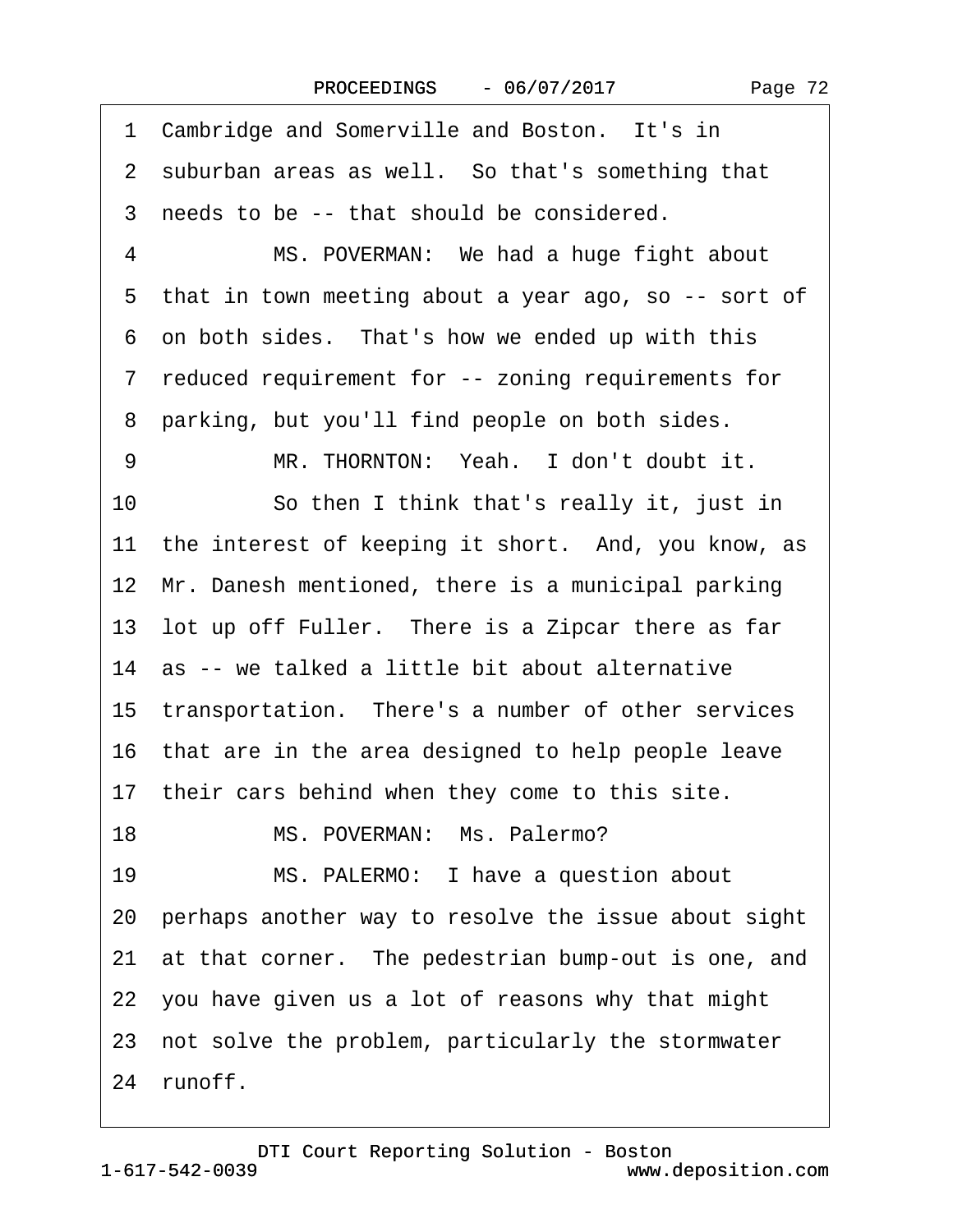<span id="page-72-0"></span>1 What if the building were set back several 2 feet from Harvard and from Thorndike? Would that 3 help? 4 MR. THORNTON: Where the -- part of the 5 difficulty is that when vehicles come out onto --·6· when they come down the street to exit onto Harvard 7 Street, you know, the point at which they actually 8 enter the travel way is 20 feet at least past the 9 point where they're first supposed to stop. And 10 that point where they're first supposed to stop is 11 actually past where the current edge of the building  $12$  is. 13 So resetting the building may not have --14· you may pick up a foot or two, but the point is that 15· no one -- no one that I've seen stops at the stop 16· bar and then continues out into Harvard Street. 17 They stop at the stop bar. There's invariably 18 pedestrians crossing the crosswalk. They have to 19 wait until the crosswalk is free. Then they can 20· proceed.· They have to check to make sure there's no 21 bicycles passing in the bike lane. They have to 22 inch out a little further. So then they're almost 23 into the travel way on Harvard Street before they 24 can come out.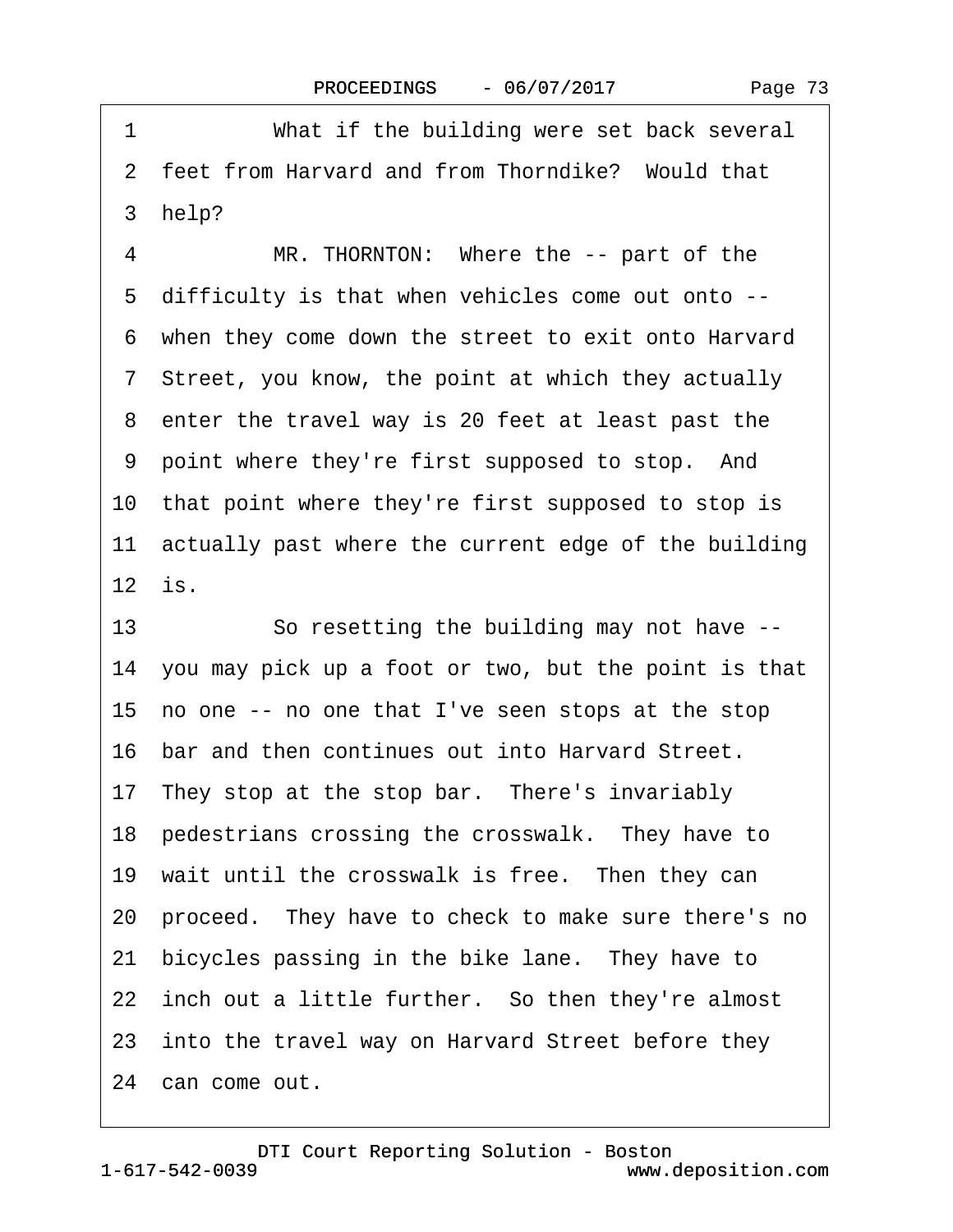| So I don't -- you know, I don't think that<br>1         |  |  |  |
|---------------------------------------------------------|--|--|--|
| 2 resetting the building is going to have a big effect  |  |  |  |
| 3 on improving the sight distance. And quite            |  |  |  |
| 4 honestly, you know, what Mr. Fitzgerald mentioned as  |  |  |  |
| 5 far as the parking and you mentioned removing the     |  |  |  |
| 6 parking or reducing the parking --                    |  |  |  |
| $\overline{7}$<br>MS. POVERMAN: On street.              |  |  |  |
| MR. THORNTON: On street -- that would have<br>8         |  |  |  |
| 9 a big -- that would play a big part in improving      |  |  |  |
| 10 sight distance. But I don't know where you draw the  |  |  |  |
| 11 line with that, because it's that way on Naples      |  |  |  |
| 12 Street, it's that way on Russell Street, it's that   |  |  |  |
| 13 way on Brainerd Street, Coolidge. All the way down   |  |  |  |
| 14 you have parking spaces right on either side of the  |  |  |  |
| 15 intersections.                                       |  |  |  |
| 16<br>And, you know, they're not -- if these --         |  |  |  |
| 17 and I haven't looked at crashes at all these other   |  |  |  |
| 18 locations. We looked at crashes at this location.    |  |  |  |
| 19 One crash a year and not -- you know, not serious    |  |  |  |
| 20 crashes, not substantial -- and not substantial in   |  |  |  |
| 21 number, doesn't show that there's a safety problem.  |  |  |  |
| So you know it's -- so we look at that all<br>22        |  |  |  |
| 23 together and, you know, I think it's just something  |  |  |  |
| 24 that we'll have to work with the peer consultant on. |  |  |  |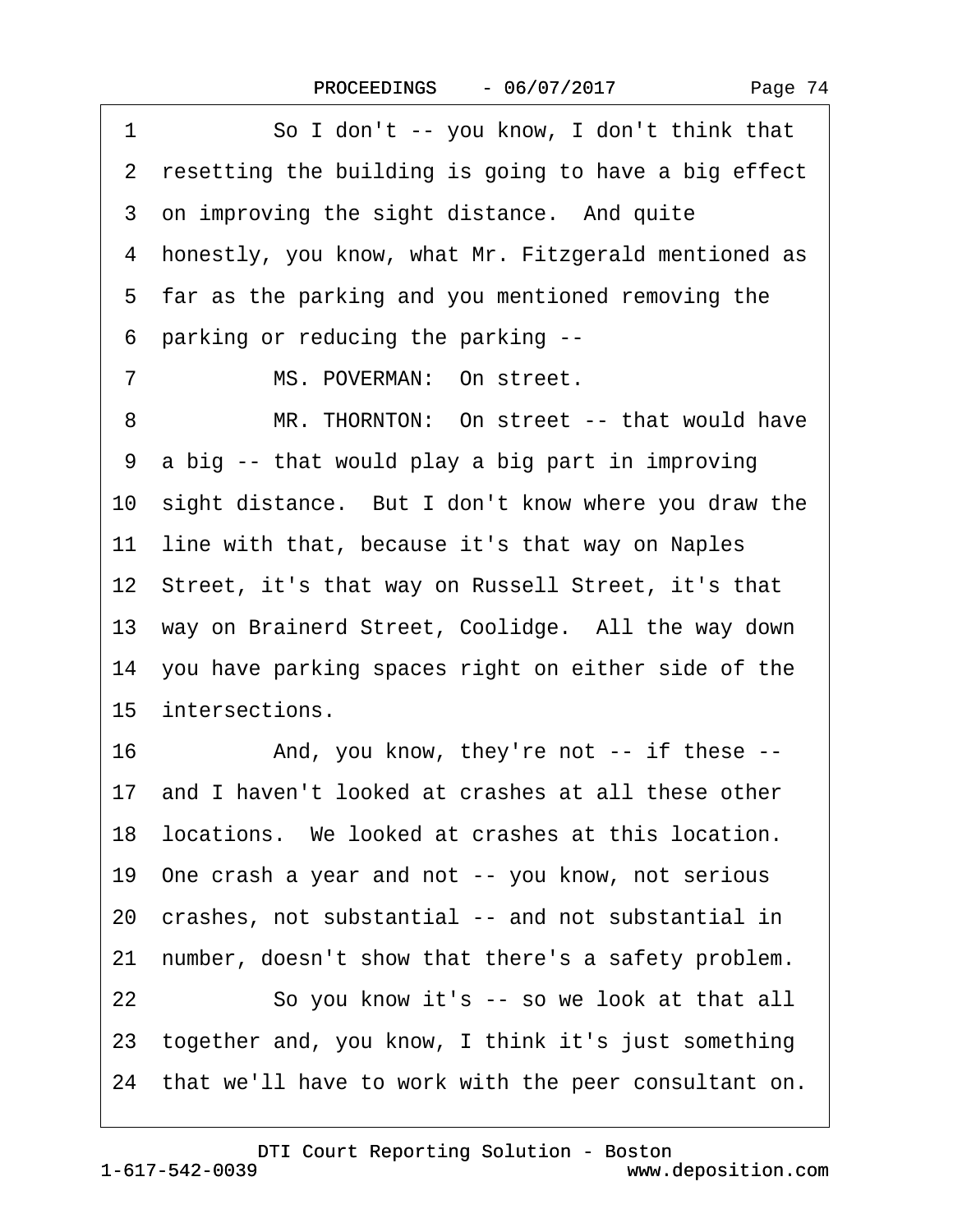|--|--|

<span id="page-74-0"></span>

| 1  | MS. PALERMO: So, again, back to my                      |  |  |  |
|----|---------------------------------------------------------|--|--|--|
|    | 2 question. It's sounds like if the building were set   |  |  |  |
|    | 3 back a couple of feet on Thorndike and on Harvard,    |  |  |  |
|    | 4 it might improve the sight for cars, as you said, by  |  |  |  |
|    | 5 a foot or two. So it would have an impact. And        |  |  |  |
|    | 6 coupled with -- you referenced parking on the         |  |  |  |
|    | 7 street. Are you talking about parking on Thorndike    |  |  |  |
|    | 8 Street --                                             |  |  |  |
| 9  | MR. THORNTON: On Harvard.                               |  |  |  |
| 10 | MS. PALERMO: -- or parking on Harvard                   |  |  |  |
|    | 11 Street?                                              |  |  |  |
| 12 | MR. THORNTON: Yeah.                                     |  |  |  |
| 13 | MS. PALERMO: Okay. Well, coupled with --                |  |  |  |
|    | 14 the developer has proposed using -- or putting in    |  |  |  |
|    | 15 metered parking in front of the building. And if     |  |  |  |
|    | 16 that were not done so that there was not parking     |  |  |  |
|    | 17 there, would that help?                              |  |  |  |
| 18 | MR. THORNTON: Well, it could -- I'm not                 |  |  |  |
|    | 19 sure that that would improve things, again, because  |  |  |  |
|    | 20 I think it only makes a difference if you're         |  |  |  |
|    | 21 starting from the position in back of the stop line, |  |  |  |
|    | 22 which no one really does. They proceed through the   |  |  |  |
|    | 23 stop line into the crosswalk and then execute their  |  |  |  |
|    | 24 movement. So I don't think removing those parking    |  |  |  |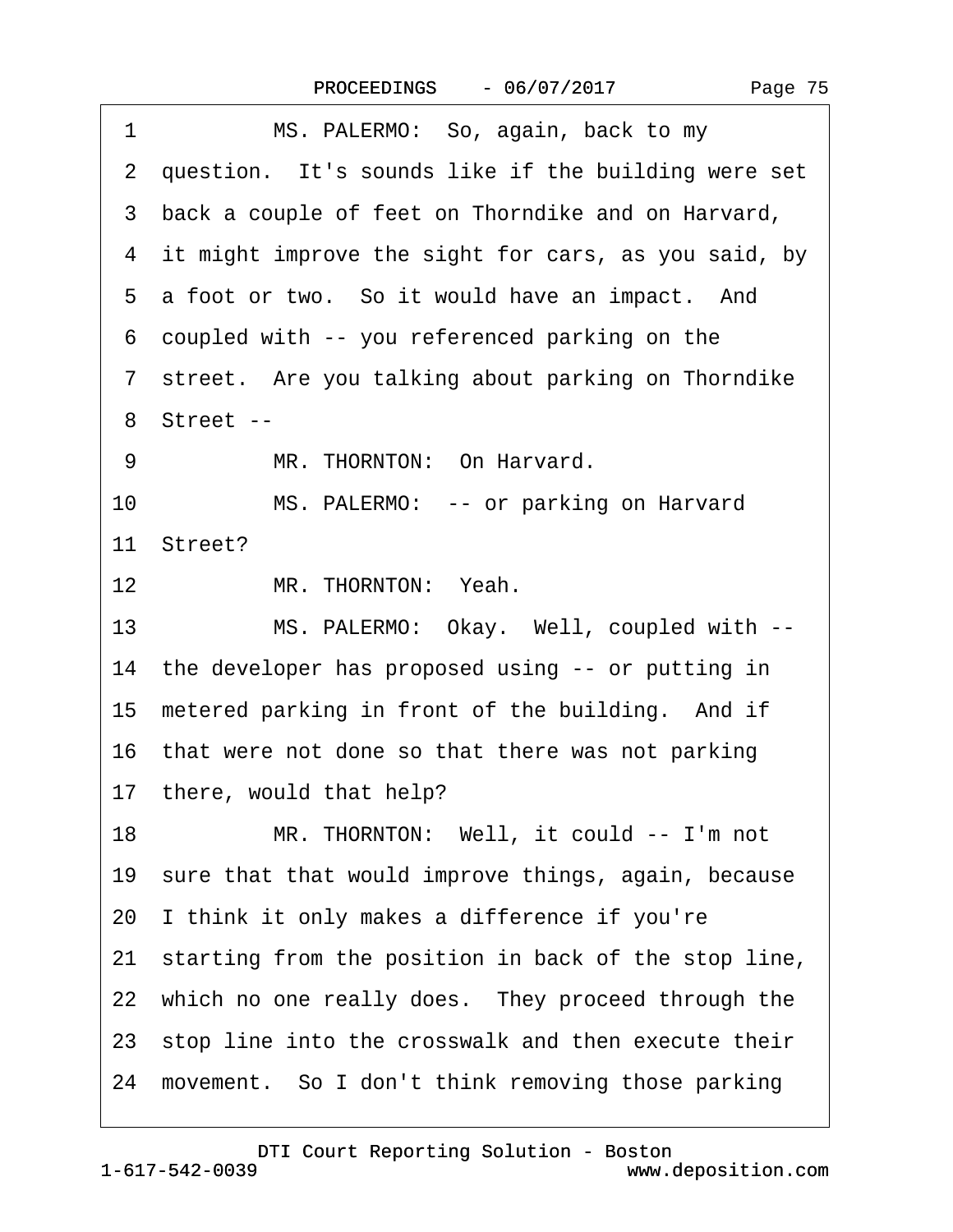<span id="page-75-0"></span>·1· spaces makes a great impact -- makes a great 2 improvement there. 3 But, you know, if you're -- if you --4 because that's kind of the practical condition of 5 what happens. 6 **If you were to remove parking spaces on all** 7 of the -- you know, abutting all the intersections, 8 then people would be able to pull out from the stop ·9· bar and not have to proceed so far into the 10 intersection. 11 MS. PALERMO: I understand. And I will 12 express my concern that this project, as designed, 13 may be actually increasing or creating a safety risk 14 at the intersection. As you said, it may not be 15 there now, but now there's an open lot on this site. 16 There's nothing really prohibiting or blocking the 17 sight line on that side. And there's not a lot on 18 the other side either because you've got a gas 19· station.· So you have -- I mean, I'm doing this by 20· memory, but you have a fair amount of open sight 21 line left and right as you come down Thorndike now. 22 And once this building is there, you're going to 23· lose a lot of it on the right, and that's what I'm 24 trying to resolve. And I recognize you're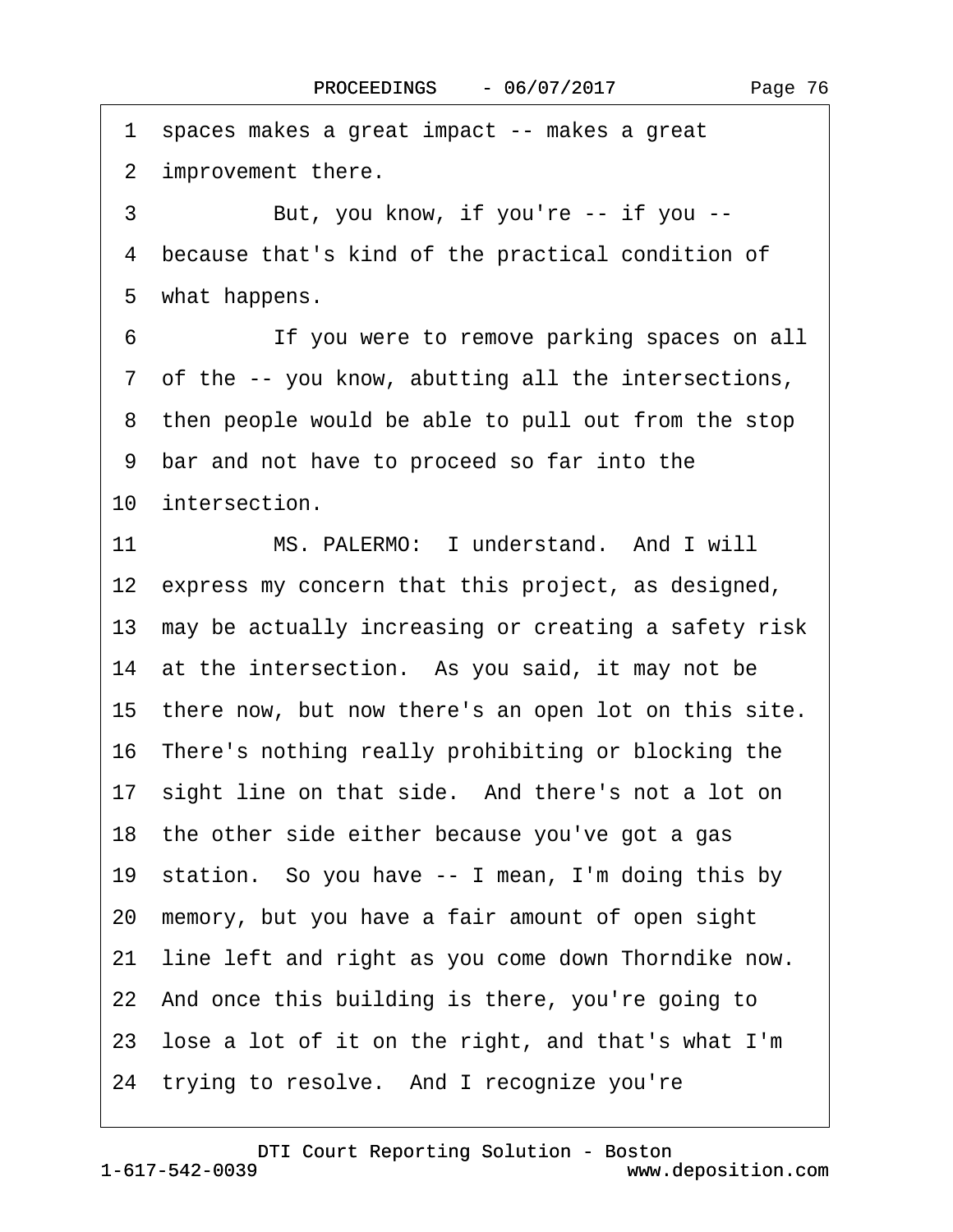Page 77

<span id="page-76-0"></span>1 redesigning the building, and you're coming back on ·2· July 12th, and I'm looking forward to that. 3 MR. ENGLER: But could I also say, by 4 existing underlying zoning, we could do a 40-foot 5 building with no setback on Harvard Street. 6 MS. PALERMO: But you would have to provide 7 40 parking spaces. 8 MR. ENGLER: Correct. But you're talking 9 about sight line issues. Parking has nothing to do 10 with it. If we put a 40-foot building on Harvard 11 with no setback, talking about sight distance, that 12 would be the same condition that we're talking about 13 now, and we could do that as of right. 14 MS. POVERMAN: Wouldn't that be 15· subject to the approval of the transportation or 16· engineering department, Polly, in terms of safety? 17 MS. PALERMO: That would be design review. 18 · · So anyway, we aren't doing a commercial 19 building here. We're doing a residential and 20 somewhat small commercial use. And as I said, 21· that's my concern.· So any way you can address it, 22 whether it's setting back -- and again, as an 23· engineer and your architect, you can play around 24 with it. But pulling it back from Harvard, pulling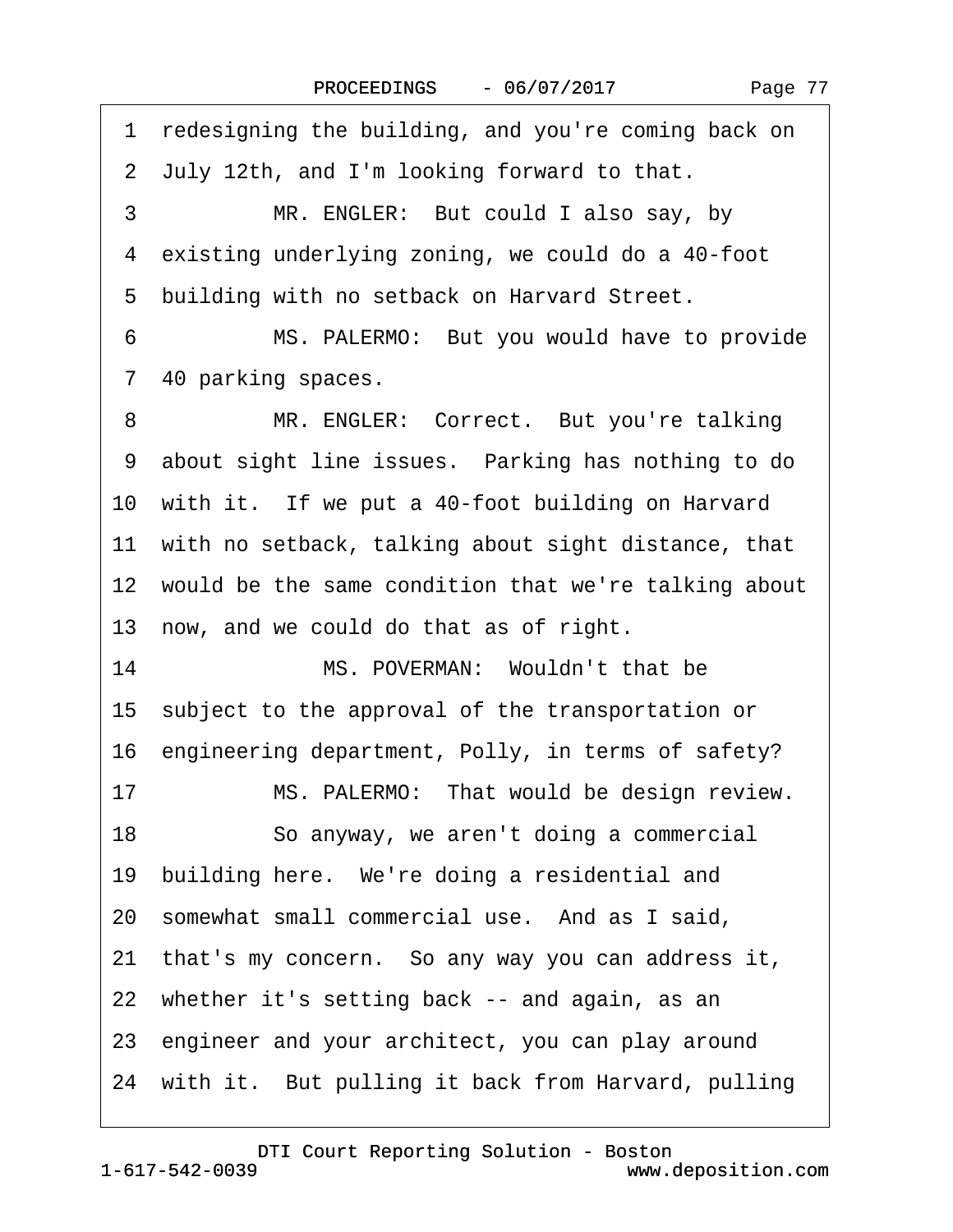Page 78

<span id="page-77-0"></span>1 it back from Thorndike, it would be helpful to 2 understand if that helps. If you could do a  $3 \times$  study --4 MS. BARRETT: So are you asking the 5 applicant to look at that, and then the peer review ·6· consultant -- 7 MS. PALERMO: I am. That's exactly what 8 I'm asking. Thank you, Judi. 9 MS. POVERMAN: Mr. Hussey? 10 MR. HUSSEY: No more questions. 11 MS. POVERMAN: I don't have any questions 12 for you. But effectively, can I call Mr. Fitzgerald 13 back to the stand? 14 MR. FITZGERALD: Yes. 15 MS. POVERMAN: I would just like to know if 16· you have anything to say in response to 17· Mr. Thornton's comments about whether or not the 18 building adds to the problem at the intersection. 19 MR. FITZGERALD: Well, in my opinion, I 20· feel as if it's a combination of the -- the 21· combination of the additional on-street parking, 22 filling in that gap, and having that building along 23· the back edge of the sidewalk I believe provides 24· more barrier, more visual obstruction than exists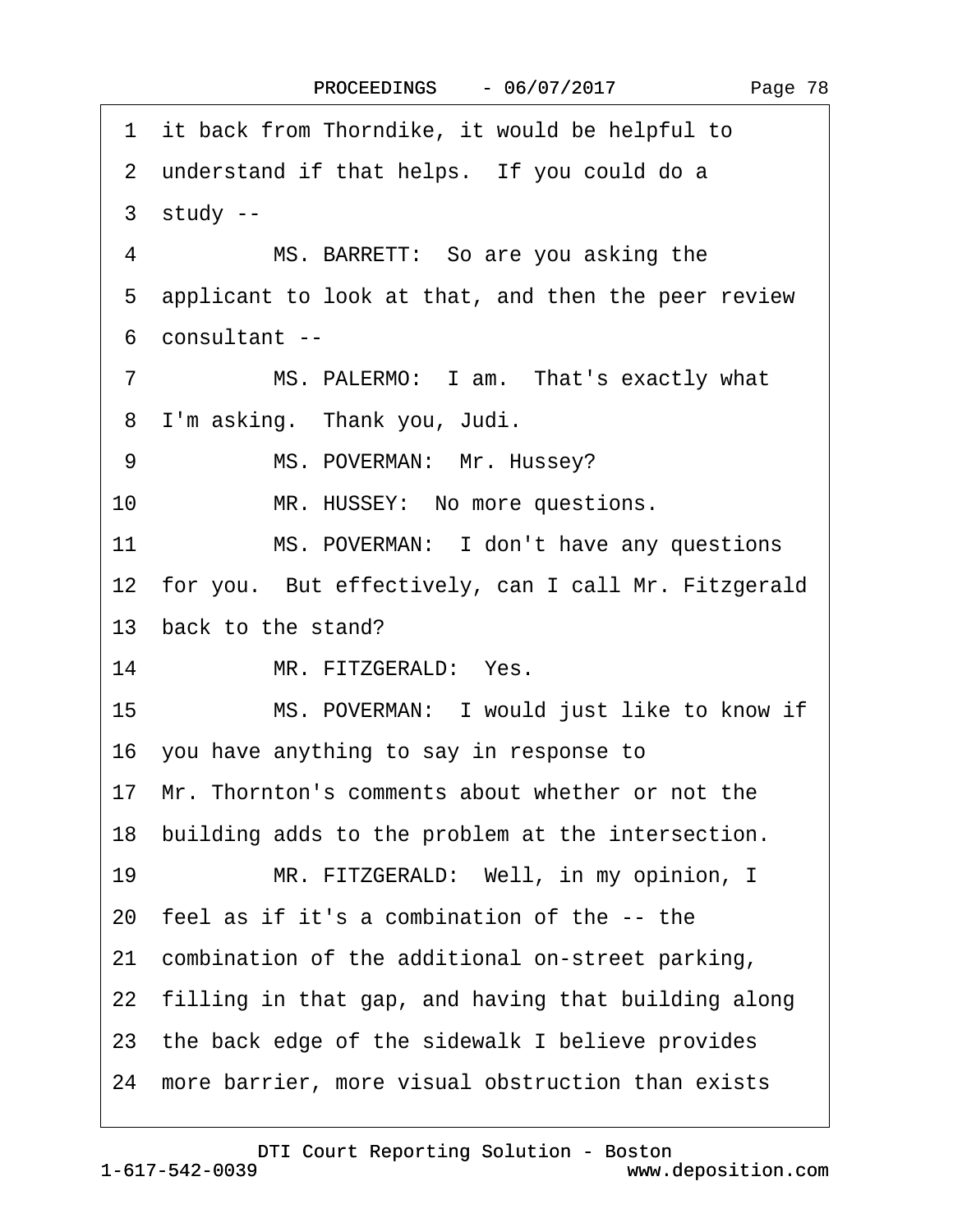|  | Page 79 |  |
|--|---------|--|
|--|---------|--|

<span id="page-78-0"></span>1 there today. So there's not great sight distance 2 there now, and I guess, in my opinion, it will be 3 worsened a bit with these changes. 4 • • And just a few things. When it comes to 5 the curb extension, the bump-outs, absolutely, ·6· whenever any of those are designed, we certainly do ·7· have to -- would look at turning movements and the 8 truck templates, etc., to make sure that it's 9 appropriate. 10 • And when it comes to drainage, a lot of 11 times drainage structures do have to be shifted or 12 perhaps a new drainage structure might be added in. 13 It's typically not a big deal. Typically you make 14 those adjustments. But certainly, you do want to 15· make sure, as he pointed out, a very good point, 16 that you have to make sure that we're not creating 17 puddles by doing this. 18 • As far as shifting the on-street parking, I 19 think it was mentioned that that would -- if parking 20· were eliminated -- not that I'm proposing 21· eliminating parking, because that's typically a big 22 deal. But if on-street parking were cut back from 23· that corner, that would certainly help to improve 24 sight distance. So there are a number of different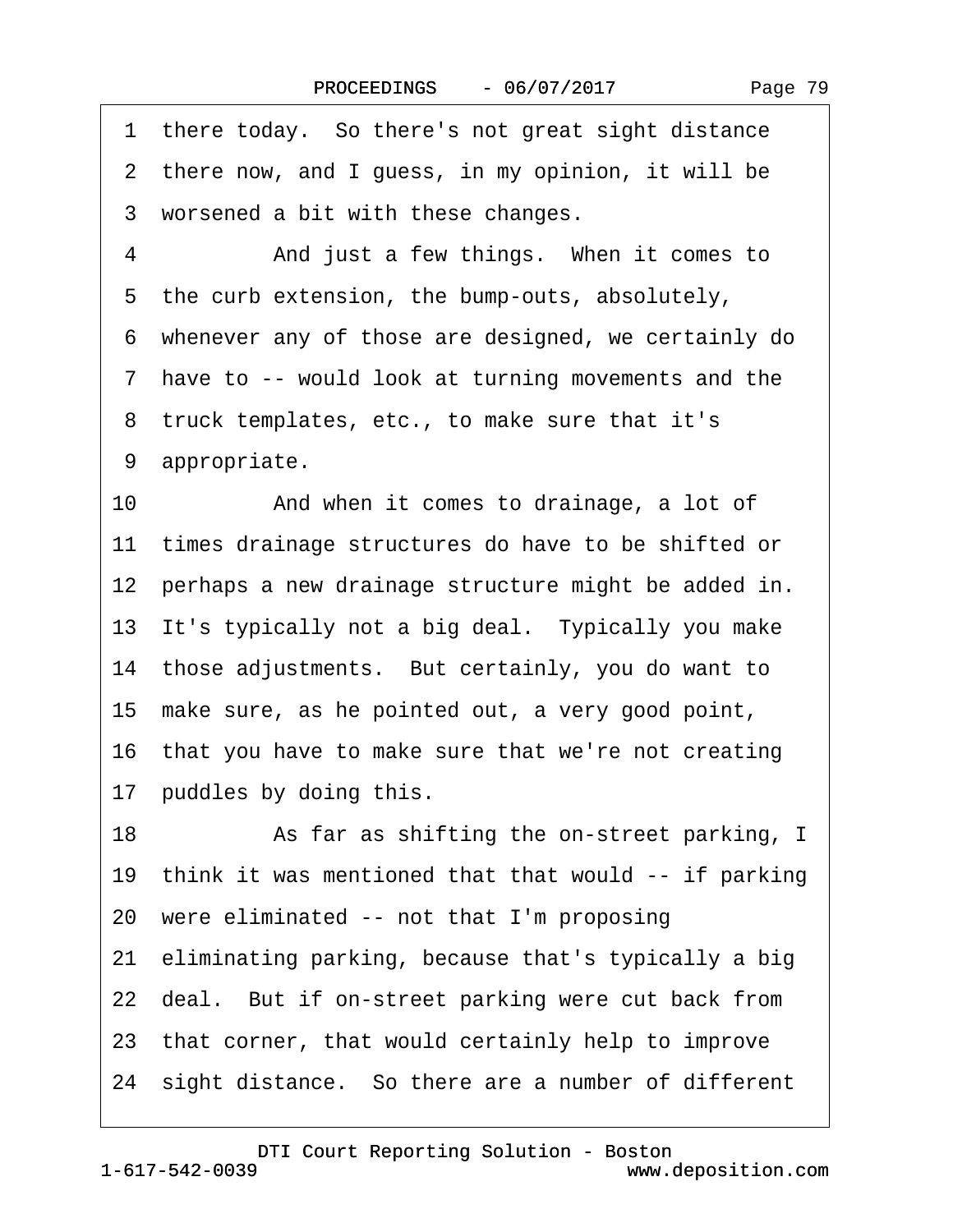<span id="page-79-0"></span>·1· ways that I'm sure as they're massaging the drawing 2 a little bit, they can probably come up with to make 3 things a little bit better. 4 MS. POVERMAN: Okay. Any more questions 5 for any of our parking or traffic experts from the 6 panel? 7 (No audible response.) 8 MS. POVERMAN: All right. Thank you very 9 much. 10 • Polly, what's next? 11 MS. SELKOE: It looks like we have time to 12 take some public comment, if people keep it brief 13 and don't repeat what other people said. You can 14 just say, I agree with the person who spoke before 15· me. 16 MS. POVERMAN: Okay. Great. So if people 17 would like to speak, we would like to hear what you 18 have to say. Come up to the lectern, give us your 19 name, your address. And if you agree with the 20· person who just spoke, say, I agree with person X. 21 And please proceed. Thank you. Oh, and save your 22 applause to the end. Thank you. 23 Mr. Herscovici. 24 MR. HERSCOVICI: Hi. For the record, I'm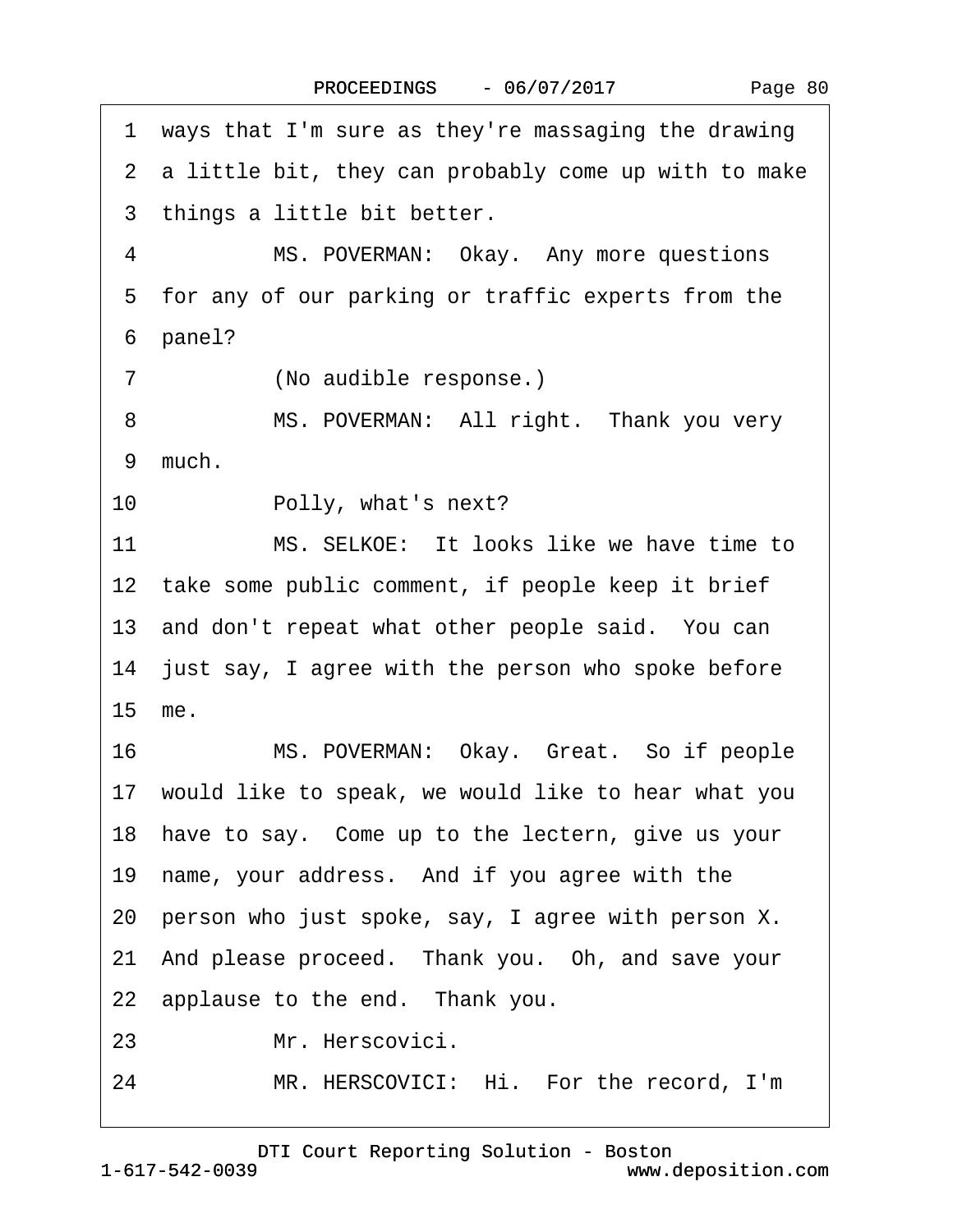<span id="page-80-0"></span>

| 1 Steve Herscovici. I live at 87 Thorndike Street.      |
|---------------------------------------------------------|
| So I think -- I don't have comments as much<br>2        |
| 3 as questions at this point. It's unclear to me,       |
| 4 with respect to the loading dock, two issues: One     |
| 5 is it sounds like that's going to cut off the sight   |
| 6 line even more between -- sometime between -- for     |
| 7 four hours between 5:00 a.m. and 10:00 a.m., whether  |
| 8 it's 5:00 to 9:00 or 6:00 to 10:00. And that's        |
| 9 prime rush hour when there are a lot of cars coming   |
| 10 down Thorndike Street making -- left turns, I guess, |
| 11 is a probably more important turn here, that the     |
| 12 sight would be blocked by loading trucks or whatever |
| 13 might be there.                                      |
| 14<br>And my other concern about that is with           |
| 15 respect to pedestrians and children walking to       |
| 16 school, that their sight line is going to be blocked |
| 17 by the loading dock -- by the trucks that would be   |
| 18 in the loading dock during those hours.              |
| 19<br>And I also have a question about the              |
| 20 loading docks generally. I thought deliveries        |
| 21 cannot start before 7:00 a.m., so I'm a little       |
| 22 surprised to hear that the loading zone would be a   |
| 23 load zoning starting, you know, at 6:00 a.m. or      |
| 24 earlier.                                             |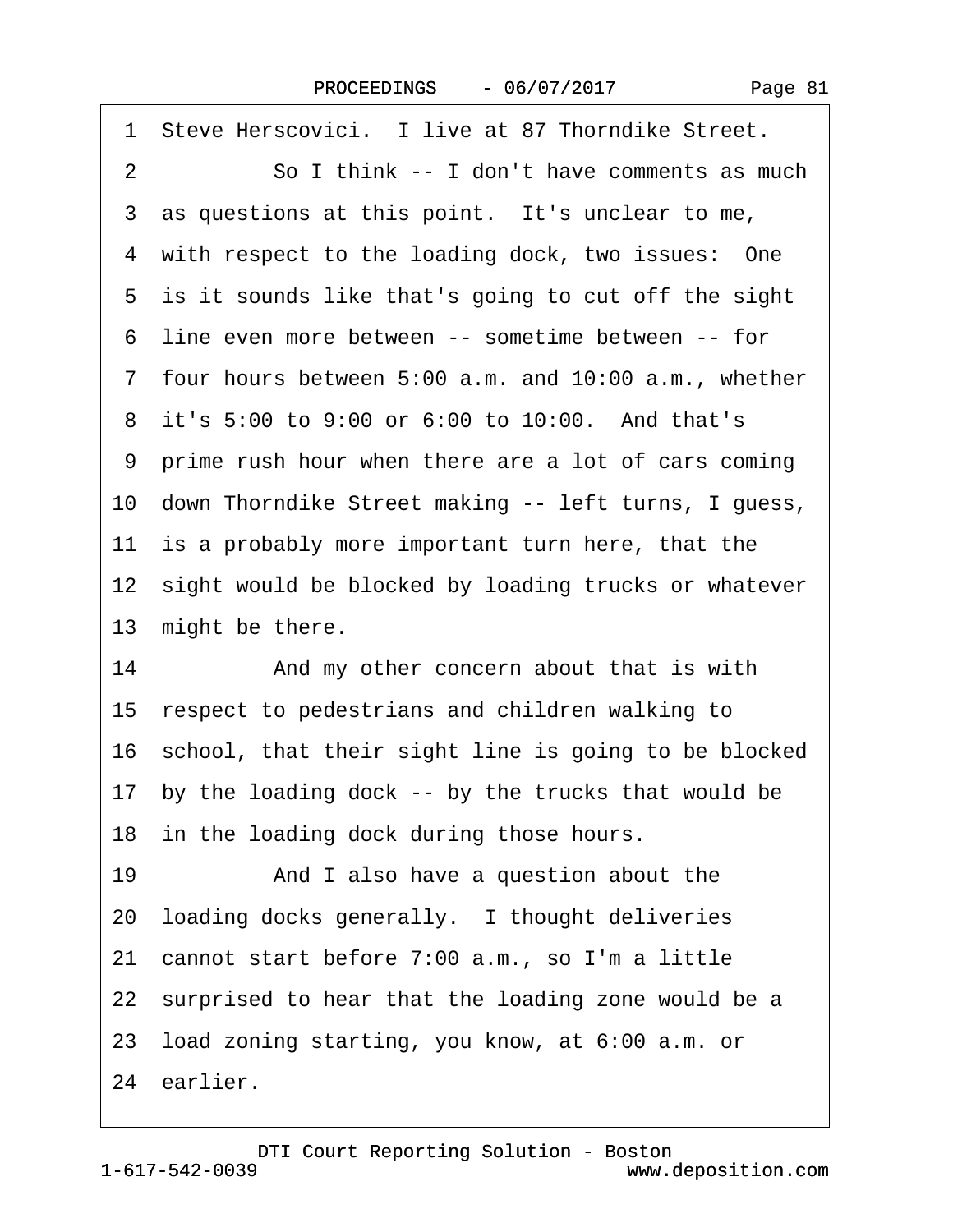| Page 82 |  |
|---------|--|
|---------|--|

<span id="page-81-0"></span>1 MS. POVERMAN: It would comply with local 2 zoning rules. I can't remember if it's 6:00 or 7:00 ·3· myself.· 7:00, yeah.· So whatever is required, it 4 would comply. So not to worry about that. 5 MR. HERSCOVICI: Okay. But that -- you ·6· know, it still is a concern that I have or a ·7· question that I have about the loading zone during 8 rush hour. 9 The bump-out, as somebody who bikes 10 frequently in that area, you know, the bump-out may 11 be a concern as well to the extent that if there's a 12 sidewalk there, bicyclists don't have the option to 13 move over to the right-hand side of the bike lane if 14 there are no cars there, which is something that we 15 frequently do when there's a bus coming on the 16 street behind us or a truck or other cars. And so I 17· do have safety concerns about one of the proposed 18 remediation issues. 19 • And then just finally, you know, just for 20· the record -- you know, anyone can look it up on 21· Google Maps, but the right turn from Thorndike 22 Street onto Harvard Street is a much sharper turn 23 than from other streets that were mentioned earlier 24 today, Naples Road, Coolidge. Fuller is also a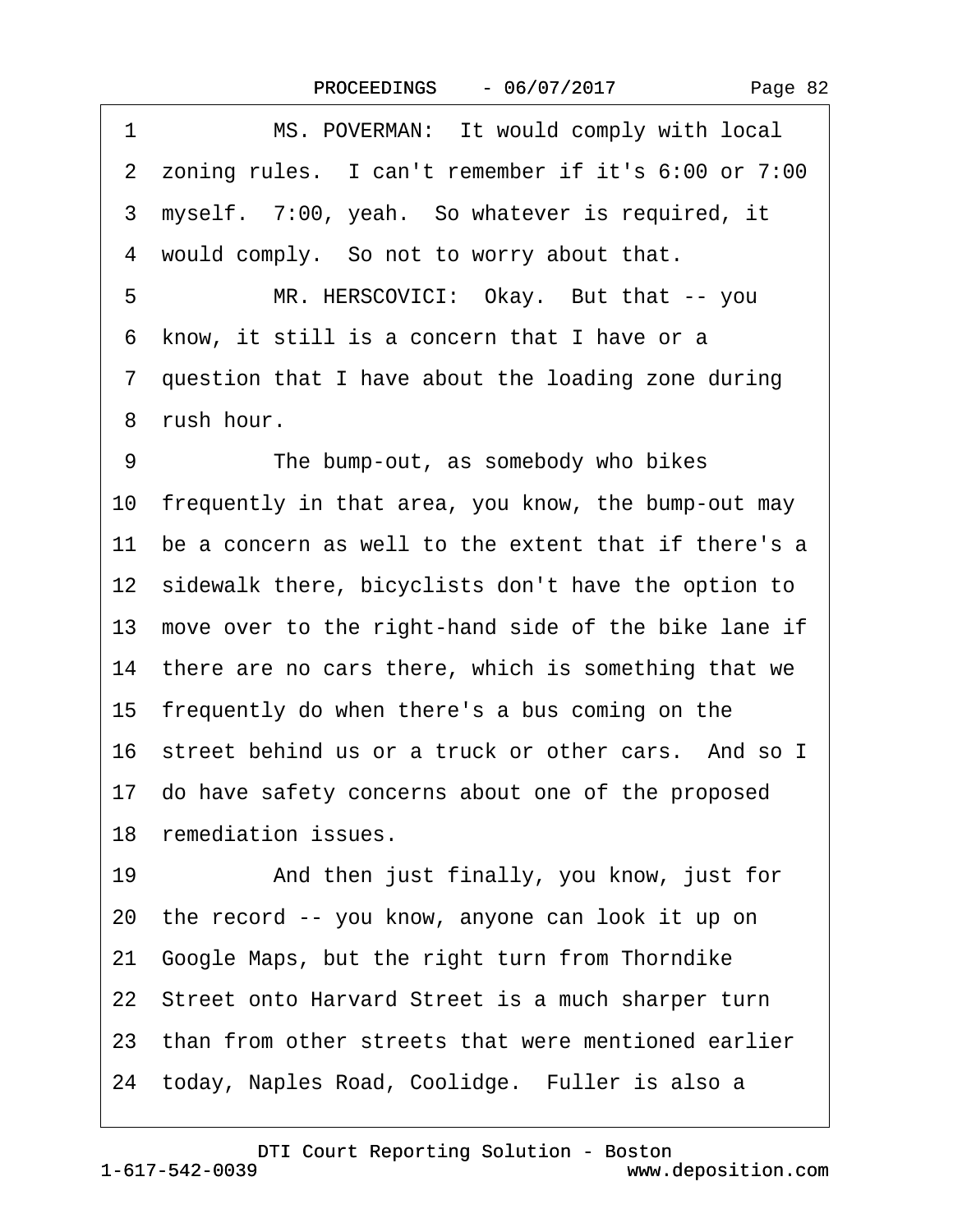<span id="page-82-0"></span>

| 1 90-degree turn, but it has a traffic light, so it's      |  |  |  |
|------------------------------------------------------------|--|--|--|
| 2 probably less of an issue. Naples, Beals, Coolidge,      |  |  |  |
| 3 what am I missing? Stedman Street also has a             |  |  |  |
| 4 traffic light. And so I think it is a -- it should       |  |  |  |
| 5 be more of a concern -- at least it is to me --          |  |  |  |
| 6 about the sight lines on that street than some of        |  |  |  |
| 7 the other streets that were mentioned that have          |  |  |  |
| 8 parking.                                                 |  |  |  |
| 9<br>MS. POVERMAN: Just to interrupt one                   |  |  |  |
| 10 minute. Could the developer actually do the             |  |  |  |
| 11 calculation of what the angle is of the street,         |  |  |  |
| 12 Thorndike going into Harvard? Thank you very much.      |  |  |  |
| 13<br>MR. HERSCOVICI: And those are my only                |  |  |  |
| 14 questions. Thank you.                                   |  |  |  |
| 15<br>MS. POVERMAN: Okay. Thank you.                       |  |  |  |
| 16<br>MS. HOUSMANN: I'm Sue Housmann. I'm at 46            |  |  |  |
| 17 Columbia.                                               |  |  |  |
| 18<br>My concern is that the strip of roadway              |  |  |  |
| 19 between Thorndike and Russell on Harvard Street is a    |  |  |  |
| 20 very active little piece of land, so it's not merely    |  |  |  |
| a question of the volume of traffic, it's the amount<br>21 |  |  |  |
| 22 of decisions that are made or involved when you have    |  |  |  |
| 23 multiple moving parts going in different directions.    |  |  |  |
| 24<br>You have cars entering -- vehicles entering          |  |  |  |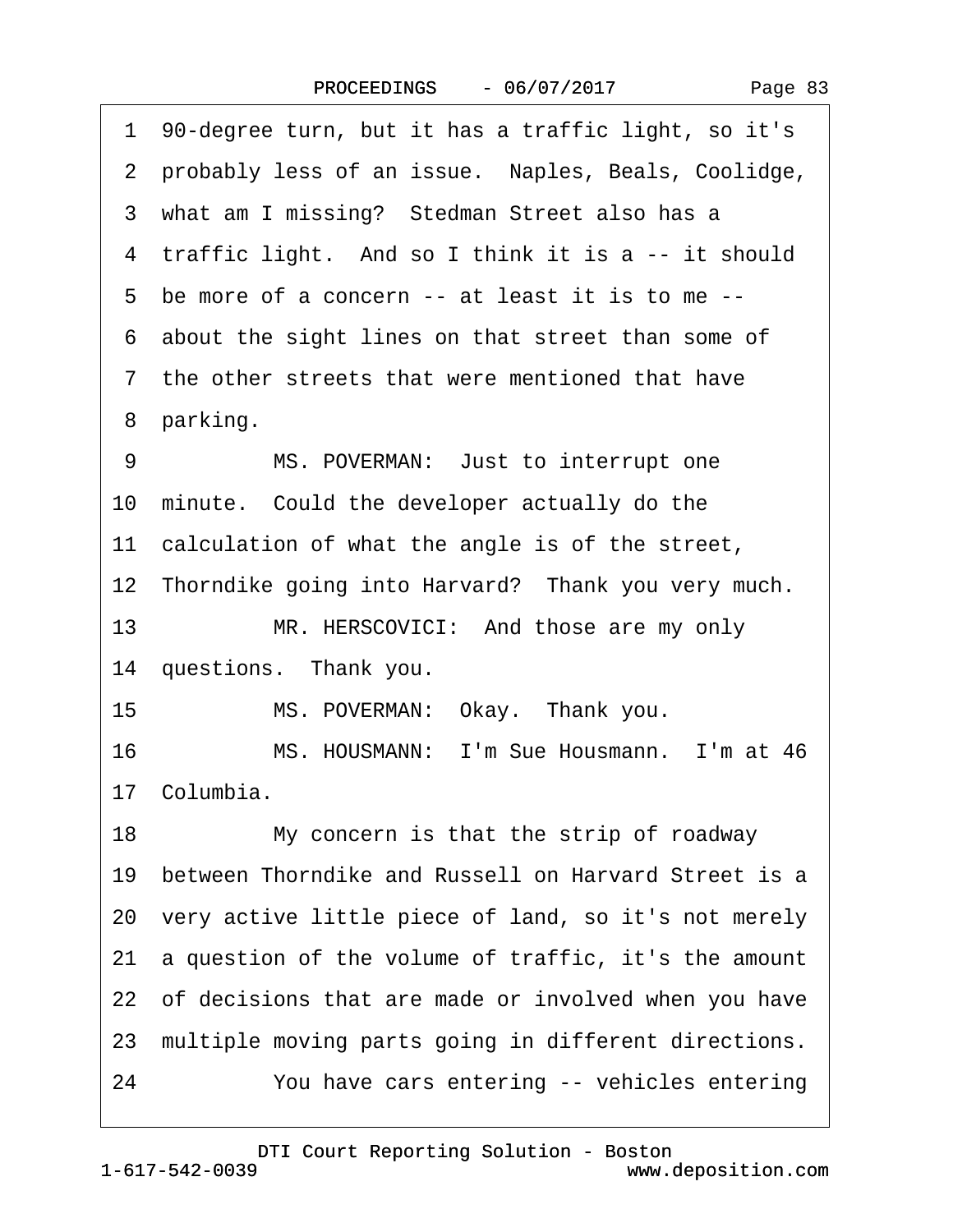·1· and exiting from Thorndike and entering and exiting 2 Harvard Street from four positions at Harvard and 3 Thorndike, three positions at Harvard and Columbia, ·4· four positions at Harvard and Russell/Lawton, four 5 positions at the gas station between Columbia and ·6· Harvard, three positions at the mini mall in between 7 the proposed parking lot and the mini mall, and ·8· specialized traffic at the funeral home. 9 Then you have bicycles entering and exiting 10 Harvard Street from four positions at Harvard and 11 Thorndike, three positions at Harvard and Columbia, 12 three positions at the mini mall and the parking lot 13 between the proposed parking -- the proposed project 14 and the mini mall. You've got bicycles easing into 15· Harvard Street from the bike rack that goes there -- 16 I think it's four months a year. 17 You have pedestrians and schoolchildren 18 crossing at four crosswalks at Harvard and 19· Russell/Lawton, the mini mall on Harvard Street, 20· four crosswalks at Harvard and Thorndike Street. 21 **It doesn't take a professional to recognize** 22 that this is more than just high volume. There's a 23· lot of moving parts and a lot of decisions need to 24 be made quickly.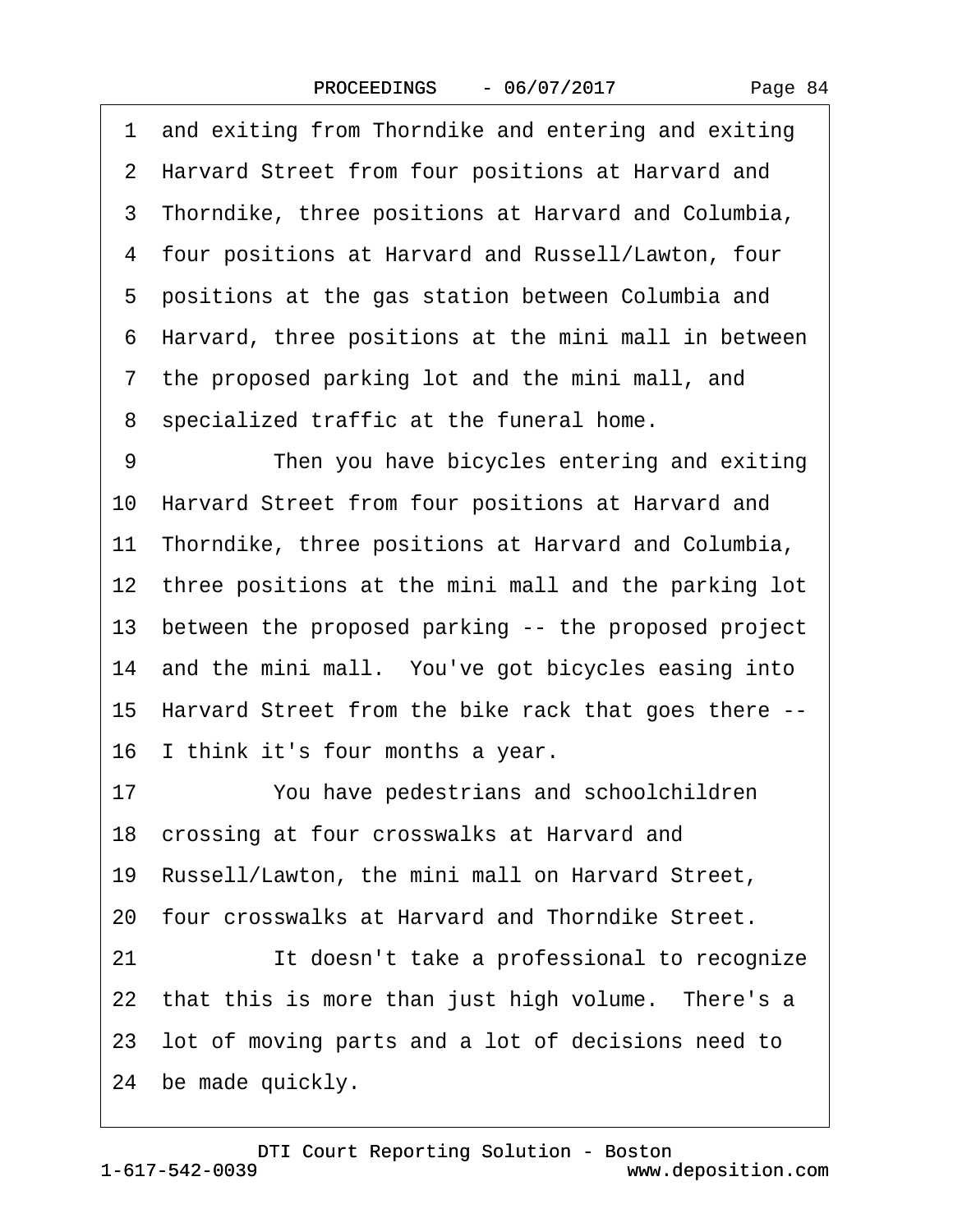<span id="page-84-0"></span>1 So the proposed project is going to add an 2 additional 17 housing units. 13 units will have 3 automobiles exiting on a very small street, which is 4 much smaller and much more restricted in view than 5 in the photos displayed on the slide shows seen ·6· previously.· 13 will have vehicles that will exit 7 onto a tiny street and then onto -- into the area on 8 Harvard. And also, 17 will attract visitors, which ·9· will either mean more vehicular, pedestrian, or 10 bicycle traffic. 11 And the loading dock between the mini mall 12 and Thorndike Street opposite the gas station and 13 the bike rack -- deliveries at the loading dock is 14 going to take up space in the roadway. What is the 15· 66 bus going to do when it passes a truck in the 16· loading dock during rush hour?· Stand still or go 17 into the oncoming traffic. 18 If they're going to have multiple shops and 19 each shop has more than one product to offer, how 20· many deliveries are they going to have, and how many 21 delivery trucks are there going to be? 22 And the shops are also going to add 23 additional traffic on foot or in a vehicle. And the 24· slowdown that's going to be created by the increase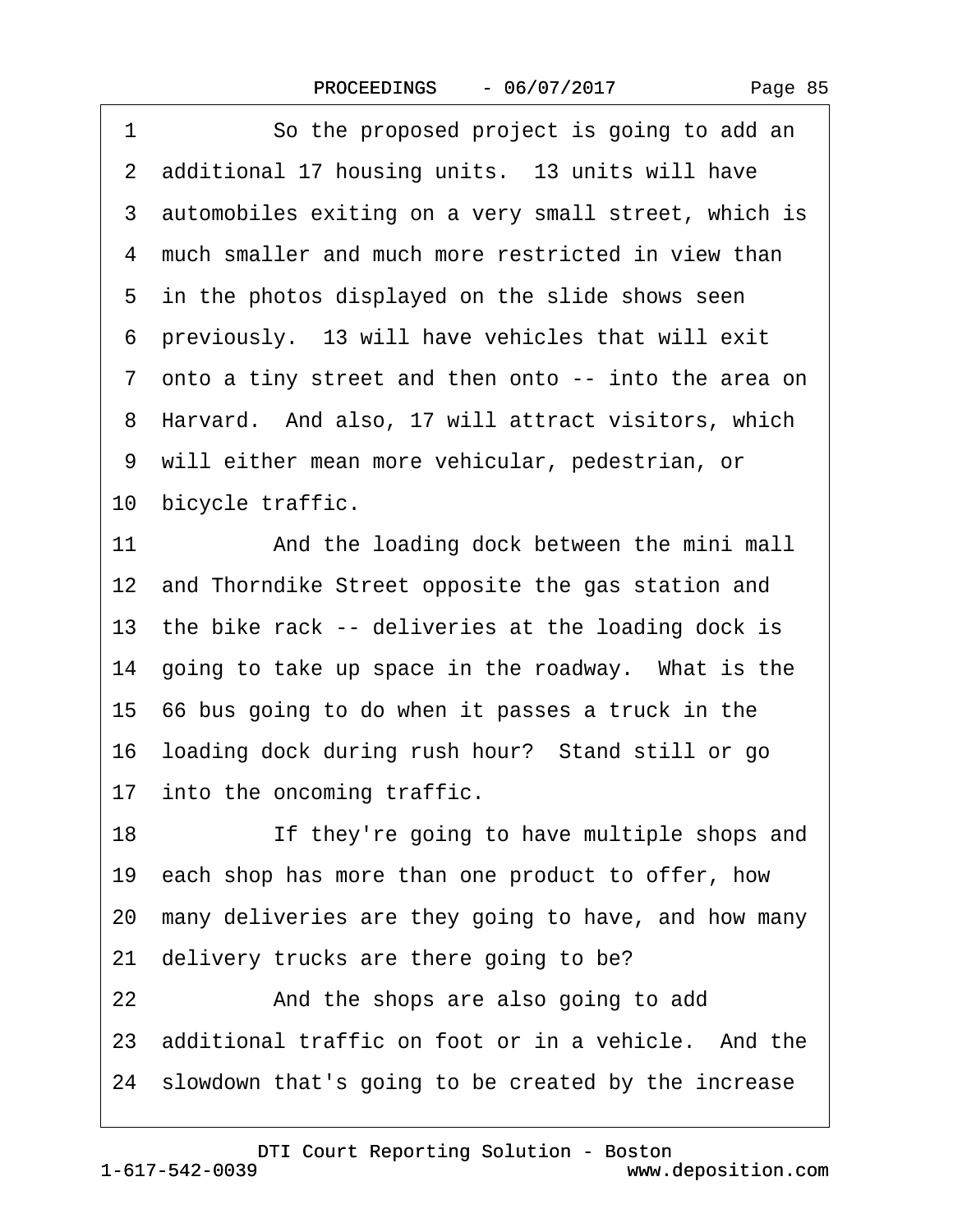<span id="page-85-0"></span>1 that's going to be required for people to make safe 2 decisions navigating the small spot is going to back 3 way up Harvard Street. You see it happening all the 4 time. It's called "gridlock." 5 • Section As a bicyclist with 44 years of commuting ·6· under my belt, I find exiting onto Harvard Street is 7 dangerous. I think at this point, what the change 8 in traffic at that location would be if the project ·9· were to go forward as proposed, would make -- 10 increase the danger level to possibly 11 life-threatening, and I don't think the statistics 12 currently there can predict exactly how it would 13 change with these changes introduced. Thank you. 14 MS. POVERMAN: Thank you. 15 MS. HOUSMANN: I actually forgot one thing: 16· Is there another location along Harvard Street that 17 has this much different entering and exiting 18 activity in the same amount of space? Thank you. 19 MR. LEPSON: Good evening. My name is Bob 20 Lepson, 36 Thorndike Street, town meeting member 21 Precinct 9, as well. 22 I agree with Steve, and I agree with Sue. 23 I think Sue highlighted a very, very important 24· consideration about the decision-making processes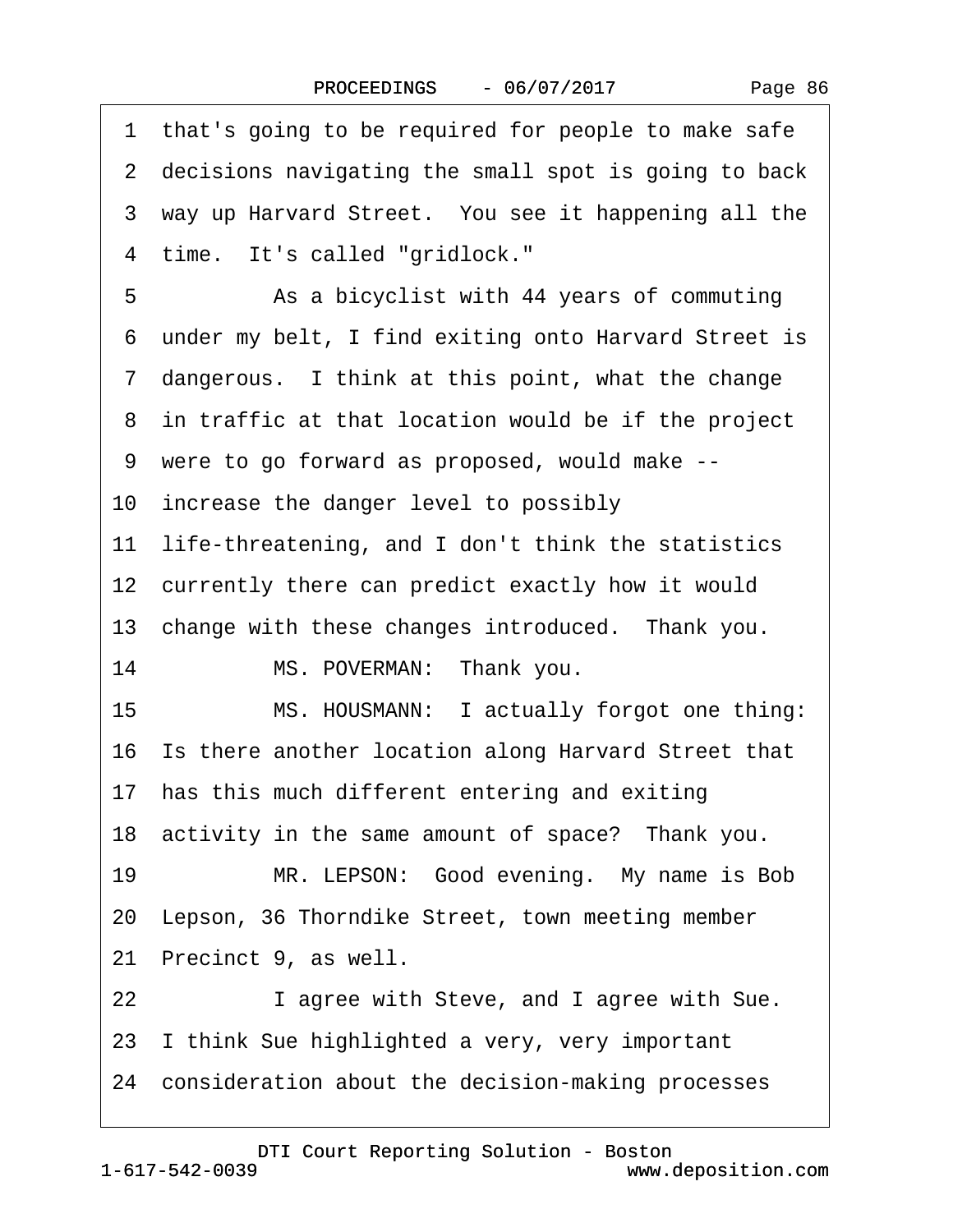<span id="page-86-0"></span>1 that are needed and happen all the time. I've got 2 two children who recently learned to drive, and what 3 I have said to them is if you can navigate the 4 corner of Harvard and Thorndike Street, you can go 5 on the Mass. Pike and drive to New York City. There 6 is nothing that is more complicated than that 7 intersection at this point, and certainly there 8 is -- a structure of that size would make it even 9 more complex. No question about that. I think 10 that's a very, very good point. 11 My main issue here, which was -- I was 12 surprised by this, and perhaps I should be more 13 informed about this. I did not realize that, I 14 guess by regulation, that a building of this size 15 with retail space and the number of housing units 16· would ideally have 36 spaces. 17 Now, I'm a person who believes in less 18 cars, so I don't have a problem with the number of 19 parking spaces being provided for a building of that 20 size. But what it does show me is that this entity 21 is so dense and there is no room on the site to 22 provide even close to the proper number of parking 23 spaces. It's just representative and emblematic of 24· a structure that is way too big and way too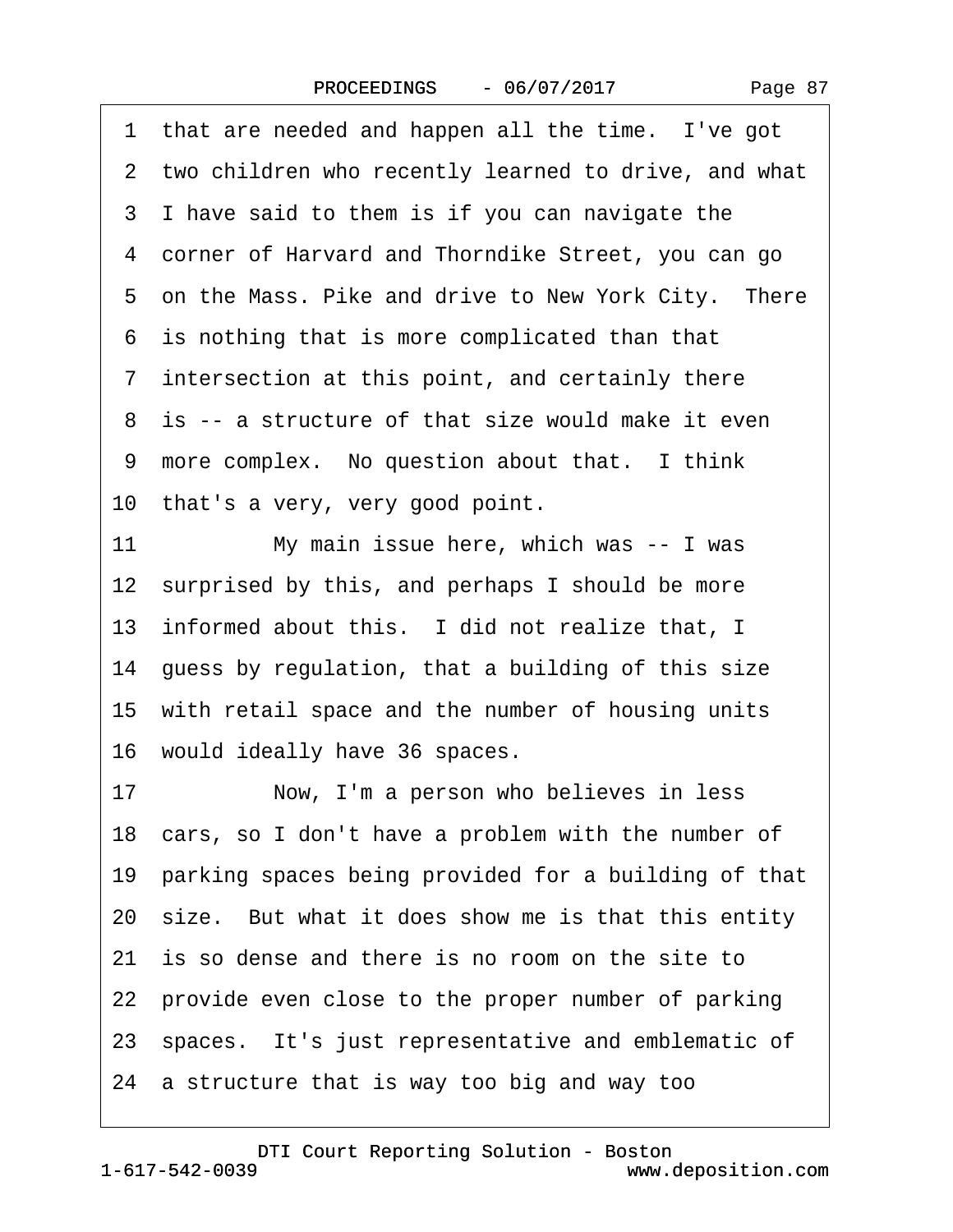<span id="page-87-0"></span>1 oversized for the spot that it is in. And that's

2 really the point that I'm trying to get across.

3 Thank you.

4 MS. POVERMAN: Thank you.

5 MS. HARRIS: Hi. My name is Marian Harris. ·6· I live at 82 Thorndike Street, two houses away from 7 the proposed development.

8 Mostly, I agree with what the other 9 community members have said so far. I agree with 10· Steve about concerns in the morning particularly 11 about having the loading zone active while kids are 12 getting to school. I'm the mother of two young 13 kids.

14 • And combined with that, the complexity that 15· Sue mentioned I absolutely agree with.· And I've had 16· conversations in our house, and I'm not sure we've 17 come to the right answer or not, but whether it's

18· actually safer to cross Thorndike Street between

19· Clarence and Harvard rather than at Harvard because

20· there's so much going on at that intersection

21· between Harvard and Thorndike that for an 11-year-

22· old to kind of keep track and navigate -- I think

23· it's beyond sort of an 11-year-old's capacity to do

24 that well. And having trucks there in loading zones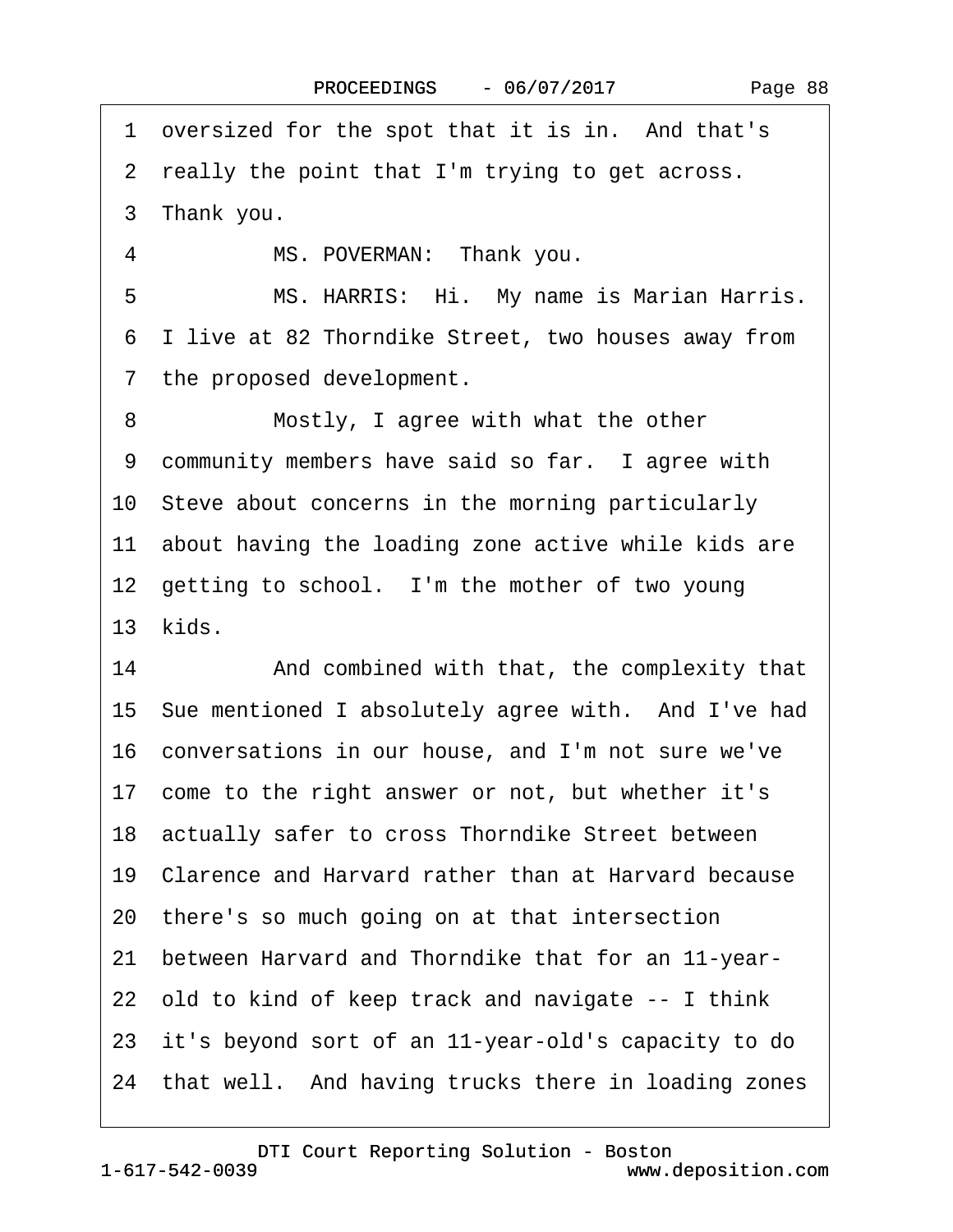<span id="page-88-0"></span>1 and increased, you know, obstruction of sight lines 2 I think will only make that more complicated.

·3· · · · · ·And I did want to encourage further studies 4 about turning radiuses for getting in and out of the 5 driveway, particularly if their driveway, if I'm ·6· remembering correctly, is located across from street 7 parking.

8 **8** · **So my driveway is located across from** ·9· street parking, and I can tell you that I frequently 10 have a very hard time getting in and out, and it 11 requires sort of making one approach and then 12 backing up and then approaching it again. And 13 traffic will stop for me while I'm doing this. And 14 it gets worse in the wintertime when there's snow, 15· which theoretically is plowed, but as we all know, 16 it sort of still, you know, really narrows the 17 street and kind of drifts out another foot or so, 18 and so those cars get even closer, and it makes it 19· very hard.· So I would want to make sure that these 20 cars really can get in and out without blocking 21 traffic, even leaving a side where the cars could 22 enter or exit sometimes. Thank you. 23 MS. POVERMAN: Thank you. 24 Mr. Rosen.

1-617-542-0039 [DTI Court Reporting Solution - Boston](http://www.deposition.com) www.deposition.com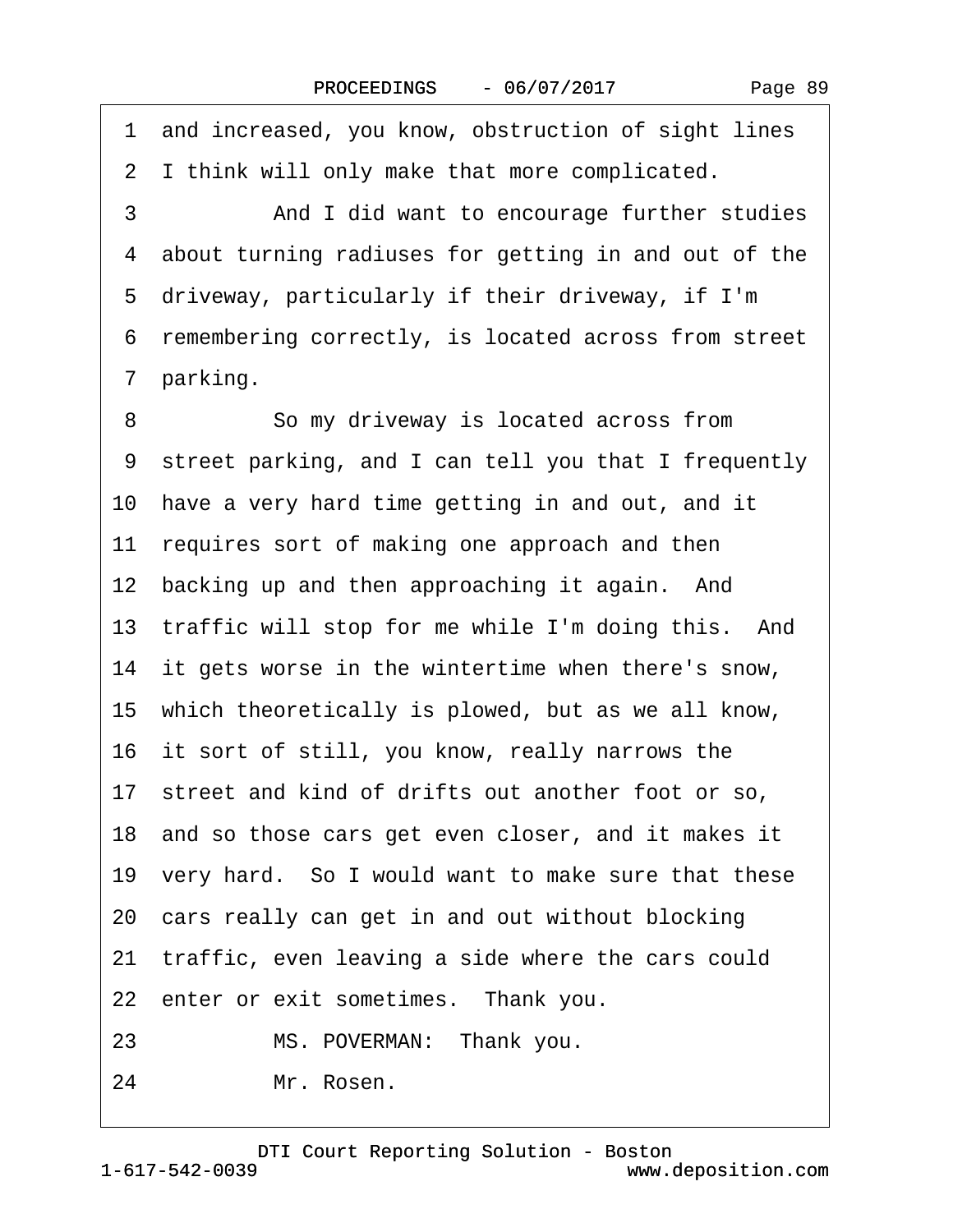<span id="page-89-0"></span>

| 1  | MR. ROSEN: Who knows my name here? Huh?                |  |  |  |
|----|--------------------------------------------------------|--|--|--|
| 2  | Hi, everybody. I'm Mark Rosen. I live at               |  |  |  |
|    | 3 88 Thorndike Street, and I'm a proud citizen of the  |  |  |  |
|    | 4 Town of Brookline, and I've come here to speak about |  |  |  |
|    | 5 this development.                                    |  |  |  |
| 6  | And I think one thing everybody in                     |  |  |  |
|    | 7 agreement on this side over here and here pretty     |  |  |  |
|    | 8 much is saying is this building is way too big for   |  |  |  |
|    | 9 the lot size. It's creating a density that's hard    |  |  |  |
|    | 10 for traffic to deal with, for pedestrians to deal   |  |  |  |
|    | 11 with.                                               |  |  |  |
| 12 | Some suggestions I heard tonight was why               |  |  |  |
|    | 13 don't we just extend the sidewalk into Harvard      |  |  |  |
|    | 14 Street. That's a terrible idea. Harvard Street is   |  |  |  |
|    | 15 extremely busy. It's what's known as a very busy    |  |  |  |
|    | 16 thoroughfare. And at the time of the morning, such  |  |  |  |
|    | 17 as rush hour, to narrow that street would be        |  |  |  |
|    | 18 disastrous. It would just cause incredible traffic  |  |  |  |
|    | 19 tie ups. That traffic is tied up from Comm. Ave.    |  |  |  |
|    | 20 halfway back to Beacon Street. And Thorndike sits   |  |  |  |
|    | 21 right about in the middle of that. And I live on    |  |  |  |
|    | 22 Thorndike.                                          |  |  |  |
| 23 | Now, there's two T stops, and I work over              |  |  |  |
|    | 24 at a college. I can take the T.                     |  |  |  |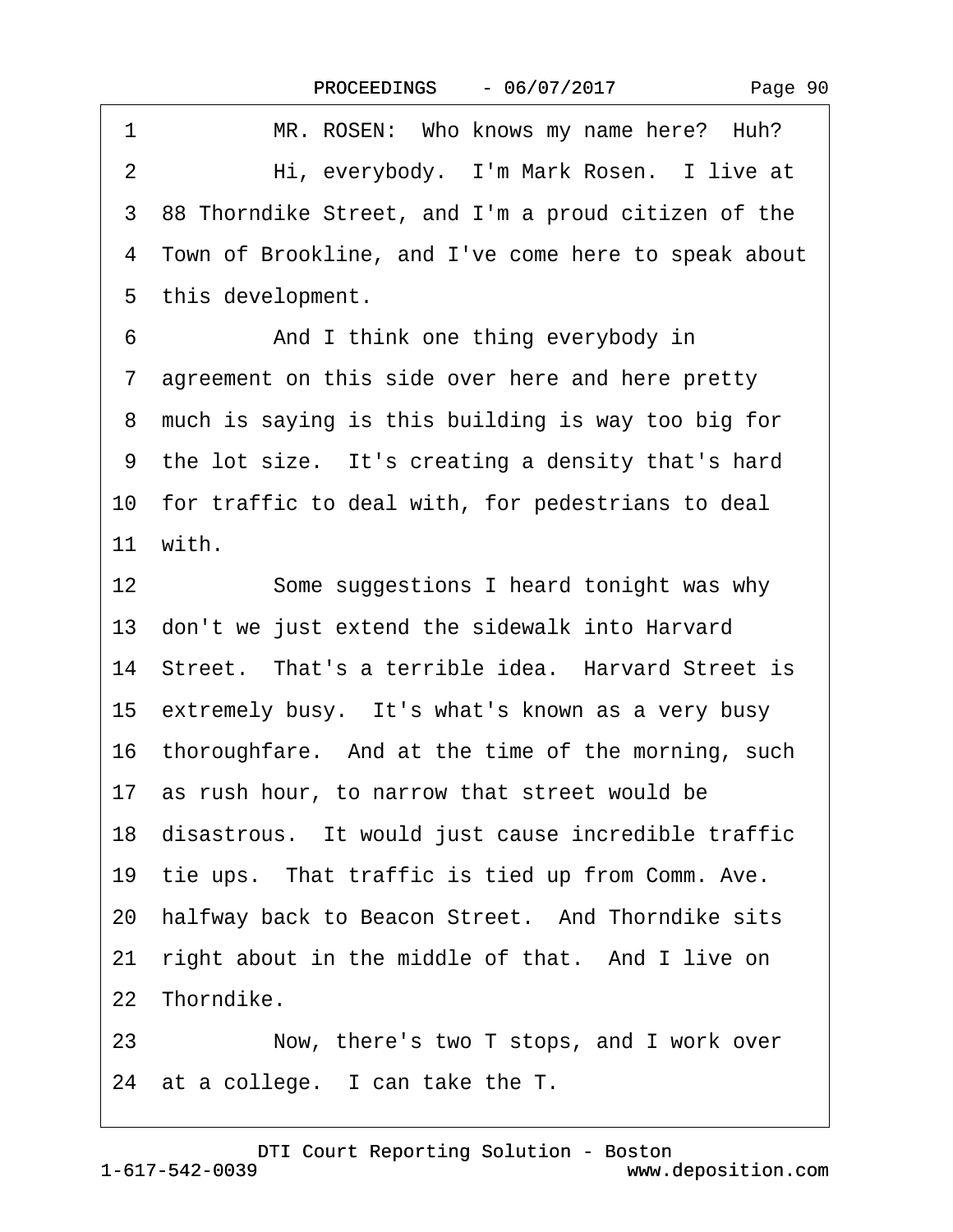<span id="page-90-0"></span> $1$  Do I? No.

2 Why? Because the T is terrible. Everybody 3 knows it. Nobody wants to take it unless they 4 actually have to.

5 **· · · So I drive.** Like most people, I drive to ·6· work.· And when I leave Thorndike, in order to cross ·7· Harvard Street I have to drive over to Clarence and 8 down Coolidge so I can take a right on Harvard and ·9· then cut across Harvard Street to get across that 10 big huge river of traffic that Bob Lepson was 11 talking about. It's impossible to cross. And then 12 I go merrily on my way to my job. And when I come 13 back home, I do the opposite. You know, I never 14 can -- very rarely can cross over to the other side 15 of Thorndike. I have to make a right on Harvard, 16 and then make a left on Coolidge and so forth. So I 17 just wanted to just bring that out into the open. 18 • • • Everybody's talking about moving the street 19 out to accommodate the building. Well, that's kind 20 of unheard of. I mean, I could be old-fashioned. 21· You know, I do have a phone that I'm taking notes on 22 now -- right now, so that makes me new fashioned. 23· But the reality is why not pull the building back so 24· that it fits into the place that the developer --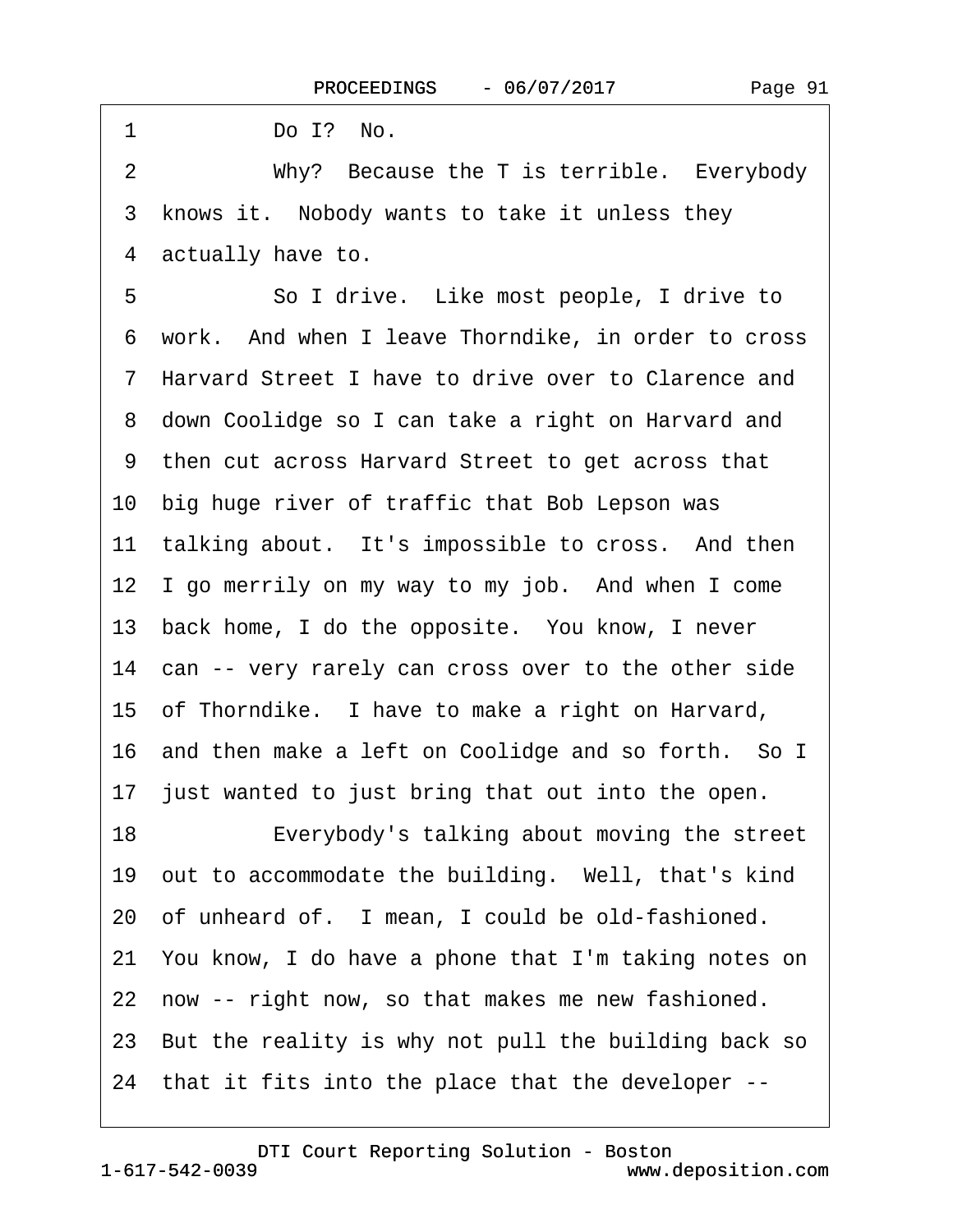Page 92

<span id="page-91-0"></span>1 the very nice Mr. Danesh, who was just here a moment 2 ago. He's left. But anyway, he's a very nice man, 3 and he owns a piece of property. Why do we have to 4 extend the street to accommodate the property? Why 5 not modify the building in some way? 6 • • And the architects are good fellows. I can 7 see them all over there sitting very happily, and I 8 know that they can do good work, and I want to ·9· encourage them to keep working on this design and 10 make a design that actually fits the location. 11 • **Another question I have before I sit down** 12 is about the parking system. I heard them mention 13· tonight that, oh, well, we'll pick a vendor at some 14 point. Well, I've given testimony at previous 40B 15 hearings about parking systems, mechanical ones, 16· that were recommended that do not function below 50 17 degrees. And I don't know if anybody in this area 18 knows it, but 50 degree happens, you know, quite 19 frequently. It happened yesterday. And to have the 20· parking system fail would cause traffic tie-ups on 21 Thorndike and then out into the other streets. 22 **• People use Thorndike as a cut-through from** 23 Comm. Ave. to Harvard Street. I know that because 24 we see cars roaring up Thorndike Street all the time

1-617-542-0039 [DTI Court Reporting Solution - Boston](http://www.deposition.com)

www.deposition.com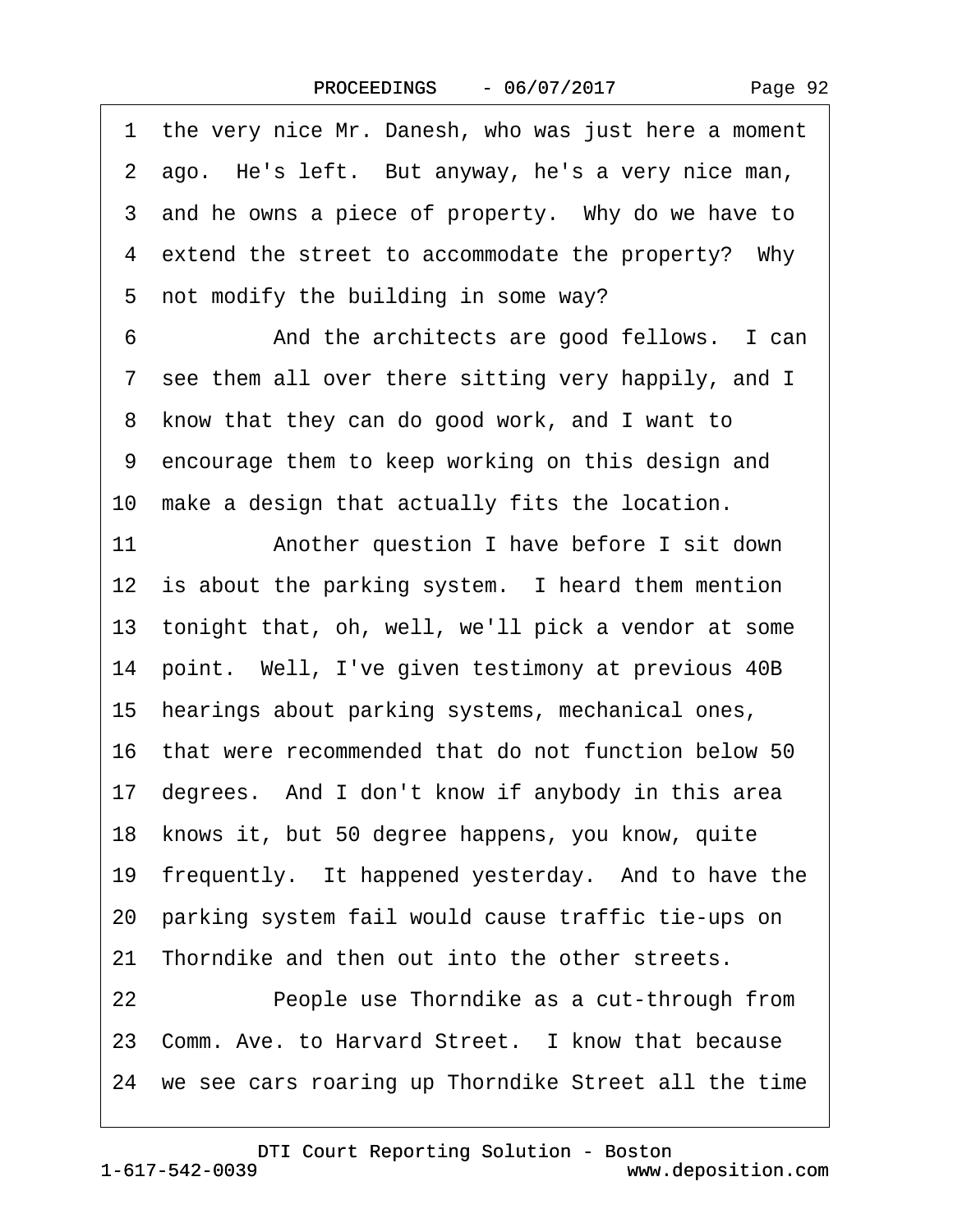<span id="page-92-0"></span>1 going way beyond the speed limit. 2 **3. • So I think we need to have a definitive** 3 answer of what parking system are you gentlemen 4 going to choose for this site, maybe have the 5 manufacturer's name, the model number. We'd like to ·6· look at the specifications to find out exactly -- is 7 this machine going to function in the hardy, brrr, 8 cold weather of New England? Because the last time 9 we were talking at a 40B hearing about a parking 10 system, it froze dead in its tracks at about 40 11 degrees. It slowed down at 50. So I think that's 12 important information. This is important. 13 • And people were talking about parking, and 14 the residents in the area aren't talking about 15 parking. Well, I'm going to speak to them to see if 16 we can get some letters in, because I know we're all 17 very concerned about that. And I think maybe the 18 reason why you might not have heard about it in 19· other letters is because we're concerned that the 20· gigantic, 40-foot-high wall, 70 feet long is looming 21· over our neighbor's house.· So we thought, well, 22 that's more important to talk about than the number 23· of parking spaces, or the fact that you can't see 24· out onto Harvard Street when you're driving and you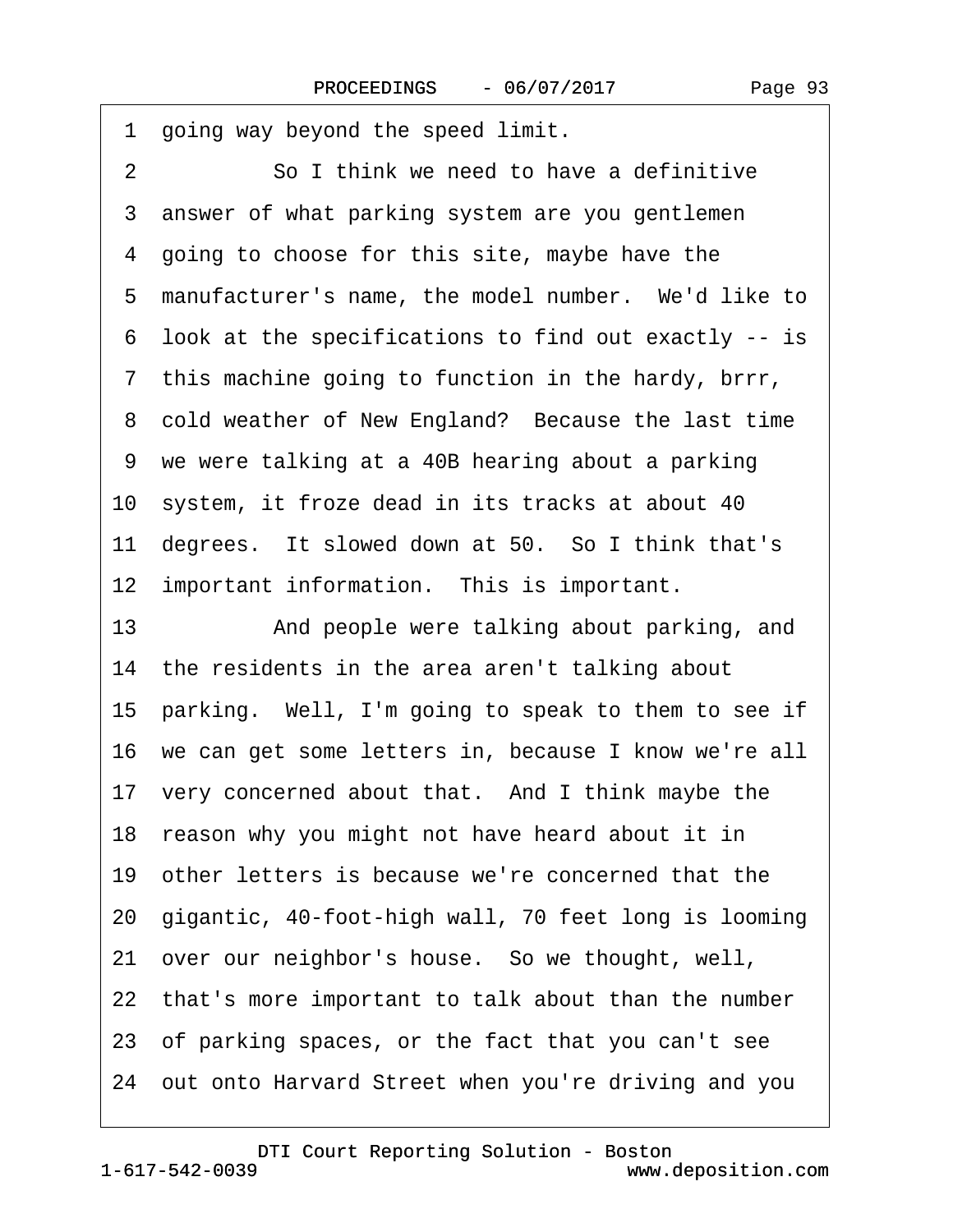<span id="page-93-0"></span>·1· might, you know, possibly injure or maim a 2 pedestrian, a motorist, or a bicyclist. As the 3 client's -- the developer's traffic person talked 4 about, it's a very busy intersection. And your own 5 peer reviewer said that the building itself most ·6· probably would serve to continue to limit visibility 7 there. It's not going to improve the situation. 8 And I know when you start these meetings --·9· I always like when you start because -- I always 10 like to start our meetings, because when you start 11· you say, Mr. Developer could you please tell me 12 about the improvements that you're going to make to 13 this property. That phrase stuck in my mind. I 14 thought that's a very good phrase. 15 **· · · · So in terms of what improvements are you** 16· going to make, what improvements are you going to 17 make so that this building does not compromise this 18 intersection and make it a potential hazard for 19 children, for adults, for elderly, people in 20· wheelchairs.· We have an elderly center right up the 21 street, and they shop around there. There's lots of 22 stores around and so forth. 23 **So those are my concerns, and I think** 

24 they're reasonable ones. And they look like a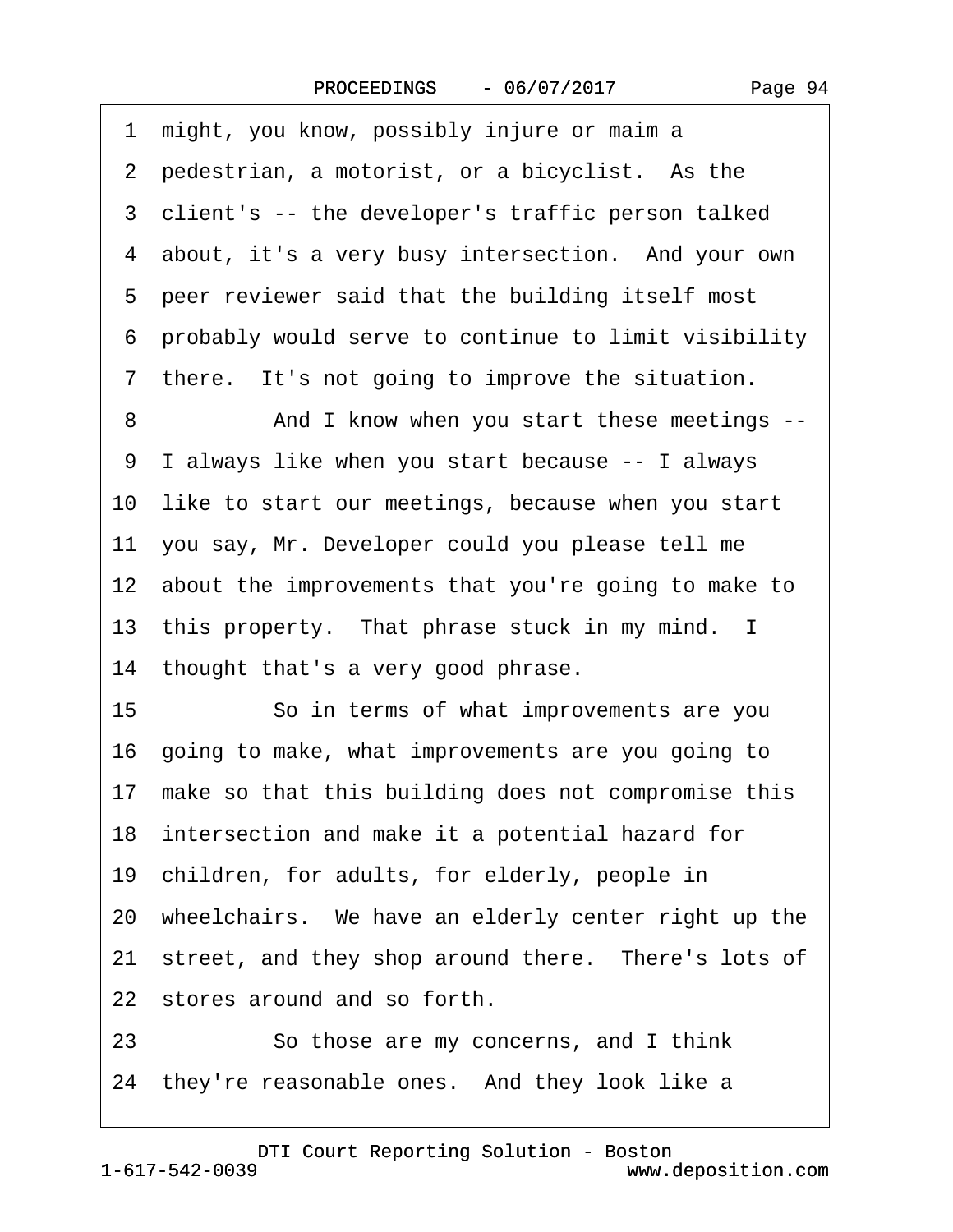<span id="page-94-0"></span>1 bright bunch of fellows over there sitting in the

- 2 front row. I'm sure they can put their heads
- 3 together and come up with a really good, rock-solid,
- ·4· down-to-earth solution that doesn't involve
- 5 modifying the street. Perhaps modifying the design
- 6 of the building might be a better idea. Okay?
- 7 Thank you so much for listening.
- 8 MS. POVERMAN: Thank you.
- 9 MR. ROSEN: And I'd like to ask for a round
- 10 of -- oh, wait a minute. There's one more. But
- 11 after him, a nice round of applause for everyone
- 12 whose spoken.
- 13 MR. PINCHES: I will share the applause 14 later.
- 15 My name is Fred Pinches. Our family home
- 16 is at 106 Thorndike Street, just past Clarence
- 17· Street, approximately 500 feet from the intersection
- 18 which is the big topic right now.
- 19 A number of questions and comments:
- 20 **••** First of all, the question on the
- 21 transportation engineer, I don't know how much they
- 22 studied the actual traffic volume and flow on
- 23 Thorndike Street. I know you can't basically put up
- 24 a tent and camp out there for 48 or 72 hours.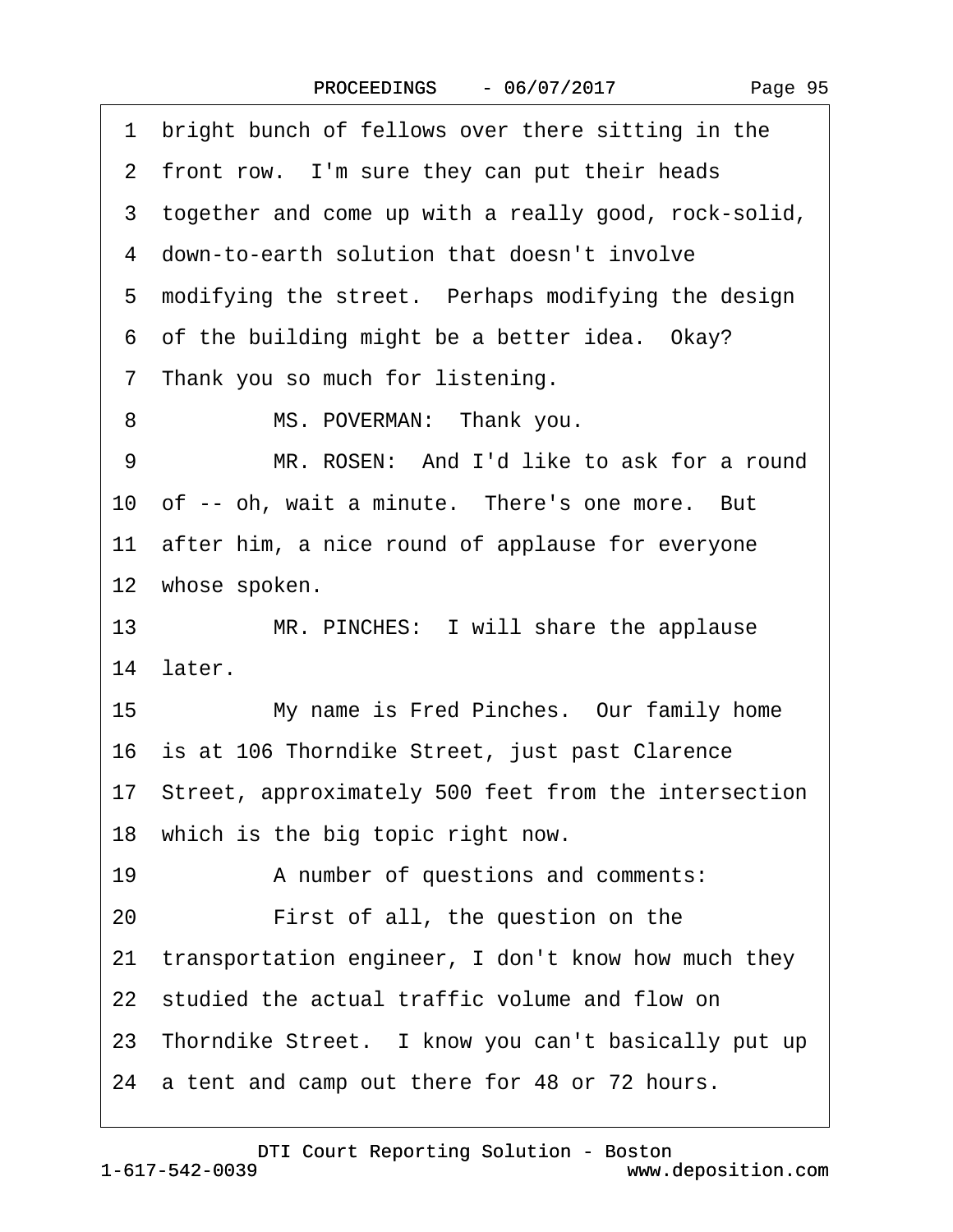Page 96

<span id="page-95-0"></span>1 Budget wouldn't allow that. But there are very 2 specific situations over there which may be unusual 3 if not unique to the neighborhood and the other 4 streets mentioned. 5 **• One, as Mr. Rosen had just mentioned over** ·6· there, Thorndike Street is basically a bypass route ·7· for Commonwealth Avenue right through to Harvard 8 Street. That's the first street that you can take 9 after the intersection of Harvard and Common, which 10 is a famous if not notorious intersection, which is 11 one reason why Thorndike Street is probably one-way 12 beginning at Clarence going all the way down the 13 hill, as you've well seen. 14 The volume of traffic is substantial during 15 rush hour. It is high speed, and all day long. 16 It's not just high speed for the commuters or the 17 people going through. It also seems to be the test 18· run for Herb Chambers, BMW, Honda, Porsche, Mini, 19 and whatever else you want. 20 **In fact, one of our neighbors, the abutter** 21· at 78 who would be most impacted by this development 22 down there, I think he was almost involved in a very 23 serious accident, got into his car, followed the 24· Herb Chambers man back down to the showroom down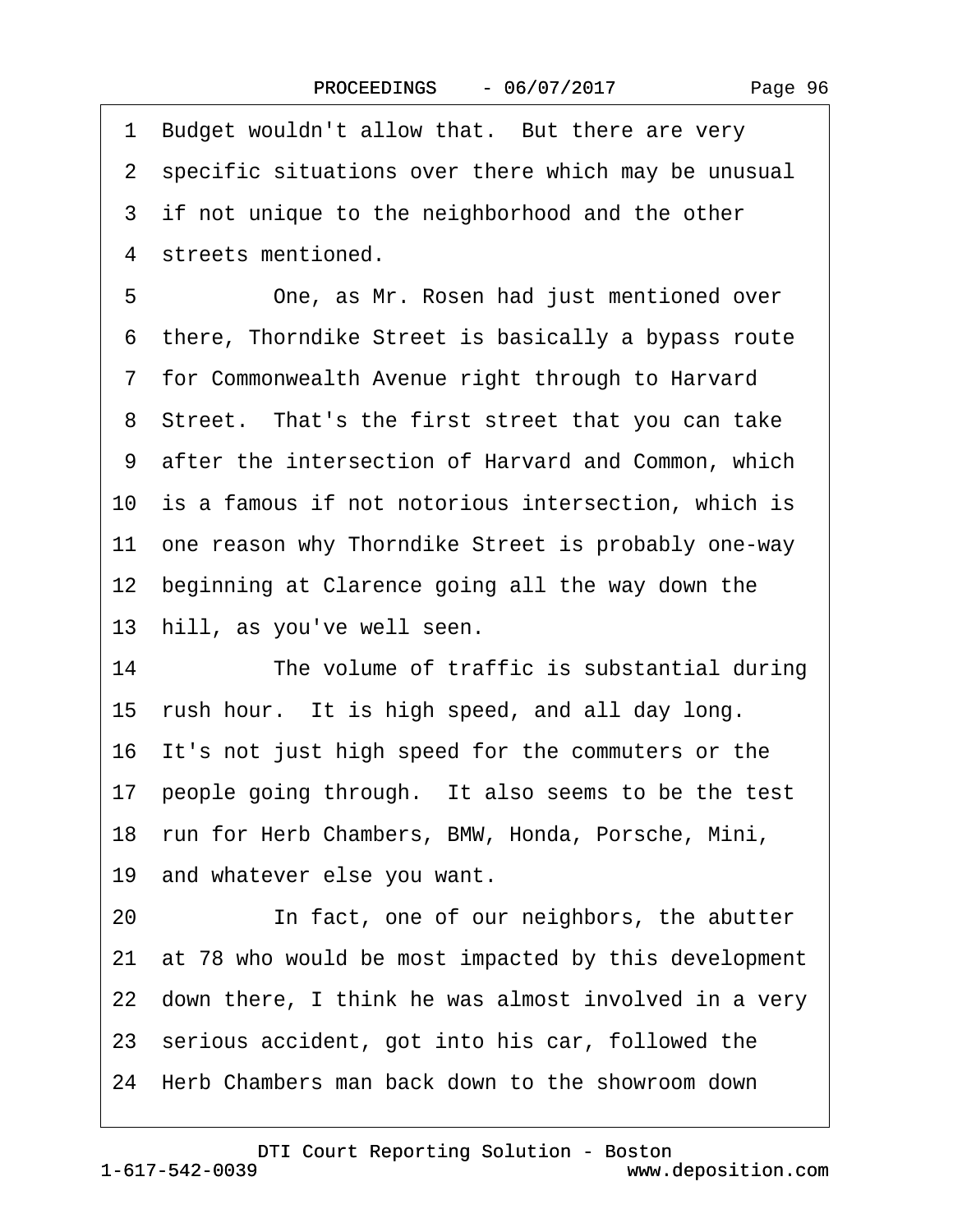<span id="page-96-0"></span>1 there, really got into it. Didn't do anything 2 stupid or violent to get himself arrested. But, I 3 mean, this is the situation that we're dealing with 4 with the situation on Thorndike, which, again, as I 5 said is unusual. 6 · · So, again, the question is, have they ·7· looked at some of this volume and flow and activity 8 a little more than just -- I'm not going to say 9 "superficial." I think that would insult you, and I 10 think you've done a very good job to the point. But 11· you may have to go beyond that point to look at the 12 situation as it exists. 13 • Also, there's a lot of activity at the 14 service station on the other side of the street. We 15· have been talking about the garage entrance conflict 16 with this, that, and everything else. Again, very 17 good job to the point which you have done it. But 18 again, when you've got all this activity that is a 19· fairly big service station which involves service, 20· moving cars from the back lot to the front, 21· everything in, out, all the way, you know, again, 22 the street is basically an extension of that

- 
- 23· operation.· So, again, there's potential conflict

24 there.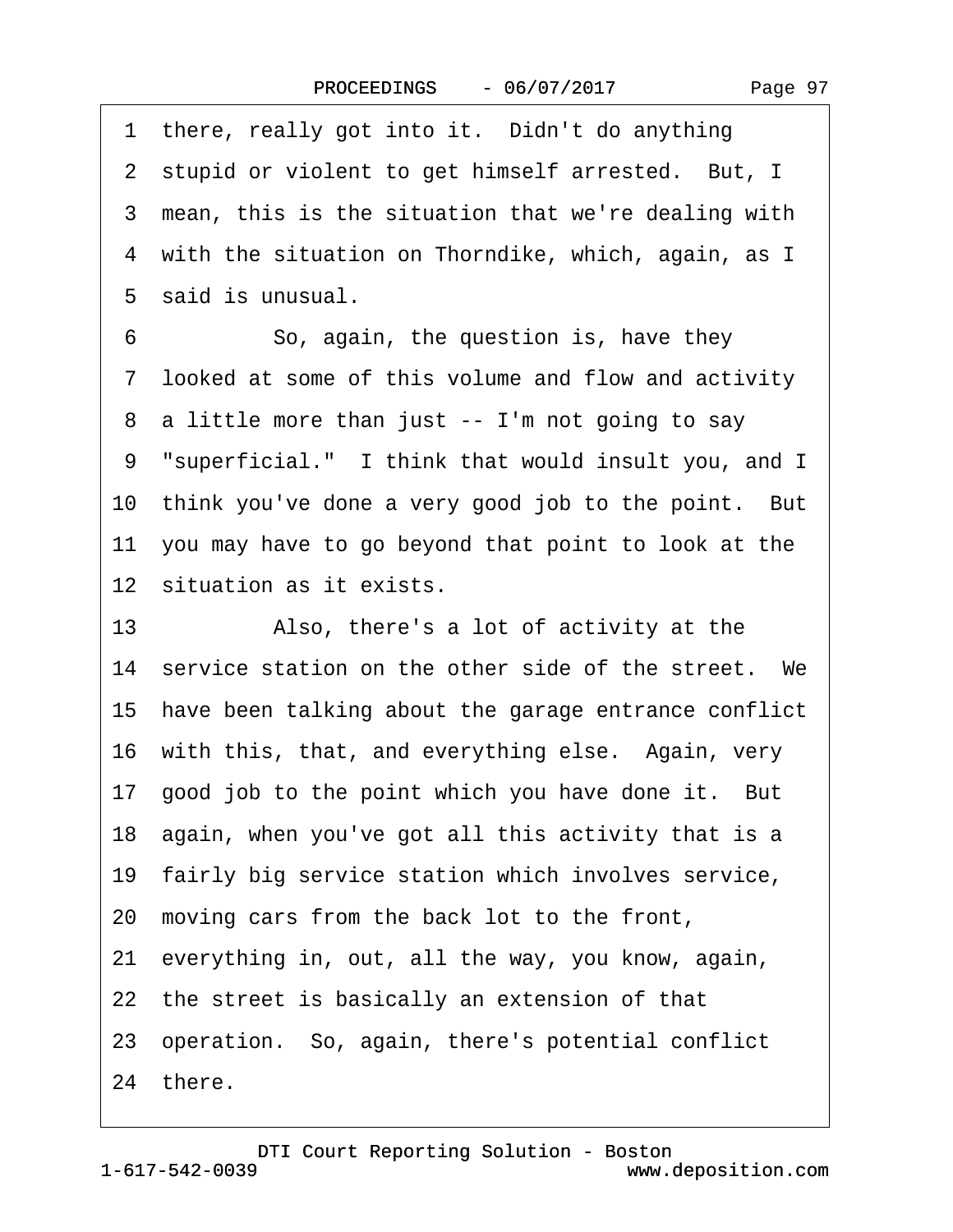<span id="page-97-0"></span>1 So those would be the two questions on --2 actually, on Thorndike Street itself. 3 This idea of putting in a bump-out I think 4 could be detrimental to the whole operation. First 5 of all, the sight lines that we've been talking ·6· about seem to be -- and again, this would be a 7 question. Are we talking about just cars exiting 8 Thorndike Street and turning right onto Harvard ·9· Street, or have you looked at the traffic pattern 10· that might be turning left off of Harvard Street 11 onto Thorndike Street? Once you're on Thorndike --12 once you're on Harvard Street down there, people 13 have to make a very fast decision when they can 14 cross the street. 15 • Again, expanding the territory of your 16 study -- and I know we can't expand it too much; 17 budget constraints to begin with -- but you've got a 18 traffic light at Fuller Street. When there's 19 traffic at the green light there, you're going to 20· get a bulge of traffic, and that whole section down 21 there to Coolidge, to Thorndike as they basically 22 head down the hill to T.J. Maxx, you have very 23 little -- except Thorndike Street -- very little 24 conflict of traffic there. So cars would accelerate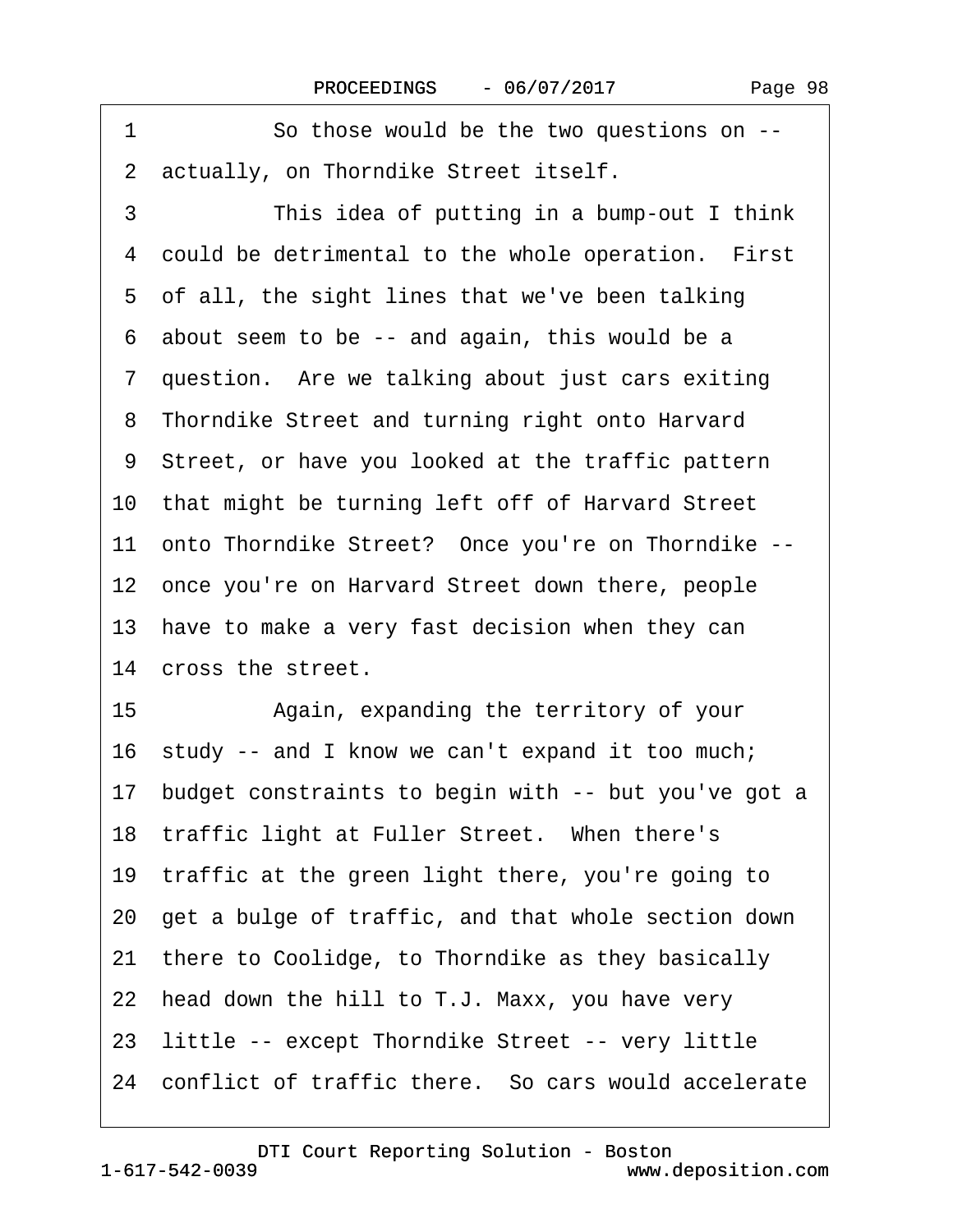<span id="page-98-0"></span>1 on a green light. They're accelerating for some 2 distance.

3 **3** • So again, you're going to have the ·4· potential for accidents there if the cars have to go 5 more out into the street just to make the right turn ·6· onto Harvard Street.· So I think that's a potential ·7· problem which could become much more serious than it 8 is now, particularly when cars are trying to make ·9· the turn -- left turn from Harvard onto Thorndike 10· Street, have to make a very quick decision to get 11 through that rush of traffic sometimes, and even 12 routine traffic to pull into Thorndike Street. And 13 their sight line I think is just as important if not 14 more important than the traffic coming out of 15· Thorndike Street, which is moving at a much lower 16 speed. So I think there's a potential safety 17 question there. 18 • Also, the activity in the neighborhood --19· and again, we can't expand the territory too much, 20· but we also have large vehicles coming on Thorndike 21· Street, particularly down from Clear Flour bakery, 22 and large vehicles that would now have to go out 23 into the street and make a much wider turn than they 24 are now. So again, that would slow down the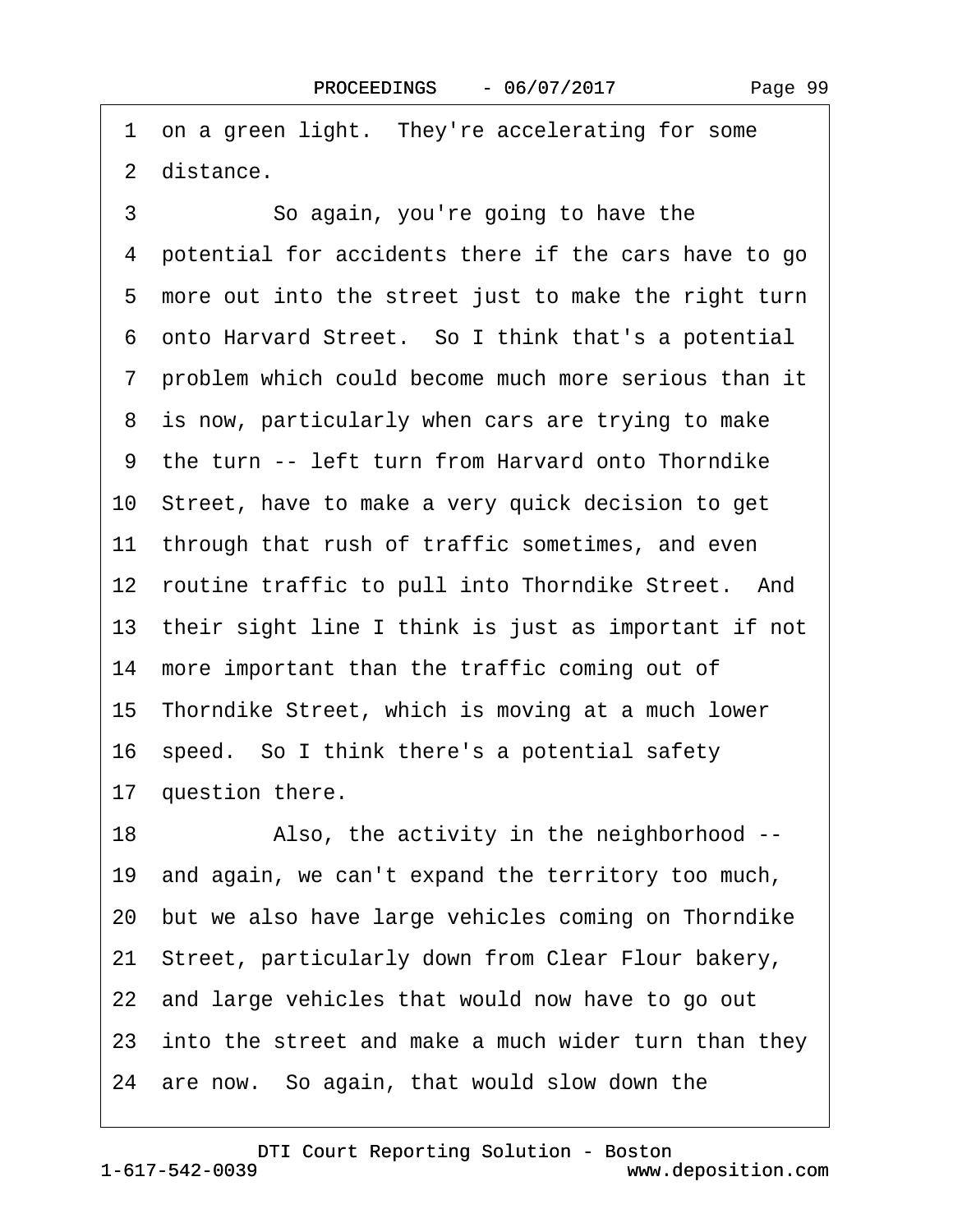Page 100

<span id="page-99-0"></span>1 traffic, possibly involve that in more conflict. So 2 that would be another question that I think we 3 should look at, the whole activity on that corner. 4 • And the last thing on the question, the 5 bump-out. I know that 40B prohibits the ·6· municipality from charging a developer for ·7· infrastructure any more than they would basically 8 charge anybody else. Usually, bump-outs are a ·9· decision made by the town, the transportation board, 10 whoever. It's the town's decision. The town pays 11 for it. 12 But in this case here, the developer may 13 offer to pay for the actual bump-out. But then 14 again, they may be required to pay for all the 15 infrastructures that may go with it by moving 16 stormwater systems and everything else. Even a 17 short distance around the corner was mentioned. You 18 know, that's going to be an expense for the town. 19· So again, who's going to pay for the whole thing if 20 the whole thing has to go through? 21 So that would be the five points over 22 there: Traffic and volume on Thorndike Street; 23 activity across the street, possible conflict there; 24 sight lines coming off of Harvard Street, which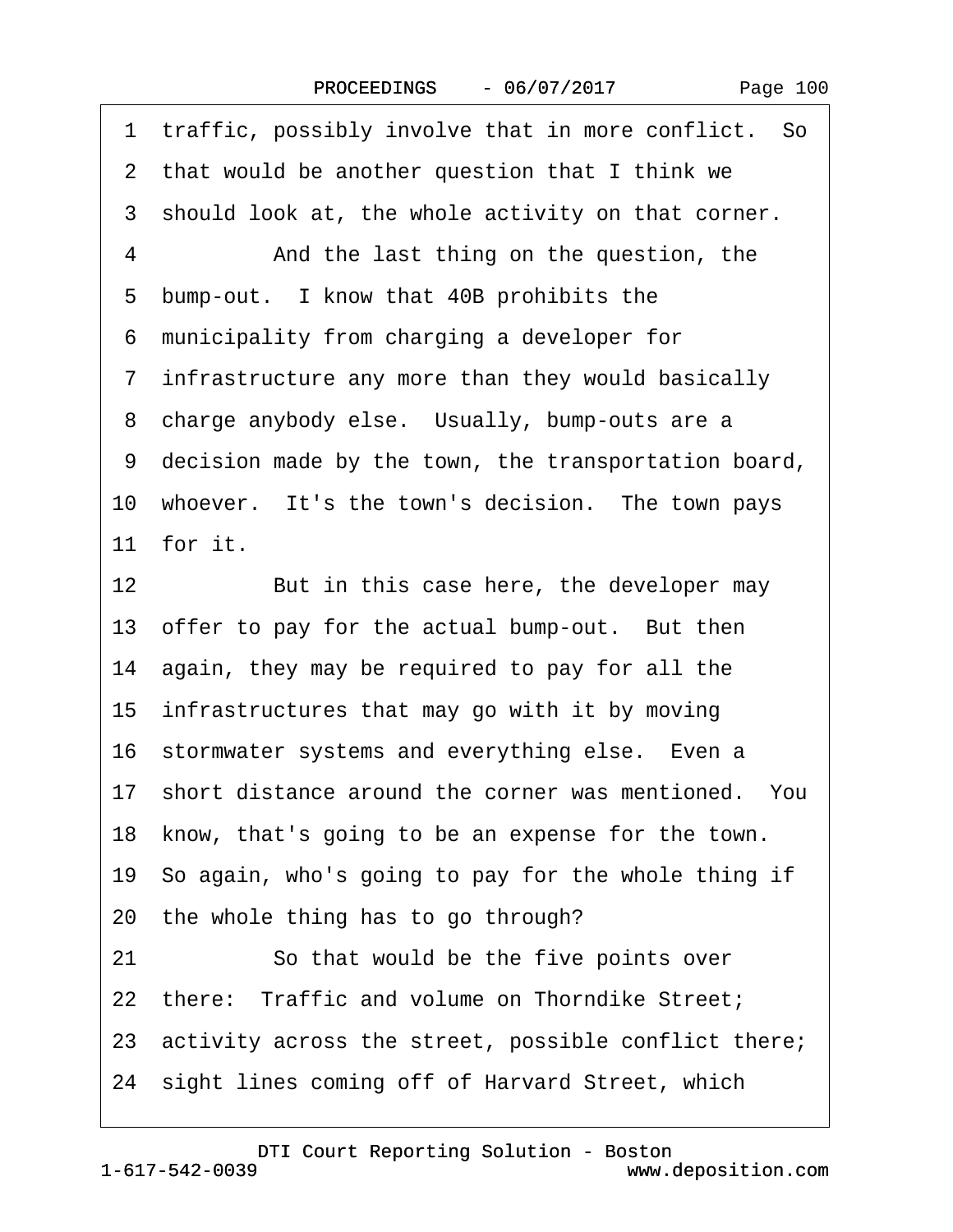<span id="page-100-0"></span>·1· would be more dangerous; large vehicles that might 2 be pushed out into the street; and then again the 3 question of cost on the infrastructure. See if we 4 can pass that along if the town requires it for this 5 bump-out, which I think would be a mistake. Thank ·6· you for your time. 7 MS. POVERMAN: Thank you, Mr. Pinches. 8 MS. NOBLE: My name is Joanne Noble, and I 9 live at 120 Coolidge Street, and I'd like to make 10 two comments.

11 One is the agreement with the fellow 12 residents. I agree with what they stated so far 13 this evening. I want to lend my voice to concerns 14 about the parking situation. I think there's a  $-1$ 15 wasn't aware of the diminution of the spots for 16 this -- the number of spots down to 13. And living 17 within a few blocks of the area, I'm completely 18 aware of the challenges that the residents have for 19· parking right now for all kinds of activities. I 20 wanted to make sure I put my name in. That is a 21 concern. Thank you. 22 MS. POVERMAN: Thank you. 23 MS. SHAW: Hi. I'm Sloat Shaw. I live at 24 88 Thorndike Street.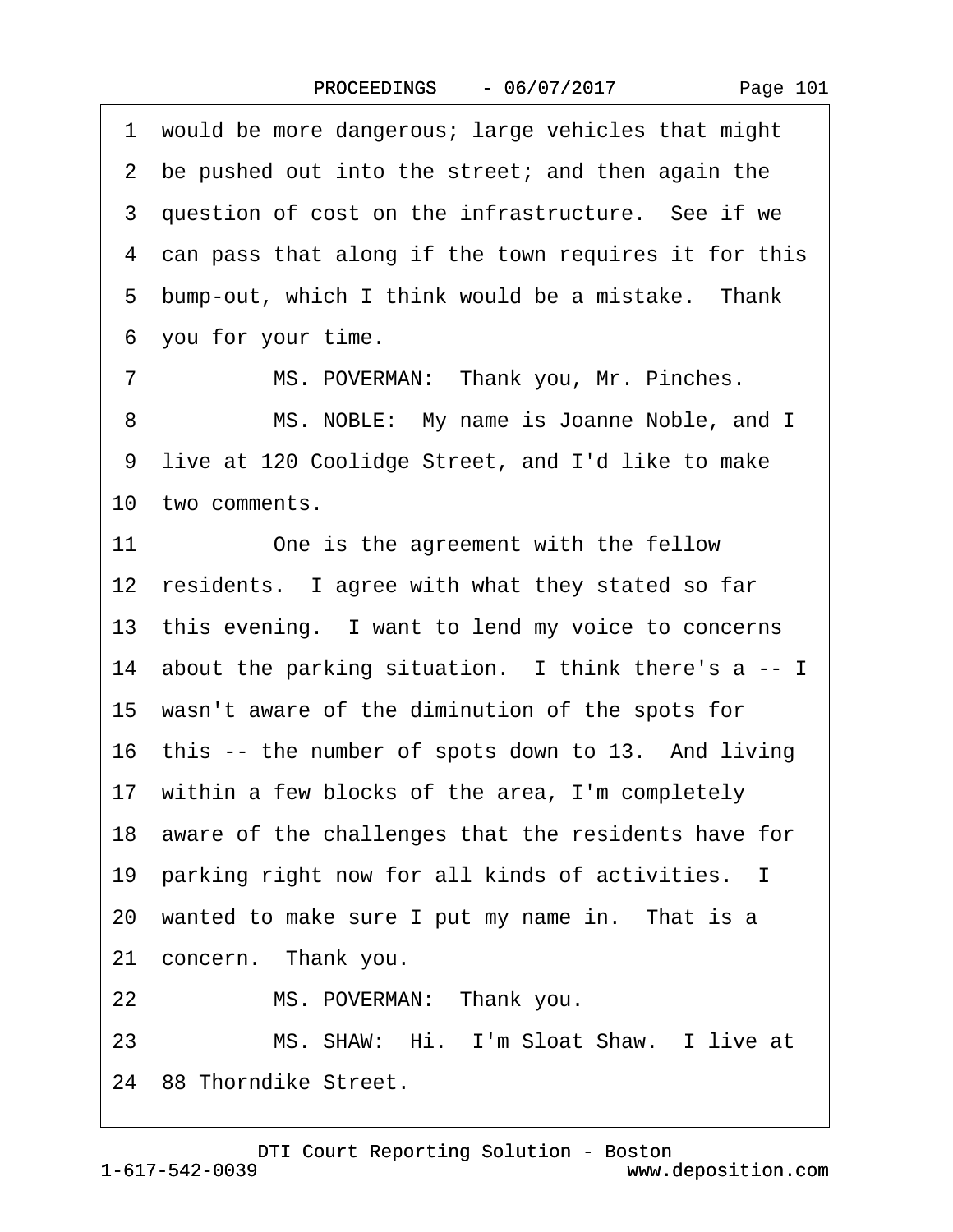<span id="page-101-0"></span>1 And I want to bring up the fact that if you 2 have an underground parking of 13 spots with one 3 lane with the cars going in and going out, that's a 4 really potentially difficult situation for anybody 5 backing in and backing out. It's a small space. ·6· And if you look at the people who have just three ·7· parking spots that they rent out in their driveway, 8 that operation of moving cars in and out crowds the 9 street incredibly. And if people are living with 10 these spots, they're going to want to go in at rush 11 hour, out at rush hour. Everybody wants to use them 12 at the same time. 13 • And I think that one way to approach this 14 problem is to make the entire building smaller so 15 that there's more room in the building and it's not 16· all squished in trying to make an impossible 17 situation safe. It doesn't feel like it's a safe 18 building, and it doesn't feel like it's designed 19 properly.

20 **In order to ensure the neighborhood --**21 after the developers leave, we're stuck with all of 22 the people doing this dance of cars back and forth 23 in Brookline. It's a really difficult site right 24 here. And I know that as residents of Brookline,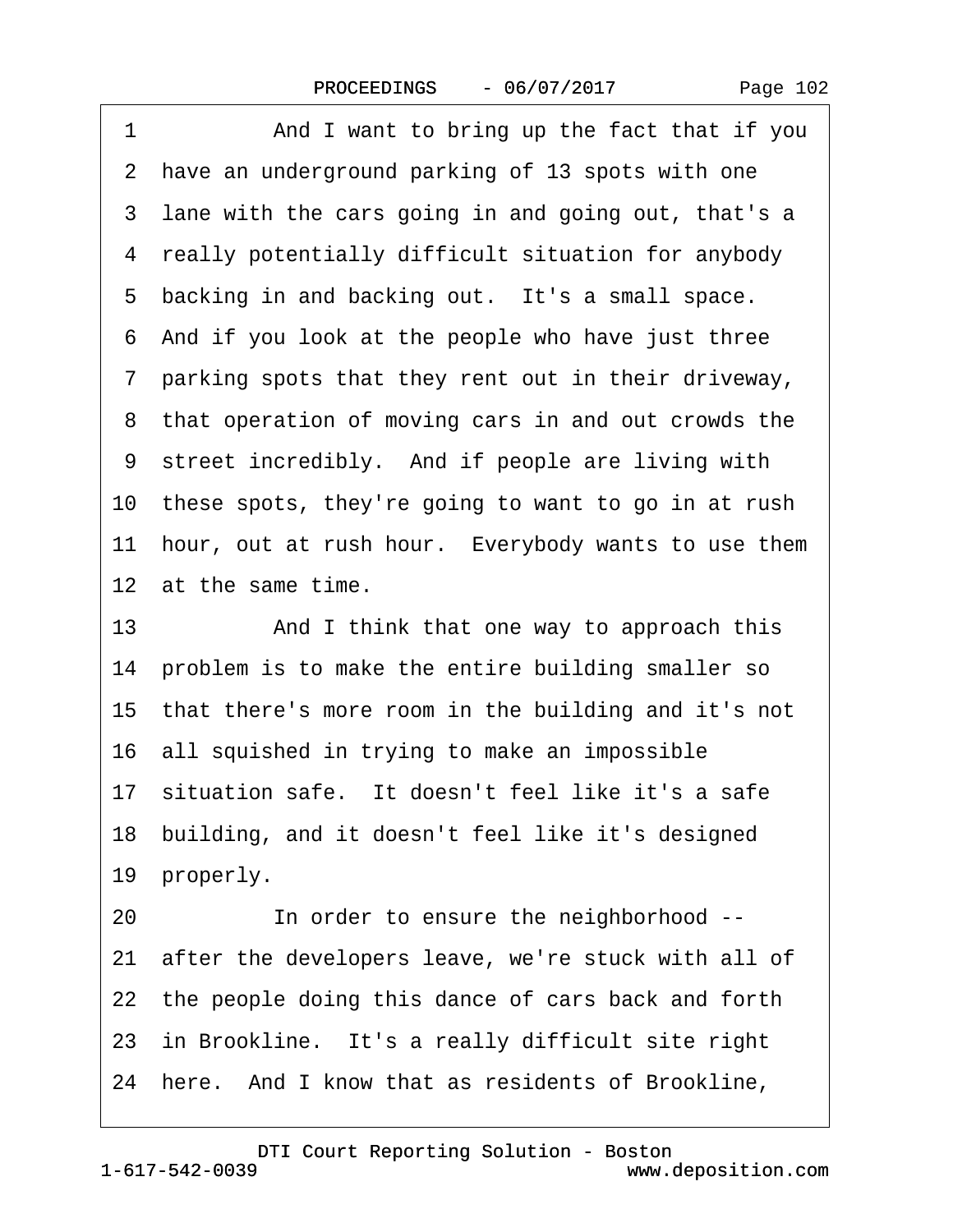<span id="page-102-0"></span>·1· these developers have that as their concern, and I'd 2 like them to think about it as something that's 3 essential for all of Brookline. 4 MS. POVERMAN: Thank you very much, ·5· Ms. Shaw. 6 Chay. If nobody else is going to speak, 7 you may applaud. 8 • • • Are there any administrative matters we 9 need to deal with, Polly? 10 MS. SELKOE: Well, it sounds like the 11 traffic issues -- maybe we should be -- the peer 12 reviewer should be speaking with the -- your traffic 13 consultant. 14 MR. ENGLER: As I mentioned, we have the 15 benefit now of the peer review consultant reports in 16 combination with the design comments we've heard. I 17· think what we're going to do is, simultaneous to, 18 you know, a design revision, we're going to prepare 19 a response. I think prior to, perhaps, issuing a 20· formal response, we may reach out to the peer review 21· consultants through the town who will facilitate to 22 perhaps bounce some ideas, get clarification, say 23· this is what we're going to be proposing, what do 24· you think about it, and not just a hopscotch back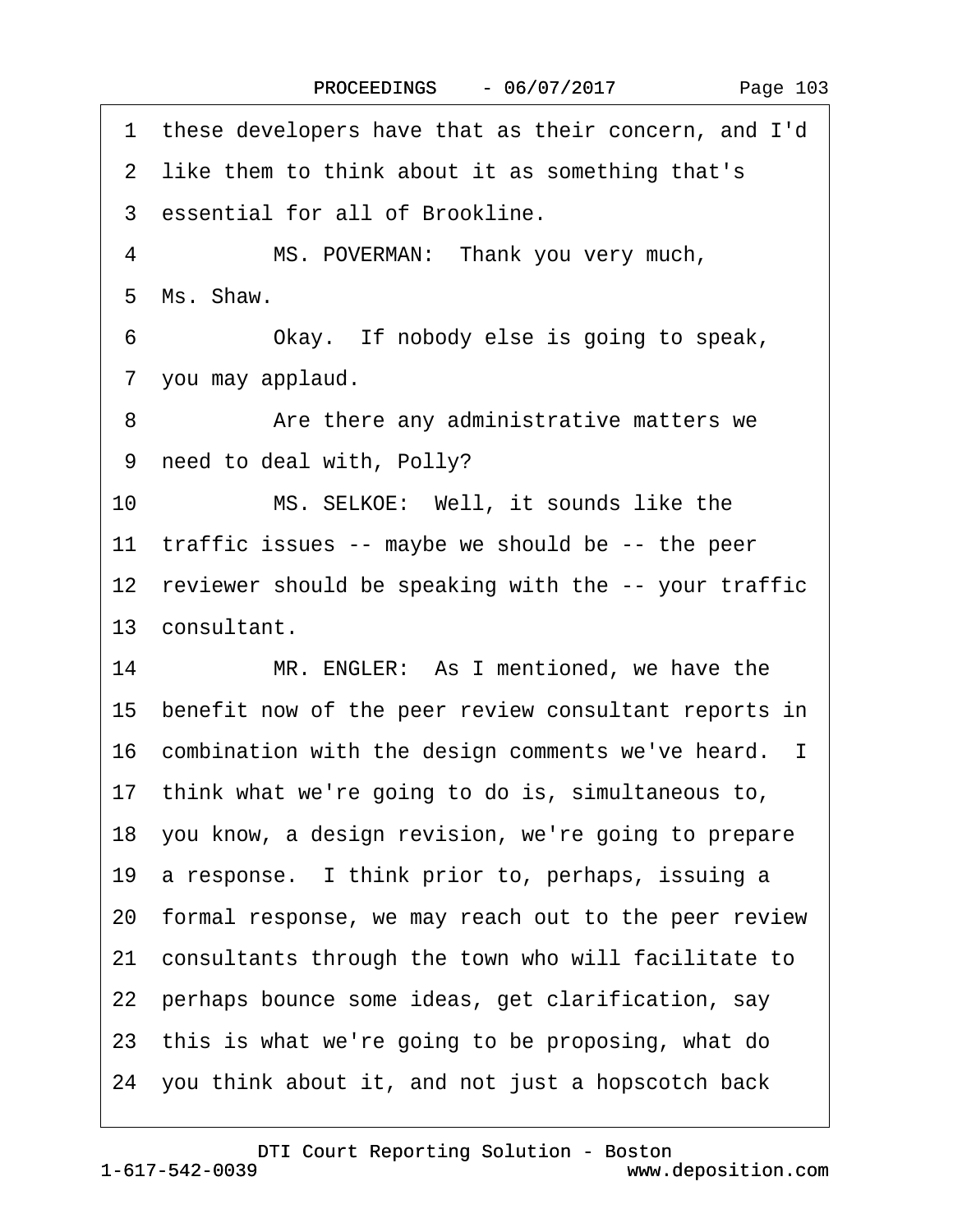<span id="page-103-0"></span>1 and forth, submit a report, they comment, we

2 comment. Try to make it a little bit more

·3· collaborative.

4 And I think we have a reasonable amount of 5 time to make some meaningful progress between now ·6· and the July 12th hearing.· So if it pleases the 7 board and the planning department, that's what I 8 would recommend. We obviously have email addresses, ·9· but any communication we have will run through Polly 10 and her team so the town and the board is kept 11 informed relative to what's going on. 12 MS. POVERMAN: I think that makes sense. 13 • Polly, do you agree? Planning department? 14 MS. SELKOE: Yes. I think that's a good 15· idea. 16 **· · · · So I think you could move to continue this** 

17 meeting to July 12th, and at that time we will be 18 discussing both design and traffic issues.

19 MS. POVERMAN. Okay. Then we will be 20· adjourned until July 12th, and maybe it would go 21 above 50 by then. Let's cross our fingers. Thank 22 you very much.

23 • Proceedings adjourned at 9:08 p.m.)

24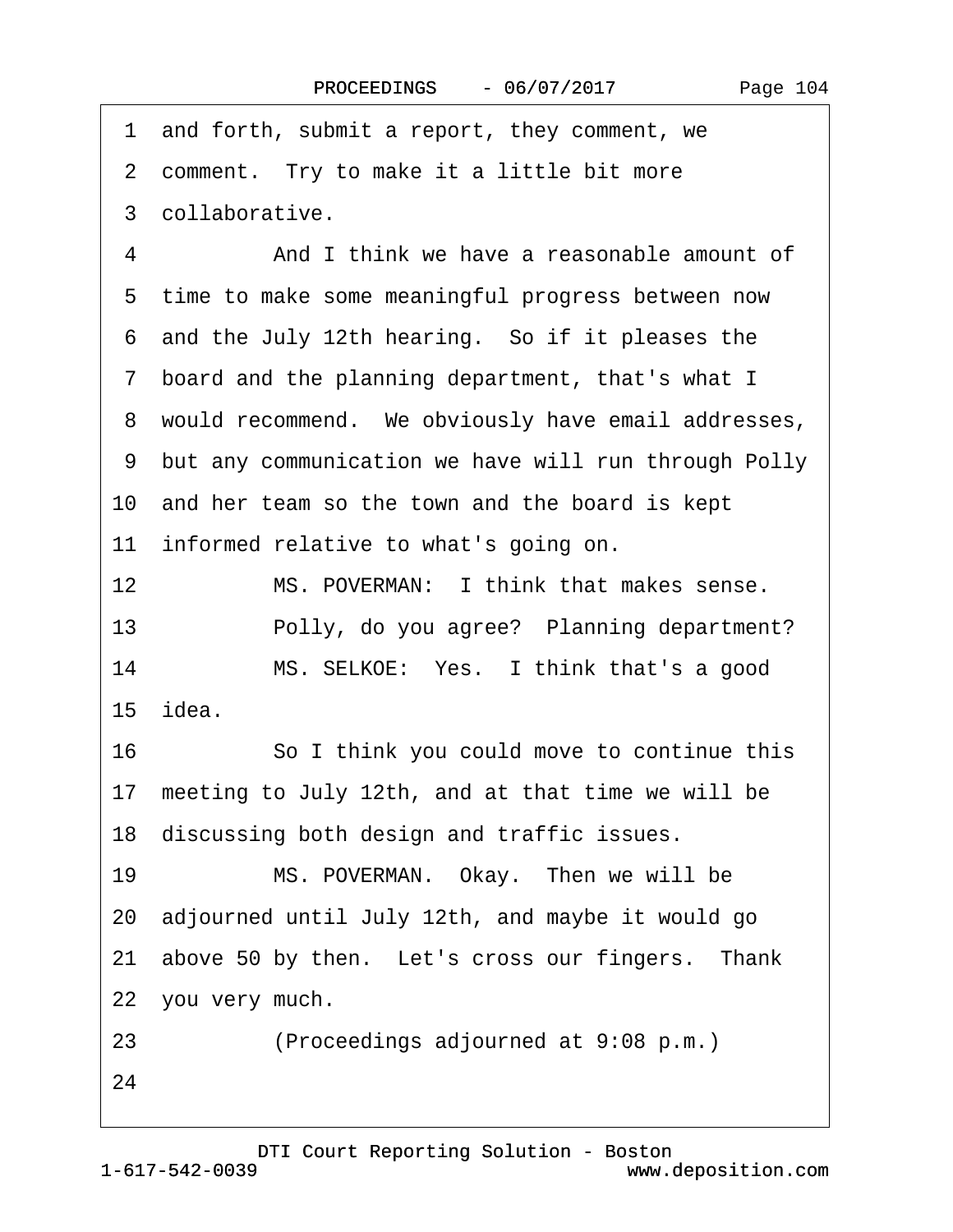| 1  | I, Kristen C. Krakofsky, court reporter and                                                                           |  |  |  |
|----|-----------------------------------------------------------------------------------------------------------------------|--|--|--|
|    | 2 notary public in and for the Commonwealth of                                                                        |  |  |  |
|    | 3 Massachusetts, certify:                                                                                             |  |  |  |
| 4  | That the foregoing proceedings were taken                                                                             |  |  |  |
|    | 5 before me at the time and place herein set forth and                                                                |  |  |  |
|    | 6 that the foregoing is a true and correct transcript                                                                 |  |  |  |
|    | 7 of my shorthand notes so taken.                                                                                     |  |  |  |
| 8  | I further certify that I am not a relative                                                                            |  |  |  |
|    | 9 or employee of any of the parties, nor am I                                                                         |  |  |  |
|    | 10 financially interested in the action.                                                                              |  |  |  |
| 11 | I declare under penalty of perjury that the                                                                           |  |  |  |
|    | 12 foregoing is true and correct.                                                                                     |  |  |  |
|    | 13<br>Dated this 19th day of June, 2017.                                                                              |  |  |  |
| 14 | <u> 2008 - Jan James James James James James James James James James James James James James James James James Ja</u> |  |  |  |
|    | 15 Kristen Krakofsky, Notary Public                                                                                   |  |  |  |
|    | 16 My commission expires November 3, 2017.                                                                            |  |  |  |
| 17 |                                                                                                                       |  |  |  |
| 18 |                                                                                                                       |  |  |  |
| 19 |                                                                                                                       |  |  |  |
| 20 |                                                                                                                       |  |  |  |
| 21 |                                                                                                                       |  |  |  |
| 22 |                                                                                                                       |  |  |  |
| 23 |                                                                                                                       |  |  |  |
| 24 |                                                                                                                       |  |  |  |
|    |                                                                                                                       |  |  |  |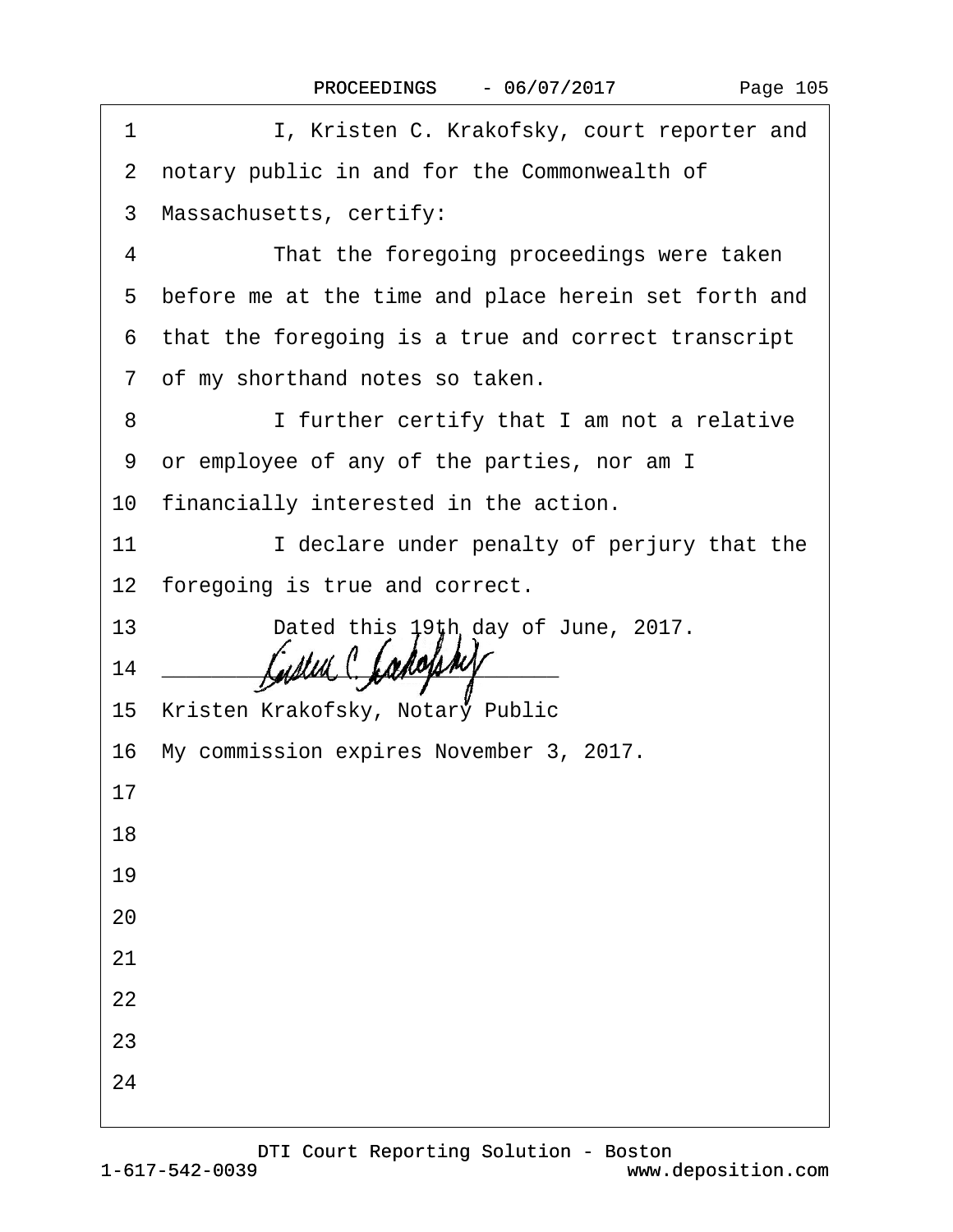### PROCEEDINGS - 06/07/2017

|                         | 6 101:16 102:2         | 220                    | 46                   |
|-------------------------|------------------------|------------------------|----------------------|
| \$                      | 15,000                 | 37:3                   | 30:9 83:16           |
|                         | 37:13                  | 23                     | 48                   |
| \$1,000                 |                        | 27:6 28:20             | 95:24                |
| 27:15                   | 15th                   |                        |                      |
| \$1,100                 | 42:9                   | 25                     |                      |
| 27:15                   | 16                     | 7:19 26:24 28:18 66:13 | 5                    |
|                         | 52:23,24 62:7,8,16,22  | 25-foot                |                      |
| \$1,500                 |                        | 43:3                   | 5                    |
| 27:19                   | 17                     |                        | 35:12                |
| \$66,000                | 4:6 28:15 35:16 85:2,8 | 26                     | 50                   |
| 7:14                    | 173                    | 39:23                  | 27:2,10 28:10 66:8   |
|                         | 40:12                  | 27                     | 67:13 92:16,18 93:11 |
|                         | 180                    | 39:24 49:18 55:1,2     | 104:21               |
| 1                       | 18:19                  | 2nd                    |                      |
|                         |                        | 49:1                   | 500                  |
| 1,600                   | $180$ -day             |                        | 95:17                |
| 35:22                   | 18:22 19:4             |                        | 55                   |
| 1,700                   | 19                     | 3                      | 38:9                 |
| 55:19 57:13             | 43:1 62:9              |                        | 57                   |
|                         |                        | 36                     | 35:21                |
| 1,700-square-foot       | 190                    | 49:21 55:3 86:20 87:16 |                      |
| 37:14 39:10             | 41:4                   |                        | 57A                  |
| 1,735                   | 1969                   | 4                      | 35:21                |
| 4:7 35:16               | 6:22                   |                        | 5:00                 |
|                         |                        |                        | 36:8 81:7,8          |
| 1.5                     |                        | 40                     |                      |
| 36:21                   | $\mathbf 2$            | 77:7 93:10             |                      |
| 1/2                     |                        | 40-foot                | 6                    |
| 27:6 28:20              | $\mathbf{2}$           | 77:4,10                |                      |
| 10                      | 57:15,18               | 40-foot-high           | 6-inch               |
| 7:7 8:2 9:5 12:8 62:19  | 2,500                  | 93:20                  | 43:22                |
|                         | 35:23                  |                        | 66                   |
| 106                     |                        | 40B                    | 35:19 85:15          |
| 95:16                   | 20                     | 5:9,11 7:2,15 10:8     |                      |
| 10:00                   | 26:24 27:5 73:8        | 19:13,22 26:17,20      | 6:00                 |
| 36:9 81:7,8             | 20/80                  | 31:19 65:9 92:14 93:9  | 36:9 81:8,23 82:2    |
|                         | 28:13                  | 100:5                  |                      |
| 11-year-                | 2010                   | 40bs                   | $\overline{7}$       |
| 88:21                   | 38:7                   | 20:2                   |                      |
| 11-year-old's           |                        |                        | 70                   |
| 88:23                   | 2011                   | 42-foot                | 93:20                |
| 12                      | 36:18                  | 36:10                  |                      |
|                         | 2014                   | 42-foot-long           | 72                   |
| 50:3 59:5 62:19         | 36:15,18 38:7          | 36:4 43:15             | 95:24                |
| 120                     |                        | 43                     | 78                   |
| 101:9                   | 2016                   | 55:7                   | 96:21                |
| 12 <sub>th</sub>        | 36:15                  |                        |                      |
| 32:19 33:17 34:2,18,20  | 2017                   | 44                     | 7:00                 |
| 35:1 77:2 104:6,17,20   | 35:13                  | 55:8 86:5              | 81:21 82:2,3         |
|                         |                        | 455                    | 7:04                 |
| 13                      | 215,000                | 4:5 35:14              | 4:2                  |
| 50:3,4 59:5 64:24 85:2, | 37:13                  |                        |                      |
|                         |                        |                        |                      |
|                         |                        |                        |                      |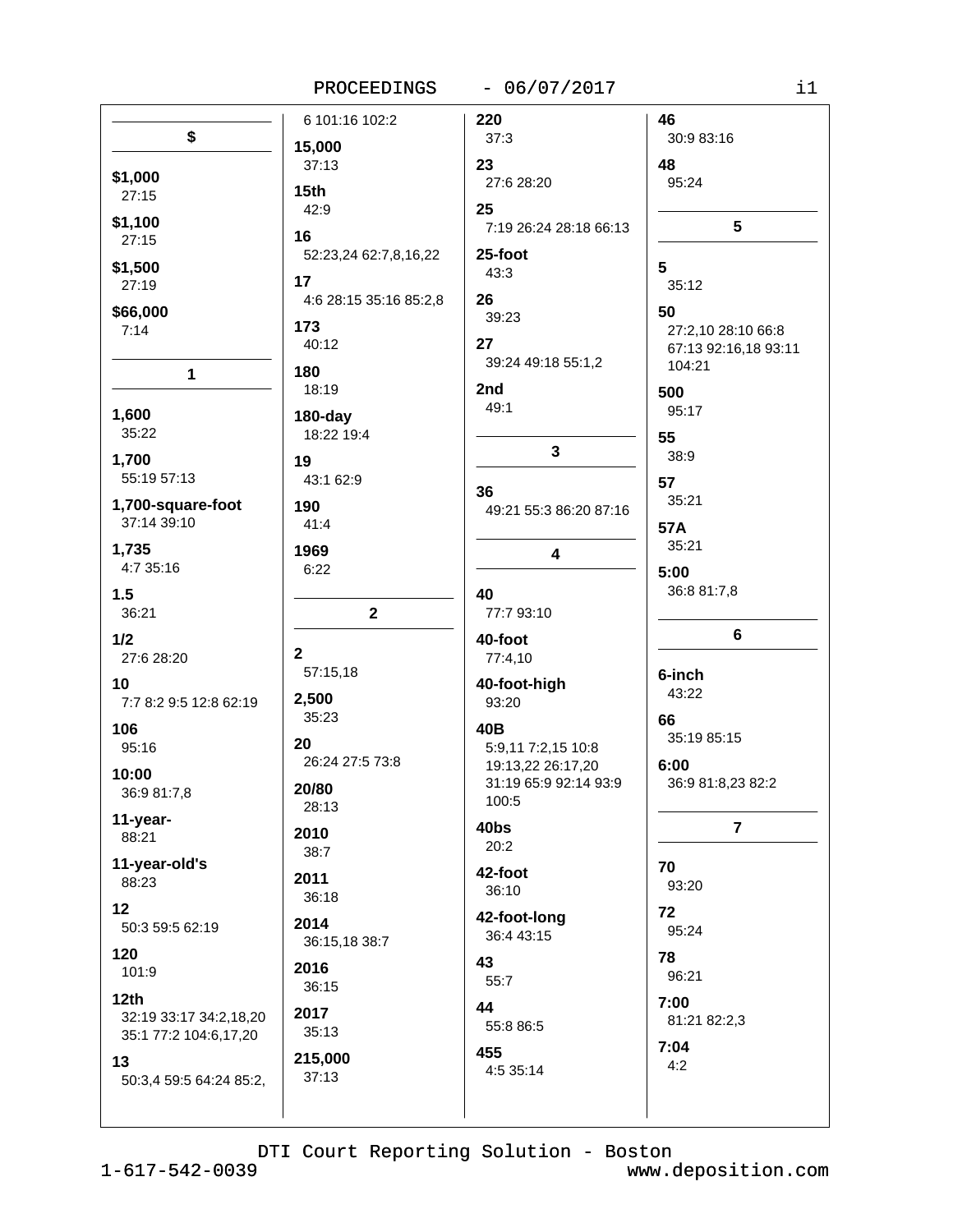#### PROCEEDINGS

### $-06/07/2017$

actual 49:20 51:6 69:6 95:22 100:13

**ADA** 

 $71:15$ add

20:3 29:18 33:1 49:19 85:1.22

added 79:12

adding 47:3 48:7 54:17

addition 41:10,12 50:10 71:10

additional 38:22 40:23 54:1 57:17 58:6 65:2 78:21 85:2.23

address 4:17 19:20 45:13 69:13. 15 77:21 80:19

addressed  $64:13$ 

addresses  $104.8$ 

adds 78:18

adequacy  $14:7$ 

adequate 16:17 42:20 58:10

adequately 42:17

adjacent 40:19

adjourned 104:20,23

adjusted 48:13

adjustments 79:14

administrative 103:8

adults 94:19

16:7,9 affect  $52:14$ affordability 7:10 27:4,6 28:8 51:10 affordable 4:7 7:4,8,20 8:3 9:8 11:8 12:11 13:6 16:24 26:20 27:9,16,23 31:16, 21 52:11

afraid  $25:18$ 

advice

agency 8:9,10,14 14:15 20:13, 18,20 21:2,9,12,13 22:8,10 24:2,14,23

agency's 9:22 22:3 29:5

ago 13:24 72:5 92:2

agree 17:17 18:24 29:3 64:17 80:14.19.20 86:22 88:8. 9,15 101:12 104:13

agreed  $20:18$ 

agreement 90:7 101:11

**Alison** 17:7 45:23

allegations 29:8

alleviate 11:13 47:10,17 60:16

allow 45:12 47:24 55:19 58:23 96:1

allowed 26:24 31:6 44:24 49:13

allows 41:17 49:10 53:3

alluded  $30:13$ 

alternative 72:14

# 96:20

abutting

accelerate

76:7

 $98.24$ 

8 80 26:21,24 27:18 28:10 40:16

82

88:6

820  $37:18$ 

826

 $37:6$ 

85th 39:21

87

 $81:1$ 

88

90:3 101:24

9

9 49:20 54:20 55:2 86:21

90-degree 46:4 83:1

 $9:00$ 4:19 36:9 81:8

 $9:08$ 104:23

a.m. 36:9 81:7,21,23

A

**AASHTO**  $40:4$ 

able 15:20 16:9 32:20 40:24 42:16 46:12 47:9 64:11, 23 76:8

absent  $12:12$ 

abutter

absolutely 30:2 53:17,21 68:14 79:5 88:15

accelerating  $99:1$ accept 15:24 20:7,8 access 35:24 39:18 40:21  $55:11$ accesses

 $39:19$ accessible

59:19 accessing

39:17

accident 96:23

accidents 99:4

accommodate 50:13,21 71:15 91:19  $92:4$ 

accommodated  $51:7$ 

account  $52:4$ 

accurate 29:10 33:2 37:5

achieve 54:3

act

31:16,18 action

53:6 63:1 active 83:20 88:11

activities 101:19

activity 86:18 97:7,13,18 99:18 100:3,23

DTI Court Reporting Solution - Boston

 $1 - 617 - 542 - 0039$ 

www.deposition.com

 $i2$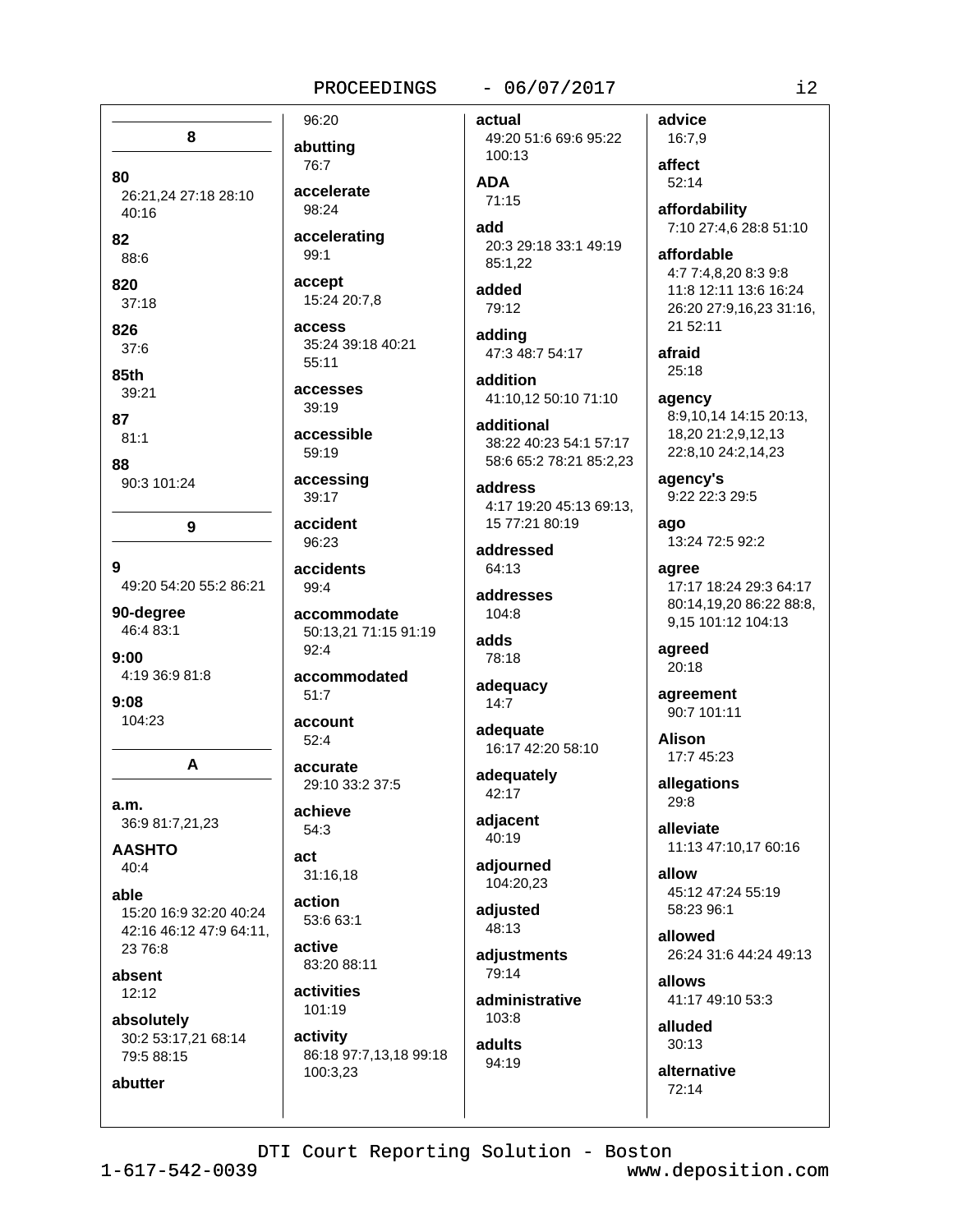#### PROCEEDINGS

#### $-06/07/2017$

architects

amenable 56:10

Amesbury 13:22 14:2.18 15:8.13  $19.8$ 

amount 21:11 27:12 65:7.10 76:20 83:21 86:18  $104:4$ 

analysis 10:13 39:7 64:14

and/or 50:17 56:5

angle 46:4 83:11

Anna's 66:24 67:9

annual  $7:14$ 

answer 21:3 88:17 93:3

anticipate 37:22 40:9 41:12 42:12  $68.11$ 

anticipated 35:15 36:5 41:7 50:22 58:15

anybody 67:17 92:17 100:8 102:4

anyway 5:8,23 11:21 77:18 92:2

apartment 35:16 37:2 38:11

apartments 38:20 57:16

apologize 30:6 49:17,21,23 54:15

appeal 6:16 10:20 11:22 12:21 13:15 24:15 26:2

appeals 8:16,24 9:2 10:22 11:6, 8 12:14 14:1 17:13,20 20:6 25:14

appear 42:18 48:10

appears 38:9 43:20

applaud 103:7

applause 80:22 95:11,13

applicant 5:4 6:21 7:18 8:7 11:9, 16 15:21 18:7,10,11,12, 24 22:7,9,13,15,22 23:7,10,15,19 26:4,17 39:21 42:8 57:24 78:5

applicant's 16:3 17:15 32:16 34:21

application 7:23 37:17 69:23

applications  $5:10$ 

appreciate 56:15 68:22

appreciated  $26:18$ 

approach 39:16 40:11 41:14 63:15 89:11 102:13

approaching 40:15 69:7 89:12

appropriate 21:6,14,22 38:16 79:9

approval 20:17 22:7 24:13,15,24  $77:15$ 

approve 8:5 12:3.4

approved 20:15

approximate 37:23 40:7 55:22

approximately 55:19 95:17

architect 26:1 44:13 60:13,18 61:17 77:23

92:6 architectural 9:12 25:11 26:3 area 7:11 18:9 21:10,11 25:12 26:21 27:10 38:6, 10 48:7.8 71:24 72:16

82:10 85:7 92:17 93:14

101:17 areas 7:2 20:15 72:2

aren't 77:18 93:14

arque  $11:1$ 

arithmetic 49:16

arrested  $97:2$ 

Art

44:2 48:20 aside

 $34.9$ asked

38:21 42:11 49:7

asking 30:16,17 50:2 52:13 78:4,8

assertion 65:17

 $229228$ 55:19 58:1

assessment  $35:13$ 

assessments 68:20

assistant  $4.1232.10$ 

**Associates** 35:12 68:19

assume 21:18 45:20 56:9

assumption  $21:21$ 

assumptions 38:23

attempt 14:19

attention 14:20 53:19

attract  $85:8$ 

audible  $80:7$ 

audience 5:15 27:7

**August** 34:7 35:1

**Autocad** 

62:13

automated 59:8

automobiles 85:3

**Autoturns** 62:12

available 7:24 37:9,11 40:5,17

Ave 90:19 92:23

Avenue 96:7

avoid 11:24 12:21 40:9

aware 59:1 64:8 101:15,18

## B

#### back

24:2 34:16 41:11 43:19 46:22 47:2,22 48:3 63:15 64:2,3 73:1 75:1, 3,21 77:1,22,24 78:1, 13,23 79:22 86:2 90:20 91:13,23 96:24 97:20 102:22 103:24

backing 89:12 102:5

www.deposition.com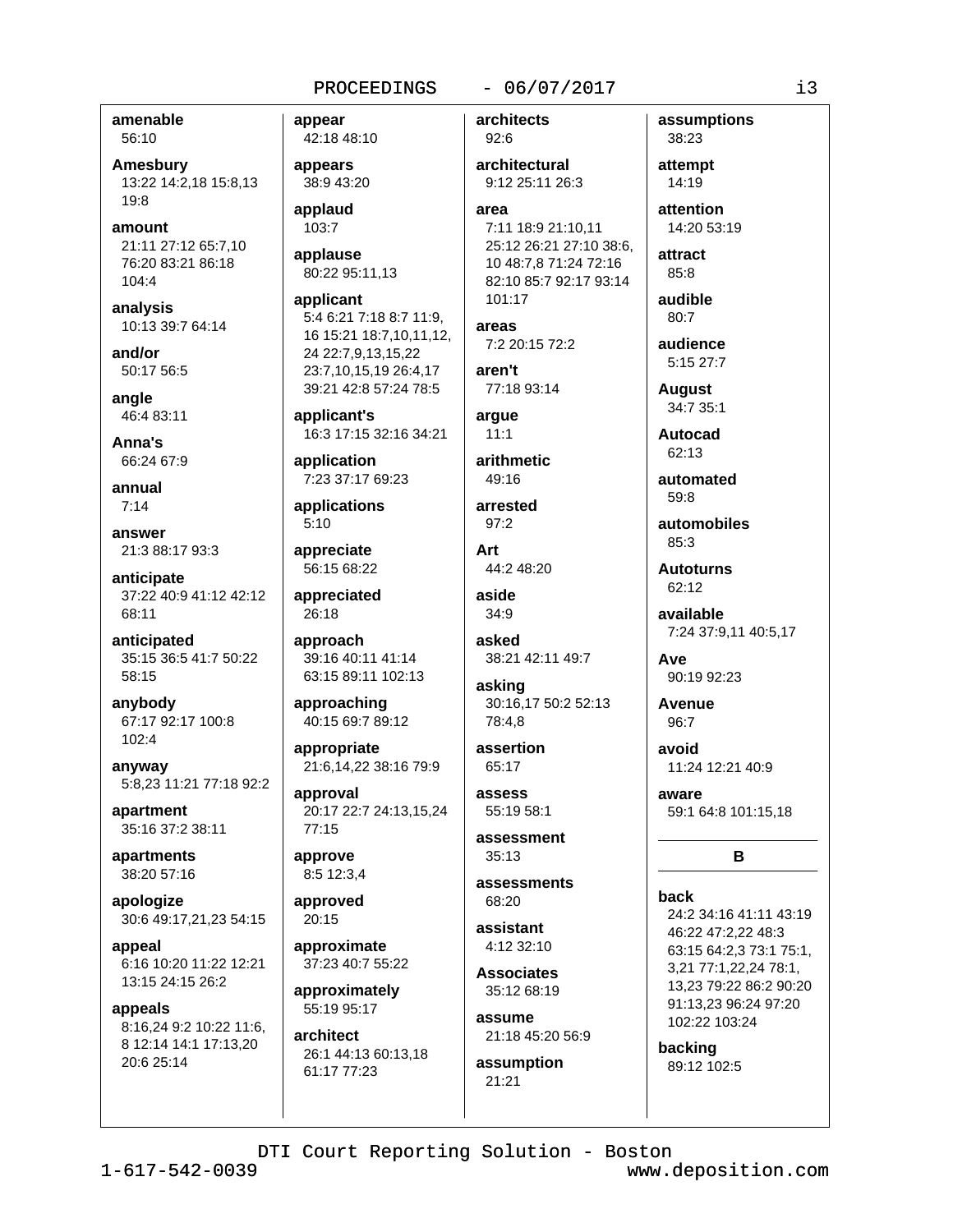backup 42:9

bakery 99:21

balancing 11:14 16:14

bank  $10:9$ 

bar 8:6 73:16,17 76:9

**Barrett** 5:9 6:1.6.10.15 13:23 15:14 17:7,22 20:4,13, 20 23:18 25:16,19 26:8, 11 29:19 30:2,10,22 32:6,9 78:4

barrier 78:24 based

7:10 23:11 38:7,14,23 40:10 55:1 58:9

basically 27:8 59:15 61:12 95:23 96:6 97:22 98:21 100:7

basin 70:16,18,19,20 71:2,3

**basis**  $25:14$ 

**Beacon** 90:20

**Beals** 83:2

bearing 69:6

**bed** 29:13

bedroom 28:3.4

**bedrooms**  $28:1$ 

beginning 20:12 96:12

behalf 18:6

believe

20:16 26:3 43:2 46:16 53:16 60:17 62:18 68:6 78:23

believes 87:17

belt 86:6

benefit 14:24 15:1 33:11 65:2 103:15

best 12:23 13:16 16:6 31:4 53:20 61:3.4

**better** 21:8 26:1 29:11 32:5 45:6 57:19 66:4 68:15 69:14 80:3 95:6

beyond 14:4,17 19:16 40:19 88:23 93:1 97:11

bicycle 85:10

bicycles 73:21 84:9,14

bicyclist 86:5 94:2

bicyclists 82:12

bia 6:24 25:8 47:11 50:7 51:11 67:12 74:2.9 79:13,21 87:24 90:8 91:10 95:18 97:19

bigger 28:4

biggest 15:17 39:12

hike 44:18.21.22 73:21 82:13 84:15 85:13

**bikes** 82:9

hit

6:19 20:11 37:5.15 41:20 43:10,11 45:5 48:4 51:24 57:1 58:11 60:18 72:14 79:3 80:2,3  $-06/07/2017$ 

104:2 block

35:20 67:12 blocked

81:12.16 blocking 76:16 89:20

blocks 101:17

```
BMW
 96:18
```
board

6:17,20 7:23,24 8:4,16, 24 9:2,4,9,13,14,23 10:3,15,16 11:5,11,12, 14,21,23 12:2,7,16,23 13:2 14:1,2,5,8,17 15:6, 17,20,24 16:5,6 17:21 18:19 19:3,6,8 21:7,21 22:1,17,22 23:1 25:23 26:12 31:3,5,8,13 32:20 33:8,18 34:21 45:15,17, 21 66:15.22 67:18 100:9 104:7,10

board's 9:17,18 12:9,15 14:4,20 22:20 29:4 31:1,3,20

65:24

boards 6:16 24:15

**Rob** 86:19 91:10

bodega  $57:7$ 

**Boehmer** 32:15 33:7,18 47:19

**book** 67:10

**Boston**  $72:1$ hottom

 $32:17$ hounce

103:22 **Brainerd** 

74:13

branches 35:21 breaks 28:14

brevity  $6:14$ 

**brief** 80:12

bright  $95:1$ 

brina 16:4 29:12 91:17 102:1

bringing 46:22

broad 58:18

**Brookline** 20:1 30:9 58:24 90:4 102:23,24 103:3

brought 32:2 52:15 68:9

**brrr** 93:7

budget 96:1 98:17

building

14:6 25:6 47:1 48:8 61:14 64:20 73:1,11,13 74:2 75:2,15 76:22 77:1,5,10,19 78:18,22 87:14,19 90:8 91:19,23 92:5 94:5,17 95:6 102:14,15,18

buildings  $25:7$ 

bulge 98:20

bump 46:2,5 47:9 48:3

bump-out 44:10 47:17 69:20 71:4. 14 72:21 82:9,10 98:3 100:5,13 101:5

bump-outs 44:20 70:4 79:5 100:8

DTI Court Reporting Solution - Boston

 $1 - 617 - 542 - 0039$ 

www.deposition.com

 $14$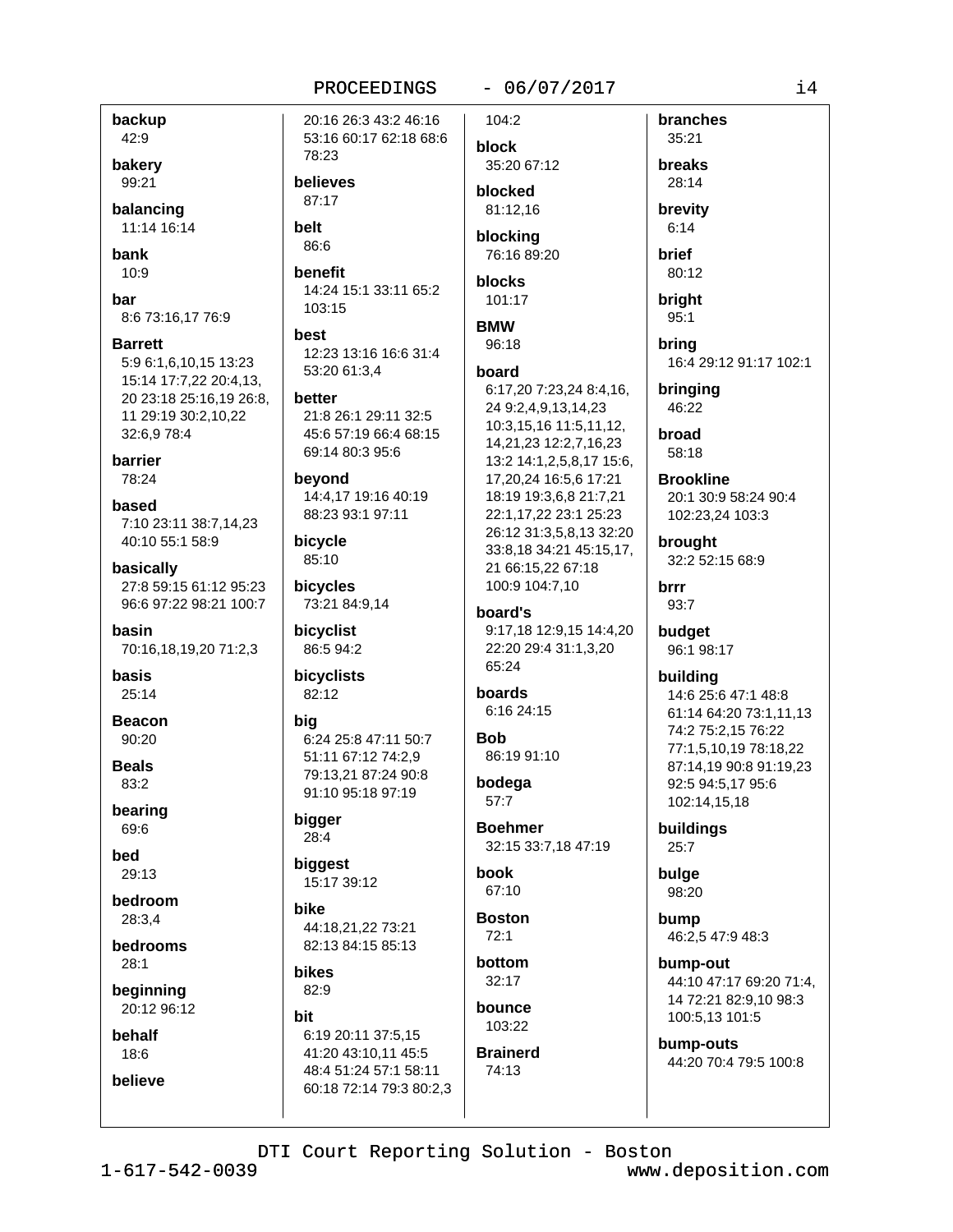bumps 44:23

bunch  $95:1$ 

burden

21:23

bus 35:19,20 82:15 85:15

bush  $41:2$ 

**business** 21:3 38:19

busy 90:15 94:4

bylaw 42:23 55:12

bypass  $96:6$ 

calculation

83:11 call

8:8.12.14 18:13 22:18 24:13 50:4 56:23 78:12

 $\mathbf{C}$ 

called 8:10.22 10:22 14:1 20:12 86:4

calm 42:2

Cambridge  $72:1$ 

camp 95:24

can't 12:13 16:16,21 19:8,12, 15 20:6 25:1 29:2 53:6 56:13 61:19 63:1 82:2 93:23 95:23 98:16 99:19

cancel  $34:10$ 

cantilever 47:23

88:23 captive 51:20 56:23 car 63:18 64:3 96:23

53:18 60:18

careful 9:23 19:17 71:11

carry  $5:1$ 

capacity

cars

care

57:21 62:6,23 63:4 64:11 66:8,18 72:17 75:4 81:9 82:14,16 83:24 87:18 89:18,20, 21 92:24 97:20 98:7,24 99:4,8 102:3,8,22

case 13:3,23 14:2 21:24 23:7 27:2 34:12 45:3 100:12

cases 11:23 14:19 15:10

catch 70:16,18,19,20 71:2,3

cause 90:18 92:20

caused 49:17.24

center 36:2 37:7 94:20

centers  $7:2$ 

Central

19:11 certain 20:15 26:22 33:8 69:24  $71:16$ 

certainly 18:22 24:1 31:7 39:5 46:11 47:8 51:9 54:7 62:15 63:10,23 64:8 65:24 66:5 79:6,14,23 87:7 chair

 $6:14$ 

 $-06/07/2017$ 

chairing  $4:9$ challenges

 $101:18$ **Chambers** 96:18.24

chance  $25:13$ 

change 24:4,6 50:1 86:7,13

changed 23:24

changes 32:19,22 46:9 79:3 86:13

**Chapter** 7:2,15 10:8 31:19

character  $30:13$ 

characteristics  $9:11$ 

charge 100:8

charging 100:6

check 25:23 60:24 73:20

children 81:15 87:2 94:19

choose 14:13 93:4

**Chris**  $17:11$ 

**Christopher**  $4:10$ 

circulate  $46:12$ 

circulation 44:22

cities  $6:23$ citizen

90:3

90:24

city 7:1 61:2,5 87:5

**Citylifts** 53:23

clapping  $4:22$ 

**Clarence** 88:19 91:7 95:16 96:12

clarification 26:19 38:22 103:22

clarify 62:10

clarifying 54:14

clear 23:18 28:9 99:21

clearly 4:17 55:16 56:17

client 27:3 29:6 33:4.21

client's 94:3

**Cliff**  $32:15$ 

close 35:18 45:1 46:21 87:22

closed 39:19 70:18

closer 27:18 89:18

closing  $36:1$ 

code 37:3,6,10 51:1 54:21

codes  $37:18$ 

coincident 63:7

cold 93:8

collaborative 104:3

college

DTI Court Reporting Solution - Boston

 $1 - 617 - 542 - 0039$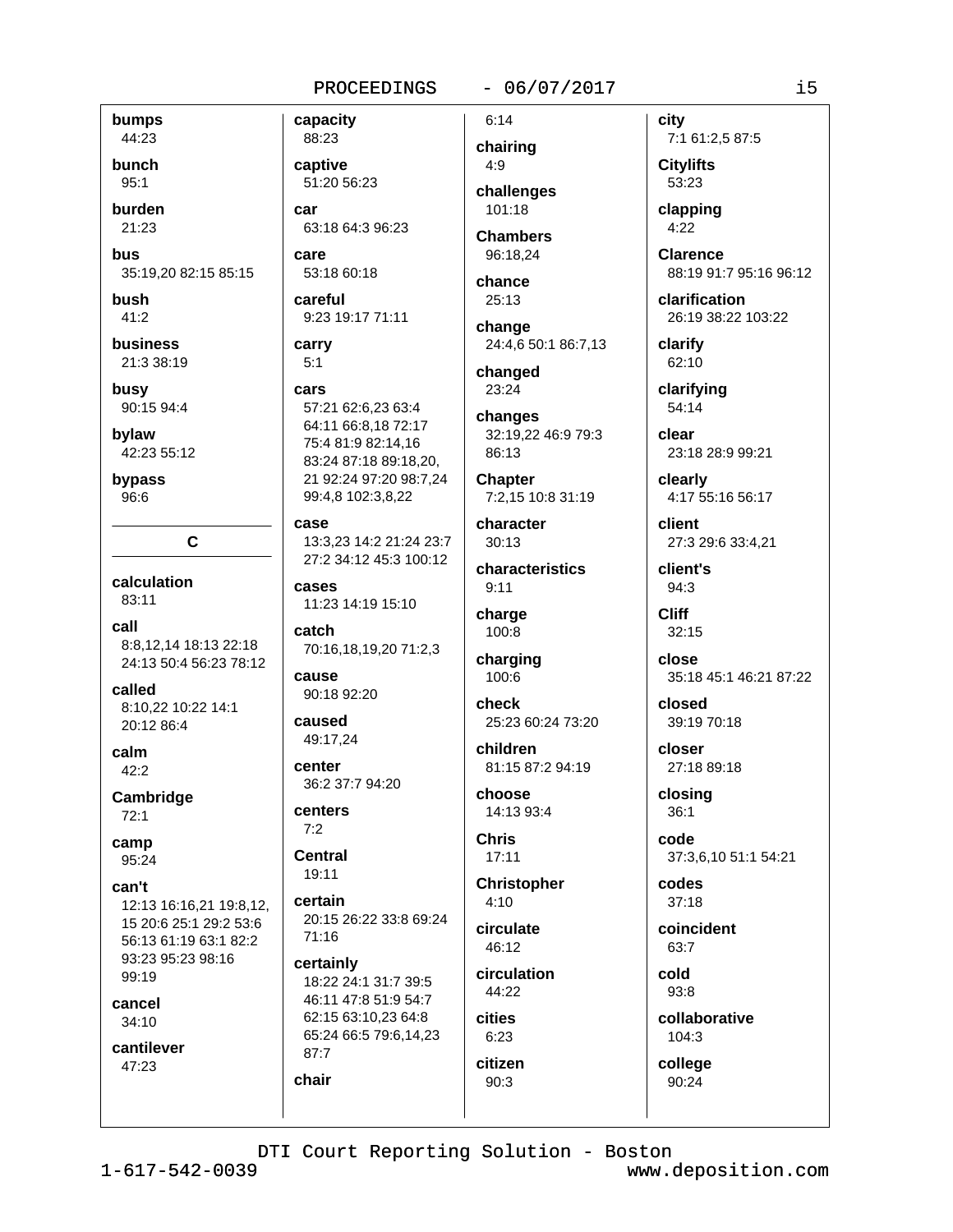#### $-06/07/2017$

collision  $40:9$ 

colored 59:12

Columbia 30:9 83:17 84:3,5,11

columns 54:2 61:12.15

combination 78:20,21 103:16

combined 88:14

come

4:16 13:1 15:5,21 18:2 23:6 26:5 30:3 34:16 50:18,20 53:4,11 56:8 57:4 62:24 63:19 66:13 72:17 73:5,6,24 76:21 80:2,18 88:17 90:4 91:12 95:3

comes 7:18 8:5 12:3 14:11 15:12 22:8 23:19 29:20 79:4,10

coming 12:19 33:24 34:4,11 37:18 45:4 49:16 61:13 67:3 69:8 70:6,10,24 77:1 81:9 82:15 99:14, 20 100:24

Comm 90:19 92:23

comment 24:23 33:20 52:17 64:7. 17 65:12 68:4 80:12  $104:1.2$ 

commented 46:17 65:7

comments 33:11 53:15 64:8 68:7. 10.12.23 78:17 81:2 95:19 101:10 103:16

commercial 77:18,20

commission 22:23

committed

committee 10:22 11:6,8 12:14 17:13 20:6 25:15

common 62:14 96:9

61:6

**Commonwealth**  $6:16.96:7$ 

communicate  $24:2$ 

communicated  $33:9$ 

communication 104:9

communities 7:3 12:19

community 7:7 8:1 10:24 19:14.21 30:11,19,20 31:6 88:9

community's  $14:10$ 

commuters  $96.16$ 

commuting 38:7,12,15 86:5

compact 60:7

compelling 11:20

competent 68:2

complete 7:22 18:19

completely 101:17

complex

50:19 87:9 complexity 88:14

compliance 71:16

complicate 43:8

complicated

46:7 87:6 89:2 complication

70:8 complied 60:24

comply 19:4 58:4 82:1,4

component 33:12,16 37:4,22 38:14 39:8 51:10

comprehensive 4:4 6:18 8:5,16 12:3,7 13:1 31:20

compromise 64:24 94:17

computation  $37:3$ 

computations 42:10

concept  $52:7$ 

concern 7:1 11:10.13 15:18 16:16 24:21 39:13 61:9 64:13 76:12 77:21 81:14 82:6,11 83:5,18 101:21 103:1

concerned 18:8 31:8 93:17,19

concerns 8:4 9:9 18:4 30:23 33:16,24 82:17 88:10 94:23 101:13

conclude  $61:16$ 

concludes 43:24

condition 11:15.21 17:23 18:12 56:10 76:4 77:12

conditions 9:24 10:4,17 11:2,5,12 12:4,16,20 14:3 18:6 22:14 40:18 41:5,6

conference 19:11

confidence 64:23

confident 61:17 confirmed

64:20

conflict 4:20 97:15,23 98:24 100:1.23

confusing 17:3 28:12 37:5

confusion 49:18

connected 44:7

conscious  $10.16$ 

conservation  $22:23$ 

consider 9:9 17:6 19:8 20:2,4 48:16 58:20

consideration 15:15 31:7 55:10 86:24

considerations 9:13 10:2 15:4 16:13 31:5,19

considered 15:12 72:3

considering 30:19 41:16

consistent 47:6

consternation  $49.24$ 

constitutes  $14:16$ 

constrained  $5:12$ 

constraints 98:17

construct  $4.6$ 

consultant 16:5 26:4,17 74:24 78:6

DTI Court Reporting Solution - Boston

www.deposition.com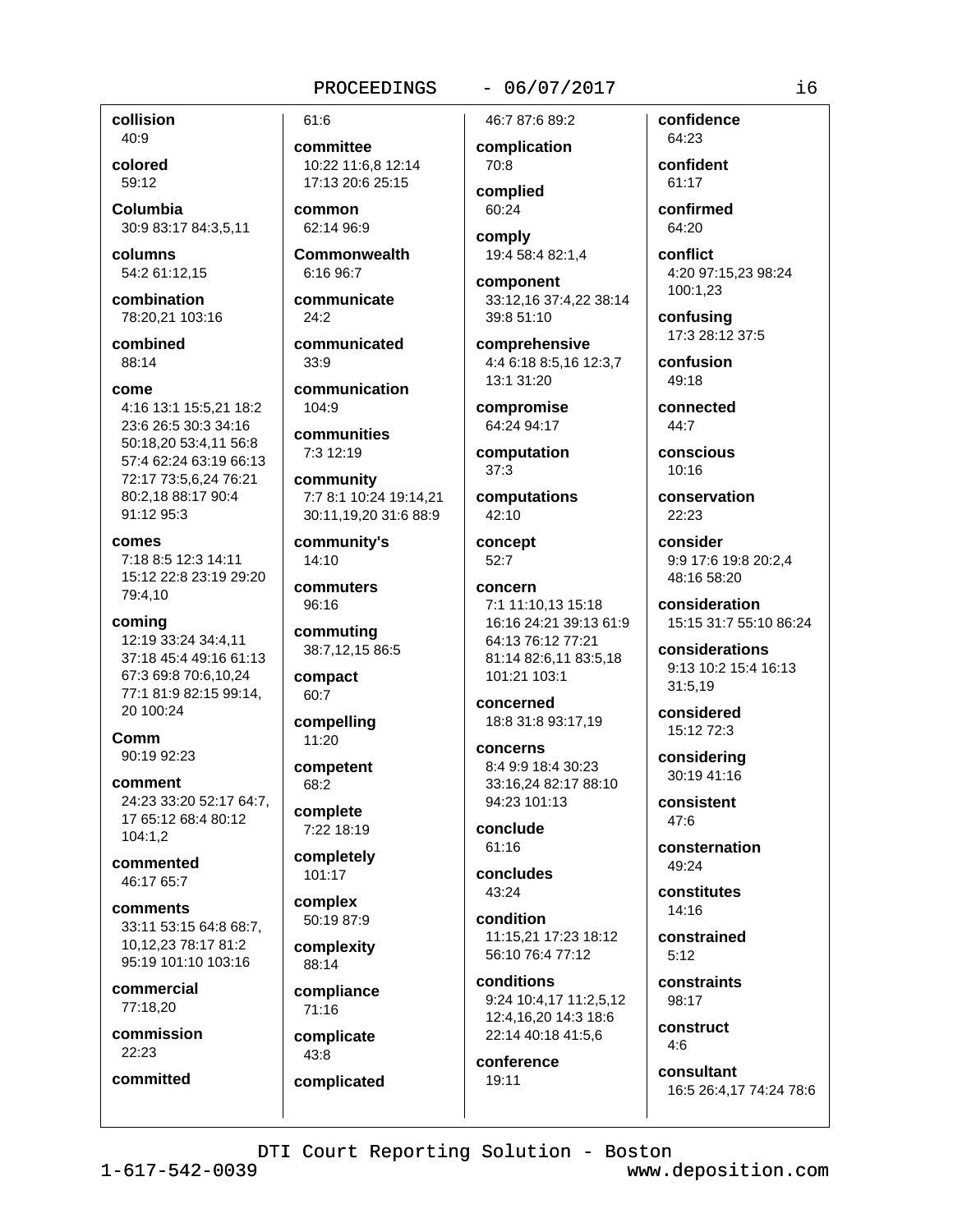#### 103:13.15

consultants 17:16 48:21 103:21

context 18:3 70:4

continue 71:3 94:6 104:16

continues 73:16

contrary 52:19

contributing 18:11

contribution  $18.14$ 

contributors 46:18

control 22:13 23:6,11,17 29:3,  $12$ 

convenience 38:19

conversation  $5:1$ 

conversations 88:16

Coolidge 74:13 82:24 83:2 91:8. 16 98:21 101:9

copy 49:22

corner 44:11 47:5 48:1,3,9 71:1 72:21 79:23 87:4 100:3,17

corners 42:17 71:13

correct 20:3 27:21 45:9 47:14 48:2 55:7 56:21 61:11  $77:8$ 

correction 49:23

correctly 89:6

 $101:3$ costs  $10:13$ 

counsel

cost

couldn't  $11:13$ 

28:7 45:17

count 50:7 54:4 59:5

couple 17:8 34:9.22 54:13 68:19 70:3 75:3

coupled 75:6,13

course 19:1 23:24 30:9 65:5

court  $14:3$ 

courts 13:24

covered 42:7,8 52:18

crash 36:15,17 74:19

crashes 36:14,19,21 74:17,18, 20

craziness 49:24

create 13:5 18:16

created 85:24

creating 17:23 76:13 79:16 90:9

creation  $13:8$ creative

66:20 criteria 20:22

**Cross** 88:18 91:6,11,14 98:14 104:21

 $-06/07/2017$ 

crossing 40:6 41:23,24 73:18 84:18 crosswalk

41:18 45:4 73:18.19 75:23 crosswalks

84:18.20

crowds 102:8

curb 36:1.2.4 40:20 41:6.16 43:3,10,15,22 44:21 48:5 62:18 71:12,17 79:5

**CULTANT** 39:18 65:21 73:11

currently 29:11 39:19 40:16,22 43:1 86:12

curved 48:9

customary 64:15

customers 50:19 51:20 67:13

#### cut 36:3,4 40:20 41:7 43:3, 10,15 47:22 48:5 62:18

68:15 71:12,17 79:22 81:5 91:9

D

cut-through 92:22

cuts  $36:1$ 

dance 102:22

**Danesh** 67:5,8 72:12 92:1 danger

86:10 dangerous 86:7 101:1

**DANNY** 67:8 data 36:17 37:8,11 39:24  $58:1$ date 4:15 34:20 dated

42:9 49:1

dates 34:9,22

dav 41:8 96:15

days 18:19 70:23

dead 93:10

deal 22:24 79:13,22 90:10 103:9

dealing  $97:3$ 

dealt 63:16

decide 9:19 15:2

decided  $25.24$ 

decision 7:24 12:9,15 15:8 22:3 32:5 45:18 98:13 99:10 100:9,10

decision-making 86:24

decisions 83:22 84:23 86:2

deep 62:9

defense  $51:2$ 

defer 31:18,21

deference 9:7 11:7 12:11 16:23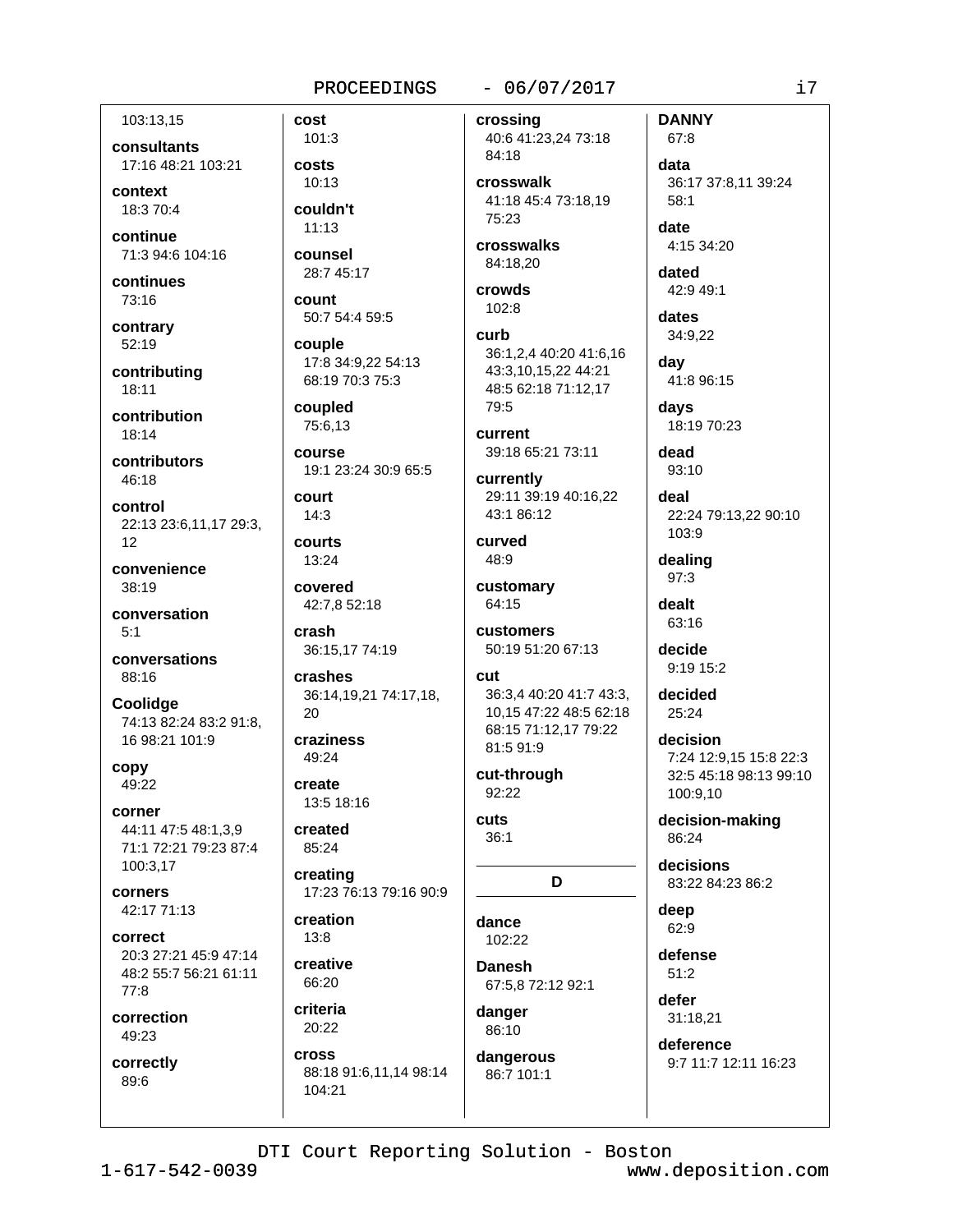described

 $12:5$ 

#### $-06/07/2017$

 $31:16$ define 56:20

defers

definition  $7:9$ 

definitive 51:2 93:2

degree 92:18

dearees 92:17 93:11

deliver 70:11

deliveries 81:20 85:13,20

delivery 85:21

demand 49:4 51:6.16 52:8.9.10. 15 56:5 58:16,21

demanding  $24:16$ 

demonstrate  $65:1$ 

denial  $12:1$ 

denies  $12:7$ 

dense 87:21

density 90:9

deny 12:6 17:19

department 10:23 16:1.2 36:14 45:11 77:16 104:7,13

depending 21:12 37:23 38:16 39:11 47:6 50:6 51:18 55:8 56:3

derivative 62:13

description  $37:7$ design 9:10,12,13 10:1,2 14:5, 6 25:6 31:11 32:14,16, 17,18 33:12,16 34:13 46:15 54:3 64:17,19,23 66:6 77:17 92:9,10 95:5 103:16,18 104:18 designed

10:20 13:5,6 69:20 72:16 76:12 79:6 102:18 detail

 $10:6$ 

detailed 21:7 68:21,22

details 54:8 65:2

determination  $8:15$ 

determine 8:23 23:16 36:23 61:19

determines 14:24

determining 7:5 14:11

detrimental  $98:4$ 

developer 9:20 10:19,21 11:1 45:10,21 56:9 58:7 61:4 68:1 75:14 83:10 91:24 94:11 100:6,12

developer's 94:3

developers 30:24 102:21 103:1

development 7:19 8:17 9:15 10:24 15:6 19:17,19 37:14 39:5,13 66:14 88:7 90:5 96:21

developments 19:14 37:12,20

deviate 49:7

device 69:22

diagram 59:12,14

didn't 15:15 18:16 38:15 68:7. 14 97:1

difference 38:2 50:6 66:18 75:20

different 26:6,7 27:24 28:3 31:15 51:16 57:11 67:1 79:24 83:23 86:17

difficult 17:19 102:4.23

difficulty 46:19 73:5

digging  $37:15$ 

diligence 23:16

dimension 53:3 62:17,20

dimensioned  $43:1$ 

dimensions 54:4,6 60:22 61:19,21

diminution 101:15

direction 44:17

directions 64:12 83:23

directive  $7:3$ 

director 4:12 32:11

disagreement  $16:3$ 

disastrous  $90.18$ 

discomfort  $30:12$ 

discuss 32:14,16 34:13,19

discussed 52:15 66:20

discussing 32:12 104:18

discussion  $33:23$ 

discussions 33:21

displayed 85:5

disrupted 41:3

distance 39:12.15 40:2.3.5.7.9. 13, 17, 24 41: 4, 13, 23 42:5,13,20 44:21 57:4 62:19 69:3,4,6,8 74:3, 10 77:11 79:1,24 99:2 100:17

distinguished  $5:9$ 

district 49:10 55:2,6,12

dividend  $22:11$ 

dock 81:4,17,18 85:11,13,16

docks  $81:20$ 

document 16:1 21:24

documentation  $36.7$ 

documents 36:13

doesn't 8:4 10:15 22:22 31:13 35:3 45:12 50:1 54:18 63:15 67:15 74:21 84:21 95:4 102:17,18

doing 27:4,5 62:12 76:19 77:18,19 79:17 89:13 102:22

DTI Court Reporting Solution - Boston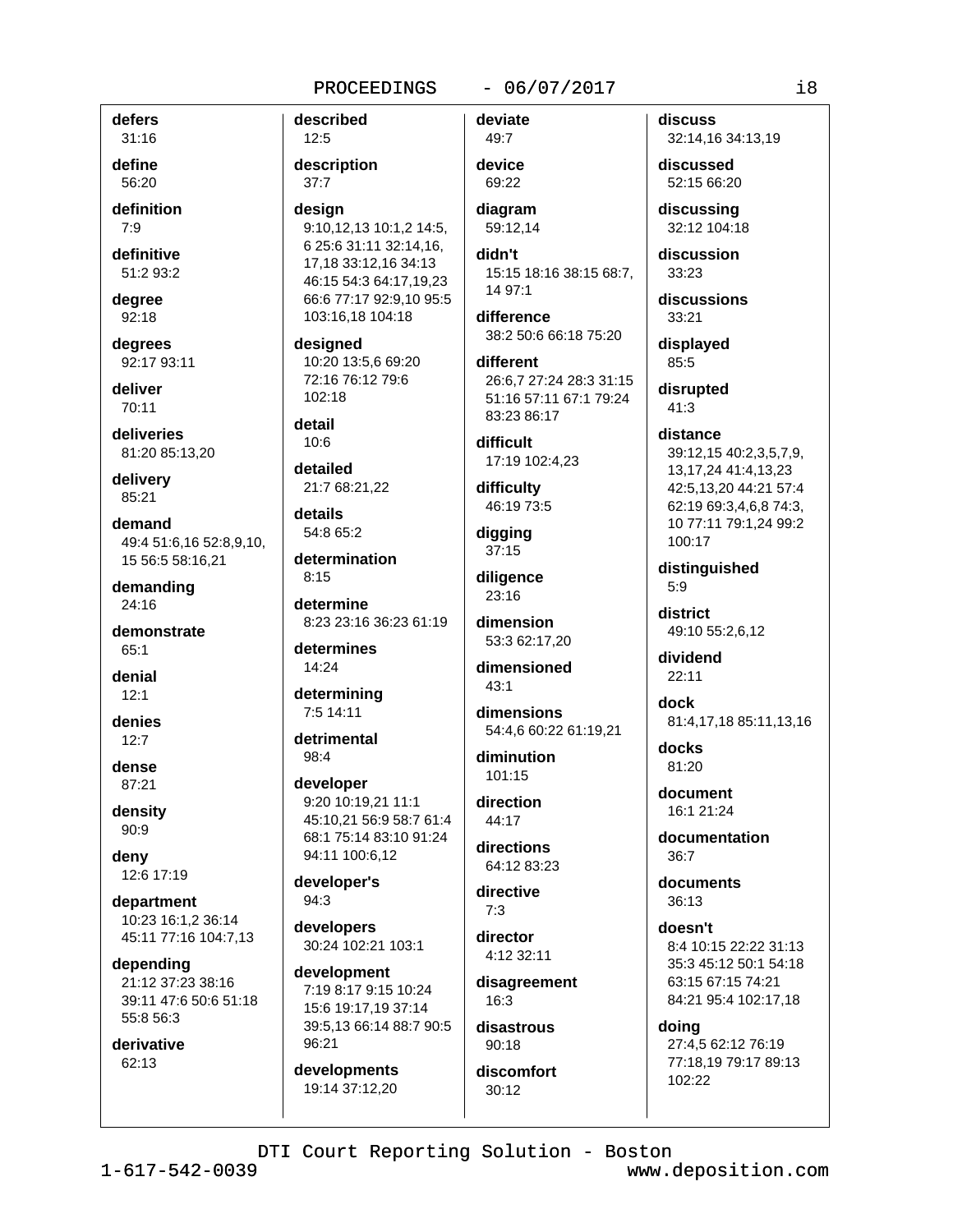dollar  $27:12$ 

# don't

5:16 6:12 12:17.20 13:12,13 15:12 16:17, 18 17:9 22:4,5 24:8,18 25:21 27:8 28:9.23 30:3,13,20 32:24 34:19, 24 44:1,5,12,14,22 48:18 54:7 55:18 58:23 61:15 64:12 65:23 67:11 68:5 70:2 72:9 74:1,10 75:24 78:11 80:13 81:2 82:12 86:11 87:18 90:13 92:17 95:21

door

52:22 53:6 62:20

doorway 62:17 63:23

double  $47:1.8$ 

doubt 15:21 72:9

down-to-earth  $95:4$ 

downgradient  $70:15$ 

downstairs 63:13

drainage 70:14 79:10,11,12

draw 51:24 57:2 74:10

drawing 44:13 80:1

drawings 50:4

drifts 89:17

drive 52:1 57:5,8 87:2,5 91:5,  $\overline{7}$ 

drivers 40:8 69:8

driveway 39:18 42:7,22 43:1,5,6, 17.18.19.20 62:7 64:10 70:17 89:5,8 102:7

driving 93:24

ducks

15:20

due 23:16

duty 31:20

earlier 12:5 14:5 49:15 66:21 81:24 82:23

E

earning 26:21 27:1,10,17

easier 31:2 41:21 43:11

easing 84:14

economics  $10:8$ 

73:11 78:23

edae 41:11 43:19 44:16 47:2

effect 16:18 51:21 52:2,8 70:1.7 74:2

effective 71:14

effectively 78:12

effects

70:6 effort

19:3 eight

59:17 60:1,3

either 22:10 50:18 53:4 62:24 66:14 74:14 76:18 85:9

elderly 94:19,20  $-06/07/2017$ 

eleven 59:13

eligibility 8:22 20:19 22:9,14 23:14.20 24:7 57:23  $58:5$ 

eligible  $22:10$ 

eliminate 47:13

eliminated 79:20

eliminating 79:21

email 104:8

emblematic 87:23

employees 50:17

employing 50:12

empty 60:2

enacted  $6:22$ 

encourage 89:3 92:9

encouraged  $5:12$ 

encumbering  $71:17$ 

ended 72:6

engineer 68:9 77:23 95:21

engineering 37:1 45:11 77:16

**England** 93:8

**Engler** 26:13,16 27:14,22 28:2,

16,20,22 29:1 33:2 61:6 64:6,7 65:12,16 66:22 68:5,8,20 77:3,8 103:14 ensure 102:20

enter 73:8 89:22

entering 39:1,3 40:6 83:24 84:1, 9 86:17

entire 102:14

entirety 18:15

entitled  $7:218:1$ 

entity 10:21 22:10 87:20

entrance 62:22 97:15

environmental 9:11 10:1 12:12 14:6 35:11 48:24

envision 44:15

envisioned 47:21

equal 40:6 65:20

equals 71:22,23

error 49:16

especially 35:19 61:24

essential 103:3

essentially 7:21 8:12 20:17 22:18

established 55:24

establishment 51:15,17,19,22,23 56:24

estimate  $41:3$ 

estimates  $56:4$ 

DTI Court Reporting Solution - Boston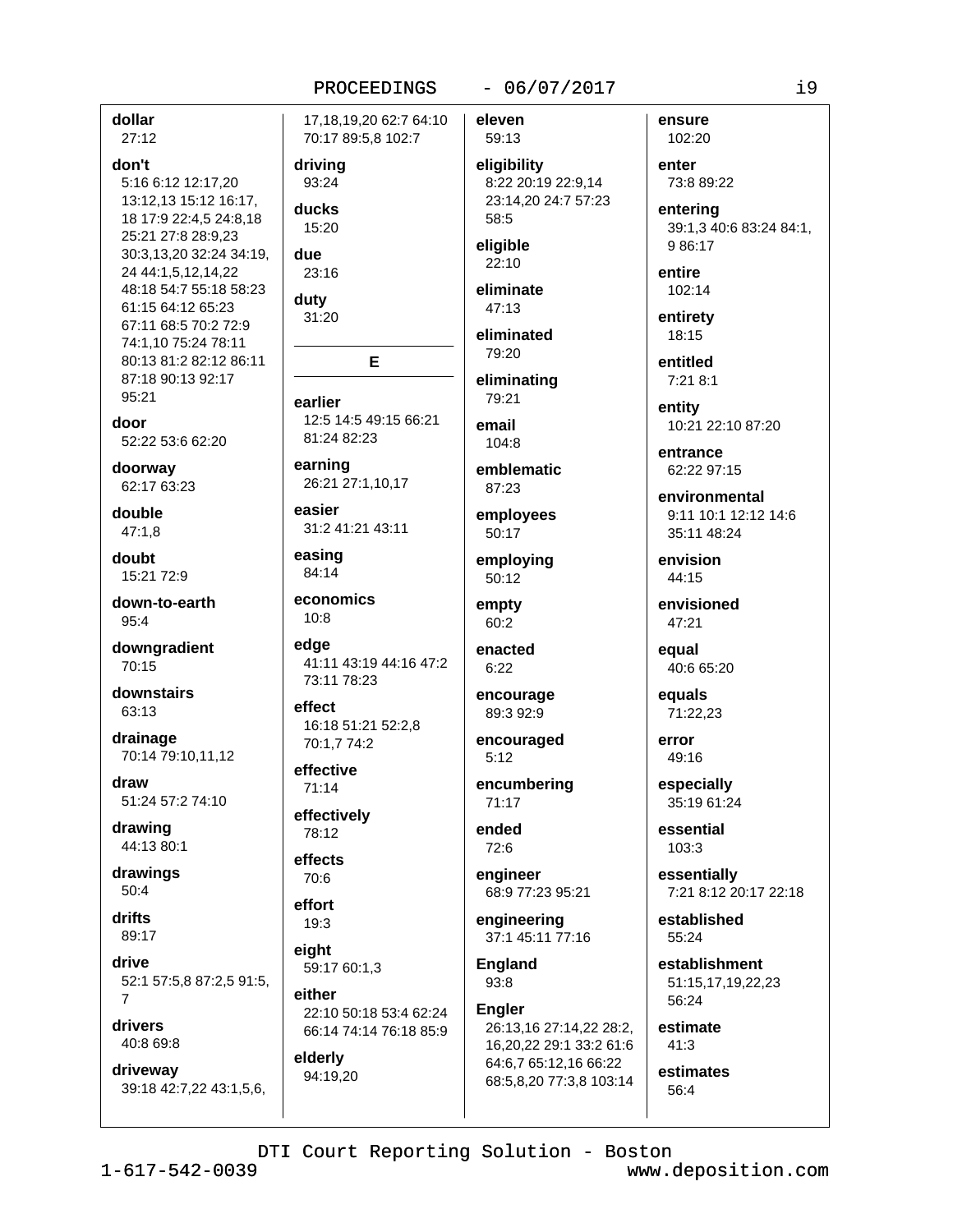evaluating 33:5

evening 4:3 34:21 37:10 39:2 48:20 86:19 101:13

everybody 6:10 17:4 34:23 90:2,6 91:2 102:11

Everybody's 91:18

everything's  $50:14$ 

evidence 13:14 16:18 26:6,7

exact 28:14 62:2

exactly 52:2 62:1 78:7 86:12 93:6

example 51:7,14 52:9 55:24

exception 52:21

excess 15:3 61:2

excuse 67:23

execute 75:23

exist 67:15

existing 18:4,6 36:1 40:17,20 41:2,3,4 43:14 48:5  $77:4$ 

exists 23:17 48:4 78:24 97:12

exit 43:5 64:3 73:6 85:6 89:22

exiting 39:2,3 42:14,21 70:8 84:1,9 85:3 86:6,17 98:7

face

 $20:18$ 

expand 98:16 99:19

facilitate expanding 98:15 expect 10:11 22:17 33:23 45:21 expectations fact 6:14 9:6 66:15 expedite  $23:4$ factor expedited 7:22 10:20 fail expense 100:18 failed expert  $5:9$ fair experts  $80:5$ fairly explain 5:10 10:6 faith explanation 26:18 falls exposure 41:24 42:1 express 76:12 extend 44:20 90:13 92:4 extended  $47:16$ far extends  $45:2$ extension 19:1 41:17 79:5 97:22 extent 17:24 33:8 46:20 52:13 fast 82:11 extremely favor 31:23 55:23 90:15  $11.9$ eve  $9:5$ features F

103:21 facility 50:10,21 52:23 53:1,8, 13 60:19 20:2 26:23 27:3 55:10 56:15 66:3 93:23 96:20  $102.1$ 33:6,15 92:20  $49:19$ 7:4,6 19:20 21:11 76:20 97:19 13:2 19:3 9:21 36:8 39:8 family 95:15 famous 96:10 **fantastic** 28:21 29:22 35:8 57:4 69:3,9 71:20 72:13 74:5 76:9 79:18 88:9 101:12 fashioned  $91:22$ 98:13 feature  $44:10$ 

fingers 104:21 fire first fiscal

# $-06/07/2017$

# $i10$ feet 4:8 35:17,23 37:13 40:12,16 41:4 43:1 52:23,24 57:13 62:7,8, 9,16,20,22 73:2,8 75:3 93:20 95:17 fellow 101:11 fellows 92:6 95:1 ferreted 54:9 fight  $72:4$ figure 5:16 66:4 filling 78:22 fills 48:8 final 14:16 24:13,15,24 finally 52:6 82:19 financing 10:5,10 find 11:9 31:24 32:2 56:7 60:23 72:8 86:6 93:6 findina 57:20 findings 50:2 fine 6:11 15:23 50:11,15  $15.1916.2$ 5:4 14:12 31:20 47:22

49:6 62:11 73:9,10 95:20 96:8 98:4 20:5

DTI Court Reporting Solution - Boston

 $41:12$ 

38:15 78:20 102:17,18

feel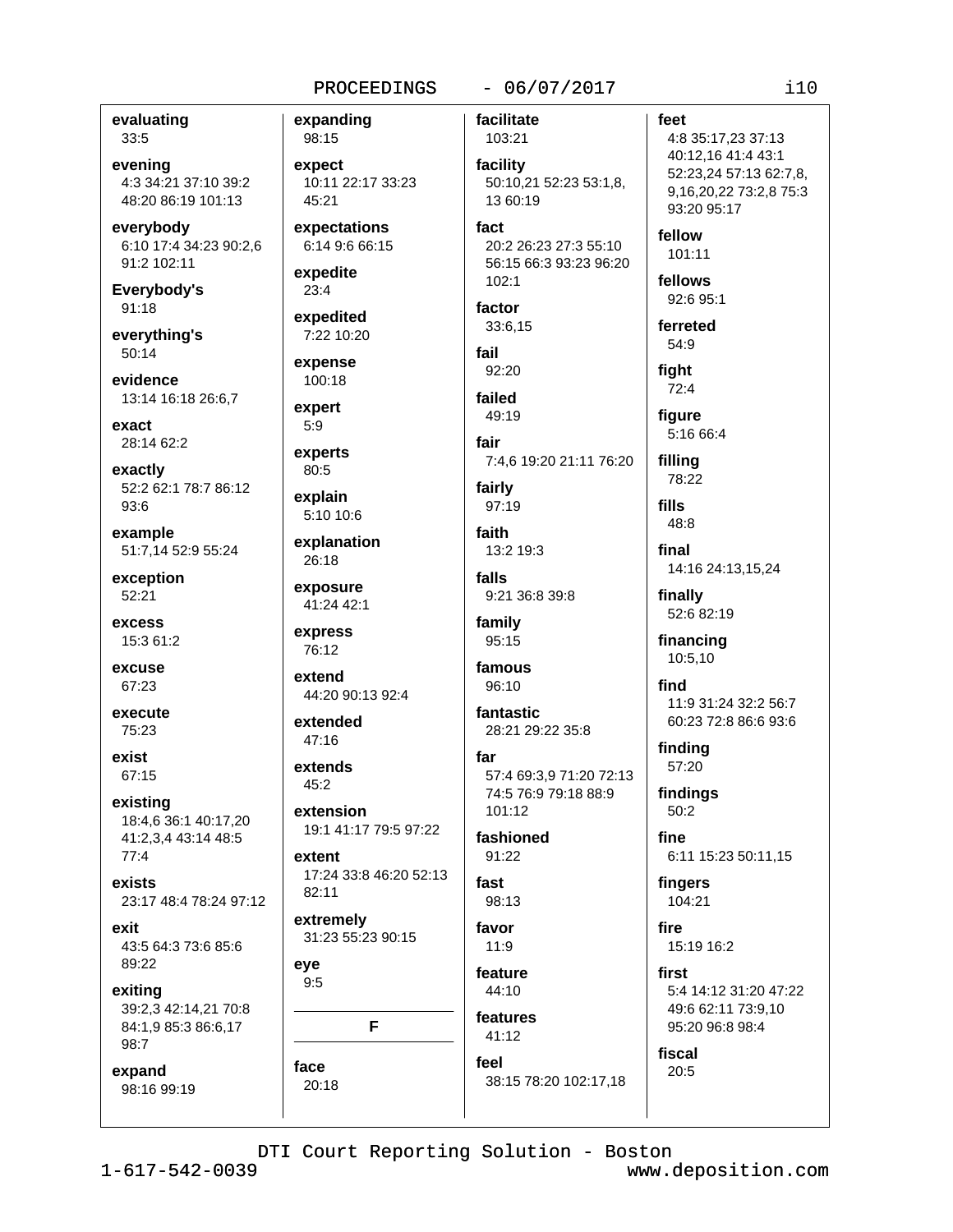#### fit 21:16 61:15 70:2

fits

37:7 91:24 92:10

**Fitzgerald** 35:8,9,10 44:15 45:9 46:8.24 47:15 48:2.19 68:23 69:21 74:4 78:12. 14.19

five 20:21 37:11 38:24 59:6, 22 100:21

five-unit 66:14

fix 18:15

flood  $71:5$ 

floor 47:22.23

**Flour** 99:21

flow 42.15 95.22 97.7

flux 62:1 64:19

focus 14:20.22

follow 19:23 68:2

followed 67:24 96:23

foot 55:20 73:14 75:5 85:23 89:17

forever 6:6 24:14

forgot  $86.15$ 

form  $22:8$ 

formal

54:16

68:12 103:20 forte

forth 17:18 28:5 67:22 91:16 94:22 102:22 104:1

forward 66:16 77:2 86:9

found 14:3 55:15

four 4:7 7:13 20:21 27:22 28:17.20 36:8 39:3 41:9 59:22 60:4 81:7 84:2,4, 10,16,18,20

four-hour 36:6

four-year 36:19

fourth 5:3 34:5

**Fred** 95:15

free

52:9 73:19 frequently

34:12 82:10,15 89:9 92:19

fresh 16:10

front 22:16 23:23 53:13 75:15 95:2 97:20

froze 93:10

frustrating 19:24 31:24

fuel 70:11

full

 $33:19$ full-service 65:18

**Fuller** 72:13 82:24 98:18

fully 61:21 function  $-06/07/2017$ 

92:16 93:7 fund

8:18 21:1 fundina

20:24 funeral

84:8 further

37:15 41:13,19 43:7 45:2 47:10.16 48:10 51:24 62:19 73:22 89:3

future 65:20

G

gap 48:4 78:22

garage 42:14 52:22 62:22 63:22 66:19 97:15

qas 66:7 70:11 71:11 76:18 84:5 85:12

gee  $11:1$ 

general 25:4 52:8 58:18

qenerally 11:3,7,9 12:18 21:6,9 52:4 81:20

generate 56:11,16,18 66:8,9

qenerated

generating

36:22 37:1 51:16

28:2

gentlemen  $93:3$ 

**Geoff** 

geometric 46:9 geometrics

53:7 geometry

70:5

getting 63:23 88:12 89:4,10

qiqantic 93:20

aive 25:22 27:14,15,19 32:3 45:16 80:18

given 31:5 37:21 39:9 42:9 65:10 72:22 92:14

gives 4:21 12:10

glad 17:12

36:23 37:23 38:5,24 55:21 56:5

57:20

**generation** 

generic

26:16 27:13 32:24

go

5:2,19 8:8,20,23 10:19, 21 13:19.21 15:6 16:19 17:9 18:18 19:16 21:17 22:22,23 37:24 45:14 51:22 52:9.11 60:1 64:2,11 65:10 67:6,7 68:5 85:16 86:9 87:4 91:12 97:11 99:4,22 100:15,20 102:10 104:20

goes

38:17 39:11 59:16 66:24 84:15

#### qoing

4:24 5:8 6:3 7:1 9:19,24 10:10 11:18,22 13:11, 12,13 15:24 21:14,17 22:3 24:8 26:2 32:12, 18,21 43:6 44:13 53:7 54:17 56:16 61:5 62:6 63:7 64:7.18.24 66:2.7. 9,12,13,15,18 68:8,9,21 69:12 70:8 71:5 74:2 76:22 81:5.16 83:12.23 85:1,14,15,18,20,21,22, 24 86:1,2 88:20 93:1,4, 7,15 94:7,12,16 96:12, 17 97:8 98:19 99:3 100:18,19 102:3,10

 $1 - 617 - 542 - 0039$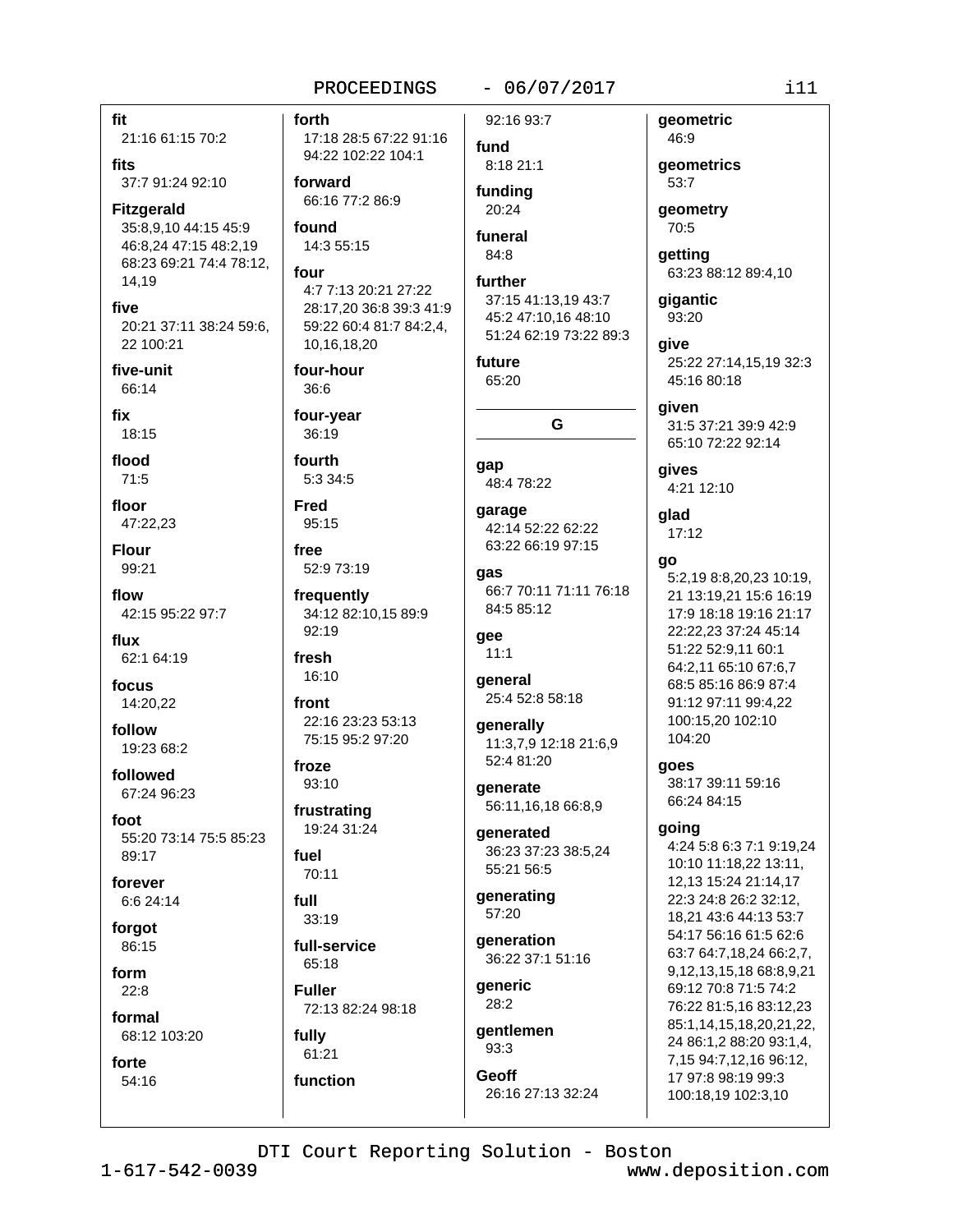103:6,17,18,23 104:11

#### good

4:3,21 19:3 48:20 55:11 66:6 69:21,22 79:15 86:19 87:10 92:6,8 94:14 95:3 97:10,17 104:14

Google 82:21

gotcha 60:6

granite 43:22

grant  $24:11$ 

grants  $8:16$ 

great 5:22 29:14 35:5 37:16 63:6 76:1 79:1 80:16

greater 37:12 47:24

green 35:22 98:19 99:1

gridlock 86:4

group 35:11 68:4

guess 18:13 25:15 44:9 63:14 79:2 81:10 87:14

н

hadn't  $17:14$ 

half

49:12

halfway 90:20

handed

 $17:7$ 

handle

 $21:18$ 

handled  $23:3$ 

hands 15:6 25:21 68:2 happen 7:1 22:21 24:12 35:4  $87.1$ happened 92:19 happening 86:3 happens 9:1,2 63:13 76:5 92:18 happily  $92:7$ hard 21:20 52:2 56:19 89:10, 19 90:9

hardy  $93:7$ 

**Harris** 

## 88:5 **Harvard**

4:5 35:14 36:3,4 39:14, 20.22.23 40:11.15 41:19 43:15 44:11.16 45:5 46:4,6 70:21 71:3, 6,10 73:2,6,16,23 75:3, 9,10 77:5,10,24 82:22 83:12,19 84:2,3,4,6,10, 11, 15, 18, 19, 20 85: 8 86:3,6,16 87:4 88:19,21 90:13,14 91:7,8,9,15 92:23 93:24 96:7.9 98:8,10,12 99:6,9 100:24

#### hate

25:20

haven't

61:6 74:17 hazard

17:17 94:18 hazards

 $25:5$ 

he's  $92:2$ 

head 98:22  $-06/07/2017$ 

heads 95:2 health 15:11,14,16 16:12 23:1 hear 5:13,15 31:13,24 32:22 33:13,14 44:6 80:17

81:22 heard 5:5 30:18 68:11.13 90:12 92:12 93:18 103:16

hearing 4:4,10,13,15,24 5:4,17 18:20 19:2 23:6 28:8 93:9 104:6

hearings 23:9 65:6,9 92:15

heavy 65:24

height 25:7,24

#### help 6:10.17 17:1.4 29:2 41:22 62:13 63:10 69:12 72:16 73:3 75:17

79:23 helpful 20:11 32:3 55:23 56:7 78:1

helps 41:23 42:2 45:3 47:10 54:19 78:2

**Herb** 96:18,24

**Herscovici** 80:23,24 81:1 82:5 83:13

Hi 80:24 88:5 90:2 101:23

high 8:6 13:24 52:10 68:10 84:22 96:15.16

higher  $28:4$ 

highlighted 86:23

highly 57:3,10

hill 33:23 96:13 98:22

hit  $71:2$ 

home 84:8 91:13 95:15

homeowner  $14:14$ 

Honda 96:18

honest  $21:20$ 

honestly 74:4

hopefully 5:18 29:12

hopscotch 103:24

hour 37:10 38:3 39:1,23,24 52:18 81:9 82:8 85:16 90:17 96:15 102:11

hours 36:8 39:3 41:9 81:7,18 95:24

house 88:16 93:21

household  $7:12.13$ 

households 27:1,10,17

houses 88:6

housing 7:4.8.9 8:3 9:8.20 10:22.23 11:6.8 12:12. 14 13:6,8 15:2 16:24 17:13 20:6 21:4,11,16, 17 31:17,21 85:2 87:15

**Housmann** 30:8,18 83:16 86:15

huge 52:8 65:14 72:4 91:10

DTI Court Reporting Solution - Boston

 $1 - 617 - 542 - 0039$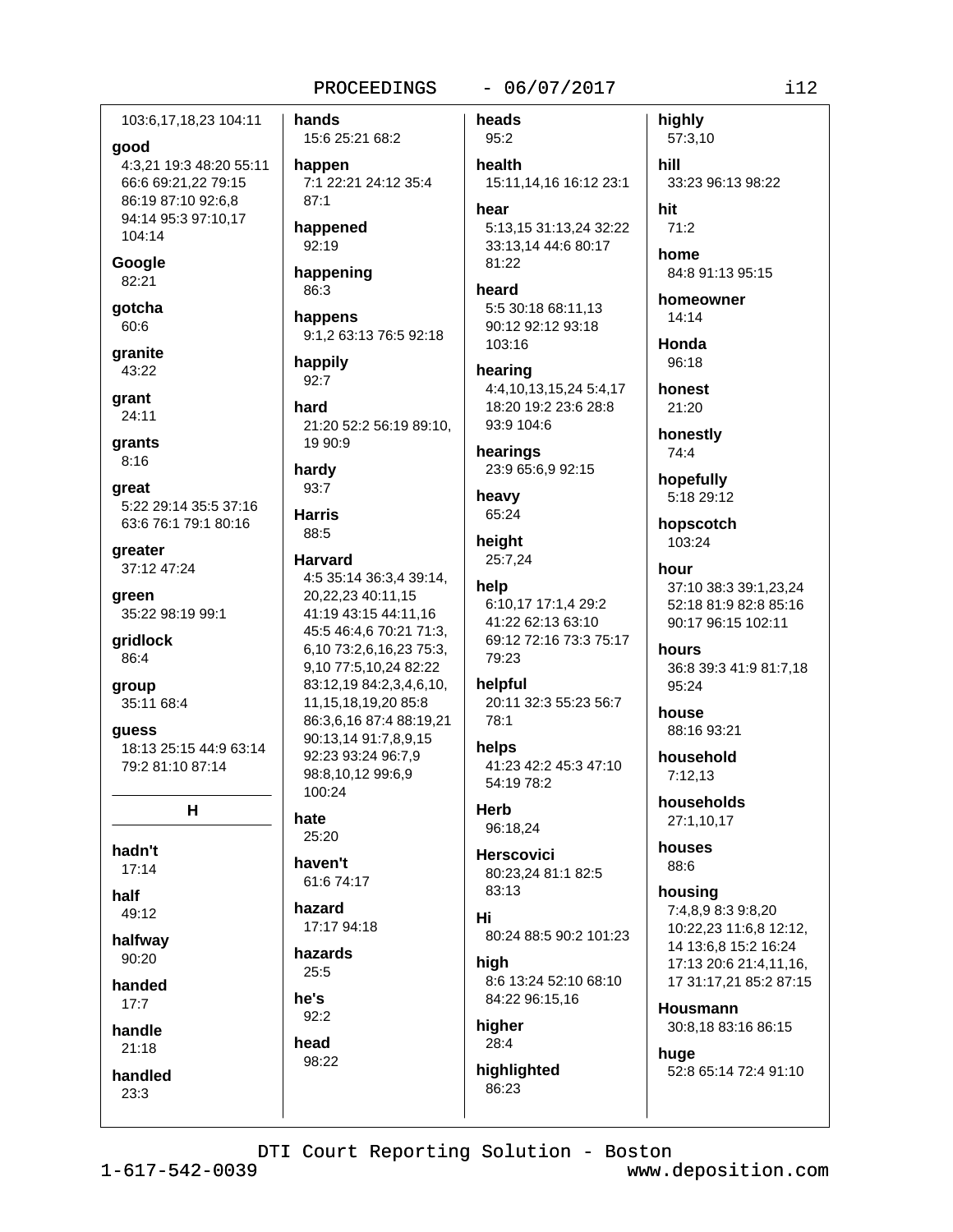Huh  $90:1$ 

**Hussey** 4:10 17:12 25:2,17 26:10 44:8,9 45:7,10, 19,24 46:1 48:13 59:3, 4,21 60:6,10,12,20 78:9.10

l'd 56:12 61:7 67:8 95:9 101:9 103:1

 $\mathbf{I}$ 

**I'll** 

21:19 54:10

I'm

4:3 6:17 13:19 15:15 17:12 25:21,22 28:1 29:1.21 30:8.15 32:10 35:10 50:23 58:8 59:1.9 61:17,20 62:16,21 65:13,16,23 68:5,18,21 70:10 75:18 76:19.23 77:2 78:8 79:20 80:1,24 81:21 83:16 87:17 88:2, 12,16 89:5,13 90:2,3 91:21 93:15 95:2 97:8 101:17,23

l've

15:22 18:20 20:7 22:1 25:2 44:9 49:18.21 59:4 73:15 87:1 88:15 90:4 92:14

idea

41:16 52:7 90:14 95:6 98:3 104:15

ideally 4:15,19 87:16

ideas  $103.22$ 

identified 23:5 39:21 55:14

**identifies** 56:10

identify 4:16 26:14

identifying 36:14 58:3

ianored 32:21

impact

10:1 12:13 14:6 18:1 19:9,18 20:5 22:5 44:22 58:1,12 75:5 76:1

impacted 96:21

impacting 42:15 48:10

impacts 9:12,16 19:18,20 53:13

impediment 13:8

impinging  $45:7$ 

**implications**  $14:8$ 

55:16

importance

important 25:9 32:2 55:17 81:11 86:23 93:12.22 99:13. 14

impose 9:24 11:15,16,21 12:17 19:13,15,16

imposed 19:13

*imposes*  $11:5$ 

imposing 10:3,17

impossible 91:11 102:16

improve 46:23 75:4,19 79:23 94:7

*improvement* 76:2

improvements 94:12,15,16

improving 74:3,9

inch

73:22

 $-06/07/2017$ 

include 64:4 *included* 

 $38.8$ **includes** 7:19 35:24

including 4:7,17 35:19 47:11

income 7:11.14.20 26:22 27:11

incomes  $7:16$ 

increase 85:24 86:10

increased 89:1

increasing 76:13 incredible

90:18 incredibly

incremental 18:14

 $102.9$ 

independent 16:9 31:9

Indian 67:4

indicate  $54:4$ 

indicated 51:13 52:21

indicates 59:14

indicating  $59:13$ **indication** 

 $51:13$ industry

62:14 infer

46:22 65:14

inform 52:14

information 16:20 29:8 32:4 36:13 38:8 42:12 58:6 61:16  $93:12$ 

informed 87:13 104:11

infrastructure 6:8 100:7 101:3

infrastructures 100:15

iniure 94:1

input 31:9 33:21

inside 10:23 53:8,16 63:20

inspectional 61:22

installing 36:2

instance  $37:10$ 

**Institute** 36:24

insult  $97.9$ 

> intended 26:20 51:12 70:1

intensity 66:2

interest 72:11

interesting 55:15

internal 63:22 64:9,10

interrupt 83:9

interrupting  $4:23$ 

intersection 36:12 39:14,17 40:2,19 45:1 46:3 76:10,14

DTI Court Reporting Solution - Boston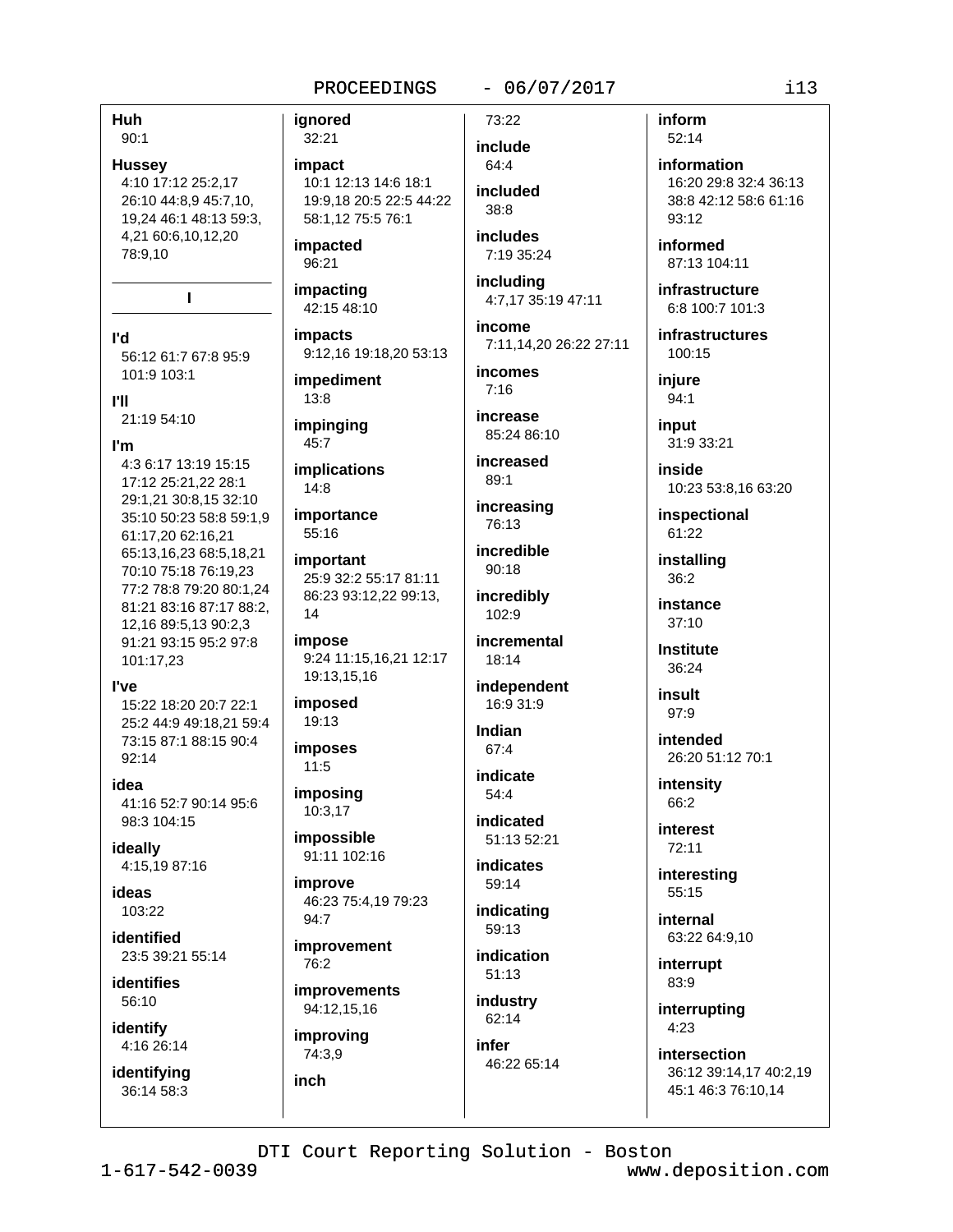78:18 87:7 88:20 94:4. 18 95:17 96:9,10

intersections 74:15 76:7

introduce  $30:4$ 

introduced  $86:13$ 

invariably 73:17

involve 95:4 100:1

involved 24:8,18 83:22 96:22

involves 97:19

isn't 10:21 21:13.14 31:13 70:20

issue 8:22 15:17 18:9 22:17 25:24 29:12 31:7,10,11 37:19 47:11 52:20 57:9 64:11 65:14.15 66:11 71:18 72:20 83:2 87:11

issued 48:23 49:1

**issues** 

15:11,22 19:21 23:11 32:2.14.17.18 42:13 49:4 54:3 66:23 69:3 77:9 81:4 82:18 103:11 104:18

issuing 103:19

### it's

6:11 9:24 10:3 11:22 12:22 14:21 17:3 19:14 21:9,22 23:6,13,18 24:18 28:18 29:3,4 30:22 31:19 34:7 35:17 36:20 38:3,19 45:17 46:24 47:5 49:17 50:23 52:2,3 54:7,16 55:17 56:23 57:10 59:13,14 60:2 61:7 62:22 64:24 65:14,23 66:12 67:14, 16 69:20 71:6,24 72:1 74:11,12,22,23 75:2

77:22 78:20 79:8.13 81:3,8 82:2 83:1,20,21 84:16 86:4 87:23 88:17, 23 90:9,15 91:11 94:4,7 96:16 100:10 102:5,15, 17, 18, 23

#### **ITE** 37:9,16

**ITE'S** 

 $37:1$ 

52:22 69:2

#### its

item

15:20 18:1,15 19:20 20:19 55:11 66:1 93:10

J

#### jewelry 56:2.14 67:2.11

.lim 35:10 51:12 52:18 56:4 58:11 62:18

Joanne 101:8

iob 12:23,24 31:1,3 91:12 97:10.17

Judi 5:9.23 6:15 17:12 20:10 29:16,17 30:6 32:8 78:8

Judi's 5:19 26:18

# July

32:19 34:7,17,20 35:1 77:2 104:6.17.20

June 34:6,7 49:1

jurisdiction 12:5 14:4 22:20

K

Karen

# $4:12$ Kate

4:9 17:1 26:9

# $-06/07/2017$

keep 34:14 43:11 80:12 88:22 92:9

#### keeping 72:11

kept 54:17 104:10

key 20:21,22 70:14

kids 88:11,13

#### kind

10:16 14:15,18 15:5,7 18:21 19:3,18,19,21 24:4 25:10 31:18 45:1 46:24 66:16 76:4 88:22 89:17 91:19

kinds 9:14 101:19

knock

 $16:7$ 

#### know

5:3 11:21 14:23 15:10 17:5 20:7 21:8.11.19 25:20 27:15 28:6 29:21 30:4,6,13,20,23 31:3,9, 23 32:24 33:4 34:20 35:15 44:1 52:1 54:7 56:12,17,18 57:10 58:19,20 61:8 63:7 65:15,23 66:18,22 67:15 68:24 71:7,20 72:11 73:7 74:1,4,10, 16, 19, 22, 23 76: 3, 7 78:15 81:23 82:6,10,19, 20 89:1,15,16 91:13,21 92:8,17,18,23 93:16 94:1,8 95:21,23 97:21 98:16 100:5.18 102:24 103:18

#### knowledge  $61:4$

known 90:15

knows

# 90:1 91:3 92:18

left 7:2 46:6 76:21 81:10

4:20 48:3 53:5 63:8

29:9 53:10 89:21

68:1 72:16 91:6 102:21

DTI Court Reporting Solution - Boston

www.deposition.com

 $i14$ 

L

lack

laid

 $39:7$ 

 $54:1$ 

land

lane

large

 $101:1$ 

larger

Lark

 $4:10$ 

Lastly

law

64:16

lavman's

 $8.12$ 

leads

65:14

learned

 $87:2$ 

lease

leased

 $23:7$ 

leave

leaving

lectern

80:18

23:10 29:7,10

land-use

37:3,6,9,18

23:8 45:8 83:20

44:16,18,22,24 46:13

73:21 82:13 102:3

41:10 51:3 99:20,22

27:20 33:23 37:20

6:19,22 11:7 12:10

23:2 27:4 31:14,16

13:5.10 16:22.23 22:24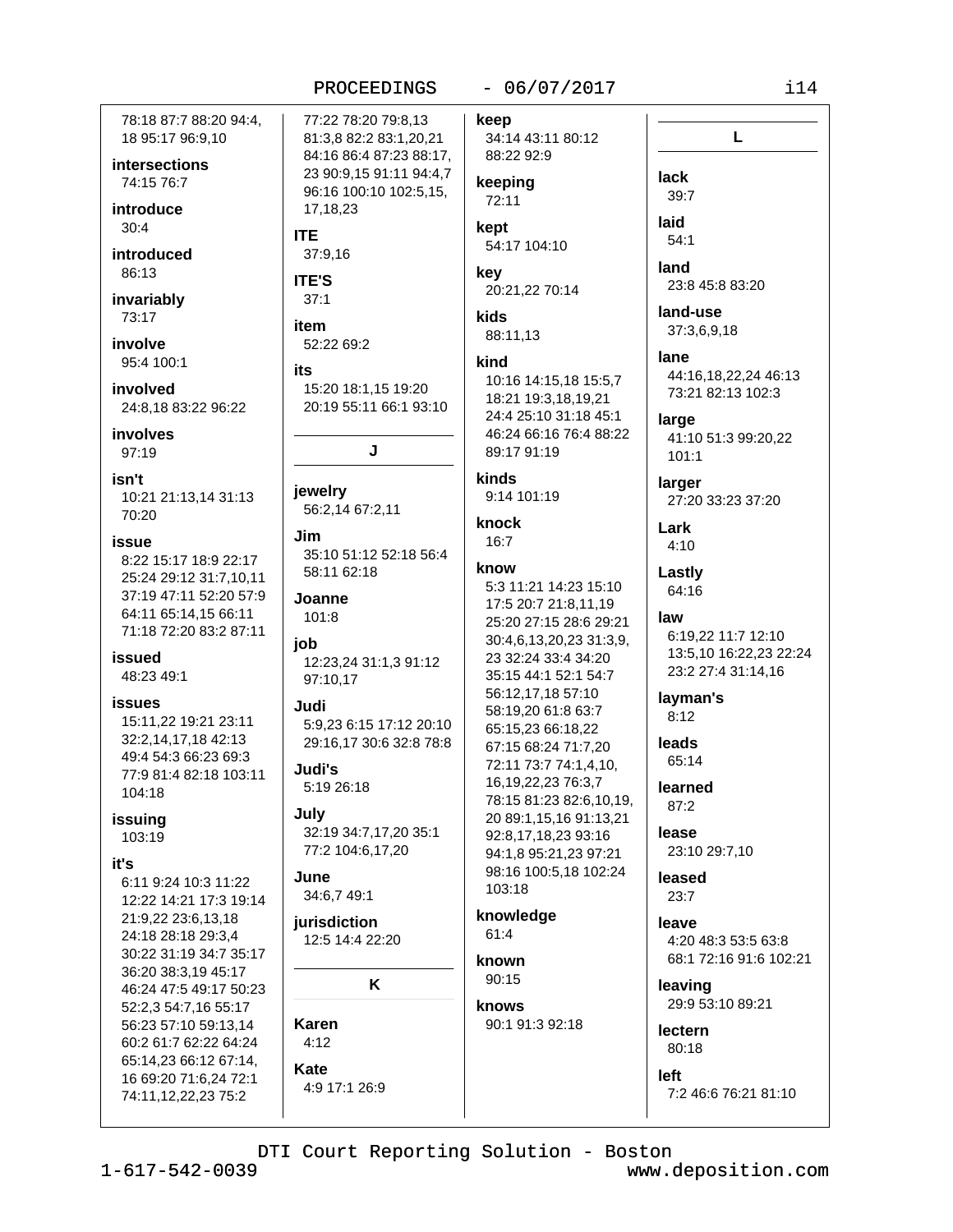91:16 92:2 98:10 99:9 legal 23:11

legislature  $6:24$ 

legitimate  $12:14$ 

legitimize 16:16

lend 50:15.16.17 101:13

lender  $10:11$ 

length 17:13 36:10

Lepson 86:19,20 91:10

let's 5:23 44:3 66:4 104:21

letter 8:22 20:19 22:9,14 23:20 24:7 57:23 58:5

letter's  $23:15$ 

**letters** 33:13 93:16,19

level 11:19 20:24 26:22 40:23 68:10 86:10

life-threatening 86:11

lift 59:13,16 61:2,5

light 38:1 52:11 83:1,4 98:18,19 99:1

likes 29:11

limit 8:2 93:1 94:6

limited 22:11 37:9

line 15:20 32:17 35:22 41:18,19 45:4 47:3,9,16

48:11 74:11 75:21,23 76:17,21 77:9 81:6,16 99:13 lined 43:10 lines 46:23 83:6 89:1 98:5 100:24 listed 49:14.18 listening  $95:7$ Literally 69:17.18 little 6:19 18:24 20:11 37:4, 15 43:11 45:5 48:4 51:24 56:15 57:1 58:11 60:17 72:14 73:22 80:2, 3 81:21 83:20 97:8 98:23 104:2 live 9:19 15:1 81:1 88:6 90:2,21 101:9,23

living 101:16 102:9

```
load
 81:23
```
loading 36:5 41:8 43:13 48:7 81:4.12.17.18.20.22 82:7 85:11,13,16 88:11, 24

local 8:4 11:10,13 13:7 16:1, 2,4 20:24 22:21 36:13 42:22 82:1

locally 23:3 24:19

located 35:17 42:18 59:11 70:16 89:6.8

location 36:6 40:10 43:18 70:5, 16 74:18 86:8,16 92:10

**locations** 74:18

### $-06/07/2017$

**logic** 23:3 long 93:20 96:15

#### look

8:21 9:14,15 14:5,8 15:17 16:11 19:12 22:3, 4,5 24:9,17,24 40:24 48:17 49:2 51:5 53:19 58:12 64:22 69:1 71:7, 19 74:22 78:5 79:7 82:20 93:6 94:24 97:11 100:3 102:6

#### looked

15:22 36:17 37:17 39:14 40:2 46:14 60:23 61:1 62:15 70:4.13 74:17,18 97:7 98:9

## looking

19:17 28:12 40:14 41:14 43:13 51:9 77:2

**looks** 80:11

**looming** 93:20

### lose 76:23

lost 18:21

# lot

6:15,23 8:3 24:12 31:18 33:7 54:19 56:11.16 65:7 67:1,12 69:21 71:21 72:13,22 76:15, 17.23 79:10 81:9 84:7. 12,23 90:9 97:13,20

#### lots 94:21

loudly

67:7 love  $5:15$ 

low  $39:4$ lower

7:16 99:15

i15

M machine 93:7 magnitude  $50:5$ maim  $94:1$ main 21:2 25:3 87:11 maior 40:8 69:7,9 majority 41:8 making 18:23 19:3 32:19 46:18 58:3 63:18 81:10 89:11 mall 84:6,7,12,14,19 85:11 man 92:2 96:24 maneuvering 60:14 manual  $37:1$ manufacturer's 93:5 **Maps** 82:21 **March** 34:6.7 **Marian** 88:5 **Mark**  $90:2$ market 52:7 marketed  $14:12$ **Martin**  $4:12$ **Mass** 19:11 87:5

DTI Court Reporting Solution - Boston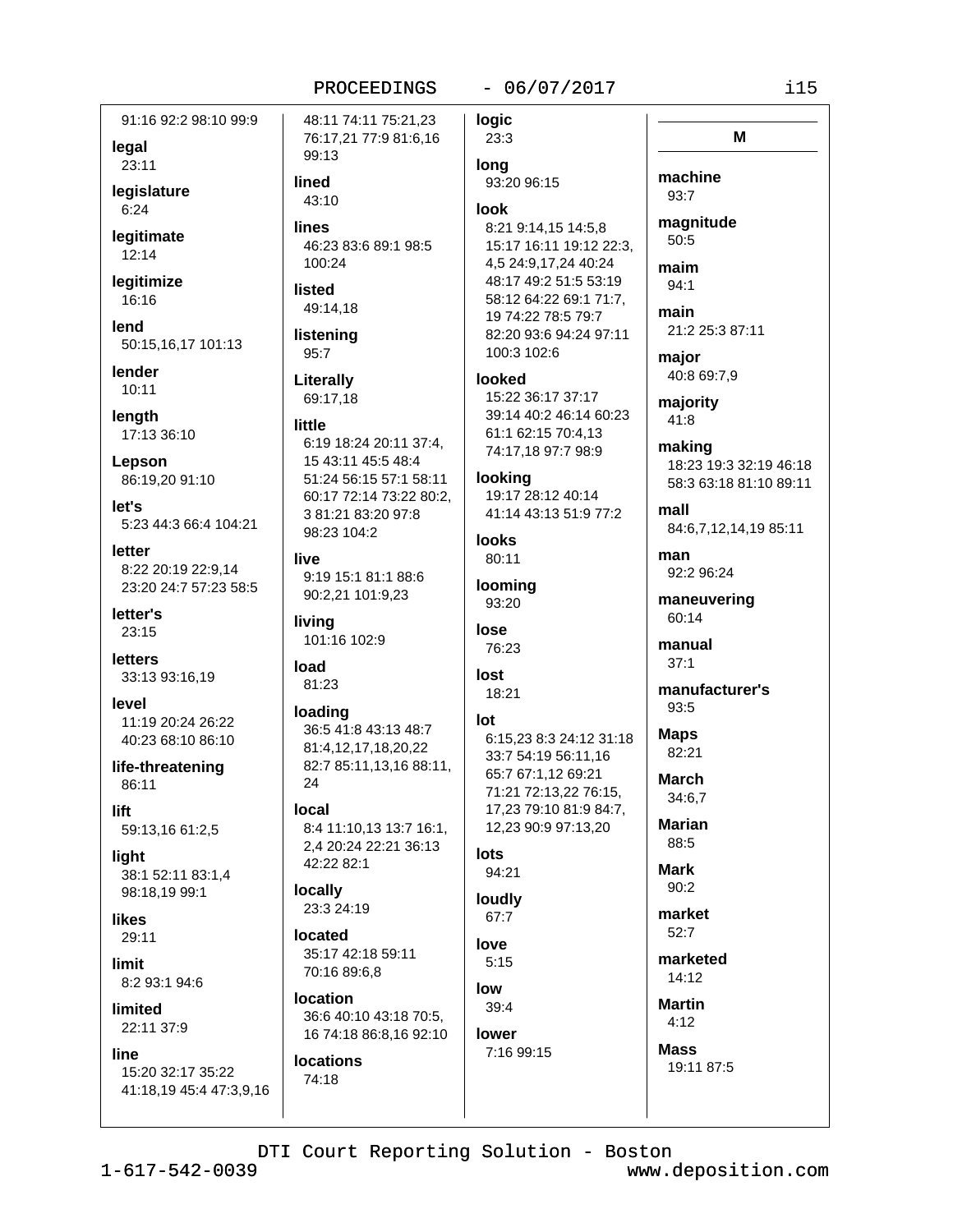**Massachusetts**  $14.1$ 

massaging  $80:1$ 

**Massdot** 36:17,20

**Masshousing** 8:10,11 24:16

massing  $25:6$ 

materials  $7:23$ 

math  $54:14$ 

matter 11:11 29:6

matters 103:8

maximize 66:5

Maxx 98:22

mean 4:22 8:4 20:6,21 21:19 30:12 33:13 64:1,8 66:10,15 68:7 76:19 85:9 91:20 97:3

meaningful 104:5

means 7:9 12:14 16:22 27:7  $71:14$ 

measure  $30:11$ 

measured  $30:21$ 

measurements 69:5

measuring 40:13

mechanical 92:15

mechanized 61:14

median 7:11 26:21 27:10

meet 8:21 10:11 20:24 22:15 58:10.21

meet all 10:10 22:13

meeting 28:8 32:20 33:3 34:5,12 72:5 86:20 104:17

meetings 34:9,16 94:8,10

member 86:20

members 88:9

memorandum 41:16 42:7,11

memory 18:18 76:20

mention 15:16 18:17 19:7 24:10  $92:12$ 

mentioned 28:7 67:9 68:21 69:20, 22 70:5 72:12 74:4,5 79:19 82:23 83:7 88:15 96:4,5 100:17 103:14

mentioning  $30:18$ 

merely 83:20 merrily

91:12  $m<sub>ef</sub>$ 

7:6 23:21 32:16 54:6 metered

36:11 75:15

metric 30:14

middle 90:21

mile 49:12 miles

 $-06/07/2017$ 

39:23.24 mind 34:15 94:13 mini

84:6.7.12.14.19 85:11 96:18

minor 69:8

minus 60:3.5

minute 32:14 83:10 95:10

miraculously 66:12

missing 83:3

mistake 101:5

mitigated 12:13 31:10.12

mitigating  $18:1$ 

28:11 51:9 mixed

mix

21:10 model

62:3 93:5 modest

 $19:1$ 

modify  $92:5$ 

modifying 95:5

moment 46:1 92:1

money  $9:20$ 

month 27:15 34:10

months 34:5 84:16

mornina 36:7 39:1 41:9 88:10

 $90:16$ mother 88:12

motivation  $4.21$ 

motorist 94:2

move 30:5 48:18 82:13 104:16

movement 43:11 53:4 64:14 75:24

movements 79:7

moving 6:23 64:21 66:16 83:23 84:23 91:18 97:20 99:15 100:15 102:8

multifamily 21:15.16

multiple 83:23 85:18

municipal 72:12

municipality 100:6

N

nail  $62:1$ name

6:15 35:10 68:18 80:19 86:19 88:5 90:1 93:5 95:15 101:8,20

**Naples** 74:11 82:24 83:2

narrow 42:3 43:4 53:6 90:17

narrows 89:16

nature 51:12 55:23 56:3.21 57:5 58:3

navigate 87:3 88:22

DTI Court Reporting Solution - Boston

www.deposition.com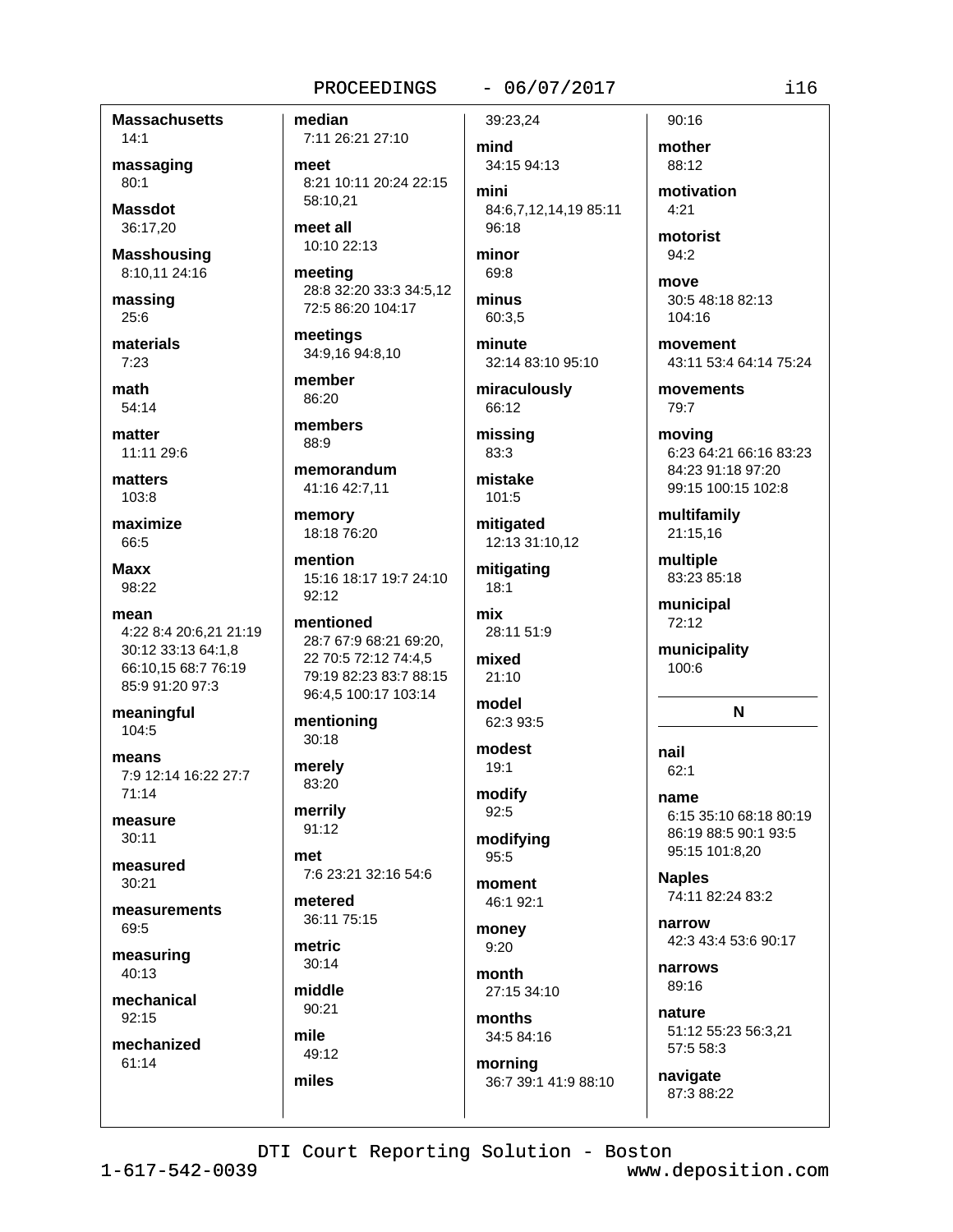navigating 86:2

nearness  $25:7$ 

necessarily 53:2

need 8:3 9:7,23 10:15 12:11 13:13 16:8,19,23 17:5 18:23 19:17 30:5 31:16, 21 34:8,11,13,15 45:14 53:18 61:10,21 63:16 68:24 70:4 71:19 84:23 93:2 103:9

needed 53:19 87:1

needing 66:19

needs 4:20 7:24 10:3.16 15:20 61:14 72:3

negligible 39:9

neighbor's 93:21

neighborhood 25:3 30:23 31:1,14 32:3 33:21 51:20 57:6 58:17 96:3 99:18 102:20

neighborhood's  $32:1$ 

neighborhoodrelated 56:24

neighbors 5:15 31:8 33:8,22 65:6, 15 96:20

neighbors' 28:7

neutral 16:20

never 15:5 22:1 28:16 91:13

new 17:23 29:7 79:12 87:5 91:22 93:8

28:13 nice 92:1.2 95:11

news

nine 59:18 60:3

**Noble**  $101:8$ 

nonprofit 22:11

north 60:15

northbound 39:22

note 43:16 49:6 57:22 67:8

notes 17:8 46:3 48:17 91:21

noticed 49:16 60:13

noticing 65:13

notorious 96:10

number 35:18 36:23 37:22 38:1 49:20 51:8 59:5 61:24 66:8 72:15 74:21 79:24 87:15,18,22 93:5,22 95:19 101:16

numbers 7:11 28:14

numerous 38:5

#### $\mathbf{o}$

objections  $25:3$ obligated

 $8:14$ obligations

 $6:20$ obstruction 78:24 89:1

 $-06/07/2017$ 

56:17 obviously 33:14 41:10 104:8

occasional 51:18

occasionally 53:9

occurred  $34:2$ 

offer 85:19 100:13

Ωh

28:2 29:1 80:21 92:13 95:10

#### Okav 5:22 6:12 28:21 32:7 35:5,6 45:19 48:12 54:10,19 55:9 59:2,13 60:9,20 62:17 65:4 67:17 75:13 80:4,16 82:5 83:15 95:6 103:6 104:19

blo 88:22

old-fashioned  $91:20$ 

on-street 41:7 43:8 44:18 78:21

79:18.22

once 24:10 44:5 63:6 64:20 76:22 98:11,12

oncoming 41:20 42:1,17 45:6 85:17

one-bedroom 57:15.18

one-bedrooms 28:5

one-way 53:4 96:11

ones 56:17 92:15 94:24

oops 35:2 open 9:12 10:1 14:7 54:10 60:3,5 76:15,20 91:17

 $i17$ 

opening 14:7 18:20 40:20 43:3. 10 47:5

operates 49:4

operation 97:23 98:4 102:8

opined 45:17

opinion 25:10 78:19 79:2

opportunity 14:13 41:18 64:22

opposed 27:16 57:1,6

opposing 43:7

opposite 43:9 85:12 91:13

opposition 30:11,19,20 31:6,14

option 82:12

options 35:19 38:6

order 36:22 43:4 50:4 91:6 102:20

ordinarily 50:9

ordinary  $12:13$ 

organization 22:11.12

outside 5:2 16:10 44:17,18

outweighs  $8:3$ 

overall  $50:1$ 

overcome  $13:6$ 

DTI Court Reporting Solution - Boston  $1 - 617 - 542 - 0039$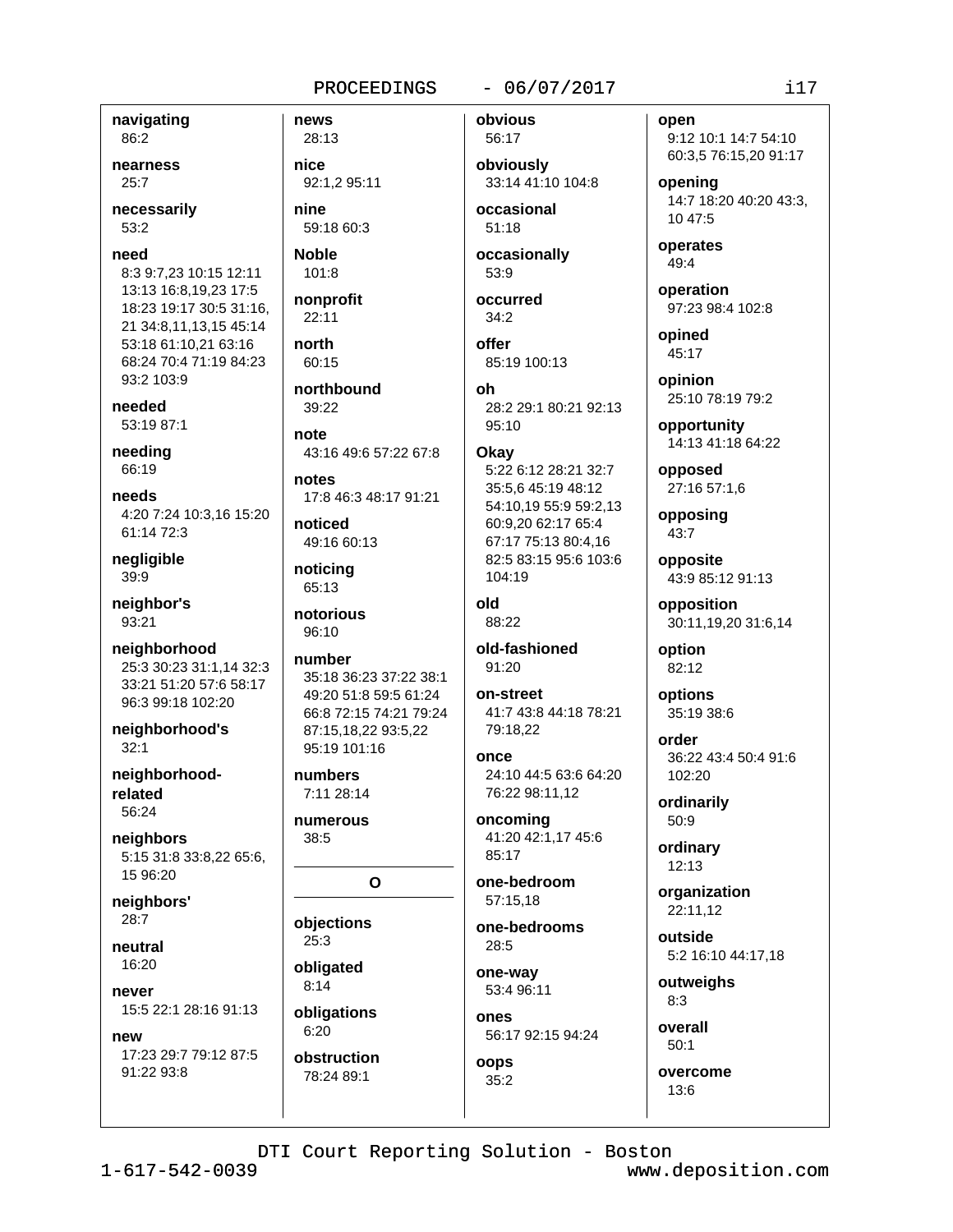# PROCEEDINGS 47:3,4,6,11,12,15 48:4,

7,19,21,23 49:2,4,8,9,

16 52:4,6,7,8,9,10,15,

56:5 58:9,10,14,18,20,

65:7,8,10,19,21 66:5,23

75:6,7,10,15,16,24 76:6 77:7,9 78:21 79:18,19,

67:12,19,23 71:21,22,

23 72:8,12 74:5,6,14

21,22 80:5 83:8 84:7,

12,13 87:19,22 89:7,9

92:12,15,20 93:3,9,13,

15,23 101:14,19 102:2,

19:22 46:14 52:12 73:4

 $\overline{7}$ 

part

 $74.9$ 

partial

47:21

 $32:1$ 

 $21$ 

**Partners** 

 $8:11$ 

parts

party

pass

16:20

pass-by

38:19

passes

85:15

passing 73:21

pattern

 $98.9$ 

35:11 48:24

**Partnership** 

83:23 84:23

63:22 101:4

particular

particularly

participation

23:7 55:18 69:2

72:23 88:10 89:5 99:8,

18 53:1,23 54:3,6,20

24 59:5,6,11 60:4,19

11 50:10,12,13,21 51:4,

overlay

 $20:2$ 

49:10 55:2,5,12

overloaded

overnight

oversized

overturn

overturned

11:19 12:10 17:20

P

4:11.19 20:10.14 23:5

44:4,5 54:12,13,16,19,

67:20 72:18,19 75:1,10,

13 76:11 77:6,17 78:7

23 55:4,9,14 56:7

57:12,19 58:23 59:2

overwhelming

11:10 12:12

 $12.15$ 

owns

 $92:3$ 

p.m.

page

69:16

**Palermo** 

panel

80:6

 $5:10$ 

parcel

park

40:14

66:20

parked

parking

41:1,2,21

parameters

4:2 104:23

8:13 30:12

package

 $88:1$ 

58:23 66:20

## $-06/07/2017$

pay

45:21 100:13,14,19

pays 100:10 peak

37:10 39:1,2,8 52:18

pedestrian 15:18 18:5,8 69:19 72:21 85:9 94:2

pedestrians 17:18 41:24 42:16,20 43:23 73:18 81:15 84:17 90:10

pediment  $47:22$ 

#### peer 5:13 16:4 17:16 25:9.11 26:1,4 32:15 35:7,12 43:24 65:3 66:11 74:24 78:5 94:5 103:11,15,20

#### **PEL** 57:22

people

7:2 17:4 24:14 26:21 27:7 51:21 52:1 57:3,7 59:12 72:8,16 76:8 80:12.13.16 86:1 91:5 92:22 93:13 94:19 96:17 98:12 102:6,9,22

#### percent 7:7,19 8:2 9:5 12:8 26:21,24 27:1,2,5,6,10, 18 28:10,18 38:9

percentages  $7:10$ 

percentile 39:22

perfectly 21:19 50:14

performed 35:11 36:22

period 18:23 36:7,15,18,19

# permit

4:4 6:18 8:5,17 10:9 12:3,7,19 22:18 23:4 24:11 31:15,20

permits 13:1 31:17

permitted 20:23

permitting 22:21

person 53:11 80:14,20 87:17 94:3

personally 31:24

Peter 33:4 64:10

phone 91:21

photos 85:5

phrase 94:13,14

physical 9:10 10:2 19:9

pick 34:22 58:17 73:14 92:13

picks 22:20

pickup 36:6 41:9 43:14

pictures 69:11

piece 83:20 92:3

**Pike** 87:5

pillars 61:9 64:16

**Pinches** 95:13,15 101:7

place 57:20 61:10 66:19 69:24 91:24

places  $70:2$ 

plan 14:20,22 34:8 59:9,10

## DTI Court Reporting Solution - Boston

 $1 - 617 - 542 - 0039$ 

5:13 17:16 32:13 33:11

35:7 36:11 40:18,20,21

41:7 43:8 44:2,6,19,24

www.deposition.com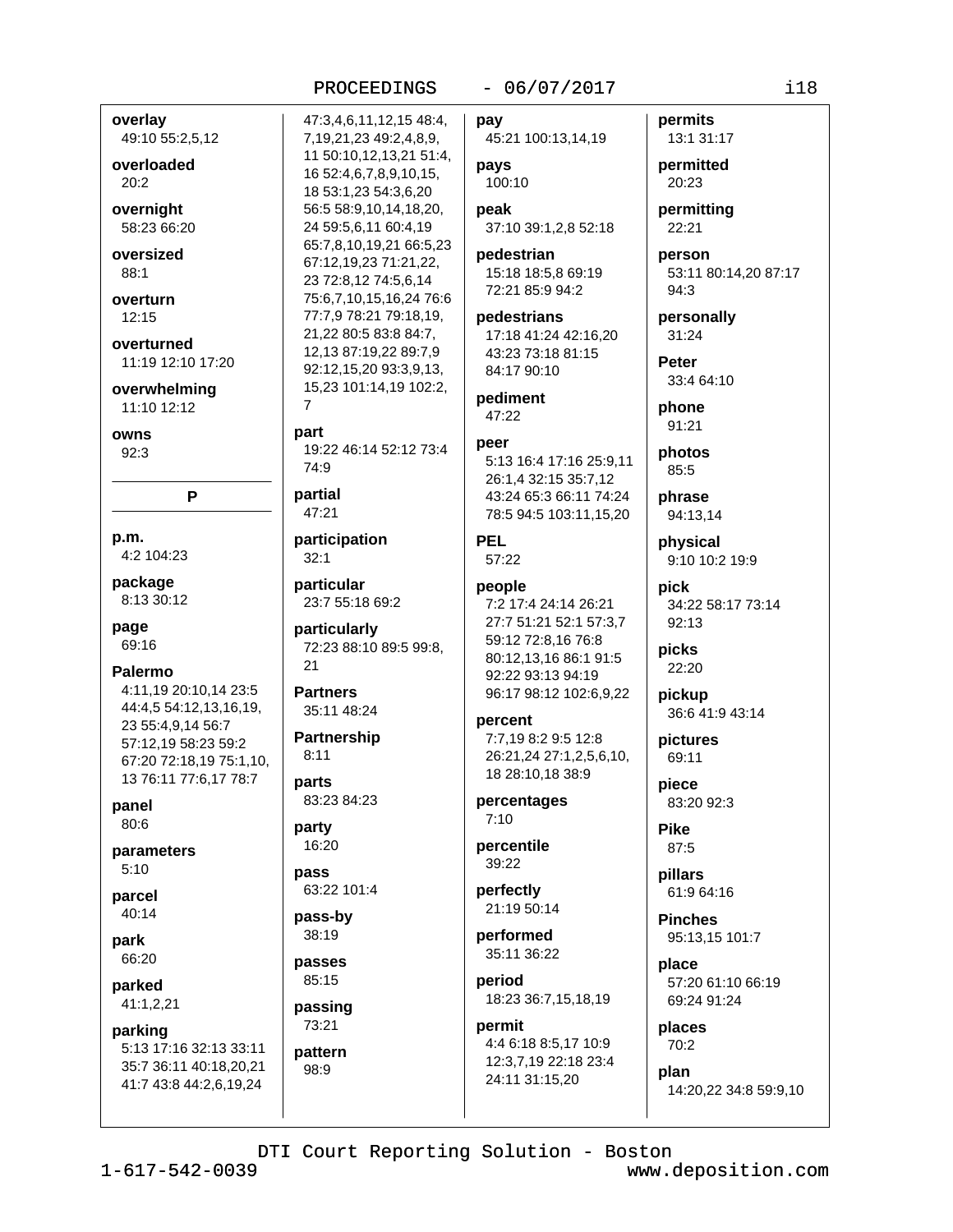64:18

planning 4:12 5:18 14:10 22:22 32:11,14 104:7,13

plans 33:6,17,19

play 30:16 74:9 77:23

plays 52:12

please 5:2 26:14 80:21 94:11

pleases 104:6

plowed 89:15

plus 55:2 59:18,19

podium 4:16 67:7

point 10:7 26:19 42:19,24 50:8 54:5 58:19 63:2, 11,17 64:19,21 73:7,9, 10,14 79:15 81:3 86:7 87:7,10 88:2 92:14 97:10,11,17

pointed 60:13 79:15

pointing 53:2 61:20

points 37:8,11 69:4 100:21

police 16:1 36:14

policy 25:20

poll 34:23

**Polly** 4:11 5:19 29:15 32:7,10 77:16 80:10 103:9 104:9.13

population  $20:3$ 

**Porsche** 96:18

portion 51:11 52:14

position 66:2,16 75:21

positions 59:24 84:2,3,4,5,6,10, 11,12

possibility 47:20

possible 11:24 12:21 31:22 54:7 66:6 100:23

possibly 86:10 94:1 100:1

posted  $4:14$ 

potential 23:11 58:1 63:4 94:18 97:23 99:4,6,16

potentially 56:8 57:15 102:4

Poverman

4:3,9 5:22 6:8 13:21 15:10 17:2,10 19:23 26:6,13 27:12,20,24 28:11,18,21,24 29:14, 22 30:3,15 31:23 32:7 34:3,17,24 35:5,8 44:3, 8 45:22.24 46:2.16 47:12.19 48:12.15 54:12 59:3 60:22 61:8, 23 62:5 63:3.12 64:1 65:4,13 66:17 67:17,21 68:14 69:11,17 72:4,18 74:7 77:14 78:9.11.15 80:4,8,16 82:1 83:9,15 86:14 88:4 89:23 95:8 101:7,22 103:4 104:12, 19 practical 76:4 practice 62:14 preapproval  $8:9$ **Precinct** 

#### $-06/07/2017$

86:21 predict 86:12

predominantly  $53:5$ preferable

11:23 64:2 preference

16:22

preparation 13:15

prepare  $103:18$ 

prepared 26:2 57:24 68:19

prequalification  $8:13$ 

present 5:14 32:20 47:7

presentation 6:4,13 33:19 42:8

presented  $5:4$ 

pressure 58:16

presumption 8:1 22:6,15 23:21

pretty 23:18 37:2 60:15 90:7

previous 92:14

previously 55:7 85:6

priced 27:17 52:10

pricing 52:6,14 primarily

53:1 58:9 prime

81:9 principle  $15:7$ 

prior 33:17 103:19

probability  $12:9$ 

probably 11:17 15:16 16:18 24:23 27:18 39:9 62:19 66:4 80:2 81:11 83:2 94:6 96:11

problem 6:11 16:21 18:6,7,14,15 25:12 44:10 46:24 47:13 50:14 53:2,21 72:23 74:21 78:18 87:18 99:7 102:14

problems 23:9 53:18

proceed 73:20 75:22 76:9 80:21

proceedings 4:1 6:18 104:23

process 5:11,24 7:22 8:9,20,24 9:2 10:20 14:14 18:20 19:22 20:12 23:4 24:13, 16,19 29:20

processes 86:24

product 85:19

> productive  $33:4$

professional 13:14 16:7,17 84:21

profit 14:16 15:3

profitable 34:16

program 27:2,5 62:12

programs 26:23

progress 18:23 104:5

prohibiting 76:16

DTI Court Reporting Solution - Boston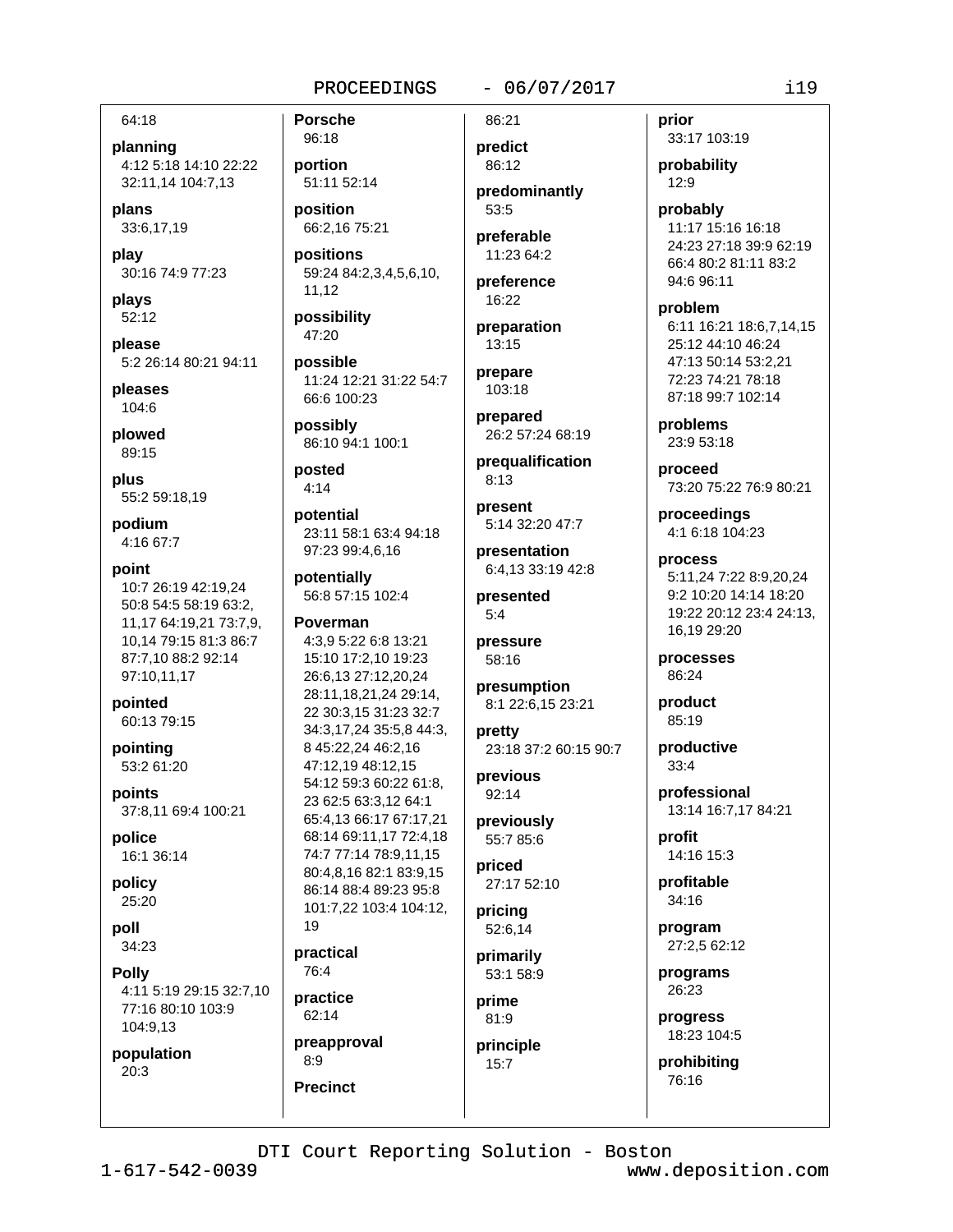#### $-06/07/2017$

prohibits 100:5

#### project

8:15,22,23 9:4 10:4,10, 17 11:2,4,5,12,17 12:17,20 13:16 14:9,22 16:11 17:20,23,24 19:9 20:5,19,23 21:1,21 22:8,14,24 23:1,14,20, 23 24:5,6 31:4 46:19, 20,21,22 48:23 49:3 57:22 58:5 68:20 76:12 84:13 85:1 86:8

project's 13:12,13

projected  $6:2$ 

projecting  $6:1$ 

projects 14:22 38:10

proper 87:22

properly 46:12 102:19

property 4:5 14:12 29:7,10 41:3 65:18 92:3,4 94:13

proponent 50:2 51:2

proponents 49:6

proposal 5:5 35:24

proposed 14:9 21:22 37:8 39:16 41:6 43:14,17 57:13 65:20 66:9 75:14 82:17 84:7,13 85:1 86:9 88:7

proposing 4:6 67:14 79:20 103:23

protection 43:23

protrude 48:10

proud  $90:3$ 

prove  $11:3$ provide 7:3 43:23 50:3.24 51:2 57:24 65:1 77:6 87:22 provided 7:22 36:13 40:1 42:10, 12 53:24 58:15,18 65:8  $87.19$ provides 41:17 65:19 78:23 providing 50:8 51:3 68:11 proximity  $35:18$ public 5:6 14:24 15:1 22:10 23:9 35:18 38:6 55:11 80:12 puddles 79:17 pull 76:8 91:23 99:12 pulling 77:24 purposes 41:22 purview 9:17,18,22 23:14 29:4

push 41:18 45:4

pushed 101:2

#### put

7:11 11:2,12 12:16 27:12 57:21 66:7,21 71:14 77:10 95:2,23 101:20

puts 58:16

putting 46:10 75:14 98:3

puzzle 50:12 53:23 60:2,4 61:11

Q question 10:8 15:9 17:10 21:2,5, 15 23:14 24:20 25:2 26:14 29:2 30:10 39:6 44:9 46:4 59:4 72:19 75:2 81:19 82:7 83:21 87:9 92:11 95:20 97:6 98:7 99:17 100:2,4  $101:3$ 

**auestions** 18:2 20:21,23 26:11 30:1 44:4 54:10,14 60:12 66:1 67:18 78:10, 11 80:4 81:3 83:14 95:19 98:1

queuing 63:4

auick 4:21 62:11 99:10

quickly 30:5 67:6 84:24

quiet 51:17 56:2,19 67:1

quite 24:16 27:8 44:14 55:15 74:3 92:18

# R

rack 63:19 84:15 85:13

radii 62:4,5 64:4

radiuses 89:4

rainfall 70:24

raise  $34:4$ 

raised 29:3 39:6

ramps  $71:15$ random

 $47:4$ 

 $7:21$ rarely 91:14 rate 52:7 ratios  $10:12$ reach

range

14:17 103:20 ready

 $35:6$ real 24:19 26:19 62:11

reality 25:23 91:23

realize 87:13

really 6:17 8:18 10:21 12:24 13:4,18 14:21 15:6 16:17 18:10 19:18 21:2. 23 30:23 34:11 37:16.

24 45:17 47:11 51:13 52:19 53:5 60:13 61:19 62:23 70:14 71:13 72:10 75:22 76:16 88:2 89:16,20 95:3 97:1 102:4,23

# realm

9:21 13:11

reason 11:20 17:19 93:18  $96:11$ 

reasonable 38:9.11 94:24 104:4

reasons 25:20 55:17 67:2 72:22

recognize 38:16 76:24 84:21

recommend 43:21 104:8

recommendation 45:15,16

recommendations 5:6 58:2

DTI Court Reporting Solution - Boston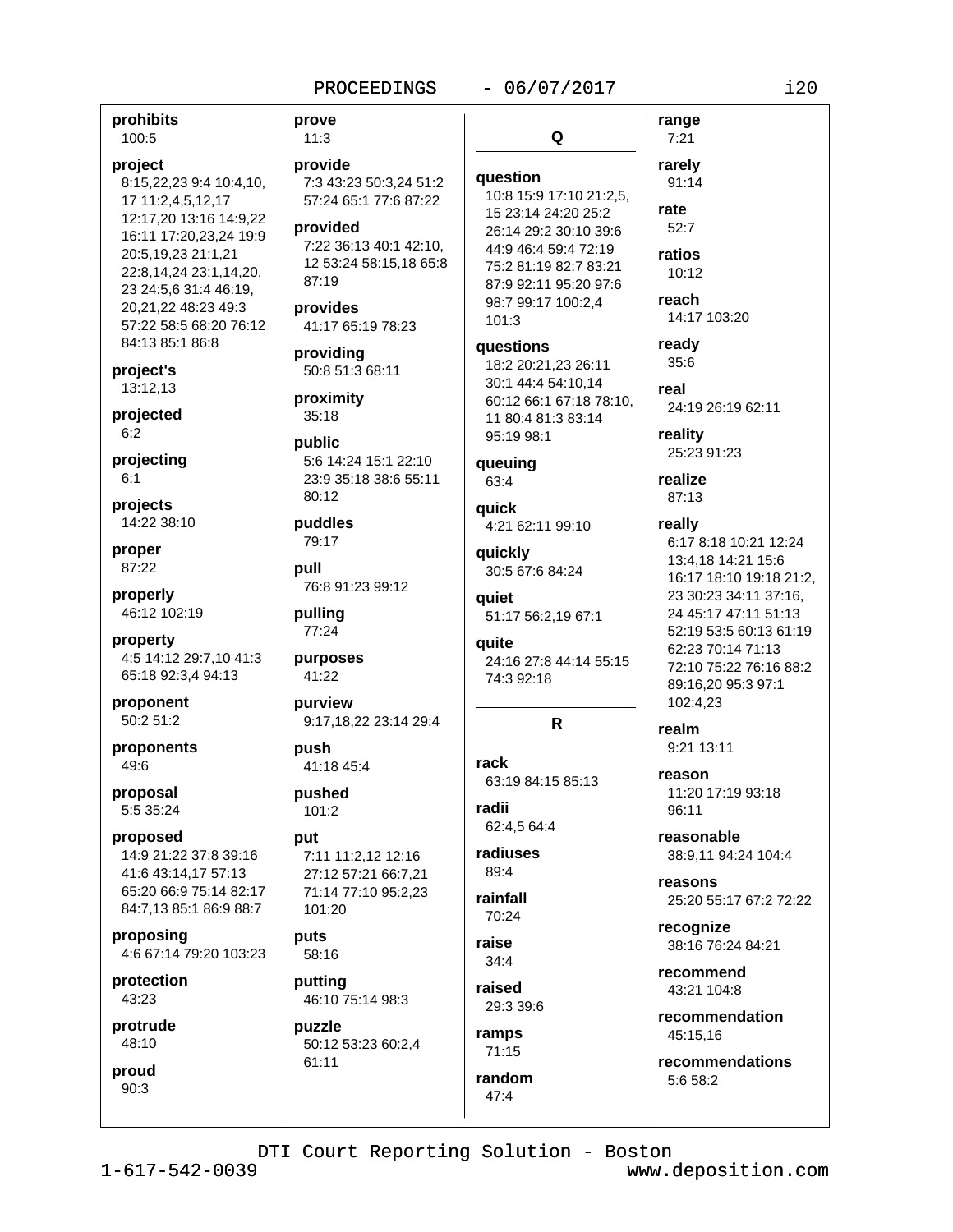recommended 92:16

record 20:9 26:16 29:6 30:5 68:17 80:24 82:20

redesigning  $77:1$ 

redeveloped 35:16

redevelopment  $35:13$ 

reduce 16:15 41:23 44:10

reduced 49:13 72:7

reducing 74:6

reduction 38:8,11,13,14,18 49:10 51:3 52:5

reductions  $38:4$ 

reference 40:4 53:24 57:23 69:4

referenced 75:6

referencing 62:16

referred  $10:2$ 

referring 7:17 62:11,18,21

regarding 4:4 71:20

regardless 25:24 50:1

regional 7:3.6.10 8:2 9:7 12:11 16:23 57:2

regulation 87:14

regulations 13:7 19:6 20:22 23:19

regulatory 19:4 32:11

 $9:10$ related 9:24 46:2 47:9 69:2.19

relation 15:13

relate

relationship  $14:9$ relative

33:20 64:16 104:11

relatively 35:17 39:4,10 50:11

rely  $19:2$ 

remarkable  $12:24$ 

remediation 82:18

remedied 16:21

remedy 12:1 16:15

remember  $82:2$ 

remembering 89:6

removal  $36:2$ 

remove 76:6

removing 74:5 75:24

render 10:4 12:20 60:1

rent 27:9 28:4 102:7

reopening  $4:3$ 

repeat 50:16 80:13

report 5:18,20 38:24 44:12 46:3,17 48:24 49:1,14, 15 67:23,24 68:3 104:1

#### $-06/07/2017$

reports 5:14 65:3,17 103:15

represent 33:6 34:1

representation  $33:3$ 

representative 87:23

representing 26:17

reauest 50:24 65:9 67:21

requested 42:11 52:5

requesting 50:23

requests 67:22

reauire 54:20.24 57:16

required 20:17 40:12 49:11,19, 20 50:5.9 51:3 55:5 58:21 61:2 65:11 82:3 86:1 100:14

requirement 11:16 19:5 43:2 57:23 58:4 72:7

requirements 10:11 19:13.15 21:1 23:22 28:9 48:22 49:2, 8,9 54:1,6 55:2 58:11 61:1,3 72:7

requires 19:6 89:11 101:4

resetting 73:13 74:2

residential 4:6 21:10 50:19 51:6 53:1 54:23 57:15 77:19

residents 6:23 38:20 50:16 93:14 101:12,18 102:24

resolve 72:20 76:24 resource  $30:7$ 

respect 48:23 50:6 81:4,15

response 68:12,22 78:16 80:7 103:19.20

responsible 17:24

restaurant 23:8 40:22 51:15 56:1 65:18 67:4.11

restaurants 56:17 67:10

restricted 85:4

restrictive 56:15

result 41:15 43:4 46:19

#### retail

4:8 35:17 37:4,6,14,17, 21.24 38:14.17 39:8.10 49:20 50:17,19,20 51:6, 12,17 54:20 55:16,20, 24 56:11.14.19.22.24 57:14 58:4 87:15

retail's 39:8

retailers  $67:10$ 

retails  $57:10$ 

> retained 33:22

retrieve 63:18

return

 $10:13$ reveal 43:22

review 5:11 8:14,15,20 9:4,9

14:20 16:5 20:16 21:7 24:1,19 26:1,3,4 35:12 43:24 49:1 51:5 58:12

DTI Court Reporting Solution - Boston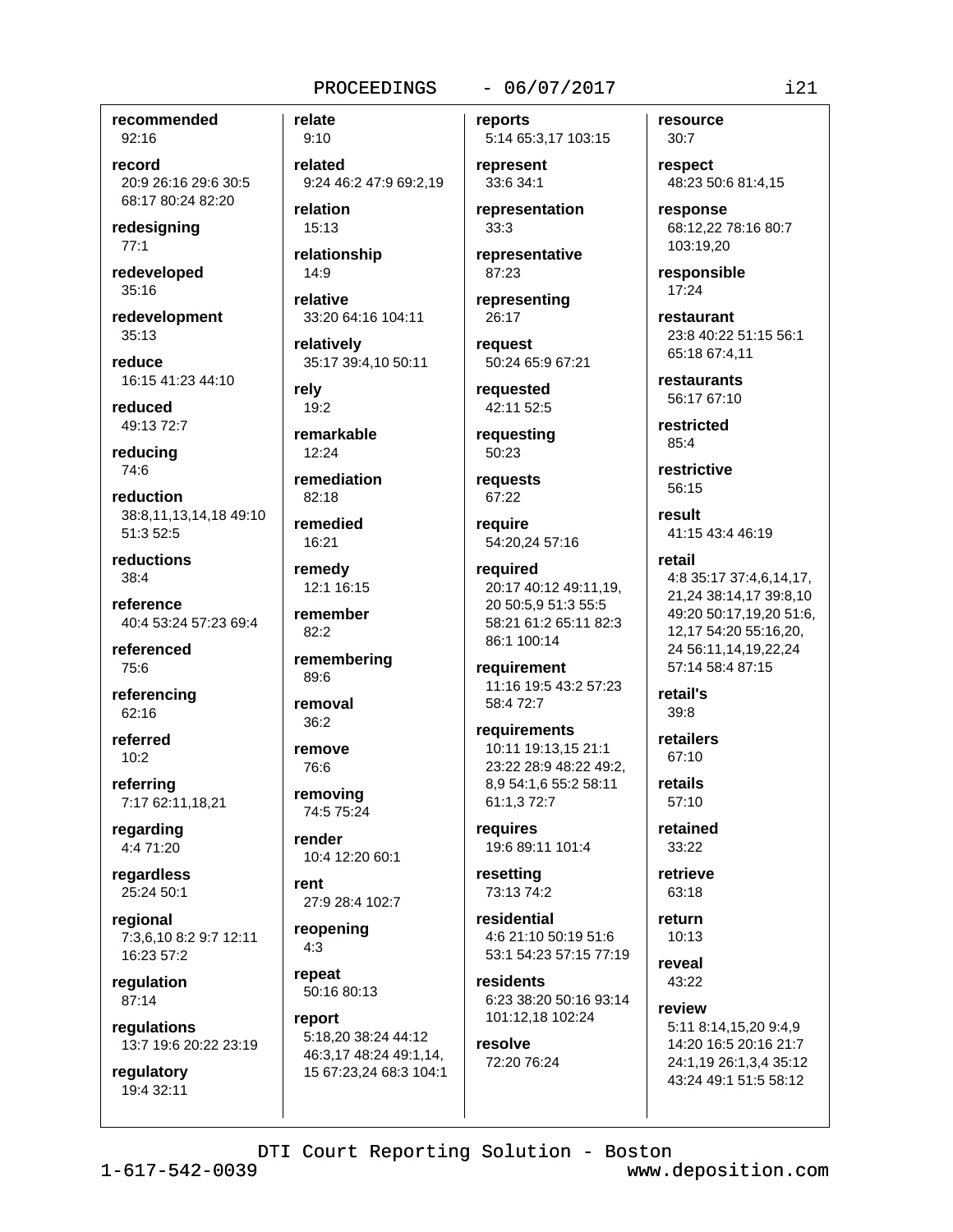61:18 65:3 77:17 78:5 103:15,20

reviewed 20:15 36:12 48:22

reviewer 25:11 32:15 44:6 66:11 94:5 103:12

reviewer's  $25:9$ 

reviewers 5:13 35:7

reviewing 49:15

revised 33:6 49:21

revision 103:18

revisions 34:15

revisitina 24:6

right

5:19 10:12,19 20:14 22:16 27:24 29:15 32:6 34:14.17 35:5 40:14.16. 18 41:14 42:18 43:6,12 44:1,16 45:8 48:15,18 53:13 59:7 61:23 62:5, 17,21 63:3 65:19 67:15 70:15.22 74:14 76:21. 23 77:13 80:8 82:21 88:17 90:21 91:8.15.22 94:20 95:18 96:7 98:8 99:5 101:19 102:23

right-hand 82:13

rights 24:2,22 66:1

risk 17:17 76:13

river  $91:10$ 

road

43:12 69:7,10 82:24

roads  $40:8$ 

roadway 42:3 63:24 83:18 85:14 roaring 92:24 rock-solid 95:3 role 25:22 30:16 roll 44:1 room 63:20 87:21 102:15

**Rosen** 89:24 90:1,2 95:9 96:5

roughly  $7:13$ 

round 95:9.11

rounding  $55:8$ 

route 35:19,21 96:6

routine 99:12 row

15:21 95:2

rule  $4:18$ 

run

rules 13:7 82:2

46:9 96:18 104:9

runoff 70:22 72:24

rush 81:9 82:8 85:16 90:17 96:15 99:11 102:10.11

**Russell** 74:12 83:19

**Russell/lawton** 84:4,19

S

safe

86:1 102:17

safer 88:18

safety 15:11,14,16,18,19 16:12,15,16 18:5,9 25:5 36:12 74:21 76:13 77:16 82:17 99:16

**Saturday** 39:7,9

save 80:21

saying 8:19 28:1 52:19,20 61:20 65:23 90:8

savs 16:20 21:13 65:17

scale 37:17,20,21 39:4

school 20:3 81:16 88:12

schoolchildren 84:17

schools  $20:1.5$ 

```
Scott
 68:18
```
scrutiny 65:24

**SFR** 26:17

second 5:5 21:5 47:23

section

# 98:20

see 22:12 25:12 33:6 41:20 42:16 44:12 53:20 60:24 62:2.6 69:9 86:3 92:7,24 93:15,23 101:3

seeing 46:19 seen

8:17 33:13 73:15 85:5 96:13

 $27:3$ 

14:14

**Selkoe** 4:11 5:21 32:10 34:14, 19 35:3,6 45:13 62:4 80:11 103:10 104:14

 $i22$ 

50:12 53:16

 $6:5$ 

33:10 52:24 58:19 104:12

66:23

**September** 34:5.8 35:1

Serious 17:17 31:10 74:19 96:23 99:7

serve

 $41:22$ 

19:21 97:14.19

services

set 6:4 8:6 27:9,17 34:9 66:14 67:22 73:1 75:2

setback 77:5,11

setting 77:22

 $39:2$ 

seventeen 28:20

selected

selection

Selkoe's 68:1

semiautomated

send

**SANSA** 

sensitive

separate  $44:3$ 

47:8 94:6

serves

service

61:22 72:15

seven

DTI Court Reporting Solution - Boston www.deposition.com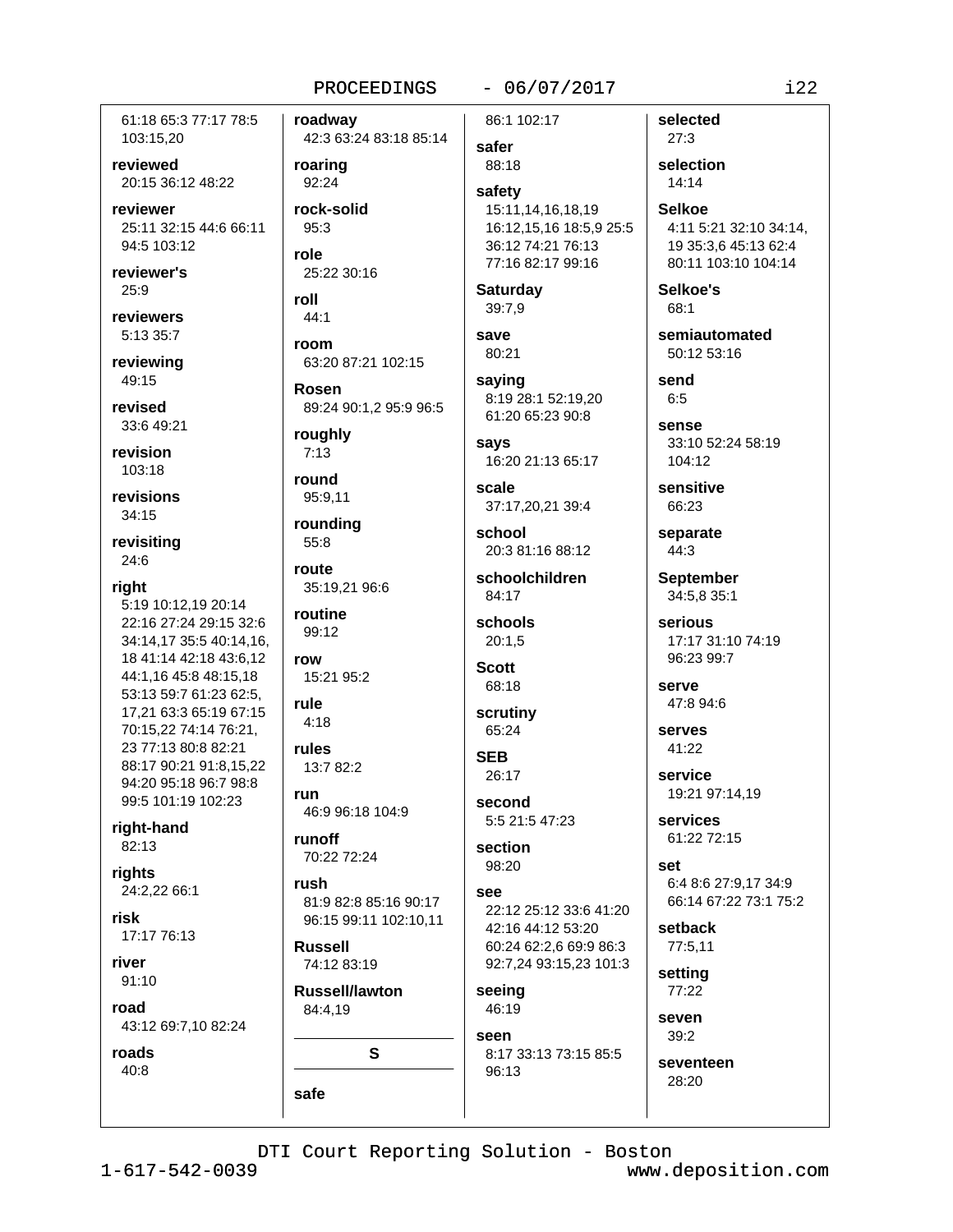#### severe 46:11

share 7:4.6 19:20 95:13

sharper 82:22

Shaw 101:23 103:5

shed 37:24

shifted 79:11

shifting 79:18

shifts  $21:23$ 

shop 85:19 94:21

shops 85:18.22

short 72:11 100:17

shorten 41:22

shouldn't 11:18 53:21 64:11

shouting  $4:23$ 

show 11:4 36:9 44:13 74:21 87:20

shown 50:3 59:15

showroom 96:24

shows 36:8 59:11 85:5

side 13:15 43:9,12 59:9,16 60:15 71:10 74:14 76:17,18 82:13 89:21 90:7 91:14 97:14

sides 72:6,8 sidewalk 41:11 42:15 43:19 45:2 46:21 47:2 78:23 82:12  $90:13$ 

sight 39:12,15 40:2,3,5,7,8, 13, 17, 23 41: 4, 13 42: 5, 13,20 46:23 47:13 48:11 69:2,4,6,8 72:20 74:3,10 75:4 76:17,20 77:9,11 79:1,24 81:5, 12.16 83:6 89:1 98:5 99:13 100:24

significant 15:15 24:3,5,20 31:11  $50:24$ 

significantly 23:24

similar 37:19 48:6

simply 12:15 62:15

simultaneous 103:17

 $92:11$ 

#### site

sit

5:7 8:15,21 9:11,12 14:5,7 18:2 21:5,9,10, 14,22 22:13 23:6,17 29:3,12 35:15,23 36:24 38:5,17 39:11,18,19 42:6,24 55:10 58:16,22 70:18 72:17 76:15

87:21 93:4 102:23 sits

# 90:20

sitting 40:11 92:7 95:1

situation 12:22 18:3 25:10 47:10. 18 48:6 57:10 63:8.10 94:7 97:3,4,12 101:14 102:4,17

situations 96:2

six 34:5 36:19 65:19  $-06/07/2017$ 

size 37:12 39:10 46:21 47:6 65:7 71:16 87:8,14,20  $90:9$ 

# sized

 $27:24$ sketch

44:12 skew

70:7 slack 58:17

sleep  $6:12$ 

```
slide
 6:4,13 85:5
```
slides 6:3 13:19 17:9 18:18

sliaht 49:10 50:5 52:17 53:12  $55:1$ 

slightly 49:13

```
Slim
 25:16
Sloat
```
101:23

sloping 43:20 slow

24:15 99:24 slowdown 85:24

slowed 93:11

```
slowing
 42:3
```
small 37:21 39:11 50:11 52:24 77:20 85:3 86:2  $102:5$ 

smaller 85:4 102:14

```
snow
 89:14
```
solution 95:4 solutions 66:21

solid

47:3

solve 18:10 72:23

solving 18:14

somebody 53:10 62:8 63:14 66:19  $82:9$ 

somebody's 63:8,9,13,18,19

**Somerville**  $72.1$ 

somewhat 43:4 77:20

**sorry** 15:15 29:2 59:9 68:5

sort 10:6.13.22 11:13 13:18 14:19.23 18:13 19:19 21:23 38:18 46:8 47:20 56:18 72:5 88:23 89:11, 16

sound 25:21

sounds 17:15 58:2 75:2 81:5 103:10

southbound 39:23

southernmost 70:17

space 4:8 9:12 10:1 14:7 36:10 40:18.20 47:4 48:7 54:20 55:20 58:4 59:19 60:2,3,5,7 67:1 85:14 86:18 87:15 102:5

spaces 36:11 49:11,13,14,18, 20 50:3 51:1 54:21 57:18 59:5,6,7,11,13,

DTI Court Reporting Solution - Boston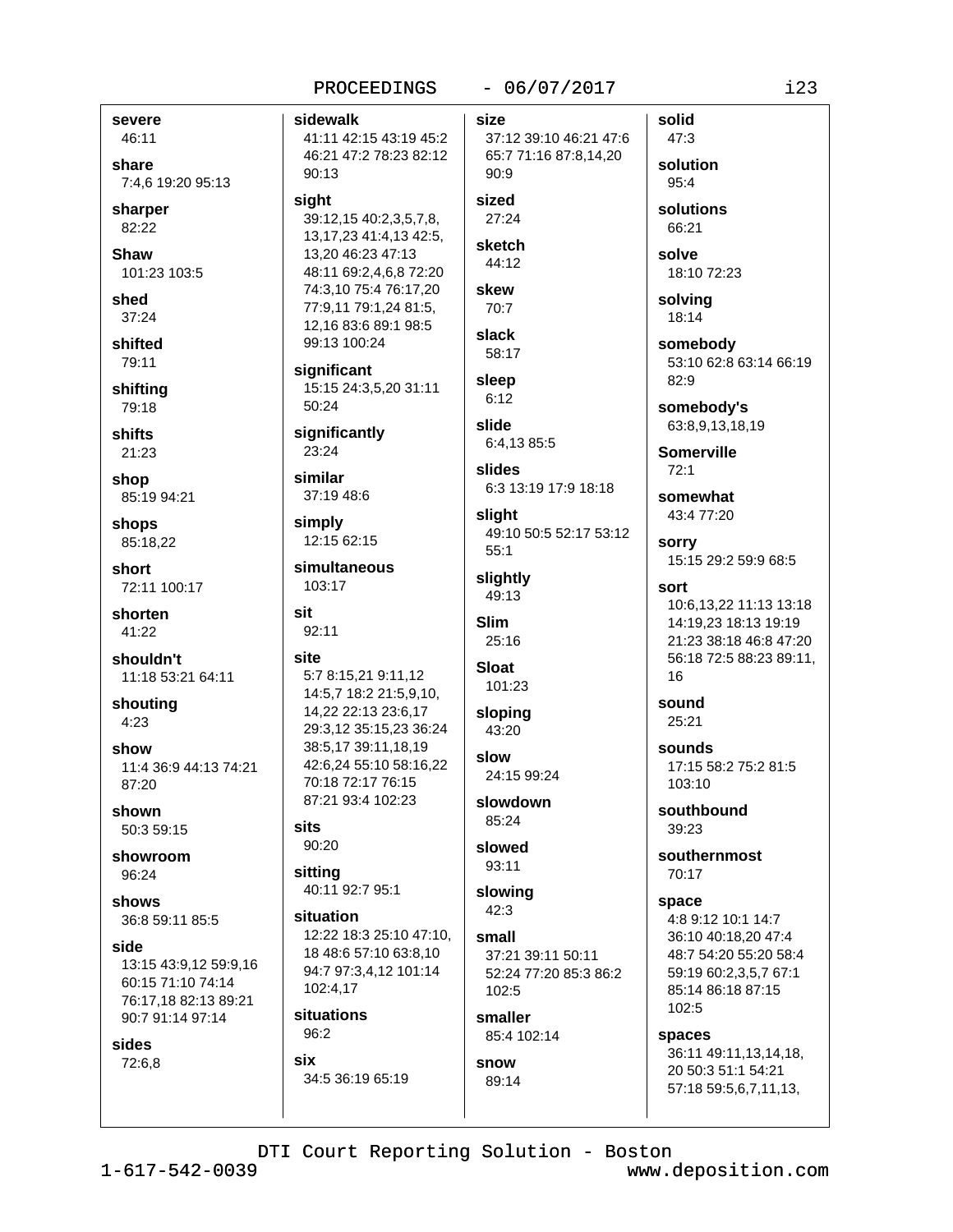#### $-06/07/2017$

17, 18, 21, 22, 24 60: 1, 4, 8 64:24 65:19 66:13 67:13 74:14 76:1,6 77:7 87:16,19,23 93:23

speak 4:17 25:1 80:17 90:4 93:15 103:6

speakers  $4:22,23$ 

speaking 4:24 11:4 52:4 103:12

special 31:15 53:19

specialist 67:19

specialized 57:3 84:8

**Specialty** 37:6

specific 15:9 37:24 96:2

specifically 70:10

specifications 93:6

speed 93:1 96:15,16 99:16

speeds 39:22

spoke 80:14,20

spoken 95:12

spot 86:2 88:1

spots 101:15,16 102:2,7,10

square 4:7 35:16 37:13 55:20 57:13

squished 102:16

squishy 30:21

stacker statements 59:6,7,21,22 23:8 **stackers** stating 59:23 25:13 **Stadig** station 44:2 48:20 54:15,18,22 55:1,7,13,22 56:21 85:12 97:14.19 57:17 58:8 59:1.8.23 station's 60:8,11,17 61:12 62:10  $71:12$ 63:6,17 68:23 statistics staff 86:11 5:18 16:4,7,8 32:14 statue stage 19:5 61:18 statute stair 19:15 60:14 statutory stall 23:21,22  $61:1$ stay **stalls** 46:13 60:22 **Stedman** stance 83:3  $24:7$ **Steinfeld** stanchions 6:5 45:20,23  $61.9$ step-back stand 47:21 78:13 85:16 **Steve** standard 7:5 13:22 17:22 55:18 stock standards  $7:8$ 14:19 40:5 stop standpoint 58:9 start 5:23 34:11 81:21 94:8, 89:13 9.10 stopping started 40:3,7,13  $34:6$ **stops** starting 75:21 81:23  $90.23$ state store 8:9 11:19 22:24 23:2,19 67:2,10,11 stated 101:12 stores 94:22 statement

70:23 stormwater 72:23 100:16 straightforward  $37:2$ 66:7 70:11 76:19 84:5 43:7 street 81:1 86:22 88:10 35:19 41:18.19 45:4 47:9,16 49:12 73:9,10, 15,17 75:21,23 76:8 **strip** 35:21 42:14 73:15

38:19,21 56:2,14 57:3,5

storms

stream 4:5 30:9 35:14 36:1,3,5 39:15,20,22,24 40:11, 12,15 41:19 42:1,5,6 43:9.15 44:11.16 45:5 46:3.6 51:22 53:11 58:24 64:3 67:16 69:9 70:7.9.21.24 71:4.6.11 73:6,7,16,23 74:7,8,12, 13 75:7,8,11 77:5 81:1, 10 82:16,22 83:6,11,19 84:2,10,15,19,20 85:3, 7,12 86:3,6,16,20 87:4 88:6,18 89:6,9,17 90:3, 14, 17, 20 91: 7, 9, 18 92:4,23 93:24 94:21 95:5,16,17,23 96:6,8,11 97:14,22 98:2,8,9,10, 11, 12, 14, 18, 23 99: 5, 6, 10.12.15.21.23 100:22. 23,24 101:2,9,24 102:9

**Street all**  $92:24$ 

**Street also** 83:3

Street/thornton 39:14

**streets** 82:23 83:7 92:21 96:4

83:18

strong 12:9

structural 64:18

structure 41:11 79:12 87:8,24

**structures** 79:11

stuck 22:2 94:13 102:21

DTI Court Reporting Solution - Boston

 $1 - 617 - 542 - 0039$ 

23:15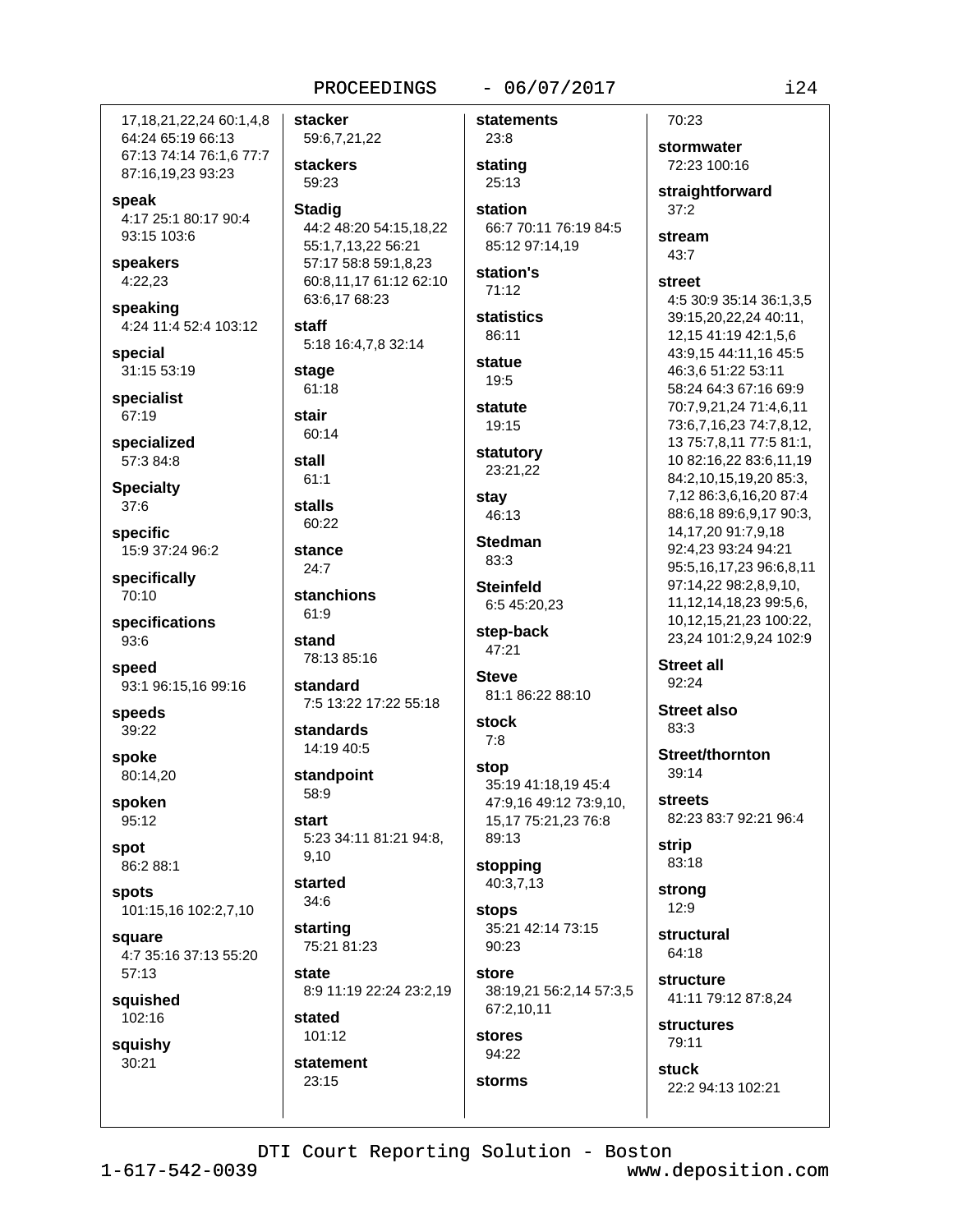studied 63:21 95:22

studies 67:22 89:3

study 62:3 64:5 78:3 98:16

stupid  $97:2$ 

subagency 10:23

subdivision  $15:5$ 

subject 17:3 20:16 77:15

submit 7:22 8:11 104:1

subsidizing 8:13 9:22 14:15 20:13. 18,20 21:2,4,8,12,13 22:2,7 24:2,13,23 29:4

substantial 38:3 74:20 96:14

substantially  $37:12$ 

suburban  $72:2$ 

suburbs  $6:24$ 

suddenly 66:12

**Sue** 30:8 83:16 86:22,23 88:15

sufficient 40:8 57:24

suggest 62:12

suggested 41:15 47:19

suggesting  $51:5$ 

suggestions 33:5 56:8 90:12

summer  $34:4$ 

97:9 supply 49:3 58:10,21 71:21 support

61:10

superficial

supporting 61:13

supports 48:9

supposed 7:7 46:13 73:9.10

#### sure

6:1 10:3 16:6,19 17:3,7, 8,14 26:8 30:15 34:24 35:3 46:10,11 60:11 63:21 73:20 75:19 79:8. 15,16 80:1 88:16 89:19

surprised 25:1 65:5 81:22 87:12

suspect  $38:2$ 

95:2 101:20

swing 43:6

 $10$ 

switched 28:13,16

system 50:13 53:16,23 54:7 59:8 60:3.4 61:10.11.14 63:19,24 92:12,20 93:3,

systems 92:15 100:16

 $T.J.$ 98:22

take 10:9 16:10 20:17 24:14 27:14,16,19 29:24 32:13 52:21 53:19 80:12 84:21 85:14 90:24 91:3,8 96:8

T

taken

## $-06/07/2017$

```
55:9 69:5
talk
 7:15,16 19:10 20:11
 68:10 93:22
```
talked 17:12 64:9 72:14 94:3

talking 38:2 45:22 75:7 77:8, 11,12 91:11,18 93:9,13, 14 97:15 98:5,7

tangentials 14:23

taped  $4:14$ 

**Taqueria** 66:24 67:9

targeted  $7:20$ 

team 16:4 32:16 34:21 104:10

technically 44:24

technology 50:14 63:9

tell 6:19 61:3 89:9 94:11

templates 46:10 79:8

temporary 36:5

tenant 14:13 23:12 29:7

tend 52:1 56:22 57:4.8

tent 95:24

term  $10:5$ 

terms 8:12 28:15 49:3 57:20 65:21 77:16 94:15

terrible 90:14 91:2

38:4,18 47:13,15 49:2

territory 98:15 99:19

test 11:14 16:14.15 96:17

testified 20:8

testify 26:5

testimony 5:6 16:1 20:7 33:14 92:14

thank

25:17 26:10 28:24 29:13,22 32:8,9 35:9 48:19 54:14 59:2 60:21 64:6 67:16 68:3,17 78:8 80:8,21,22 83:12,14,15 86:13,14,18 88:3,4 89:22,23 95:7,8 101:5, 7,21,22 103:4 104:21

**Thanks** 60:10

that'll 44:13

theoretically 89:15

there's

8:24 9:1 11:14,24 13:23 15:2 16:3,15 20:14 21:11 24:11,12,19 35:20 37:16 50:13 51:8, 13 55:16 59:9 60:15 66:18 67:3,12 68:24 69:23 70:7,16,18,19 72:15 73:17.20 74:21 76:15.16.17 79:1 82:11. 15 84:22 88:20 89:14 90:23 94:21 95:10 97:13.23 98:18 99:16 101:14 102:15

they'll 32:20

thev're

8:1,18 10:17 21:3,17 22:3 24:11 27:3.5 32:22 41:24 44:23 46:13 50:8 61:13 69:21,22 73:9,10, 22 74:16 80:1 85:18 94:24 99:1 102:10

DTI Court Reporting Solution - Boston

 $1 - 617 - 542 - 0039$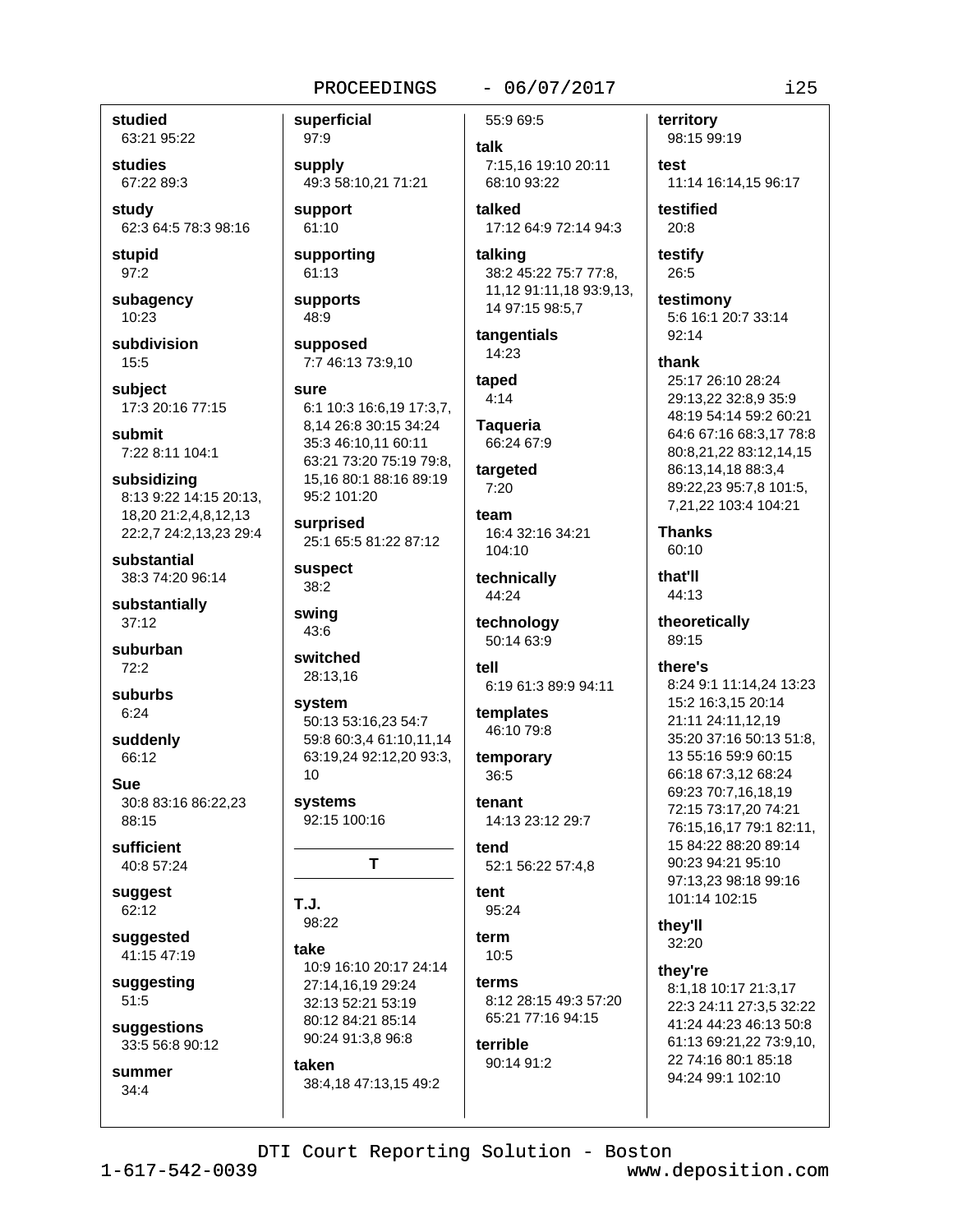they've

11:2 23:21

#### thing

13:3 19:7 23:5 29:1 43:16 56:2 70:3.14 86:15 90:6 100:4,19,20

#### things

9:14,16,19 12:2 14:10 15:7 17:5,8 19:9,12 33:7 34:3 43:8 57:11 63:14 65:4 68:24 70:3 71:8,18 75:19 79:4 80:3

#### think

13:4,12,13,18 17:4 20:10 21:20 24:5.14 25:19.22.23 28:9 29:20 32:19 33:2,5 34:1,8,11 45:13 47:23 48:14 50:7 58:20 60:15.20 61:23 62:7 66:10 68:4 69:14 72:10 74:1,23 75:20,24 79:19 81:2 83:4 84:16 86:7,11,23 87:9 88:22 89:2 90:6 93:2,11,17 94:23 96:22 97:9.10 98:3 99:6,13,16 100:2 101:5,14 102:13 103:2, 17, 19, 24 104: 4, 12, 14, 16

thinking

7:12,13 70:10

#### third

50:5,8,24 52:22

thirteen 59:20

# **Thorndike**

36:1 39:15,17,18 40:11, 15 42:5,6 43:9 44:11 45:5 46:3.6 70:7.9.15. 24 71:2 73:2 75:3,7 76:21 78:1 81:1,10 82:21 83:12,19 84:1,3, 11,20 85:12 86:20 87:4 88:6,18,21 90:3,20,22 91:6,15 92:21,22,24 95:16,23 96:6,11 97:4 98:2,8,11,21,23 99:9, 12,15,20 100:22 101:24

#### **Thornton**

68:17,18 69:14,18 72:9 73:4 74:8 75:9,12,18

# **Thornton's** 78:17 thorough 26:18 thoroughfare 90:16 thought 6:3 30:18 33:10 57:12 81:20 93:21 94:14 three 12:2 23:21 36:14 39:1,3 57:17.18 59:18.22.24 60:5 84:3,6,11,12 102:6 three-year  $36:15$ threshold  $12:8$ thrown 29:9 tie 90:19 tie-ups 92:20 heit 90:19 tight

### 60:15 time

5:14,16,18 6:22 18:24 29:19 34:15 36:18 42:3 53:11 63:1 64:12,19 68:5,6 80:11 86:4 87:1 89:10 90:16 92:24 93:8 101:6 102:12 104:5,17

#### times 6:7 36:10 66:8 79:11

tiny 85:7

todav 19:10 48:5,6 79:1 82:24

today's  $4:9,13$ 

## tonight

4:21 5:8,16 6:2 10:6 32:12 33:14 68:9,11,13, 22 90:12 92:13

tonight's  $4:18$ topic 95:18 total

 $-06/07/2017$ 

10:13 27:1 touched

# $25:4$

town 6:21 7:18 8:21 12:8 13:17 14:15 16:10 18:9 21:8 31:5 45:16 55:9 58:17 61:1,3 66:11 72:5 86:20 90:4 100:9,10,18 101:4 103:21 104:10 town's

18:7 49:9 59:10 100:10

town-controlled  $45:8$ 

town-mandated 54:5

towns 71:22

track 18:21 88:22

tracks 93:10

## traffic

5:13 9:16 15:18 17:15 18:4.8 22:4 31:10 32:13 33:11 35:7,12,13 39:4, 16 41:20 42:2,3,17 43:7,12,24 45:6 53:13 55:20 56:4,12,16 57:20 58:1,13 67:3,24 68:9, 15,19 71:23 80:5 83:1, 4,21 84:8 85:10,17,23 86:8 89:13,21 90:10,18, 19 91:10 92:20 94:3 95:22 96:14 98:9,18,19, 20.24 99:11.12.14 100:1.22 103:11.12 104:18

traffic-calming 69:22

# transcribed  $4:13$

transcript

 $4:14$ transit 49:9

transition 43:17.20

transportation 9:16 35:18 36:24 38:6 45:14,15 55:11 67:23 72:15 77:15 95:21 100:9

trash 36:6 41:8 43:13

travel 44:17 73:8,23

tremendous 13:2.14

tried  $14:2$ 

tries

 $31:9$ triggered

22:24 23:2 trip

36:22 37:1 38:2 trips

36:23 37:22 38:1,4,24 39:2 65:22

troubled 65:16

truck 79:8 82:16 85:15

trucks 70:11 81:12,17 85:21 88:24

true  $32:6$ 

try 6:10 10:6 11:23 12:18. 21 13:16 16:5 30:24 31:4 104:2

trying 25:22 53:10 63:4,8,9, 13, 18, 19 76: 24 88: 2 99:8 102:16

turn 43:5 46:5 62:6,23 81:11

DTI Court Reporting Solution - Boston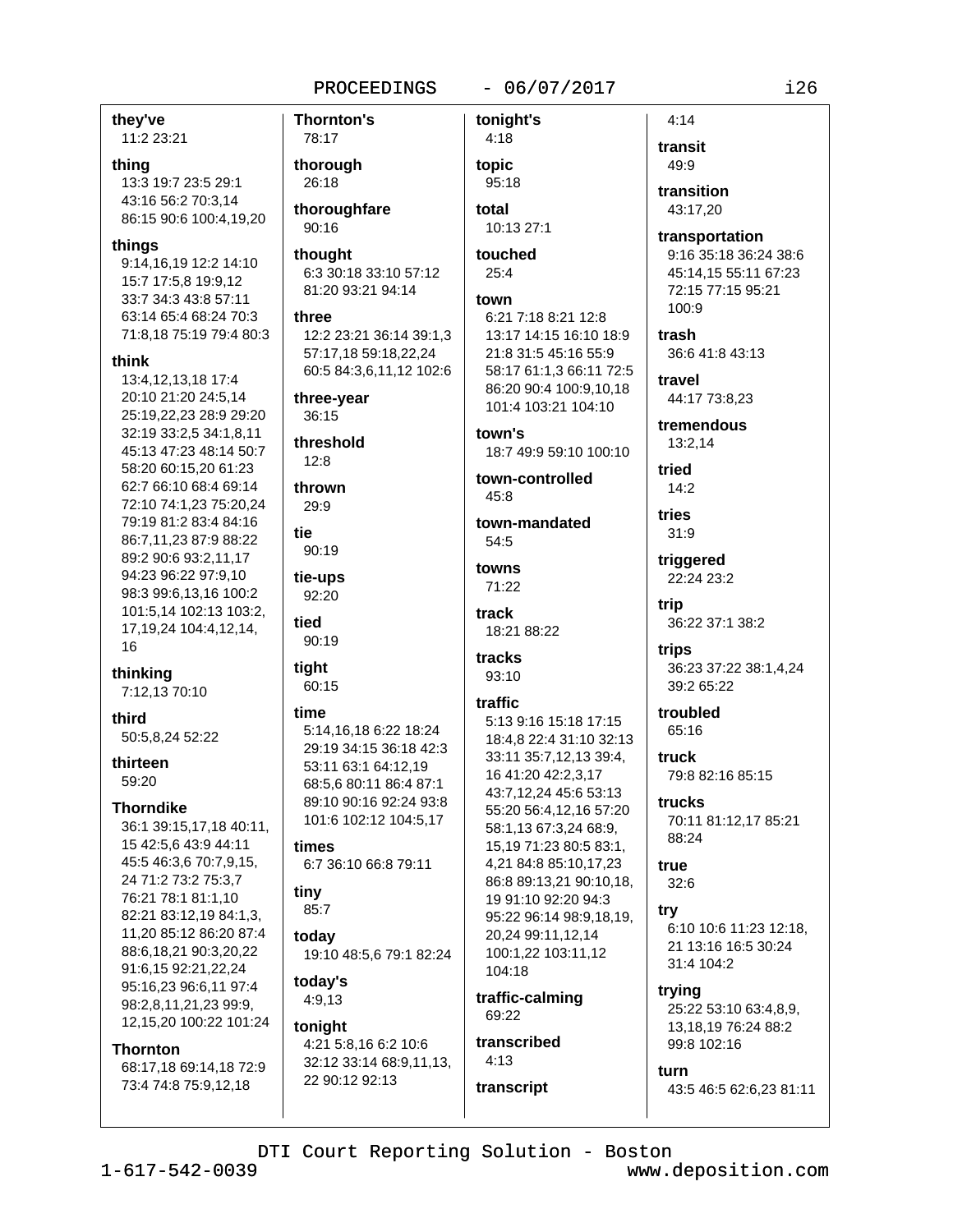#### $-06/07/2017$

 $\mathbf{v}$ 

82:21,22 83:1 99:5,9,23 turning 25:13 62:3,4 64:14 79:7

89:4 98:8.10 turns

16:2 62:11,14 81:10

twelve  $59:19$ 

#### two

4:15 20:21,22 25:3 26:23 36:1,11 38:3 39:1 44:3 47:8 51:18 59:6,22 60:8 63:21 65:3 71:12 73:14 75:5 81:4 87:2 88:6.12 90:23 98:1  $101.10$ 

two-bedrooms  $28:4$ 

two-way 53:6 63:1

tying 25:21

type 9:15 19:16 28:3 38:17 50:19 51:15,19,23 56:10,24 58:3

types 19:14 21:16 26:7

typical  $24:7$ 

typically 7:14,16 18:24 22:12 24:18 30:24 39:8 42:4 55:5 79:13,21

U

**Ultimately**  $40:3$ 

unavoidable  $12:22$ 

unclear  $81:3$ 

underground 102:2

underlying  $77:4$ 

understand usually 13:5 18:5 27:8 44:14 13:19 100:8 66:17 76:11 78:2 understanding 19:24 23:13 vacations understood  $34:11$ 47:20 valid uneconomic 9:13 16:12 10:4,18 11:3,6,17 12:21 unexpected  $4:20$ **Unfortunately** 37:8.16 unheard 91:20 unified  $22.18$ unique 96:3 unit 28:11 units 4:6.7 7:20 14:13 26:20 27:1,9,16,21,23 28:10, 15,17 35:16 51:8 52:12 54:23 57:18 61:24 85:2 87:15 unusual 96:2 97:5 updated 33:19 ups 90:19 usage 37:2 38:12 use 21:10 37:17 38:21 55:16 56:14,19 65:20, 21 66:3.9 77:20 92:22 102:11 users 50:16,21

37:24 56:11 usual 65:8

uses

valuable  $30.6$ value  $20:18$ **Vanasse** 35:12 68:18 vantage 69:3 variable  $57:10$ varies  $28:3$ variety 55:17 various  $51:8$ vehicle 40:6 41:1,2 42:14,21 43:5 44:17 46:9 47:7 62:24 65:21 85:23 vehicles 41:21 46:12 47:7 63:21 69:7 70:6,8,9 73:5 83:24 85:6 99:20,22  $101:1$ 

vehicular 18:4 85:9

vendor 61:7 92:13

venture 13:11 14:3

verify  $40:1$ 

versus 37:14 39:17

vertical 43:22 50:12

viewpoint 45:6 71:22 violent  $97:2$ vis-a-vis 19:8 visibility 94:6 vision 47:24

vetted

61:22

58:8 85:4

view

visit  $5:7$ visitor

 $51:18$ visitors

50:18 85:8

visual 78:24

voice 32:1 101:13

volume 30:11 52:18 83:21 84:22 95:22 96:14 97:7 100:22

volumes 37:19 39:4

W

wait 32:21 53:12 63:4 73:19 95:10

waits 63:14

waiver 49:7 50:3 65:9

walk 51:21 57:7,8

Walker 44:2 48:21,22

walking

DTI Court Reporting Solution - Boston

www.deposition.com